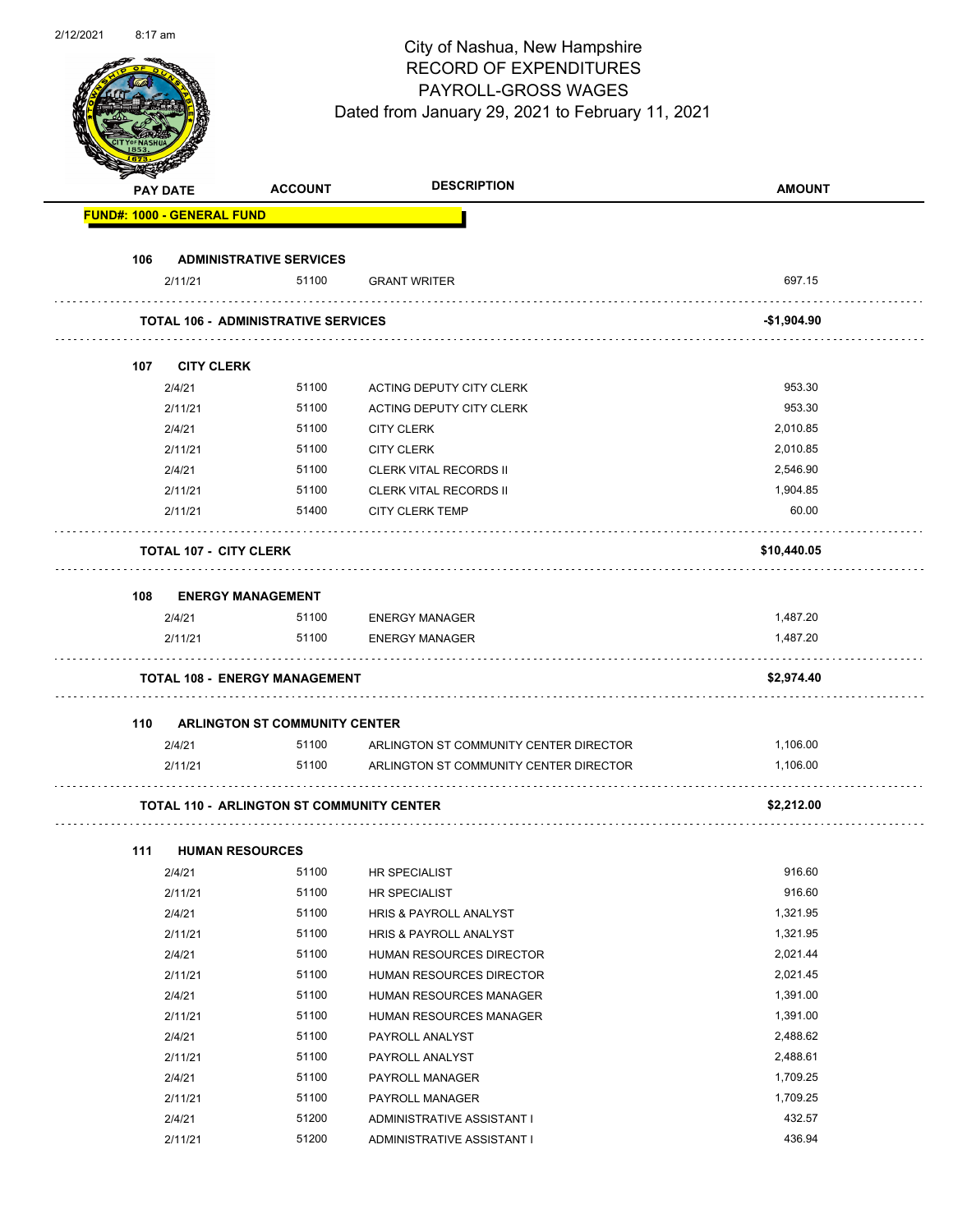

Page 41 of 96

|     | <b>PAY DATE</b>                           | <b>ACCOUNT</b> | <b>DESCRIPTION</b>                       | <b>AMOUNT</b> |
|-----|-------------------------------------------|----------------|------------------------------------------|---------------|
|     | <b>FUND#: 1000 - GENERAL FUND</b>         |                |                                          |               |
| 111 | <b>HUMAN RESOURCES</b>                    |                |                                          |               |
|     | 2/4/21                                    | 51300          | PAYROLL ANALYST                          | 431.46        |
|     | 2/11/21                                   | 51300          | PAYROLL ANALYST                          | 314.11        |
|     | <b>TOTAL 111 - HUMAN RESOURCES</b>        |                |                                          | \$21,312.80   |
| 122 | <b>INFORMATION TECHNOLOGY</b>             |                |                                          |               |
|     | 2/4/21                                    | 51100          | ADMIN ASSISTANT III                      | 845.70        |
|     | 2/11/21                                   | 51100          | ADMIN ASSISTANT III                      | 1,484.34      |
|     | 2/4/21                                    | 51100          | DEPUTY DIRECTOR IT                       | 2,378.15      |
|     | 2/11/21                                   | 51100          | DEPUTY DIRECTOR IT                       | 2,378.15      |
|     | 2/4/21                                    | 51100          | <b>ENTERPRISE SYS ADMINISTRATOR</b>      | 1,748.80      |
|     | 2/11/21                                   | 51100          | ENTERPRISE SYS ADMINISTRATOR             | 1,748.80      |
|     | 2/4/21                                    | 51100          | ERP SYSTEM ADMIN DBA                     | 2,010.85      |
|     | 2/11/21                                   | 51100          | ERP SYSTEM ADMIN DBA                     | 2,010.85      |
|     | 2/4/21                                    | 51100          | IT APPLICATIONS ANALYST                  | 2,919.70      |
|     | 2/11/21                                   | 51100          | IT APPLICATIONS ANALYST                  | 3,775.49      |
|     | 2/4/21                                    | 51100          | IT DIVISION DIRECTOR                     | 2,573.90      |
|     | 2/11/21                                   | 51100          | IT DIVISION DIRECTOR                     | 2,573.90      |
|     | 2/4/21                                    | 51100          | IT INFRASTRUCTURE ANALYST                | 1,360.80      |
|     | 2/11/21                                   | 51100          | IT INFRASTRUCTURE ANALYST                | 2,145.19      |
|     | 2/4/21                                    | 51100          | IT MANAGER, INFRASTRUCTURE               | 1,709.25      |
|     | 2/11/21                                   | 51100          | IT MANAGER, INFRASTRUCTURE               | 1,709.25      |
|     | 2/4/21                                    | 51100          | IT MANAGER, PROJECT/DEVELOPMENT SERVICES | 1,783.60      |
|     | 2/11/21                                   | 51100          | IT MANAGER, PROJECT/DEVELOPMENT SERVICES | 1,783.60      |
|     | 2/4/21                                    | 51100          | TECHNICAL SPEC II NET SUPPORT            | 1,298.65      |
|     | 2/11/21                                   | 51100          | TECHNICAL SPEC II NET SUPPORT            | 2,073.28      |
|     | 2/4/21                                    | 51100          | <b>TECHNICAL SPECIALIST I</b>            | 906.66        |
|     | 2/11/21                                   | 51100          | <b>TECHNICAL SPECIALIST I</b>            | 1,448.22      |
|     | 2/4/21                                    | 51100          | WEB ADMINISTRATOR/GRAPHIC DESINGER       | 1,003.10      |
|     | 2/11/21                                   | 51100          | WEB ADMINISTRATOR/GRAPHIC DESINGER       | 1,585.77      |
|     | 2/4/21                                    | 51300          | <b>TECHNICAL SPECIALIST I</b>            | 34.00         |
|     | 2/11/21                                   | 51300          | <b>TECHNICAL SPECIALIST I</b>            | 25.50         |
|     | <b>TOTAL 122 - INFORMATION TECHNOLOGY</b> |                |                                          | \$45,315.50   |
| 126 | <b>FINANCIAL SERVICES</b>                 |                |                                          |               |
|     | 2/4/21                                    | 51100          | <b>ACCOUNTANT</b>                        | 1,083.55      |
|     | 2/11/21                                   | 51100          | <b>ACCOUNTANT</b>                        | 1,712.49      |
|     |                                           |                |                                          |               |

2/4/21 51100 ACCOUNTS PAYABLE COORDINATOR 2,409.60 2/11/21 51100 ACCOUNTS PAYABLE COORDINATOR 3,811.54 2/4/21 51100 ACCOUNTS PAYABLE SUPV 1,206.50 2/11/21 51100 ACCOUNTS PAYABLE SUPV 1,206.50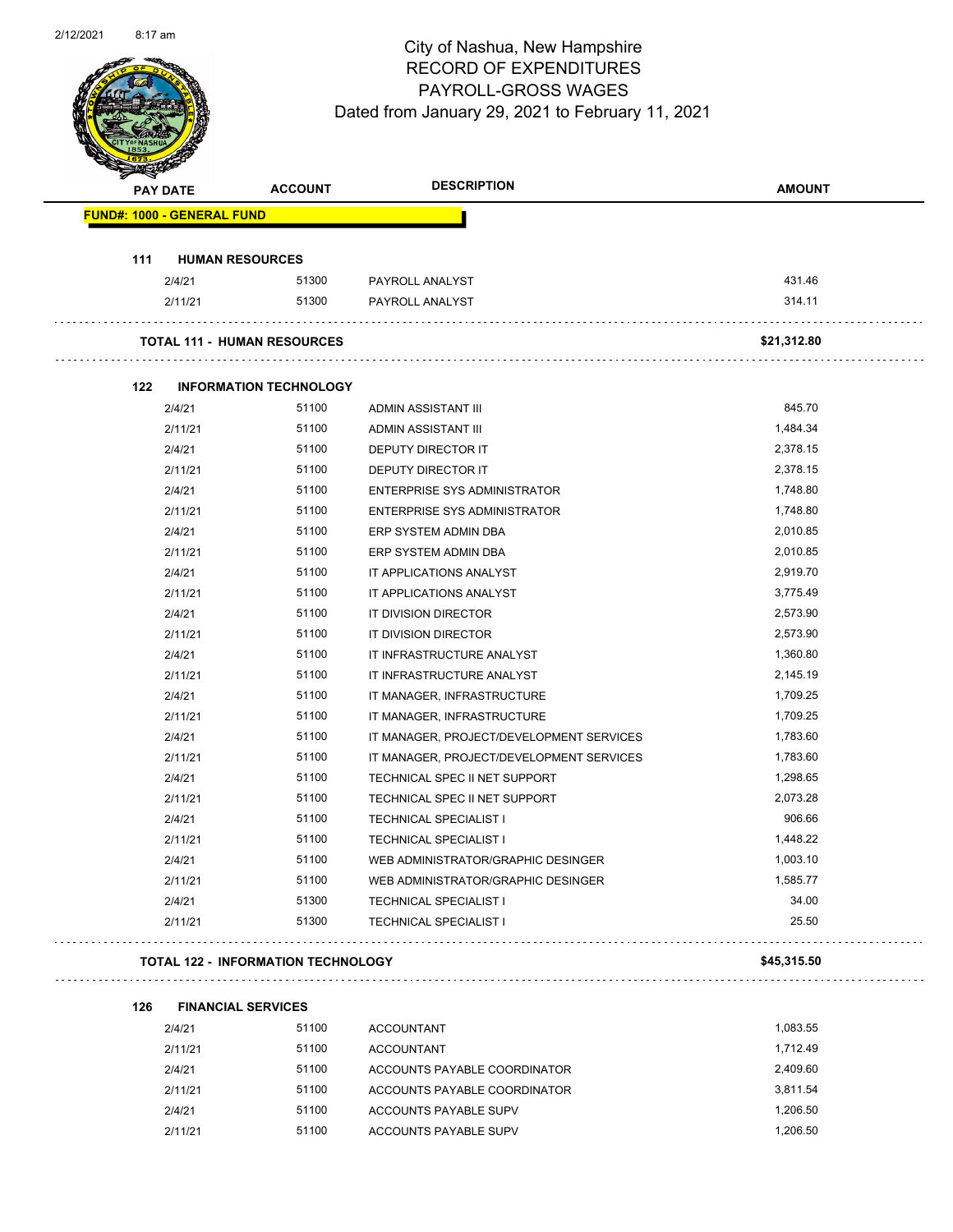

|     | <b>PAY DATE</b>                   | <b>ACCOUNT</b> | <b>DESCRIPTION</b>               | <b>AMOUNT</b> |
|-----|-----------------------------------|----------------|----------------------------------|---------------|
|     | <b>FUND#: 1000 - GENERAL FUND</b> |                |                                  |               |
|     |                                   |                |                                  |               |
| 126 | <b>FINANCIAL SERVICES</b>         |                |                                  |               |
|     | 2/4/21                            | 51100          | <b>CFO COMPTROLLER</b>           | 2,714.65      |
|     | 2/11/21                           | 51100          | <b>CFO COMPTROLLER</b>           | 2,714.65      |
|     | 2/4/21                            | 51100          | DEP TREASURER TAX COLLECTOR      | 2,940.00      |
|     | 2/11/21                           | 51100          | DEP TREASURER TAX COLLECTOR      | 2,940.00      |
|     | 2/4/21                            | 51100          | FINANCE AND ADMIN MANAGER        | 904.90        |
|     | 2/11/21                           | 51100          | FINANCE AND ADMIN MANAGER        | 904.90        |
|     | 2/4/21                            | 51100          | <b>MVR CLERK I</b>               | 1,685.95      |
|     | 2/11/21                           | 51100          | <b>MVR CLERK I</b>               | 2,834.57      |
|     | 2/4/21                            | 51100          | MVR CLERK II                     | 969.35        |
|     | 2/11/21                           | 51100          | MVR CLERK II                     | 1,551.34      |
|     | 2/4/21                            | 51100          | MVR CLERK III                    | 1,578.45      |
|     | 2/11/21                           | 51100          | MVR CLERK III                    | 2,267.22      |
|     | 2/4/21                            | 51100          | ORDINANCE VIOLATIONS COORDINATOR | 517.19        |
|     | 2/11/21                           | 51100          | ORDINANCE VIOLATIONS COORDINATOR | 731.71        |
|     | 2/4/21                            | 51100          | REVENUE ACCOUNTS SPEC            | 916.01        |
|     | 2/11/21                           | 51100          | REVENUE ACCOUNTS SPEC            | 1,451.04      |
|     | 2/4/21                            | 51100          | REVENUE COORDINATOR              | 1,125.70      |
|     | 2/11/21                           | 51100          | REVENUE COORDINATOR              | 1,788.97      |
|     | 2/4/21                            | 51100          | SENIOR FINANCE MANAGER           | 1,809.80      |
|     | 2/11/21                           | 51100          | SENIOR FINANCE MANAGER           | 1,809.80      |
|     | 2/4/21                            | 51100          | SENIOR FINANCIAL ANALYST         | 1,293.40      |
|     | 2/11/21                           | 51100          | SENIOR FINANCIAL ANALYST         | 2,044.05      |
|     | 2/4/21                            | 51100          | SR MGR ACCT FIN REPORTING        | 1,407.60      |
|     | 2/11/21                           | 51100          | SR MGR ACCT FIN REPORTING        | 1,407.60      |
|     | 2/4/21                            | 51100          | SUPV VEHICLE REGISTRATION        | 1,307.05      |
|     | 2/11/21                           | 51100          | SUPV VEHICLE REGISTRATION        | 1,307.05      |
|     | 2/4/21                            | 51100          | TREASURER TAX COLLECTOR          | 2,252.15      |
|     | 2/11/21                           | 51100          | TREASURER TAX COLLECTOR          | 2,252.15      |
|     | 2/4/21                            | 51200          | <b>ACCOUNTING TEMP</b>           | 48.75         |
|     | 2/11/21                           | 51200          | <b>ACCOUNTING TEMP</b>           | 45.00         |
|     | 2/4/21                            | 51200          | TRUST ACCOUNTANT PT              | 789.00        |
|     | 2/11/21                           | 51200          | TRUST ACCOUNTANT PT              | 1,259.90      |
|     | 2/4/21                            | 51300          | <b>MVR CLERK I</b>               | 80.10         |
|     | 2/11/21                           | 51300          | <b>MVR CLERK I</b>               | 57.22         |
|     | 2/4/21                            | 51300          | MVR CLERK III                    | 21.72         |
|     | 2/11/21                           | 51300          | MVR CLERK III                    | 7.10          |
|     | 2/4/21                            | 51300          | REVENUE ACCOUNTS SPEC            | 17.18         |
|     | 2/11/21                           | 51300          | REVENUE ACCOUNTS SPEC            | 180.34        |
|     | 2/4/21                            | 51300          | REVENUE COORDINATOR              | 116.09        |
|     | 2/11/21                           | 51300          | REVENUE COORDINATOR              | 306.06        |
|     | 2/4/21                            | 51300          | TRUST ACCOUNTANT PT              | (96.63)       |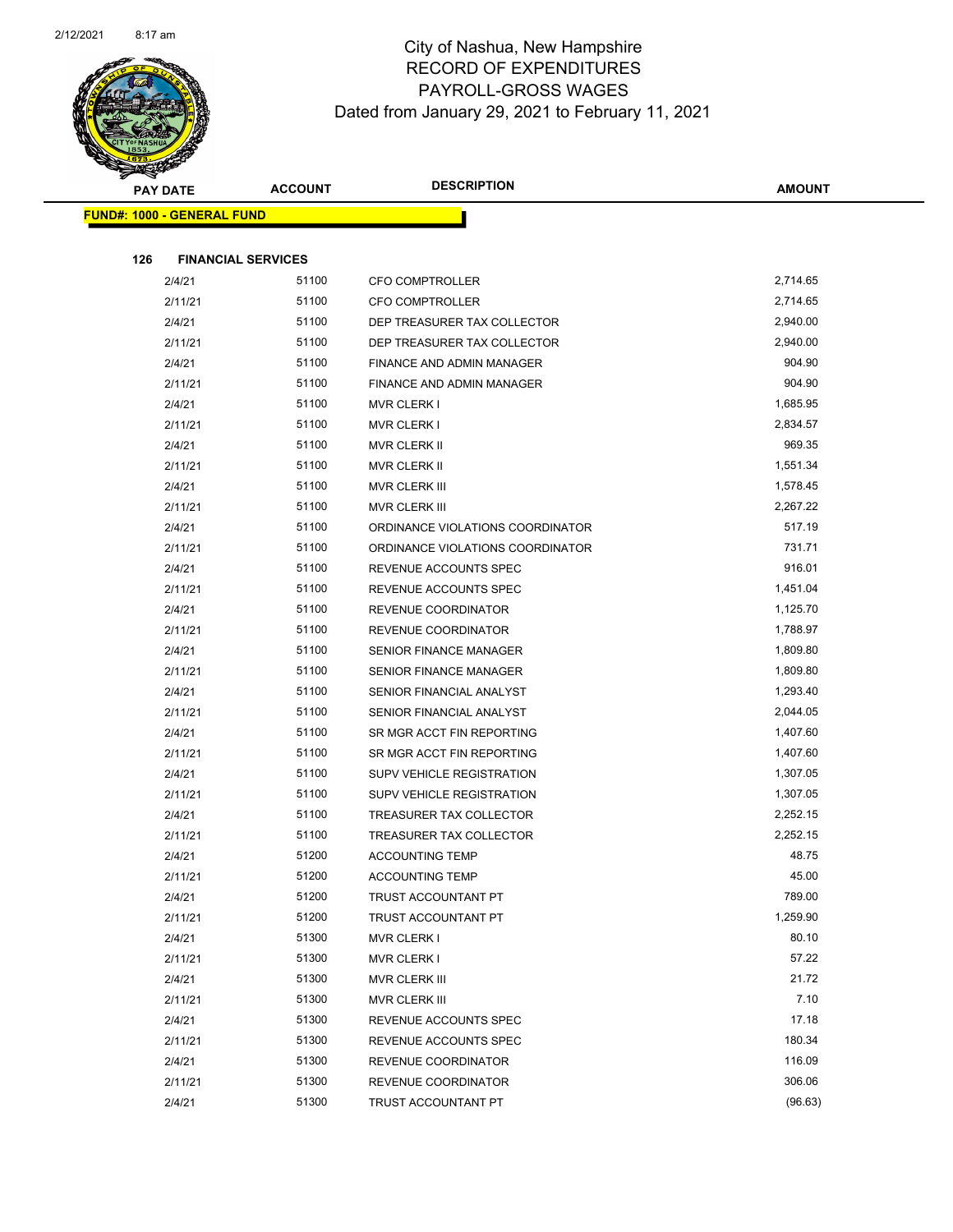

Page 43 of 96

|                                   | <b>PAY DATE</b>               | <b>ACCOUNT</b>                        | <b>DESCRIPTION</b>                 | <b>AMOUNT</b> |
|-----------------------------------|-------------------------------|---------------------------------------|------------------------------------|---------------|
| <b>FUND#: 1000 - GENERAL FUND</b> |                               |                                       |                                    |               |
|                                   |                               | <b>TOTAL 126 - FINANCIAL SERVICES</b> |                                    | \$61,689.26   |
| 129                               | <b>CITY BUILDINGS</b>         |                                       |                                    |               |
|                                   | 2/4/21                        | 51100                                 | <b>BUILDING MANAGER</b>            | 1,382.25      |
|                                   | 2/11/21                       | 51100                                 | <b>BUILDING MANAGER</b>            | 1,382.25      |
|                                   | 2/4/21                        | 51100                                 | <b>CUSTODIAN I</b>                 | 1,308.35      |
|                                   | 2/11/21                       | 51100                                 | <b>CUSTODIAN I</b>                 | 2,105.68      |
|                                   | 2/4/21                        | 51100                                 | MAINTENANCE SPEC                   | 1,380.35      |
|                                   | 2/11/21                       | 51100                                 | MAINTENANCE SPEC                   | 1,967.83      |
|                                   | 2/4/21                        | 51200                                 | <b>CUSTODIAN I</b>                 | 362.75        |
|                                   | 2/11/21                       | 51200                                 | <b>CUSTODIAN I</b>                 | 573.41        |
|                                   | 2/4/21                        | 51300                                 | <b>BUILDING MANAGER</b>            | 12.96         |
|                                   | 2/11/21                       | 51300                                 | <b>BUILDING MANAGER</b>            | 12.96         |
|                                   | 2/4/21                        | 51300                                 | <b>MAINTENANCE SPEC</b>            | 13.20         |
|                                   |                               | <b>TOTAL 129 - CITY BUILDINGS</b>     |                                    | \$10,501.99   |
| 130                               | <b>PURCHASING</b>             |                                       |                                    |               |
|                                   | 2/4/21                        | 51100                                 | PURCHASING AGENT I                 | 790.45        |
|                                   | 2/11/21                       | 51100                                 | PURCHASING AGENT I                 | 1,255.35      |
|                                   | 2/4/21                        | 51100                                 | PURCHASING AGENT II                | 981.40        |
|                                   | 2/11/21                       | 51100                                 | PURCHASING AGENT II                | 1,553.49      |
|                                   | 2/4/21                        | 51100                                 | PURCHASING MANAGER                 | 1,809.80      |
|                                   | 2/11/21                       | 51100                                 | PURCHASING MANAGER                 | 1,809.80      |
|                                   | 2/4/21                        | 51200                                 | MESSENGER MAIL DISTRIBUTION CL     | 355.41        |
|                                   | 2/11/21                       | 51200                                 | MESSENGER MAIL DISTRIBUTION CL     | 347.23        |
|                                   | 2/4/21                        | 51300                                 | PURCHASING AGENT I                 | 7.41          |
|                                   | 2/11/21                       | 51300                                 | PURCHASING AGENT I                 | 7.41          |
|                                   | <b>TOTAL 130 - PURCHASING</b> |                                       |                                    | \$8,917.75    |
| 131                               | <b>HUNT BUILDING</b>          |                                       |                                    |               |
|                                   | 2/4/21                        | 51100                                 | HUNT MEMORIAL BLDG & ARTS ADM      | 417.45        |
|                                   | 2/11/21                       | 51100                                 | HUNT MEMORIAL BLDG & ARTS ADM<br>. | 417.45        |
|                                   |                               | <b>TOTAL 131 - HUNT BUILDING</b>      |                                    | \$834.90      |
| 132                               | <b>ASSESSING</b>              |                                       |                                    |               |
|                                   | 2/4/21                        | 51100                                 | ASSESSING ADMIN SPEC II CSR        | 1,498.35      |
|                                   | 2/11/21                       | 51100                                 | ASSESSING ADMIN SPEC II CSR        | 1,498.35      |
|                                   | 2/4/21                        | 51100                                 | ASSESSOR I                         | 898.10        |
|                                   | 2/11/21                       | 51100                                 | ASSESSOR I                         | 1,424.78      |
|                                   | 2/4/21                        | 51100                                 | ASSESSOR II                        | 1,194.60      |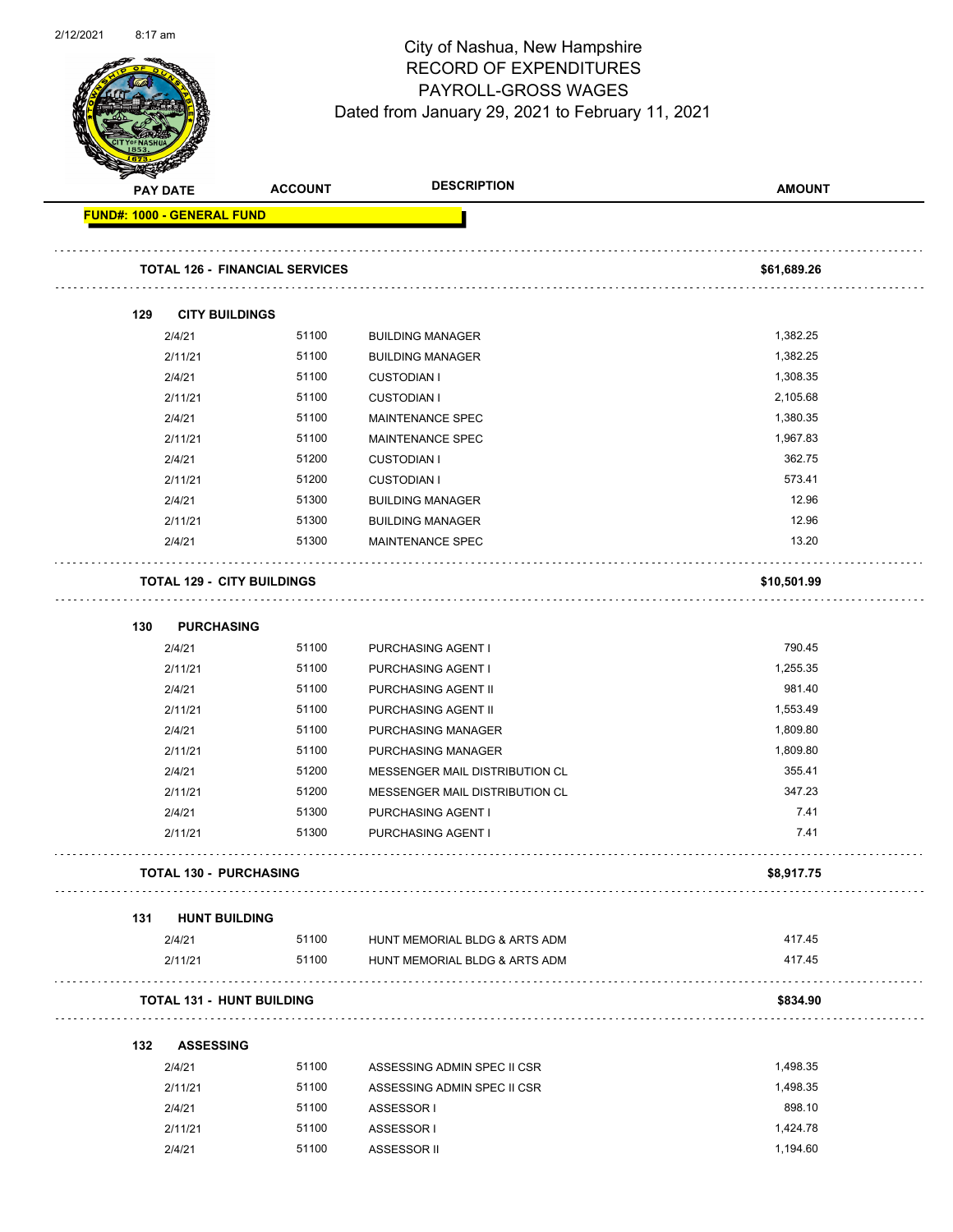

Page 44 of 96

| <b>STATERS</b> |                                      |                                           |                                                       |               |
|----------------|--------------------------------------|-------------------------------------------|-------------------------------------------------------|---------------|
|                | <b>PAY DATE</b>                      | <b>ACCOUNT</b>                            | <b>DESCRIPTION</b>                                    | <b>AMOUNT</b> |
|                | <b>FUND#: 1000 - GENERAL FUND</b>    |                                           |                                                       |               |
|                |                                      |                                           |                                                       |               |
| 132            | <b>ASSESSING</b>                     |                                           |                                                       |               |
|                | 2/11/21                              | 51100                                     | ASSESSOR II                                           | 1,887.95      |
|                | 2/4/21                               | 51100                                     | ASSESSOR III                                          | 2,569.15      |
|                | 2/11/21                              | 51100                                     | <b>ASSESSOR III</b>                                   | 4,060.98      |
|                | 1/29/21                              | 51100                                     | <b>CHIEF ASSESSOR</b>                                 | 9,146.40      |
|                | 2/4/21                               | 51100                                     | <b>CHIEF ASSESSOR</b>                                 | 2,286.60      |
|                | 2/11/21                              | 51100                                     | <b>CHIEF ASSESSOR</b>                                 | 2,286.60      |
|                | 2/4/21                               | 51300                                     | ASSESSING ADMIN SPEC II CSR                           | 35.99         |
|                | <b>TOTAL 132 - ASSESSING</b>         |                                           |                                                       | \$28,787.85   |
| 134            | <b>GIS</b>                           |                                           |                                                       |               |
|                | 2/4/21                               | 51100                                     | <b>GIS TECHNICIAN II</b>                              | 1,223.50      |
|                | 2/11/21                              | 51100                                     | <b>GIS TECHNICIAN II</b>                              | 1,928.33      |
|                | <b>TOTAL 134 - GIS</b>               |                                           |                                                       | \$3,151.83    |
| 142            | <b>WOODLAWN CEMETERY</b>             |                                           |                                                       |               |
|                | 2/4/21                               | 51100                                     | <b>GROUNDSKEEPER CEMETERY</b>                         | 1,508.18      |
|                | 2/11/21                              | 51100                                     | <b>GROUNDSKEEPER CEMETERY</b>                         | 1,508.19      |
|                | 2/4/21                               | 51100                                     | SUBFOREMAN CEMETERY                                   | 955.16        |
|                | 2/11/21                              | 51100                                     | <b>SUBFOREMAN CEMETERY</b>                            | 955.15        |
|                | 2/4/21                               | 51100                                     | SUPERINTENDENT CEMETERY I                             | 1,307.05      |
|                | 2/11/21                              | 51100                                     | SUPERINTENDENT CEMETERY I                             | 1,307.05      |
|                |                                      |                                           |                                                       |               |
|                | <b>TOTAL 142 - WOODLAWN CEMETERY</b> |                                           |                                                       | \$7,540.78    |
|                |                                      |                                           |                                                       |               |
| 144            |                                      | <b>EDGEWOOD &amp; SUBURBAN CEMETERIES</b> |                                                       |               |
|                | 2/4/21                               | 51100                                     | <b>GROUNDSKEEPER CEMETERY</b>                         | 1,362.15      |
|                | 2/11/21                              | 51100                                     | GROUNDSKEEPER CEMETERY                                | 1,362.15      |
|                | 2/4/21                               | 51100                                     | SUBFOREMAN CEMETERY                                   | 824.60        |
|                | 2/11/21                              | 51100                                     | SUBFOREMAN CEMETERY                                   | 824.60        |
|                | 2/4/21                               | 51100                                     | SUPERINTENDENT CEMETERY II                            | 1,307.05      |
|                | 2/11/21                              | 51100                                     | SUPERINTENDENT CEMETERY II                            | 1,307.05      |
|                | 2/4/21                               | 51300                                     | <b>GROUNDSKEEPER CEMETERY</b>                         | 78.83         |
|                | 2/11/21                              | 51300                                     | SUBFOREMAN CEMETERY                                   | 15.46         |
|                |                                      |                                           | <b>TOTAL 144 - EDGEWOOD &amp; SUBURBAN CEMETERIES</b> | \$7,081.89    |
| 150            | <b>POLICE</b>                        |                                           |                                                       |               |
|                | 2/4/21                               | 51100                                     | <b>1ST YEAR OFFICERS</b>                              | 11,692.44     |
|                | 2/11/21                              | 51100                                     | <b>1ST YEAR OFFICERS</b>                              | 11,692.45     |
|                | 2/4/21                               | 51100                                     | 1st YR OFFICER CERT II PSB                            | 1,465.80      |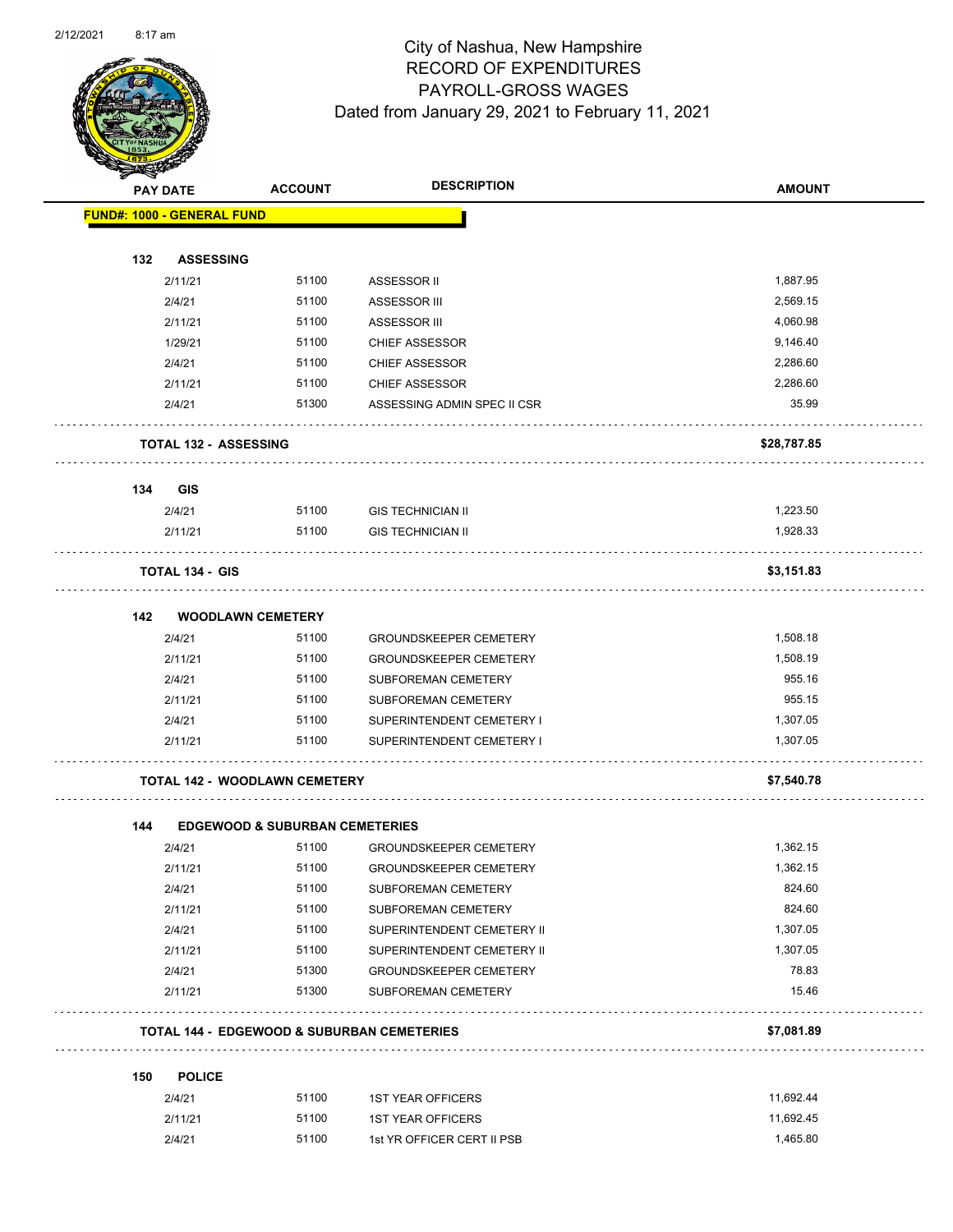

|     | <b>PAY DATE</b>                    | <b>ACCOUNT</b> | <b>DESCRIPTION</b>                                   | <b>AMOUNT</b>        |
|-----|------------------------------------|----------------|------------------------------------------------------|----------------------|
|     | <u> FUND#: 1000 - GENERAL FUND</u> |                |                                                      |                      |
|     |                                    |                |                                                      |                      |
| 150 | <b>POLICE</b>                      |                |                                                      |                      |
|     | 2/11/21                            | 51100          | 1st YR OFFICER CERT II PSB                           | 1,465.80             |
|     | 2/4/21                             | 51100          | 1ST YR OFFICERS CERTIFIED SPEC                       | 1,110.89             |
|     | 2/11/21                            | 51100          | 1ST YR OFFICERS CERTIFIED SPEC                       | 1,110.89             |
|     | 2/4/21                             | 51100          | 1st YR SPECIAL OFFICER CERTIFIED II                  | 10,260.57            |
|     | 2/11/21                            | 51100          | 1st YR SPECIAL OFFICER CERTIFIED II                  | 10,260.57            |
|     | 2/4/21                             | 51100          | <b>ACCOUNT CLERK III</b>                             | 2,397.95             |
|     | 2/11/21                            | 51100          | <b>ACCOUNT CLERK III</b>                             | 2,397.95             |
|     | 2/4/21                             | 51100          | ADMIN ASSISTANT I DETECTIVES                         | 2,951.20             |
|     | 2/11/21                            | 51100          | ADMIN ASSISTANT I DETECTIVES                         | 2,951.18             |
|     | 2/4/21                             | 51100          | ADMIN ASSISTANT I LEGAL                              | 795.35               |
|     | 2/11/21                            | 51100          | ADMIN ASSISTANT I LEGAL                              | 795.35               |
|     | 2/4/21                             | 51100          | ADMIN ASSISTANT II LEGAL                             | 805.81               |
|     | 2/11/21                            | 51100          | ADMIN ASSISTANT II LEGAL                             | 805.80               |
|     | 2/4/21                             | 51100          | ADMIN ASSISTANT III PROF STANDARDS                   | 1,010.30             |
|     | 2/11/21                            | 51100          | ADMIN ASSISTANT III PROF STANDARDS                   | 1,010.30             |
|     | 2/4/21                             | 51100          | ADMIN ASSISTANT III SERVICES                         | 832.85               |
|     | 2/11/21                            | 51100          | ADMIN ASSISTANT III SERVICES                         | 832.85               |
|     | 2/4/21                             | 51100          | ADMIN ASSISTANT IV UNIFORM FIELD OPS                 | 876.45               |
|     | 2/11/21                            | 51100          | ADMIN ASSISTANT IV UNIFORM FIELD OPS                 | 876.45               |
|     | 2/4/21                             | 51100          | ADMIN SUPERVISOR DETECTIVES                          | 1,024.00             |
|     | 2/11/21                            | 51100          | ADMIN SUPERVISOR DETECTIVES                          | 1,024.00             |
|     | 2/4/21                             | 51100          | ADMINISTRATIVE PROJECT SPEC                          | 1,394.25             |
|     | 2/11/21                            | 51100          | ADMINISTRATIVE PROJECT SPEC                          | 1,394.25             |
|     | 2/4/21                             | 51100          | ANIMAL CONTROL OFFICER                               | 1,049.50             |
|     | 2/11/21                            | 51100          | ANIMAL CONTROL OFFICER                               | 754.33               |
|     | 2/4/21                             | 51100<br>51100 | ASSISTANT RECORDS MANAGER                            | 1,115.40<br>1,115.40 |
|     | 2/11/21<br>2/4/21                  | 51100          | ASSISTANT RECORDS MANAGER<br>AUTO MECHANIC 1ST CLASS | 1,803.50             |
|     | 2/11/21                            | 51100          | AUTO MECHANIC 1ST CLASS                              | 1,803.51             |
|     | 2/4/21                             | 51100          | <b>BUILDING MAINTENANCE SUPV</b>                     | 1,115.40             |
|     | 2/11/21                            | 51100          | <b>BUILDING MAINTENANCE SUPV</b>                     | 1,115.40             |
|     | 2/4/21                             | 51100          | <b>CAPTAIN</b>                                       | 17,137.74            |
|     | 2/11/21                            | 51100          | <b>CAPTAIN</b>                                       | 17,137.73            |
|     | 2/4/21                             | 51100          | CHIEF OF POLICE                                      | 3,016.50             |
|     | 2/11/21                            | 51100          | CHIEF OF POLICE                                      | 3,016.50             |
|     | 2/4/21                             | 51100          | COMM TECH ALL DESIGNATIONS                           | 9,793.95             |
|     | 2/11/21                            | 51100          | COMM TECH ALL DESIGNATIONS                           | 9,793.95             |
|     | 2/4/21                             | 51100          | <b>CRIME ANALYST</b>                                 | 1,126.90             |
|     | 2/11/21                            | 51100          | <b>CRIME ANALYST</b>                                 | 1,126.90             |
|     | 2/4/21                             | 51100          | <b>CUSTODIAN II</b>                                  | 715.15               |
|     | 2/11/21                            | 51100          | <b>CUSTODIAN II</b>                                  | 715.15               |
|     | 2/4/21                             | 51100          | <b>CUSTODIAN III</b>                                 | 1,628.81             |
|     | 2/11/21                            | 51100          | <b>CUSTODIAN III</b>                                 | 1,628.80             |
|     |                                    |                |                                                      |                      |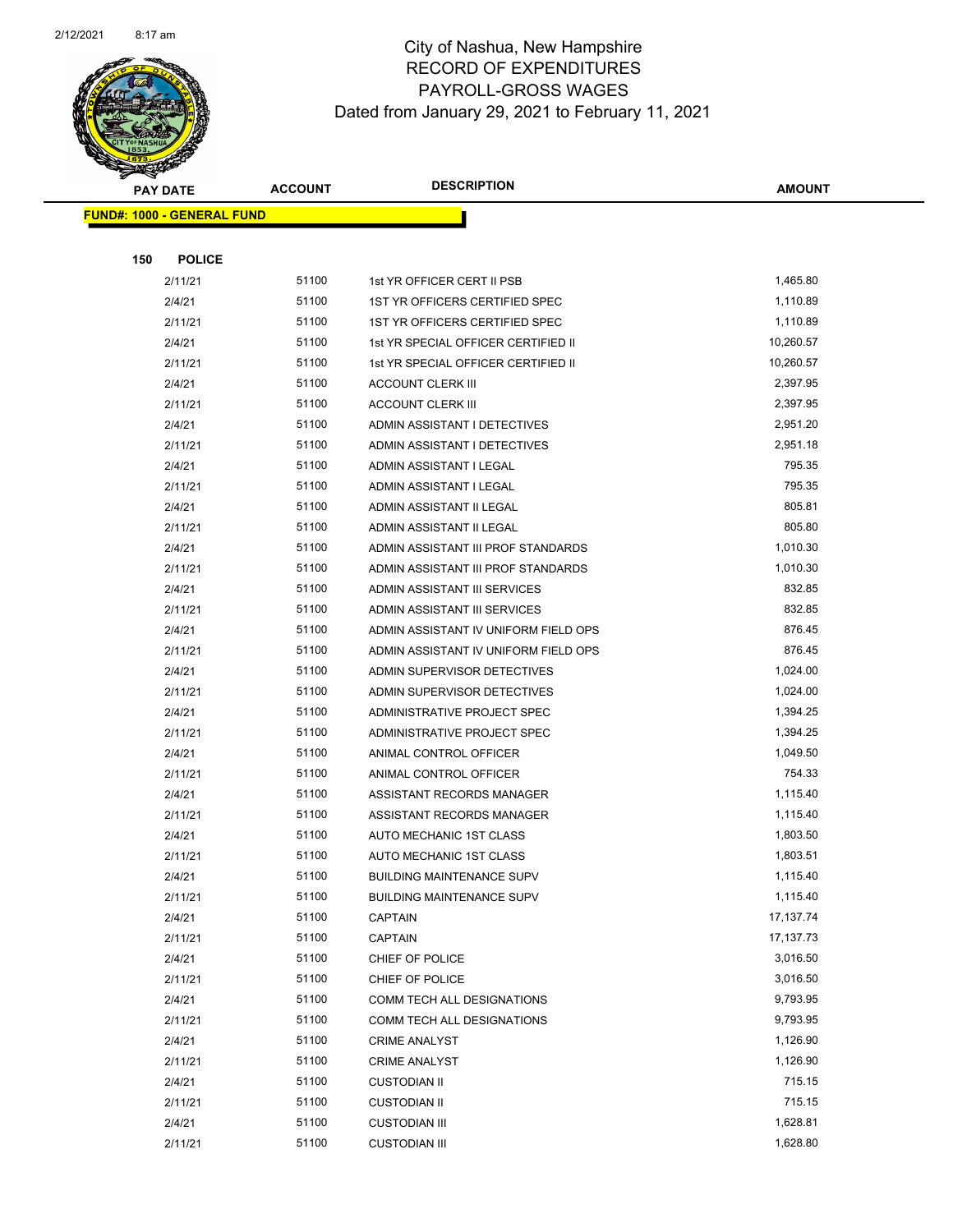

|     | <b>PAY DATE</b>                   | <b>ACCOUNT</b> | <b>DESCRIPTION</b>                             | <b>AMOUNT</b>      |  |
|-----|-----------------------------------|----------------|------------------------------------------------|--------------------|--|
|     | <b>FUND#: 1000 - GENERAL FUND</b> |                |                                                |                    |  |
|     |                                   |                |                                                |                    |  |
| 150 | <b>POLICE</b>                     |                |                                                |                    |  |
|     | 2/4/21                            | 51100          | DEPUTY CHIEF OF POLICE                         | 5,467.00           |  |
|     | 2/11/21                           | 51100          | DEPUTY CHIEF OF POLICE                         | 5,467.00           |  |
|     | 2/4/21                            | 51100          | DETENTION SPEC                                 | 2,794.00           |  |
|     | 2/11/21                           | 51100          | DETENTION SPEC                                 | 2,844.19           |  |
|     | 2/4/21                            | 51100          | DISPATCHERS ALL DESIGNATIONS                   | 4,847.04           |  |
|     | 2/11/21                           | 51100          | DISPATCHERS ALL DESIGNATIONS                   | 4,847.05           |  |
|     | 2/4/21                            | 51100          | FLEET MAINTENANCE ASST SUPV                    | 1,044.85           |  |
|     | 2/11/21                           | 51100          | FLEET MAINTENANCE ASST SUPV                    | 1,044.85           |  |
|     | 2/4/21                            | 51100          | IT MANAGER/RADIO SYSTEMS NETWORK ADMINISTRATOR | 1,576.55           |  |
|     | 2/11/21                           | 51100          | IT MANAGER/RADIO SYSTEMS NETWORK ADMINISTRATOR | 1,576.55           |  |
|     | 2/4/21                            | 51100          | IT PROGRAMS ADMIN & INSTRUCTOR                 | 1,173.15           |  |
|     | 2/11/21                           | 51100          | IT PROGRAMS ADMIN & INSTRUCTOR                 | 1,173.15           |  |
|     | 2/4/21                            | 51100          | LIEUTENANT                                     | 18,763.45          |  |
|     | 2/11/21                           | 51100          | LIEUTENANT                                     | 18,763.45          |  |
|     | 2/4/21                            | 51100          | NPD BUSINESS COORDINATOR                       | 1,172.25           |  |
|     | 2/11/21                           | 51100          | NPD BUSINESS COORDINATOR                       | 1,172.25           |  |
|     | 2/4/21                            | 51100          | NPD BUSINESS MANAGER                           | 1,809.80           |  |
|     | 2/11/21                           | 51100          | <b>NPD BUSINESS MANAGER</b>                    | 1,809.80           |  |
|     | 2/4/21                            | 51100          | NPD NETWORK ADMINISTRATOR                      | 1,494.30           |  |
|     | 2/11/21                           | 51100          | NPD NETWORK ADMINISTRATOR                      | 1,494.30           |  |
|     | 2/4/21                            | 51100          | PARALEGAL                                      | 895.05             |  |
|     | 2/11/21                           | 51100          | PARALEGAL                                      | 895.05             |  |
|     | 2/4/21                            | 51100          | PATROLMAN ALL RANKS                            | 172,546.21         |  |
|     | 2/11/21                           | 51100          | PATROLMAN ALL RANKS                            | 171,923.82         |  |
|     | 2/4/21                            | 51100          | POLICE ATTORNEY                                | 3,045.70           |  |
|     | 2/11/21                           | 51100          | POLICE ATTORNEY                                | 3,045.70           |  |
|     | 2/4/21                            | 51100          | RECORDS & COMMUNICATIONS MGR                   | 1,724.10           |  |
|     | 2/11/21                           | 51100          | RECORDS & COMMUNICATIONS MGR                   | 1,724.10           |  |
|     | 2/4/21                            | 51100          | <b>RECORDS TECHNICIAN I</b>                    | 2,155.80           |  |
|     | 2/11/21                           | 51100          | <b>RECORDS TECHNICIAN I</b>                    | 2,155.80<br>934.95 |  |
|     | 2/4/21                            | 51100<br>51100 | RECORDS TECHNICIAN II                          | 934.95             |  |
|     | 2/11/21<br>2/4/21                 | 51100          | RECORDS TECHNICIAN II                          | 45,671.14          |  |
|     | 2/11/21                           | 51100          | SERGEANT<br>SERGEANT                           | 45,671.13          |  |
|     | 2/4/21                            | 51100          | <b>SHIFT LEADER</b>                            | 2,396.80           |  |
|     | 2/11/21                           | 51100          | SHIFT LEADER                                   | 2,396.80           |  |
|     | 2/4/21                            | 51100          | <b>SUPV POLICE FLEET</b>                       | 1,417.10           |  |
|     | 2/11/21                           | 51100          | SUPV POLICE FLEET                              | 1,417.10           |  |
|     | 2/4/21                            | 51200          | <b>ACCREDITATION MANAGER</b>                   | 1,183.52           |  |
|     | 2/11/21                           | 51200          | <b>ACCREDITATION MANAGER</b>                   | 1,183.52           |  |
|     | 2/4/21                            | 51200          | POLICE ATTORNEY                                | 1,668.88           |  |
|     | 2/11/21                           | 51200          | POLICE ATTORNEY                                | 1,668.88           |  |
|     | 2/11/21                           | 51300          | <b>1ST YEAR OFFICERS</b>                       | 478.32             |  |
|     |                                   |                |                                                |                    |  |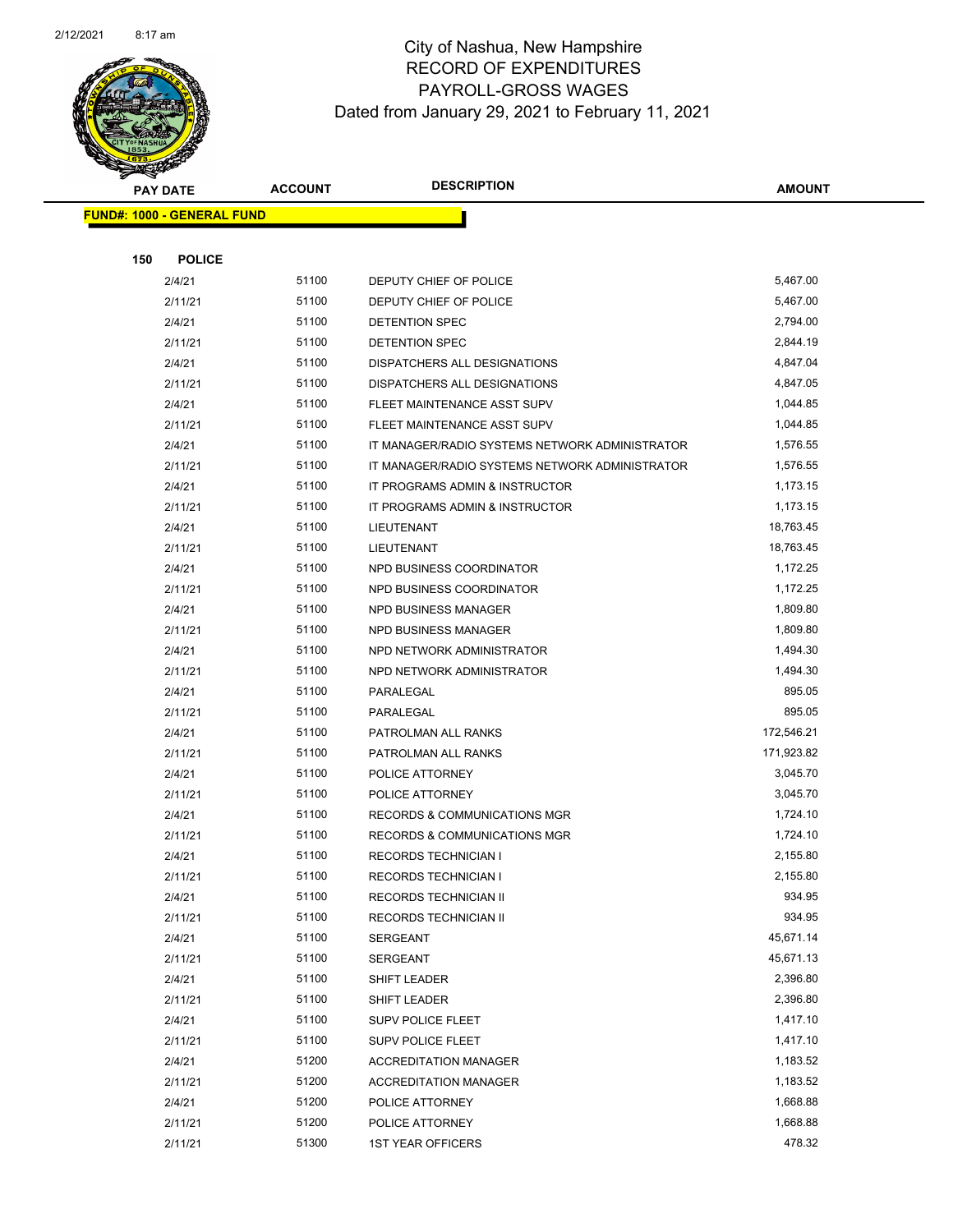

|     | <b>PAY DATE</b>                   | <b>ACCOUNT</b> | <b>DESCRIPTION</b>                                                | <b>AMOUNT</b>      |
|-----|-----------------------------------|----------------|-------------------------------------------------------------------|--------------------|
|     | <b>FUND#: 1000 - GENERAL FUND</b> |                |                                                                   |                    |
|     |                                   |                |                                                                   |                    |
| 150 | <b>POLICE</b>                     |                |                                                                   |                    |
|     | 2/4/21                            | 51300          | AUTO MECHANIC 1ST CLASS                                           | 134.23             |
|     | 2/11/21                           | 51300          | AUTO MECHANIC 1ST CLASS                                           | 276.62             |
|     | 2/4/21                            | 51300          | <b>CUSTODIAN II</b>                                               | 107.27             |
|     | 2/11/21                           | 51300          | <b>CUSTODIAN III</b>                                              | 430.10             |
|     | 2/4/21                            | 51300          | FLEET MAINTENANCE ASST SUPV                                       | 119.71             |
|     | 2/11/21                           | 51300          | FLEET MAINTENANCE ASST SUPV                                       | 239.42             |
|     | 2/4/21                            | 51300          | PATROLMAN ALL RANKS                                               | 1,909.11           |
|     | 2/11/21                           | 51300          | PATROLMAN ALL RANKS                                               | 2,439.41           |
|     | 2/4/21                            | 51309          | PATROLMAN ALL RANKS                                               | 1,819.24           |
|     | 2/11/21                           | 51309          | PATROLMAN ALL RANKS                                               | 952.85             |
|     | 2/4/21                            | 51309          | SERGEANT                                                          | 579.00             |
|     | 2/4/21                            | 51315          | <b>1ST YEAR OFFICERS</b>                                          | 119.58             |
|     | 2/4/21                            | 51315          | 1st YR SPECIAL OFFICER CERTIFIED II                               | 54.96              |
|     | 2/11/21                           | 51315          | 1st YR SPECIAL OFFICER CERTIFIED II                               | 54.96              |
|     | 2/4/21                            | 51315          | PATROLMAN ALL RANKS                                               | 225.44             |
|     | 2/11/21                           | 51315          | PATROLMAN ALL RANKS                                               | 513.06             |
|     | 2/4/21                            | 51322          | <b>1ST YEAR OFFICERS</b>                                          | 179.37             |
|     | 2/11/21                           | 51322          | <b>1ST YEAR OFFICERS</b>                                          | 996.50             |
|     | 2/11/21                           | 51322          | 1ST YR OFFICERS CERTIFIED SPEC                                    | 20.83              |
|     | 2/4/21                            | 51322          | 1st YR SPECIAL OFFICER CERTIFIED II                               | 137.41             |
|     | 2/11/21                           | 51322          | 1st YR SPECIAL OFFICER CERTIFIED II                               | 302.31             |
|     | 2/11/21                           | 51322          | LIEUTENANT                                                        | 79.29              |
|     | 2/4/21                            | 51322          | PATROLMAN ALL RANKS                                               | 1,414.60           |
|     | 2/11/21                           | 51322          | PATROLMAN ALL RANKS                                               | 6,806.43           |
|     | 2/4/21                            | 51322          | <b>SERGEANT</b>                                                   | 146.95             |
|     | 2/11/21                           | 51322          | SERGEANT                                                          | 181.80             |
|     | 2/4/21                            | 51330          | <b>1ST YEAR OFFICERS</b>                                          | 199.30             |
|     | 2/11/21                           | 51330<br>51330 | <b>1ST YEAR OFFICERS</b><br>1st YR SPECIAL OFFICER CERTIFIED II   | 597.90<br>1,777.57 |
|     | 2/4/21                            | 51330          |                                                                   | 439.74             |
|     | 2/11/21<br>2/4/21                 | 51330          | 1st YR SPECIAL OFFICER CERTIFIED II<br>COMM TECH ALL DESIGNATIONS | 590.63             |
|     | 2/11/21                           | 51330          | COMM TECH ALL DESIGNATIONS                                        | 614.71             |
|     | 2/11/21                           | 51330          | DETENTION SPEC                                                    | 278.28             |
|     | 2/4/21                            | 51330          | DISPATCHERS ALL DESIGNATIONS                                      | 1,060.12           |
|     | 2/11/21                           | 51330          | DISPATCHERS ALL DESIGNATIONS                                      | 282.70             |
|     | 2/4/21                            | 51330          | LIEUTENANT                                                        | 1,912.90           |
|     | 2/11/21                           | 51330          | LIEUTENANT                                                        | 628.59             |
|     | 2/4/21                            | 51330          | PATROLMAN ALL RANKS                                               | 11,664.62          |
|     | 2/11/21                           | 51330          | PATROLMAN ALL RANKS                                               | 5,966.35           |
|     | 2/4/21                            | 51330          | SERGEANT                                                          | 5,250.16           |
|     | 2/11/21                           | 51330          | SERGEANT                                                          | 4,083.83           |
|     | 2/11/21                           | 51600          | ADMIN ASSISTANT I DETECTIVES                                      | 500.00             |
|     | 2/4/21                            | 51600          | <b>BUILDING MAINTENANCE SUPV</b>                                  | 1,000.00           |
|     |                                   |                |                                                                   |                    |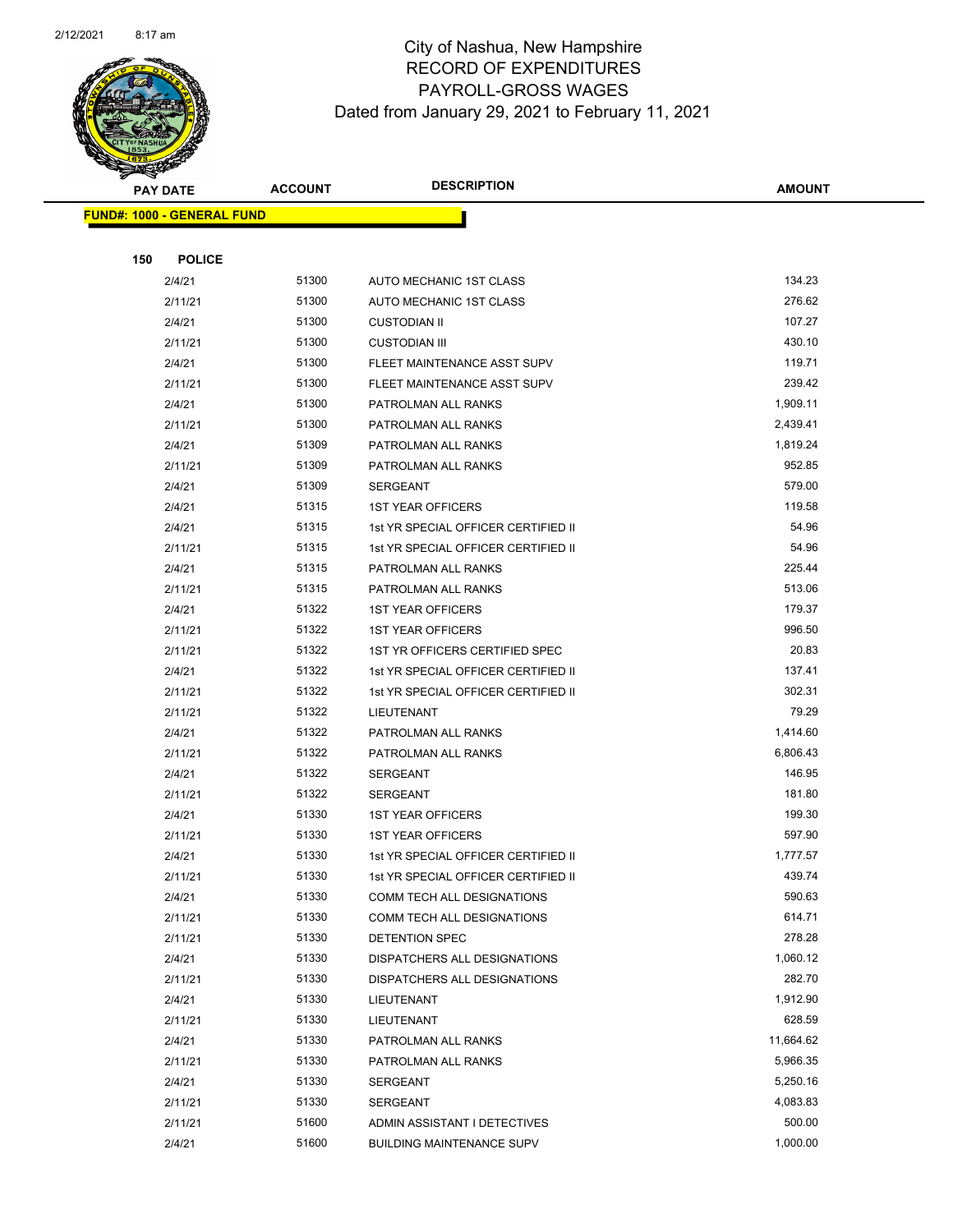

Page 48 of 96

|     | <b>PAY DATE</b>                   | <b>ACCOUNT</b> | <b>DESCRIPTION</b>              | <b>AMOUNT</b> |
|-----|-----------------------------------|----------------|---------------------------------|---------------|
|     | <b>FUND#: 1000 - GENERAL FUND</b> |                |                                 |               |
|     |                                   |                |                                 |               |
| 150 | <b>POLICE</b>                     |                |                                 |               |
|     | 2/11/21                           | 51600          | DETENTION SPEC                  | 800.00        |
|     | 2/11/21                           | 51750          | PATROLMAN ALL RANKS             | 107.15        |
|     | 2/4/21                            | 52809          | <b>WELLNESS PROGRAM</b>         | 200.00        |
|     | 2/11/21                           | 52809          | <b>WELLNESS PROGRAM</b>         | 643.50        |
|     | 2/4/21                            | 61107          | <b>CLOTHING &amp; UNIFORMS</b>  | 505.79        |
|     | 2/11/21                           | 61107          | <b>CLOTHING &amp; UNIFORMS</b>  | 1,021.84      |
|     | <b>TOTAL 150 - POLICE</b>         |                |                                 | \$757,781.75  |
|     |                                   |                |                                 |               |
| 152 | <b>FIRE</b>                       |                |                                 |               |
|     | 2/4/21                            | 51100          | ADMINISTRATIVE ASSISTANT II     | 2,575.00      |
|     | 2/11/21                           | 51100          | ADMINISTRATIVE ASSISTANT II     | 4,186.71      |
|     | 2/4/21                            | 51100          | <b>ASST FIRE CHIEF</b>          | 2,573.92      |
|     | 2/11/21                           | 51100          | <b>ASST FIRE CHIEF</b>          | 2,573.92      |
|     | 2/4/21                            | 51100          | ASST SUPERINTENDENT FIRE ALARM  | 1,629.56      |
|     | 2/11/21                           | 51100          | ASST SUPERINTENDENT FIRE ALARM  | 1,629.56      |
|     | 2/4/21                            | 51100          | ASST SUPERINTENDENT FIRE FLEET  | 1,543.04      |
|     | 2/11/21                           | 51100          | ASST SUPERINTENDENT FIRE FLEET  | 1,543.04      |
|     | 2/4/21                            | 51100          | ASST SUPERINTENDENT PREVENTION  | 3,308.24      |
|     | 2/11/21                           | 51100          | ASST SUPERINTENDENT PREVENTION  | 3,308.24      |
|     | 2/4/21                            | 51100          | <b>CAPTAIN</b>                  | 11,557.70     |
|     | 2/11/21                           | 51100          | <b>CAPTAIN</b>                  | 11,557.69     |
|     | 2/4/21                            | 51100          | CAPTAIN FIRE TRAINING SAFETY    | 1,799.56      |
|     | 2/11/21                           | 51100          | CAPTAIN FIRE TRAINING SAFETY    | 1,799.56      |
|     | 2/4/21                            | 51100          | DEPUTY FIRE CHIEF               | 9,069.11      |
|     | 2/11/21                           | 51100          | <b>DEPUTY FIRE CHIEF</b>        | 9,069.13      |
|     | 2/4/21                            | 51100          | <b>EXEC ASST BUSINESS COORD</b> | 1,126.20      |
|     | 2/11/21                           | 51100          | <b>EXEC ASST BUSINESS COORD</b> | 1,779.64      |
|     | 2/4/21                            | 51100          | FIRE CHIEF                      | 2,815.20      |
|     | 2/11/21                           | 51100          | FIRE CHIEF                      | 2,815.20      |
|     | 2/4/21                            | 51100          | FIRE DISPATCH ALL RANKS         | 11,225.79     |
|     | 2/11/21                           | 51100          | FIRE DISPATCH ALL RANKS         | 10,637.95     |
|     | 2/4/21                            | 51100          | FIRE DISPATCHER CLERK TRAINER   | 1,331.92      |
|     | 2/11/21                           | 51100          | FIRE DISPATCHER CLERK TRAINER   | 1,402.01      |
|     | 2/4/21                            | 51100          | FIRE LIEUTENANT                 | 41,323.57     |
|     | 2/11/21                           | 51100          | FIRE LIEUTENANT                 | 41,323.58     |
|     | 2/4/21                            | 51100          | <b>FIRE MECHANIC</b>            | 1,381.76      |
|     | 2/11/21                           | 51100          | <b>FIRE MECHANIC</b>            | 1,381.76      |
|     | 2/4/21                            | 51100          | FIRE TRAINING OFFICER           | 1,613.44      |
|     | 2/11/21                           | 51100          | FIRE TRAINING OFFICER           | 1,613.44      |
|     | 2/4/21                            | 51100          | <b>FIREFIGHTERS ALL RANKS</b>   | 122,758.86    |
|     | 2/11/21                           | 51100          | FIREFIGHTERS ALL RANKS          | 122,758.95    |
|     | 2/4/21                            | 51100          | SUPERINTENDENT FIRE ALARM       | 1,835.72      |
|     |                                   |                |                                 |               |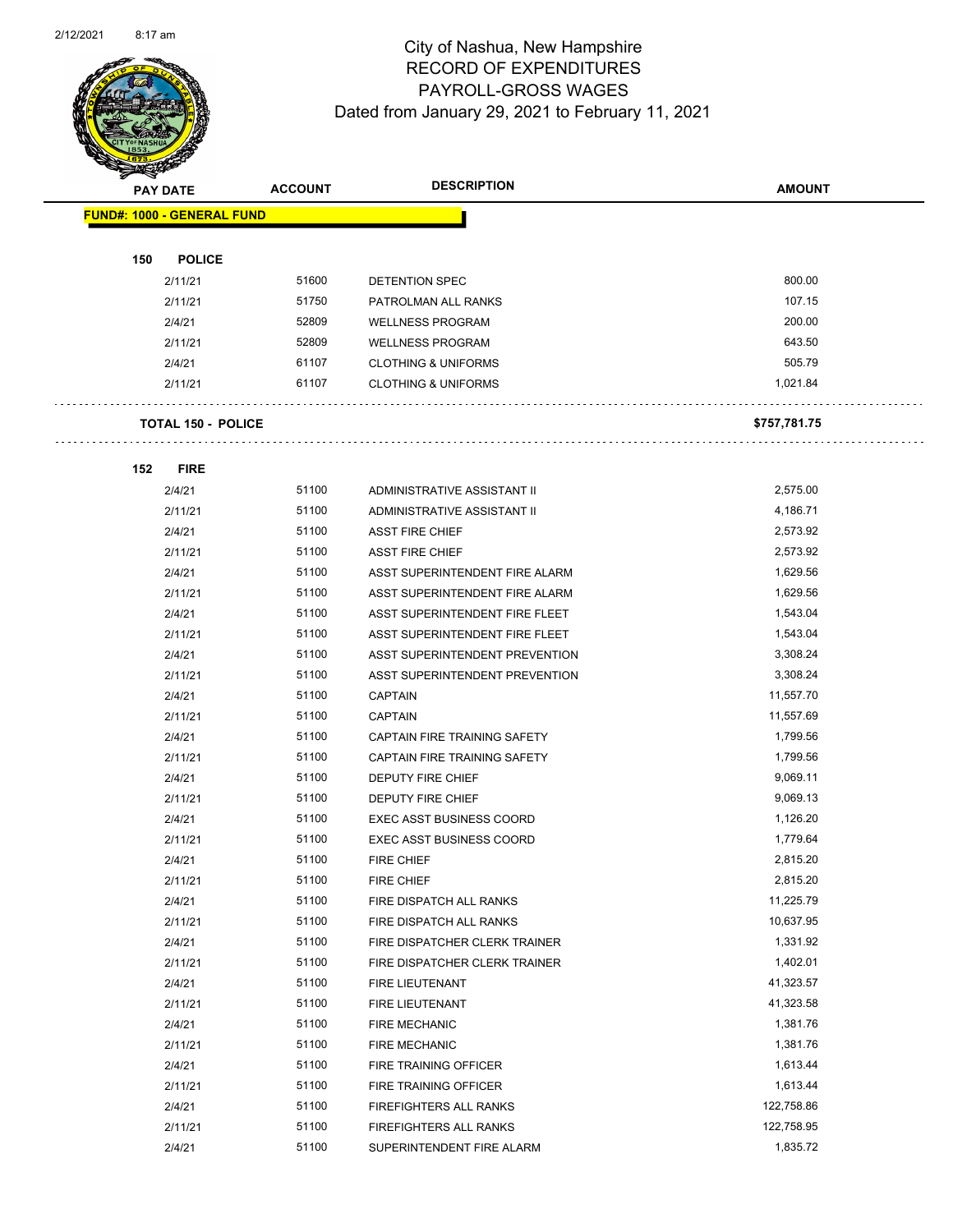

|     | <b>PAY DATE</b>                    | <b>ACCOUNT</b> | <b>DESCRIPTION</b>                                      | <b>AMOUNT</b>         |
|-----|------------------------------------|----------------|---------------------------------------------------------|-----------------------|
|     | <u> FUND#: 1000 - GENERAL FUND</u> |                |                                                         |                       |
|     |                                    |                |                                                         |                       |
| 152 | <b>FIRE</b>                        |                |                                                         |                       |
|     | 2/11/21                            | 51100          | SUPERINTENDENT FIRE ALARM                               | 1,835.72              |
|     | 2/4/21                             | 51100          | SUPERINTENDENT FIRE FLEET                               | 1,799.56              |
|     | 2/11/21                            | 51100          | SUPERINTENDENT FIRE FLEET                               | 1,799.56              |
|     | 2/4/21                             | 51100          | SUPERINTENDENT FIRE PREVENTION                          | 1,817.56              |
|     | 2/11/21                            | 51100          | SUPERINTENDENT FIRE PREVENTION                          | 1,817.55              |
|     | 2/11/21                            | 51300          | ASST SUPERINTENDENT FIRE ALARM                          | 127.27                |
|     | 2/11/21                            | 51300          | <b>CAPTAIN</b>                                          | 63.27                 |
|     | 2/4/21                             | 51300          | DEPUTY FIRE CHIEF                                       | 491.62                |
|     | 2/4/21                             | 51300          | FIRE DISPATCH ALL RANKS                                 | (757.49)              |
|     | 2/4/21                             | 51300          | <b>FIRE MECHANIC</b>                                    | 207.27                |
|     | 2/11/21                            | 51300          | <b>FIRE MECHANIC</b>                                    | 388.62                |
|     | 2/11/21                            | 51300          | SUPERINTENDENT FIRE ALARM                               | 573.48                |
|     | 2/4/21                             | 51300          | SUPERINTENDENT FIRE FLEET                               | 273.31                |
|     | 2/11/21                            | 51300          | SUPERINTENDENT FIRE FLEET                               | 785.77                |
|     | 2/4/21                             | 51330          | <b>CAPTAIN</b>                                          | 780.97                |
|     | 2/11/21                            | 51330          | <b>CAPTAIN</b>                                          | 1,239.51              |
|     | 2/4/21                             | 51330          | FIRE DISPATCH ALL RANKS                                 | 3,394.83              |
|     | 2/11/21                            | 51330          | FIRE DISPATCH ALL RANKS                                 | 3,313.10              |
|     | 2/11/21                            | 51330          | FIRE DISPATCHER CLERK TRAINER                           | 437.75                |
|     | 2/4/21                             | 51330          | FIRE LIEUTENANT                                         | 3,265.07              |
|     | 2/11/21                            | 51330          | FIRE LIEUTENANT                                         | 3,647.24              |
|     | 2/4/21                             | 51330          | <b>FIREFIGHTERS ALL RANKS</b>                           | 12,774.15             |
|     | 2/11/21                            | 51330          | <b>FIREFIGHTERS ALL RANKS</b>                           | 15,735.59             |
|     | 2/4/21                             | 51650          | <b>CAPTAIN</b>                                          | 1,885.95              |
|     | 2/11/21                            | 51650          | <b>CAPTAIN</b>                                          | 2,475.61              |
|     | 2/4/21                             | 51650          | FIRE LIEUTENANT                                         | 8,417.18              |
|     | 2/11/21                            | 51650<br>51650 | FIRE LIEUTENANT                                         | 9,432.39<br>32,266.89 |
|     | 2/4/21<br>2/11/21                  | 51650          | <b>FIREFIGHTERS ALL RANKS</b><br>FIREFIGHTERS ALL RANKS | 38,887.58             |
|     | 2/4/21                             | 51700          | ASST SUPERINTENDENT FIRE ALARM                          | 20.37                 |
|     | 2/11/21                            | 51700          | ASST SUPERINTENDENT FIRE ALARM                          | 20.37                 |
|     | 2/4/21                             | 51700          | <b>ASST SUPERINTENDENT PREVENTION</b>                   | 41.35                 |
|     | 2/11/21                            | 51700          | ASST SUPERINTENDENT PREVENTION                          | 41.35                 |
|     | 2/4/21                             | 51700          | <b>CAPTAIN</b>                                          | 334.08                |
|     | 2/11/21                            | 51700          | <b>CAPTAIN</b>                                          | 334.08                |
|     | 2/4/21                             | 51700          | CAPTAIN FIRE TRAINING SAFETY                            | 22.49                 |
|     | 2/11/21                            | 51700          | CAPTAIN FIRE TRAINING SAFETY                            | 22.49                 |
|     | 2/4/21                             | 51700          | FIRE DISPATCH ALL RANKS                                 | 14.98                 |
|     | 2/11/21                            | 51700          | FIRE DISPATCH ALL RANKS                                 | 14.98                 |
|     | 2/4/21                             | 51700          | FIRE DISPATCHER CLERK TRAINER                           | 17.53                 |
|     | 2/11/21                            | 51700          | FIRE DISPATCHER CLERK TRAINER                           | 17.53                 |
|     | 2/4/21                             | 51700          | FIRE LIEUTENANT                                         | 1,229.46              |
|     | 2/11/21                            | 51700          | FIRE LIEUTENANT                                         | 1,229.46              |
|     |                                    |                |                                                         |                       |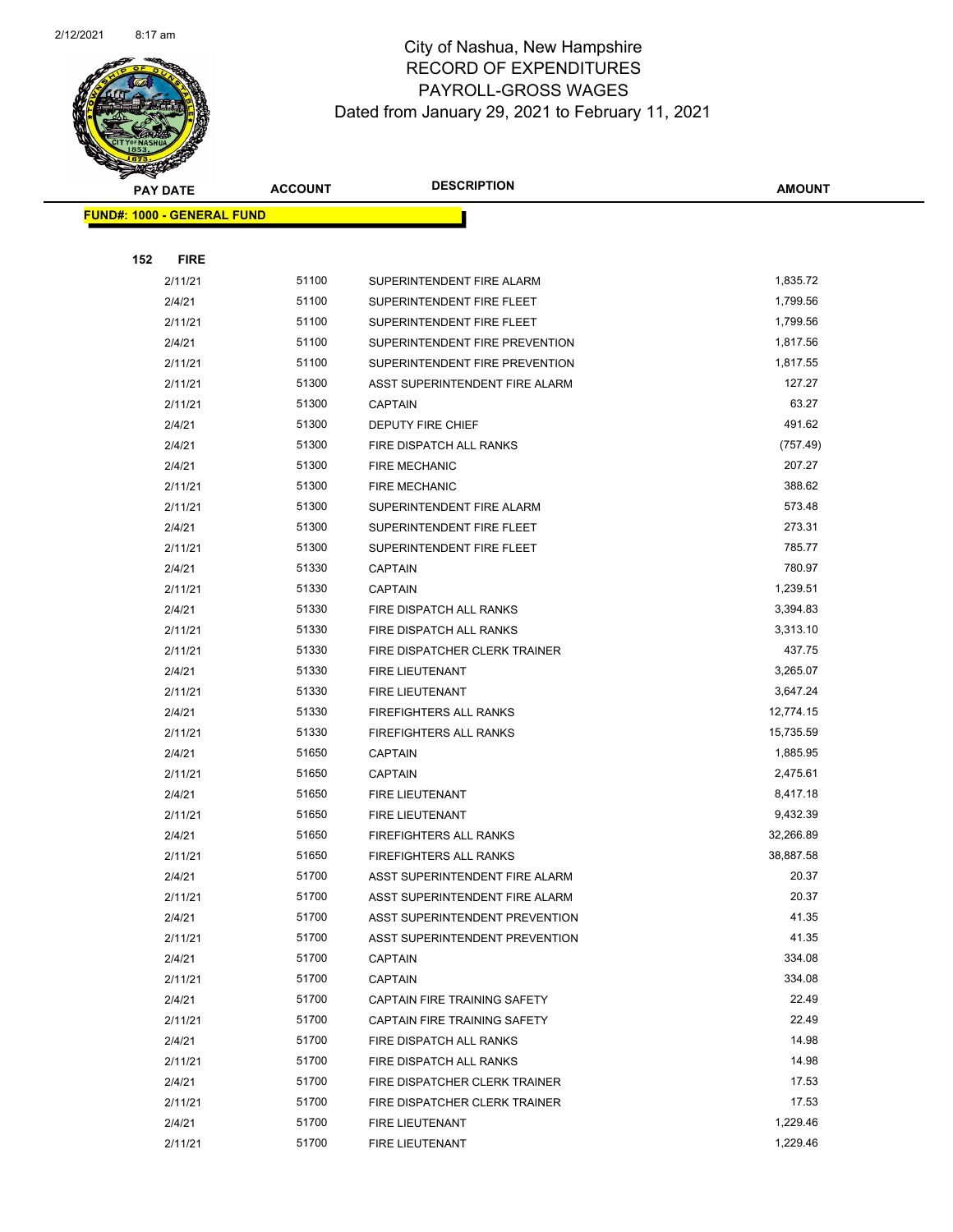

Page 50 of 96

| <b>PAY DATE</b>                   | <b>ACCOUNT</b>                          | <b>DESCRIPTION</b>                              | <b>AMOUNT</b> |
|-----------------------------------|-----------------------------------------|-------------------------------------------------|---------------|
| <b>FUND#: 1000 - GENERAL FUND</b> |                                         |                                                 |               |
|                                   |                                         |                                                 |               |
| 152<br><b>FIRE</b>                | 51700                                   |                                                 | 20.17         |
| 2/4/21                            | 51700                                   | FIRE TRAINING OFFICER                           | 20.17         |
| 2/11/21<br>2/4/21                 | 51700                                   | FIRE TRAINING OFFICER<br>FIREFIGHTERS ALL RANKS | 2,744.12      |
| 2/11/21                           | 51700                                   | FIREFIGHTERS ALL RANKS                          | 2,758.95      |
| 2/4/21                            | 51700                                   | SUPERINTENDENT FIRE ALARM                       | 22.95         |
| 2/11/21                           | 51700                                   | SUPERINTENDENT FIRE ALARM                       | 22.95         |
| 2/4/21                            | 51700                                   | SUPERINTENDENT FIRE FLEET                       | 22.49         |
| 2/11/21                           | 51700                                   | SUPERINTENDENT FIRE FLEET                       | 22.49         |
| 2/4/21                            | 51700                                   | SUPERINTENDENT FIRE PREVENTION                  | 22.72         |
| 2/11/21                           | 51700                                   | SUPERINTENDENT FIRE PREVENTION                  | 22.72         |
| <b>TOTAL 152 - FIRE</b>           |                                         |                                                 | \$597,066.10  |
| 153                               | <b>BUILDING INSPECTION</b>              |                                                 |               |
| 2/4/21                            | 51100                                   | <b>BLD INSP ASST PLANS EXAMINER</b>             | 1,090.60      |
| 2/11/21                           | 51100                                   | <b>BLD INSP ASST PLANS EXAMINER</b>             | 1,090.60      |
| 2/4/21                            | 51100                                   | <b>BUILDING AND UTILITIES INSPCTR</b>           | 3,787.50      |
| 2/11/21                           | 51100                                   | <b>BUILDING AND UTILITIES INSPCTR</b>           | 5,979.86      |
| 2/4/21                            | 51100                                   | <b>BUILDING DEPARTMENT MANAGER</b>              | 1,709.25      |
| 2/11/21                           | 51100                                   | <b>BUILDING DEPARTMENT MANAGER</b>              | 1,709.25      |
| 2/4/21                            | 51100                                   | PERMIT TECHNICIAN I                             | 1,341.90      |
| 2/11/21                           | 51100                                   | PERMIT TECHNICIAN I                             | 2,119.89      |
| 2/4/21                            | 51100                                   | <b>PLANS EXAMINER</b>                           | 1,324.60      |
| 2/11/21                           | 51100                                   | <b>PLANS EXAMINER</b>                           | 2,093.48      |
|                                   | <b>TOTAL 153 - BUILDING INSPECTION</b>  |                                                 | \$22,246.93   |
| 155                               | <b>CODE ENFORCEMENT</b>                 |                                                 |               |
| 2/4/21                            | 51100                                   | CODE ENFORCEMENT OFFICER II                     | 2,878.70      |
| 2/11/21                           | 51100                                   | <b>CODE ENFORCEMENT OFFICER II</b>              | 4,543.69      |
| 2/4/21                            | 51100                                   | MGR CODE ENFORCEMENT DEPT                       | 1,702.60      |
| 2/11/21                           | 51100                                   | MGR CODE ENFORCEMENT DEPT                       | 1,702.60      |
|                                   | <b>TOTAL 155 - CODE ENFORCEMENT</b>     |                                                 | \$10,827.59   |
| 156                               | <b>EMERGENCY MANAGEMENT</b>             |                                                 |               |
| 2/4/21                            | 51100                                   | EMERGENCY MANAGEMENT COORDINAT                  | 918.40        |
| 2/11/21                           | 51100                                   | EMERGENCY MANAGEMENT COORDINAT                  | 918.40        |
| 2/4/21                            | 51100                                   | <b>EMERGENCY MANAGEMENT DIRECTOR</b>            | 1,809.80      |
| 2/11/21                           | 51100                                   | <b>EMERGENCY MANAGEMENT DIRECTOR</b>            | 1,809.80      |
|                                   | <b>TOTAL 156 - EMERGENCY MANAGEMENT</b> |                                                 | \$5,456.40    |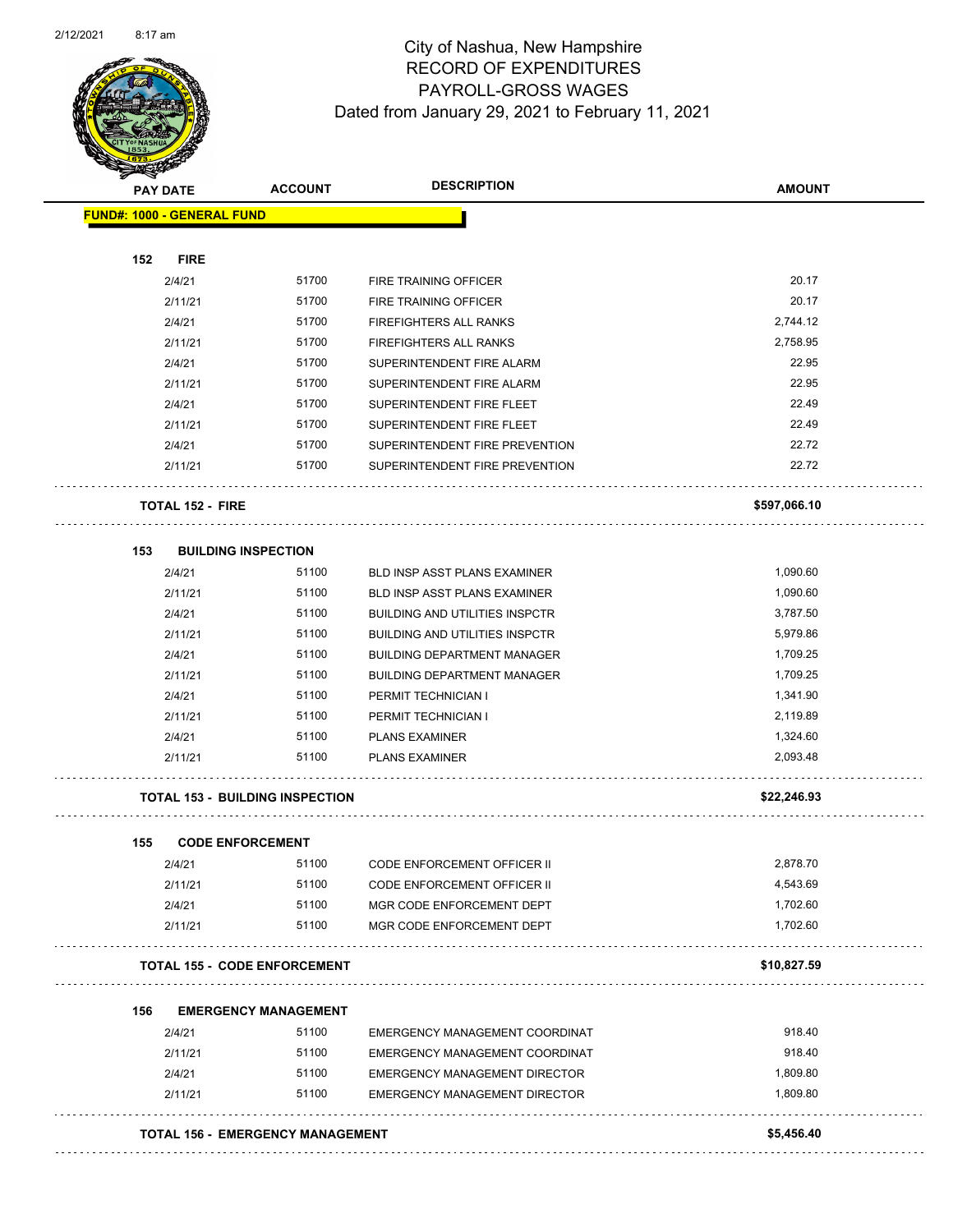

Page 51 of 96

| <b>PAY DATE</b>                   | <b>ACCOUNT</b>                             | <b>DESCRIPTION</b>                             | <b>AMOUNT</b> |
|-----------------------------------|--------------------------------------------|------------------------------------------------|---------------|
| <b>FUND#: 1000 - GENERAL FUND</b> |                                            |                                                |               |
|                                   |                                            |                                                |               |
| 157<br>2/4/21                     | <b>CITYWIDE COMMUNICATIONS</b><br>51100    | <b>COMM SYS ENGR TECH</b>                      | 1,753.84      |
| 2/11/21                           | 51100                                      | <b>COMM SYS ENGR TECH</b>                      | 1,063.27      |
| 2/4/21                            | 51100                                      | IT MANAGER/RADIO SYSTEMS NETWORK ADMINISTRATOR | 394.15        |
| 2/11/21                           | 51100                                      | IT MANAGER/RADIO SYSTEMS NETWORK ADMINISTRATOR | 394.15        |
| 2/4/21                            | 51200                                      | <b>RADIO SYSTEMS MANAGER</b>                   | 1,488.24      |
| 2/11/21                           | 51200                                      | RADIO SYSTEMS MANAGER                          | 1,488.24      |
| 2/11/21                           | 51600                                      | RADIO SYSTEMS MANAGER                          | 400.00        |
|                                   |                                            |                                                |               |
|                                   | <b>TOTAL 157 - CITYWIDE COMMUNICATIONS</b> |                                                | \$6,981.89    |
| 158                               | <b>PARKING ENFORCEMENT</b>                 |                                                |               |
| 2/4/21                            | 51100                                      | <b>MVR CLERK I</b>                             | 305.15        |
| 2/11/21                           | 51100                                      | <b>MVR CLERK I</b>                             | 482.84        |
| 2/4/21                            | 51100                                      | <b>MVR CLERK II</b>                            | 335.10        |
| 2/11/21                           | 51100                                      | <b>MVR CLERK II</b>                            | 546.31        |
| 2/4/21                            | 51100                                      | ORDINANCE VIOLATIONS COORDINATOR               | 221.65        |
| 2/11/21                           | 51100                                      | ORDINANCE VIOLATIONS COORDINATOR               | 313.61        |
| 2/4/21                            | 51100                                      | <b>PARKING MANAGER</b>                         | 334.50        |
| 2/11/21                           | 51100                                      | <b>PARKING MANAGER</b>                         | 334.50        |
| 2/4/21                            | 51200                                      | PARKING ENFORCEMENT SPECIALIST                 | 536.23        |
| 2/11/21                           | 51200                                      | PARKING ENFORCEMENT SPECIALIST                 | 779.21        |
| 2/4/21                            | 51300                                      | PARKING ENFORCEMENT SPECIALIST                 | (50.27)       |
|                                   | <b>TOTAL 158 - PARKING ENFORCEMENT</b>     |                                                | \$4,138.83    |
|                                   |                                            |                                                |               |
| 160                               | <b>PW-ADMIN &amp; ENGINEERING</b>          |                                                |               |
| 2/4/21                            | 51100                                      | ADMINISTRATIVE ASSISTANT II                    | 806.56        |
| 2/11/21                           | 51100                                      | ADMINISTRATIVE ASSISTANT II                    | 1,390.85      |
| 2/4/21                            | 51100                                      | ASSISTANT CONSTRUCTION ENGINEER                | 1,129.00      |
| 2/11/21                           | 51100                                      | ASSISTANT CONSTRUCTION ENGINEER                | 1,129.00      |
| 2/4/21                            | 51100                                      | ASSISTANT DIRECTOR OF PUBLIC WORKS             | 1,801.70      |
| 2/11/21                           | 51100                                      | ASSISTANT DIRECTOR OF PUBLIC WORKS             | 1,801.70      |
| 2/4/21                            | 51100                                      | <b>CITY ENGINEER</b>                           | 1,237.40      |
| 2/11/21                           | 51100                                      | <b>CITY ENGINEER</b>                           | 1,237.40      |
| 2/4/21                            | 51100                                      | <b>CITY SURVEYOR</b>                           | 1,282.35      |
| 2/11/21                           | 51100                                      | <b>CITY SURVEYOR</b>                           | 2,026.37      |
| 2/4/21                            | 51100                                      | DEPUTY CITY ENGINEER                           | 814.40        |
| 2/11/21                           | 51100                                      | DEPUTY CITY ENGINEER                           | 814.40        |
| 2/4/21                            | 51100                                      | <b>DIRECTOR PUBLIC WORKS</b>                   | 1,970.65      |

2/11/21 51100 DIRECTOR PUBLIC WORKS 1,970.65 2/4/21 51100 DIVISION OPERATIONS MANAGER 1,637.69 2/11/21 51100 DIVISION OPERATIONS MANAGER 1,637.69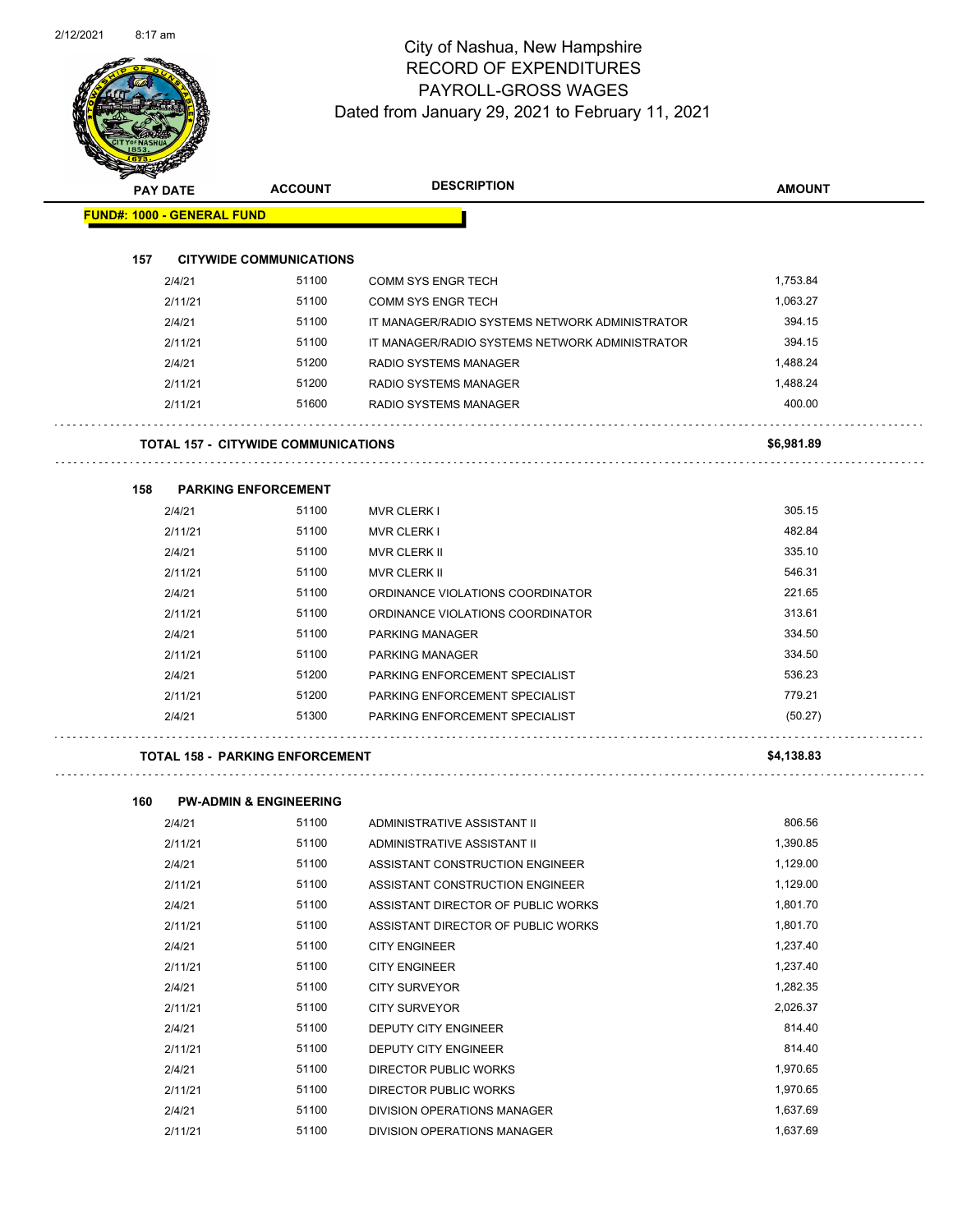

| <b>PAY DATE</b>                   | <b>ACCOUNT</b>                    | <b>DESCRIPTION</b>             | <b>AMOUNT</b> |
|-----------------------------------|-----------------------------------|--------------------------------|---------------|
| <b>FUND#: 1000 - GENERAL FUND</b> |                                   |                                |               |
| 160                               | <b>PW-ADMIN &amp; ENGINEERING</b> |                                |               |
| 2/4/21                            | 51100                             | DPW CONTRACT ADMINISTRATOR     | 380.30        |
| 2/11/21                           | 51100                             | DPW CONTRACT ADMINISTRATOR     | 600.98        |
| 2/4/21                            | 51100                             | <b>ENGINEERING INSPECTOR</b>   | 2,135.35      |
| 2/11/21                           | 51100                             | <b>ENGINEERING INSPECTOR</b>   | 2,847.01      |
| 2/4/21                            | 51100                             | <b>EXECUTIVE ASSISTANT</b>     | 826.26        |
| 2/11/21                           | 51100                             | <b>EXECUTIVE ASSISTANT</b>     | 826.26        |
| 2/4/21                            | 51100                             | <b>GIS SPECIALIST</b>          | 508.40        |
| 2/11/21                           | 51100                             | <b>GIS SPECIALIST</b>          | 508.40        |
| 2/4/21                            | 51100                             | PUBLIC RELATIONS ADMINISTRATOR | 784.25        |
| 2/11/21                           | 51100                             | PUBLIC RELATIONS ADMINISTRATOR | 784.25        |
| 2/4/21                            | 51100                             | <b>SENIOR STAFF ENGINEER</b>   | 1,902.60      |
| 2/11/21                           | 51100                             | SENIOR STAFF ENGINEER          | 1,902.60      |
| 2/4/21                            | 51100                             | SENIOR TRAFFIC ENGINEER        | 1,809.80      |
| 2/11/21                           | 51100                             | <b>SENIOR TRAFFIC ENGINEER</b> | 1,809.78      |
| 2/4/21                            | 51100                             | <b>STAFF ENGINEER</b>          | 1,191.00      |
| 2/11/21                           | 51100                             | <b>STAFF ENGINEER</b>          | 1,191.00      |
| 2/4/21                            | 51100                             | STREET CONSTRUCTION ENGINEER   | 1,508.14      |
| 2/11/21                           | 51100                             | STREET CONSTRUCTION ENGINEER   | 1,508.14      |
| 2/11/21                           | 51300                             | DIVISION OPERATIONS MANAGER    | 61.41         |
| 2/4/21                            | 51300                             | <b>ENGINEERING INSPECTOR</b>   | 394.22        |
| 2/11/21                           | 51300                             | <b>ENGINEERING INSPECTOR</b>   | 721.85        |
| 2/11/21                           | 55699                             | OTHER CONTRACTED SERVICES      | 112.35        |

| 161 | <b>STREETS</b> |       |                                |          |
|-----|----------------|-------|--------------------------------|----------|
|     | 2/4/21         | 51100 | ADMINISTRATIVE ASSISTANT II    | 839.34   |
|     | 2/11/21        | 51100 | ADMINISTRATIVE ASSISTANT II    | 1,330.80 |
|     | 2/4/21         | 51100 | AUTO MECH 1ST CLASS NIGHTS     | 4,353.60 |
|     | 2/11/21        | 51100 | AUTO MECH 1ST CLASS NIGHTS     | 4,353.60 |
|     | 2/4/21         | 51100 | AUTO MECH 2ND CLASS            | 1,959.20 |
|     | 2/11/21        | 51100 | AUTO MECH 2ND CLASS            | 1,959.21 |
|     | 2/4/21         | 51100 | AUTO MECH 2ND CLASS NIGHTS     | 990.85   |
|     | 2/11/21        | 51100 | AUTO MECH 2ND CLASS NIGHTS     | 1,008.56 |
|     | 2/4/21         | 51100 | AUTO MECHANIC 1ST CLASS        | 3,229.21 |
|     | 2/11/21        | 51100 | AUTO MECHANIC 1ST CLASS        | 3,229.20 |
|     | 2/4/21         | 51100 | <b>EQUIP OPR STREET REPAIR</b> | 5,889.60 |
|     | 2/11/21        | 51100 | <b>EQUIP OPR STREET REPAIR</b> | 5,699.80 |
|     | 2/4/21         | 51100 | FLEET MAINTENANCE FOREMAN      | 1,351.10 |
|     | 2/11/21        | 51100 | FLEET MAINTENANCE FOREMAN      | 2,279.66 |
|     | 2/4/21         | 51100 | FLEET MANAGER STREET DEPT      | 1,230.65 |
|     | 2/11/21        | 51100 | FLEET MANAGER STREET DEPT      | 1,230.65 |
|     | 2/4/21         | 51100 | <b>FOREMAN LABOR STREET</b>    | 2,702.20 |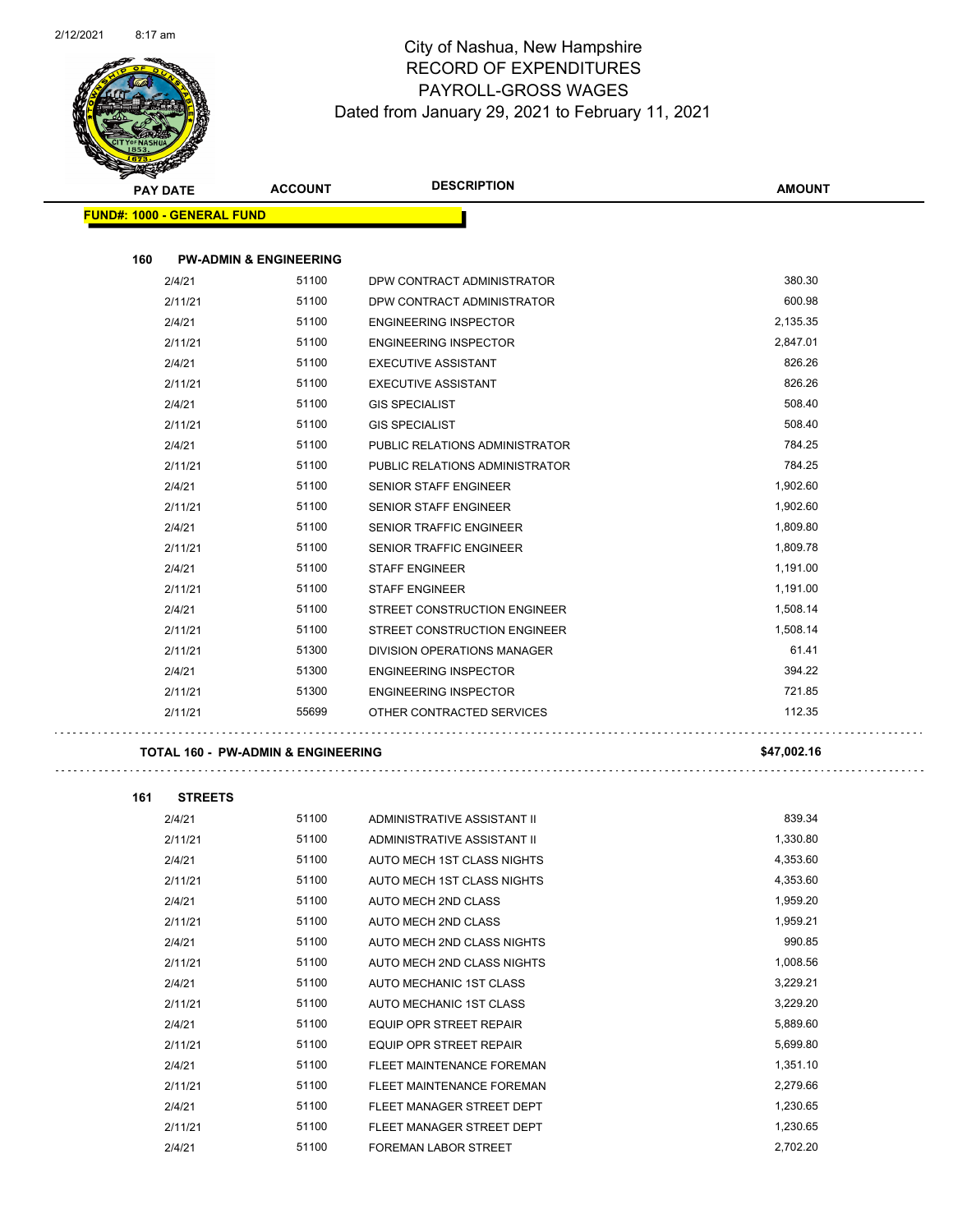

Page 53 of 96

|     | <b>PAY DATE</b>                   | <b>ACCOUNT</b> | <b>DESCRIPTION</b>                                       | <b>AMOUNT</b>        |  |
|-----|-----------------------------------|----------------|----------------------------------------------------------|----------------------|--|
|     | <b>FUND#: 1000 - GENERAL FUND</b> |                |                                                          |                      |  |
|     |                                   |                |                                                          |                      |  |
| 161 | <b>STREETS</b>                    |                |                                                          |                      |  |
|     | 2/11/21                           | 51100          | FOREMAN LABOR STREET                                     | 4,545.92             |  |
|     | 2/4/21                            | 51100          | <b>MASON PIPELAYER</b>                                   | 2,822.40             |  |
|     | 2/11/21                           | 51100          | <b>MASON PIPELAYER</b>                                   | 2,822.41             |  |
|     | 2/4/21                            | 51100          | OPERATIONS SUPERVISOR                                    | 1,138.65             |  |
|     | 2/11/21                           | 51100          | OPERATIONS SUPERVISOR                                    | 1,856.28             |  |
|     | 2/4/21                            | 51100          | <b>SIGN MAINTENANCE</b>                                  | 2,797.20             |  |
|     | 2/11/21                           | 51100          | <b>SIGN MAINTENANCE</b>                                  | 2,797.20             |  |
|     | 2/4/21                            | 51100          | STOREKEEPER PWD                                          | 1,048.50             |  |
|     | 2/11/21                           | 51100          | STOREKEEPER PWD                                          | 1,657.07             |  |
|     | 2/4/21                            | 51100          | <b>STREET FOREMAN</b>                                    | 2,675.70             |  |
|     | 2/11/21                           | 51100          | <b>STREET FOREMAN</b>                                    | 3,584.15             |  |
|     | 2/4/21                            | 51100          | SUPERINTENDENT OF STREETS                                | 2,010.85             |  |
|     | 2/11/21                           | 51100          | SUPERINTENDENT OF STREETS                                | 2,010.85             |  |
|     | 2/4/21                            | 51100          | <b>TRAFFIC FOREMAN</b>                                   | 1,378.10             |  |
|     | 2/11/21                           | 51100          | <b>TRAFFIC FOREMAN</b>                                   | 2,184.07             |  |
|     | 2/4/21                            | 51100          | <b>TRAFFIC TECHNICIAN I</b>                              | 1,255.05             |  |
|     | 2/11/21                           | 51100          | <b>TRAFFIC TECHNICIAN I</b>                              | 1,255.05             |  |
|     | 2/4/21                            | 51100          | TRUCK DRIVER STREET REPAIR                               | 17,086.01            |  |
|     | 2/11/21                           | 51100          | TRUCK DRIVER STREET REPAIR                               | 17,043.20            |  |
|     | 2/4/21                            | 51100          | <b>WELDER FIRST CLASS</b>                                | 1,060.80             |  |
|     | 2/11/21                           | 51100          | <b>WELDER FIRST CLASS</b>                                | 1,060.80             |  |
|     | 2/11/21                           | 51300          | 1st YR SPECIAL OFFICER CERTIFIED II                      | 775.06               |  |
|     | 2/4/21                            | 51300          | AUTO MECH 1ST CLASS NIGHTS                               | 1,886.91             |  |
|     | 2/11/21                           | 51300          | AUTO MECH 1ST CLASS NIGHTS                               | 1,867.30             |  |
|     | 2/4/21                            | 51300<br>51300 | AUTO MECH 2ND CLASS                                      | 1,860.62<br>1,835.25 |  |
|     | 2/11/21                           | 51300          | AUTO MECH 2ND CLASS                                      | 726.26               |  |
|     | 2/4/21<br>2/11/21                 | 51300          | AUTO MECH 2ND CLASS NIGHTS<br>AUTO MECH 2ND CLASS NIGHTS | 1,189.94             |  |
|     | 2/4/21                            | 51300          | AUTO MECHANIC 1ST CLASS                                  | 934.97               |  |
|     | 2/11/21                           | 51300          | AUTO MECHANIC 1ST CLASS                                  | 1,613.43             |  |
|     | 2/4/21                            | 51300          | AUTOMATED TRASH COLLECTION OPR                           | 2,531.45             |  |
|     | 2/11/21                           | 51300          | AUTOMATED TRASH COLLECTION OPR                           | 5,996.64             |  |
|     | 2/4/21                            | 51300          | <b>COLLECTION EQUIP OPR</b>                              | 4,782.61             |  |
|     | 2/11/21                           | 51300          | <b>COLLECTION EQUIP OPR</b>                              | 7,957.52             |  |
|     | 2/4/21                            | 51300          | COLLECTION EQUIP OPR LANDFILL                            | 1,437.46             |  |
|     | 2/11/21                           | 51300          | COLLECTION EQUIP OPR LANDFILL                            | 2,424.54             |  |
|     | 2/11/21                           | 51300          | <b>COLLECTION SYSTEMS OPERATOR</b>                       | 293.88               |  |
|     | 2/4/21                            | 51300          | DIVISION OPERATIONS MANAGER                              | 706.24               |  |
|     | 2/11/21                           | 51300          | DIVISION OPERATIONS MANAGER                              | 921.19               |  |
|     | 2/4/21                            | 51300          | EQUIP OPR STREET REPAIR                                  | 3,357.96             |  |
|     | 2/11/21                           | 51300          | EQUIP OPR STREET REPAIR                                  | 4,980.45             |  |
|     | 2/4/21                            | 51300          | EQUIPMENT OPERATOR, PARKS                                | 695.70               |  |
|     | 2/11/21                           | 51300          | EQUIPMENT OPERATOR, PARKS                                | 601.68               |  |
|     |                                   |                |                                                          |                      |  |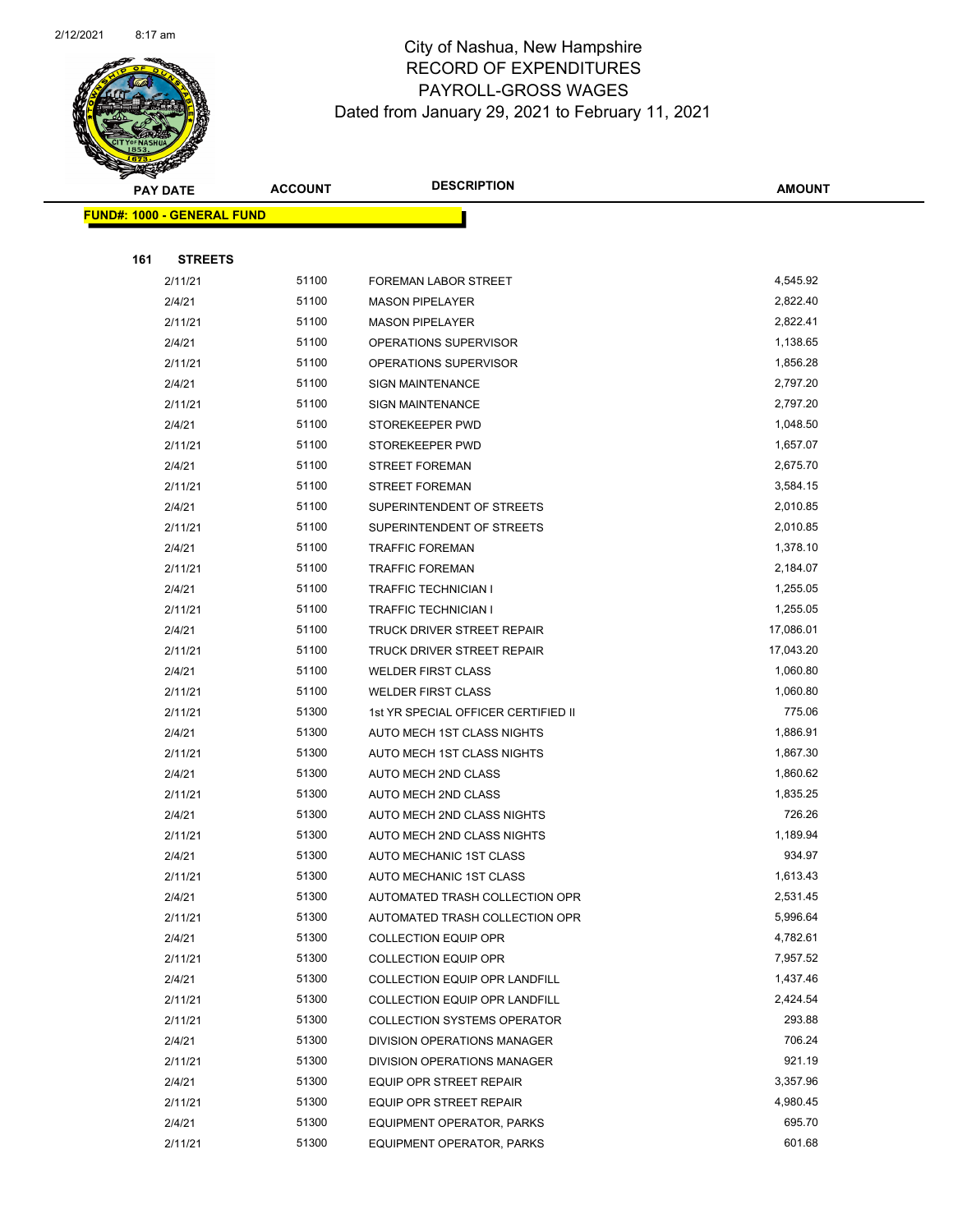

Page 54 of 96

| <b>FUND#: 1000 - GENERAL FUND</b><br>161<br><b>STREETS</b><br>51300<br>2,521.78<br>2/4/21<br>EQUIPMENT OPR LANDFILL<br>51300<br>5,331.66<br>2/11/21<br>EQUIPMENT OPR LANDFILL<br>2/4/21<br>1,000.65<br>51300<br>FLEET MAINTENANCE FOREMAN<br>51300<br>1,063.98<br>2/11/21<br>FLEET MAINTENANCE FOREMAN<br>51300<br>1,672.01<br>2/4/21<br>FOREMAN LABOR PARK<br>51300<br>1,849.34<br>2/11/21<br>FOREMAN LABOR PARK<br>51300<br>2,127.96<br>2/4/21<br>FOREMAN LABOR STREET<br>51300<br>3,318.61<br>2/11/21<br>FOREMAN LABOR STREET<br>2/4/21<br>51300<br>7,109.29<br><b>GROUNDSKEEPER MAINTENANCE</b><br>51300<br>6,856.98<br>2/11/21<br><b>GROUNDSKEEPER MAINTENANCE</b><br>51300<br>1,913.19<br>2/4/21<br><b>GROUNDSMAN I</b><br>51300<br>2,204.66<br>2/11/21<br><b>GROUNDSMAN I</b><br>821.22<br>51300<br>2/4/21<br><b>LEAD GROUNDSMAN</b><br>943.81<br>51300<br>2/11/21<br><b>LEAD GROUNDSMAN</b><br>291.74<br>51300<br>2/11/21<br>LICENSED SCALE OPERATOR<br>51300<br>1,572.79<br>2/4/21<br><b>MASON PIPELAYER</b><br>51300<br>2,952.79<br>2/11/21<br><b>MASON PIPELAYER</b><br>629.82<br>51300<br>2/4/21<br>OPERATIONS SUPERVISOR<br>683.19<br>51300<br>2/11/21<br>OPERATIONS SUPERVISOR<br>51300<br>1,430.85<br>2/11/21<br>PATROLMAN ALL RANKS<br>417.34<br>51300<br>2/11/21<br><b>SERGEANT</b><br>51300<br>1,150.50<br>2/4/21<br><b>SIGN MAINTENANCE</b><br>2,029.65<br>2/11/21<br>51300<br><b>SIGN MAINTENANCE</b><br>2/4/21<br>51300<br>1,621.29<br>SOLID WASTE FOREMAN<br>51300<br>2,478.40<br>2/11/21<br>SOLID WASTE FOREMAN<br>51300<br>694.61<br>2/4/21<br>STELLOS STADIUM ATTENDANT<br>770.64<br>51300<br>2/11/21<br>STELLOS STADIUM ATTENDANT<br>481.67<br>2/4/21<br>51300<br>STOREKEEPER PWD<br>668.43<br>2/11/21<br>51300<br>STOREKEEPER PWD | <b>PAY DATE</b> | <b>ACCOUNT</b> | <b>DESCRIPTION</b> | <b>AMOUNT</b> |
|--------------------------------------------------------------------------------------------------------------------------------------------------------------------------------------------------------------------------------------------------------------------------------------------------------------------------------------------------------------------------------------------------------------------------------------------------------------------------------------------------------------------------------------------------------------------------------------------------------------------------------------------------------------------------------------------------------------------------------------------------------------------------------------------------------------------------------------------------------------------------------------------------------------------------------------------------------------------------------------------------------------------------------------------------------------------------------------------------------------------------------------------------------------------------------------------------------------------------------------------------------------------------------------------------------------------------------------------------------------------------------------------------------------------------------------------------------------------------------------------------------------------------------------------------------------------------------------------------------------------------------------------------------------------------------------------------------------------------------------------------------------|-----------------|----------------|--------------------|---------------|
|                                                                                                                                                                                                                                                                                                                                                                                                                                                                                                                                                                                                                                                                                                                                                                                                                                                                                                                                                                                                                                                                                                                                                                                                                                                                                                                                                                                                                                                                                                                                                                                                                                                                                                                                                              |                 |                |                    |               |
|                                                                                                                                                                                                                                                                                                                                                                                                                                                                                                                                                                                                                                                                                                                                                                                                                                                                                                                                                                                                                                                                                                                                                                                                                                                                                                                                                                                                                                                                                                                                                                                                                                                                                                                                                              |                 |                |                    |               |
|                                                                                                                                                                                                                                                                                                                                                                                                                                                                                                                                                                                                                                                                                                                                                                                                                                                                                                                                                                                                                                                                                                                                                                                                                                                                                                                                                                                                                                                                                                                                                                                                                                                                                                                                                              |                 |                |                    |               |
|                                                                                                                                                                                                                                                                                                                                                                                                                                                                                                                                                                                                                                                                                                                                                                                                                                                                                                                                                                                                                                                                                                                                                                                                                                                                                                                                                                                                                                                                                                                                                                                                                                                                                                                                                              |                 |                |                    |               |
|                                                                                                                                                                                                                                                                                                                                                                                                                                                                                                                                                                                                                                                                                                                                                                                                                                                                                                                                                                                                                                                                                                                                                                                                                                                                                                                                                                                                                                                                                                                                                                                                                                                                                                                                                              |                 |                |                    |               |
|                                                                                                                                                                                                                                                                                                                                                                                                                                                                                                                                                                                                                                                                                                                                                                                                                                                                                                                                                                                                                                                                                                                                                                                                                                                                                                                                                                                                                                                                                                                                                                                                                                                                                                                                                              |                 |                |                    |               |
|                                                                                                                                                                                                                                                                                                                                                                                                                                                                                                                                                                                                                                                                                                                                                                                                                                                                                                                                                                                                                                                                                                                                                                                                                                                                                                                                                                                                                                                                                                                                                                                                                                                                                                                                                              |                 |                |                    |               |
|                                                                                                                                                                                                                                                                                                                                                                                                                                                                                                                                                                                                                                                                                                                                                                                                                                                                                                                                                                                                                                                                                                                                                                                                                                                                                                                                                                                                                                                                                                                                                                                                                                                                                                                                                              |                 |                |                    |               |
|                                                                                                                                                                                                                                                                                                                                                                                                                                                                                                                                                                                                                                                                                                                                                                                                                                                                                                                                                                                                                                                                                                                                                                                                                                                                                                                                                                                                                                                                                                                                                                                                                                                                                                                                                              |                 |                |                    |               |
|                                                                                                                                                                                                                                                                                                                                                                                                                                                                                                                                                                                                                                                                                                                                                                                                                                                                                                                                                                                                                                                                                                                                                                                                                                                                                                                                                                                                                                                                                                                                                                                                                                                                                                                                                              |                 |                |                    |               |
|                                                                                                                                                                                                                                                                                                                                                                                                                                                                                                                                                                                                                                                                                                                                                                                                                                                                                                                                                                                                                                                                                                                                                                                                                                                                                                                                                                                                                                                                                                                                                                                                                                                                                                                                                              |                 |                |                    |               |
|                                                                                                                                                                                                                                                                                                                                                                                                                                                                                                                                                                                                                                                                                                                                                                                                                                                                                                                                                                                                                                                                                                                                                                                                                                                                                                                                                                                                                                                                                                                                                                                                                                                                                                                                                              |                 |                |                    |               |
|                                                                                                                                                                                                                                                                                                                                                                                                                                                                                                                                                                                                                                                                                                                                                                                                                                                                                                                                                                                                                                                                                                                                                                                                                                                                                                                                                                                                                                                                                                                                                                                                                                                                                                                                                              |                 |                |                    |               |
|                                                                                                                                                                                                                                                                                                                                                                                                                                                                                                                                                                                                                                                                                                                                                                                                                                                                                                                                                                                                                                                                                                                                                                                                                                                                                                                                                                                                                                                                                                                                                                                                                                                                                                                                                              |                 |                |                    |               |
|                                                                                                                                                                                                                                                                                                                                                                                                                                                                                                                                                                                                                                                                                                                                                                                                                                                                                                                                                                                                                                                                                                                                                                                                                                                                                                                                                                                                                                                                                                                                                                                                                                                                                                                                                              |                 |                |                    |               |
|                                                                                                                                                                                                                                                                                                                                                                                                                                                                                                                                                                                                                                                                                                                                                                                                                                                                                                                                                                                                                                                                                                                                                                                                                                                                                                                                                                                                                                                                                                                                                                                                                                                                                                                                                              |                 |                |                    |               |
|                                                                                                                                                                                                                                                                                                                                                                                                                                                                                                                                                                                                                                                                                                                                                                                                                                                                                                                                                                                                                                                                                                                                                                                                                                                                                                                                                                                                                                                                                                                                                                                                                                                                                                                                                              |                 |                |                    |               |
|                                                                                                                                                                                                                                                                                                                                                                                                                                                                                                                                                                                                                                                                                                                                                                                                                                                                                                                                                                                                                                                                                                                                                                                                                                                                                                                                                                                                                                                                                                                                                                                                                                                                                                                                                              |                 |                |                    |               |
|                                                                                                                                                                                                                                                                                                                                                                                                                                                                                                                                                                                                                                                                                                                                                                                                                                                                                                                                                                                                                                                                                                                                                                                                                                                                                                                                                                                                                                                                                                                                                                                                                                                                                                                                                              |                 |                |                    |               |
|                                                                                                                                                                                                                                                                                                                                                                                                                                                                                                                                                                                                                                                                                                                                                                                                                                                                                                                                                                                                                                                                                                                                                                                                                                                                                                                                                                                                                                                                                                                                                                                                                                                                                                                                                              |                 |                |                    |               |
|                                                                                                                                                                                                                                                                                                                                                                                                                                                                                                                                                                                                                                                                                                                                                                                                                                                                                                                                                                                                                                                                                                                                                                                                                                                                                                                                                                                                                                                                                                                                                                                                                                                                                                                                                              |                 |                |                    |               |
|                                                                                                                                                                                                                                                                                                                                                                                                                                                                                                                                                                                                                                                                                                                                                                                                                                                                                                                                                                                                                                                                                                                                                                                                                                                                                                                                                                                                                                                                                                                                                                                                                                                                                                                                                              |                 |                |                    |               |
|                                                                                                                                                                                                                                                                                                                                                                                                                                                                                                                                                                                                                                                                                                                                                                                                                                                                                                                                                                                                                                                                                                                                                                                                                                                                                                                                                                                                                                                                                                                                                                                                                                                                                                                                                              |                 |                |                    |               |
|                                                                                                                                                                                                                                                                                                                                                                                                                                                                                                                                                                                                                                                                                                                                                                                                                                                                                                                                                                                                                                                                                                                                                                                                                                                                                                                                                                                                                                                                                                                                                                                                                                                                                                                                                              |                 |                |                    |               |
|                                                                                                                                                                                                                                                                                                                                                                                                                                                                                                                                                                                                                                                                                                                                                                                                                                                                                                                                                                                                                                                                                                                                                                                                                                                                                                                                                                                                                                                                                                                                                                                                                                                                                                                                                              |                 |                |                    |               |
|                                                                                                                                                                                                                                                                                                                                                                                                                                                                                                                                                                                                                                                                                                                                                                                                                                                                                                                                                                                                                                                                                                                                                                                                                                                                                                                                                                                                                                                                                                                                                                                                                                                                                                                                                              |                 |                |                    |               |
|                                                                                                                                                                                                                                                                                                                                                                                                                                                                                                                                                                                                                                                                                                                                                                                                                                                                                                                                                                                                                                                                                                                                                                                                                                                                                                                                                                                                                                                                                                                                                                                                                                                                                                                                                              |                 |                |                    |               |
|                                                                                                                                                                                                                                                                                                                                                                                                                                                                                                                                                                                                                                                                                                                                                                                                                                                                                                                                                                                                                                                                                                                                                                                                                                                                                                                                                                                                                                                                                                                                                                                                                                                                                                                                                              |                 |                |                    |               |
|                                                                                                                                                                                                                                                                                                                                                                                                                                                                                                                                                                                                                                                                                                                                                                                                                                                                                                                                                                                                                                                                                                                                                                                                                                                                                                                                                                                                                                                                                                                                                                                                                                                                                                                                                              |                 |                |                    |               |
|                                                                                                                                                                                                                                                                                                                                                                                                                                                                                                                                                                                                                                                                                                                                                                                                                                                                                                                                                                                                                                                                                                                                                                                                                                                                                                                                                                                                                                                                                                                                                                                                                                                                                                                                                              |                 |                |                    |               |
|                                                                                                                                                                                                                                                                                                                                                                                                                                                                                                                                                                                                                                                                                                                                                                                                                                                                                                                                                                                                                                                                                                                                                                                                                                                                                                                                                                                                                                                                                                                                                                                                                                                                                                                                                              |                 |                |                    |               |
|                                                                                                                                                                                                                                                                                                                                                                                                                                                                                                                                                                                                                                                                                                                                                                                                                                                                                                                                                                                                                                                                                                                                                                                                                                                                                                                                                                                                                                                                                                                                                                                                                                                                                                                                                              |                 |                |                    |               |
| 51300<br>2,492.81<br>2/4/21<br>STREET FOREMAN                                                                                                                                                                                                                                                                                                                                                                                                                                                                                                                                                                                                                                                                                                                                                                                                                                                                                                                                                                                                                                                                                                                                                                                                                                                                                                                                                                                                                                                                                                                                                                                                                                                                                                                |                 |                |                    |               |
| 51300<br>3,114.96<br>2/11/21<br><b>STREET FOREMAN</b>                                                                                                                                                                                                                                                                                                                                                                                                                                                                                                                                                                                                                                                                                                                                                                                                                                                                                                                                                                                                                                                                                                                                                                                                                                                                                                                                                                                                                                                                                                                                                                                                                                                                                                        |                 |                |                    |               |
| 813.95<br>51300<br>2/11/21<br><b>TRAFFIC FOREMAN</b>                                                                                                                                                                                                                                                                                                                                                                                                                                                                                                                                                                                                                                                                                                                                                                                                                                                                                                                                                                                                                                                                                                                                                                                                                                                                                                                                                                                                                                                                                                                                                                                                                                                                                                         |                 |                |                    |               |
| 424.09<br>2/4/21<br>51300<br><b>TRAFFIC TECHNICIAN I</b>                                                                                                                                                                                                                                                                                                                                                                                                                                                                                                                                                                                                                                                                                                                                                                                                                                                                                                                                                                                                                                                                                                                                                                                                                                                                                                                                                                                                                                                                                                                                                                                                                                                                                                     |                 |                |                    |               |
| 51300<br>296.87<br>2/11/21<br><b>TRAFFIC TECHNICIAN I</b>                                                                                                                                                                                                                                                                                                                                                                                                                                                                                                                                                                                                                                                                                                                                                                                                                                                                                                                                                                                                                                                                                                                                                                                                                                                                                                                                                                                                                                                                                                                                                                                                                                                                                                    |                 |                |                    |               |
| 8,889.62<br>51300<br>2/4/21<br>TRUCK DRIVER STREET REPAIR                                                                                                                                                                                                                                                                                                                                                                                                                                                                                                                                                                                                                                                                                                                                                                                                                                                                                                                                                                                                                                                                                                                                                                                                                                                                                                                                                                                                                                                                                                                                                                                                                                                                                                    |                 |                |                    |               |
| 51300<br>16,298.62<br>2/11/21<br>TRUCK DRIVER STREET REPAIR                                                                                                                                                                                                                                                                                                                                                                                                                                                                                                                                                                                                                                                                                                                                                                                                                                                                                                                                                                                                                                                                                                                                                                                                                                                                                                                                                                                                                                                                                                                                                                                                                                                                                                  |                 |                |                    |               |
| 596.67<br>51300<br>2/11/21<br><b>WASTEWATER ASSISTANT</b>                                                                                                                                                                                                                                                                                                                                                                                                                                                                                                                                                                                                                                                                                                                                                                                                                                                                                                                                                                                                                                                                                                                                                                                                                                                                                                                                                                                                                                                                                                                                                                                                                                                                                                    |                 |                |                    |               |
| 752.04<br>2/4/21<br>51300<br><b>WELDER FIRST CLASS</b>                                                                                                                                                                                                                                                                                                                                                                                                                                                                                                                                                                                                                                                                                                                                                                                                                                                                                                                                                                                                                                                                                                                                                                                                                                                                                                                                                                                                                                                                                                                                                                                                                                                                                                       |                 |                |                    |               |
| 1,412.61<br>2/11/21<br>51300<br><b>WELDER FIRST CLASS</b>                                                                                                                                                                                                                                                                                                                                                                                                                                                                                                                                                                                                                                                                                                                                                                                                                                                                                                                                                                                                                                                                                                                                                                                                                                                                                                                                                                                                                                                                                                                                                                                                                                                                                                    |                 |                |                    |               |
| 51.00<br>55118<br>2/11/21<br>TELEPHONE-CELLULAR                                                                                                                                                                                                                                                                                                                                                                                                                                                                                                                                                                                                                                                                                                                                                                                                                                                                                                                                                                                                                                                                                                                                                                                                                                                                                                                                                                                                                                                                                                                                                                                                                                                                                                              |                 |                |                    |               |

#### **TOTAL 161 - STREETS \$258,856.64**

. . . . . . . . . . . . . .

 $\bar{z}$  ,  $\bar{z}$ 

. . . . . . . . . . . .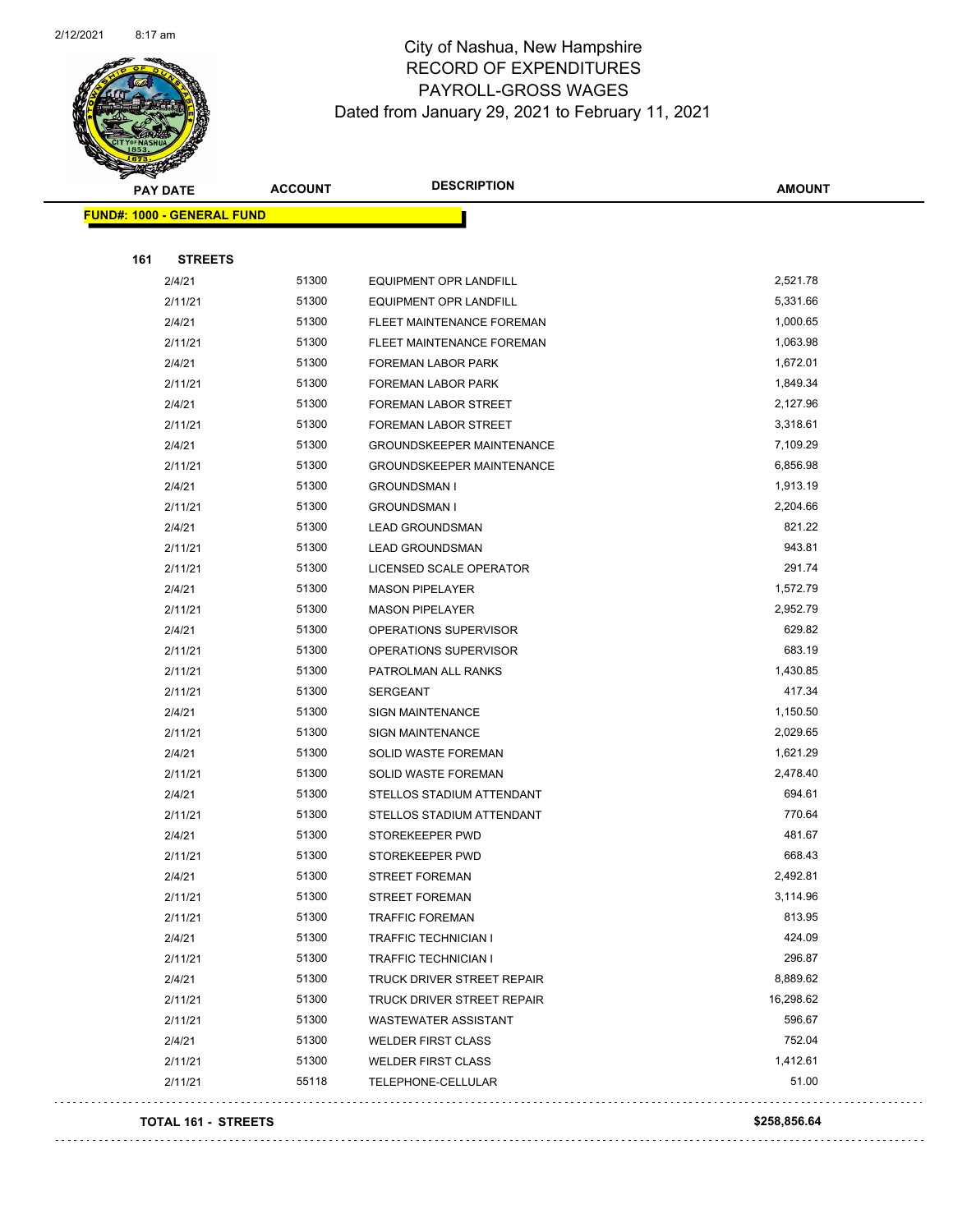

Page 55 of 96

| <b>FUND#: 1000 - GENERAL FUND</b> | <b>ACCOUNT</b>                        | <b>DESCRIPTION</b>               | <b>AMOUNT</b> |
|-----------------------------------|---------------------------------------|----------------------------------|---------------|
|                                   |                                       |                                  |               |
| 166                               | <b>PARKING OPERATIONS</b>             |                                  |               |
| 2/4/21                            | 51100                                 | PARKING MAINTENANCE              | 1,346.31      |
| 2/11/21                           | 51100                                 | PARKING MAINTENANCE              | 1,770.94      |
| 2/4/21                            | 51100                                 | <b>PARKING MANAGER</b>           | 1,003.45      |
| 2/11/21                           | 51100                                 | <b>PARKING MANAGER</b>           | 1,003.45      |
| 2/4/21                            | 51200                                 | PARKING MAINTENANCE              | 346.47        |
| 2/11/21                           | 51200                                 | PARKING MAINTENANCE              | 606.38        |
| 2/4/21                            | 51300                                 | PARKING MAINTENANCE              | 265.05        |
| 2/11/21                           | 51300                                 | PARKING MAINTENANCE              | 523.80        |
| 2/4/21                            | 51400                                 | <b>ECD PARKING INTERN</b>        | 251.25        |
| 2/11/21                           | 51400                                 | <b>ECD PARKING INTERN</b>        | 266.25        |
|                                   | <b>TOTAL 166 - PARKING OPERATIONS</b> |                                  | \$7,383.35    |
| 171                               | <b>COMMUNITY SERVICES</b>             |                                  |               |
| 2/4/21                            | 51100                                 | DIRECTOR HEALTH AND COMM SVS     | 2,198.55      |
| 2/11/21                           | 51100                                 | DIRECTOR HEALTH AND COMM SVS     | 2,198.55      |
| 2/4/21                            | 51100                                 | <b>EPIDEMIOLOGIST</b>            | 1,148.10      |
| 2/11/21                           | 51100                                 | <b>EPIDEMIOLOGIST</b>            | 1,148.10      |
| 2/4/21                            | 51100                                 | <b>HEALTH PROGRAM SPEC</b>       | 1,031.15      |
| 2/11/21                           | 51100                                 | <b>HEALTH PROGRAM SPEC</b>       | 1,031.15      |
|                                   | <b>TOTAL 171 - COMMUNITY SERVICES</b> |                                  | \$8,755.60    |
| 172                               | <b>COMMUNITY HEALTH</b>               |                                  |               |
| 2/4/21                            | 51100                                 | ADMINISTRATIVE ASSISTANT II      | 892.45        |
|                                   | 51100                                 | ADMINISTRATIVE ASSISTANT II      | 892.44        |
| 2/11/21                           |                                       | <b>BILINGUAL OUTREACH WORKER</b> |               |
| 2/4/21                            | 51100                                 |                                  | 979.10        |
| 2/11/21                           | 51100                                 | <b>BILINGUAL OUTREACH WORKER</b> | 979.11        |
| 2/4/21                            | 51100                                 | CHIEF PUBLIC HEALTH NURSE        | 1,740.10      |
| 2/11/21                           | 51100                                 | CHIEF PUBLIC HEALTH NURSE        | 1,740.10      |
| 2/4/21                            | 51100                                 | PUB HEALTH NURSE                 | 3,868.90      |
| 2/11/21                           | 51100                                 | PUB HEALTH NURSE                 | 3,868.90      |
| 2/4/21                            | 51300                                 | ADMINISTRATIVE ASSISTANT II      | 16.74         |
| 2/11/21                           | 51300                                 | ADMINISTRATIVE ASSISTANT II      | 16.74         |
| 2/4/21                            | 51300                                 | BILINGUAL OUTREACH WORKER        | 73.44         |
| 2/11/21                           | 51300                                 | BILINGUAL OUTREACH WORKER        | 36.72         |
| 2/4/21                            | 51412                                 | NURSE PER DIEM (PRACTIONER)      | 835.58        |
| 2/11/21                           | 51412                                 | NURSE PER DIEM (PRACTIONER)      | 835.58        |
| 2/4/21                            | 51412                                 | PUB HEALTH NURSE                 | 164.85        |
| 2/11/21                           | 51412                                 | PUB HEALTH NURSE                 | 155.98        |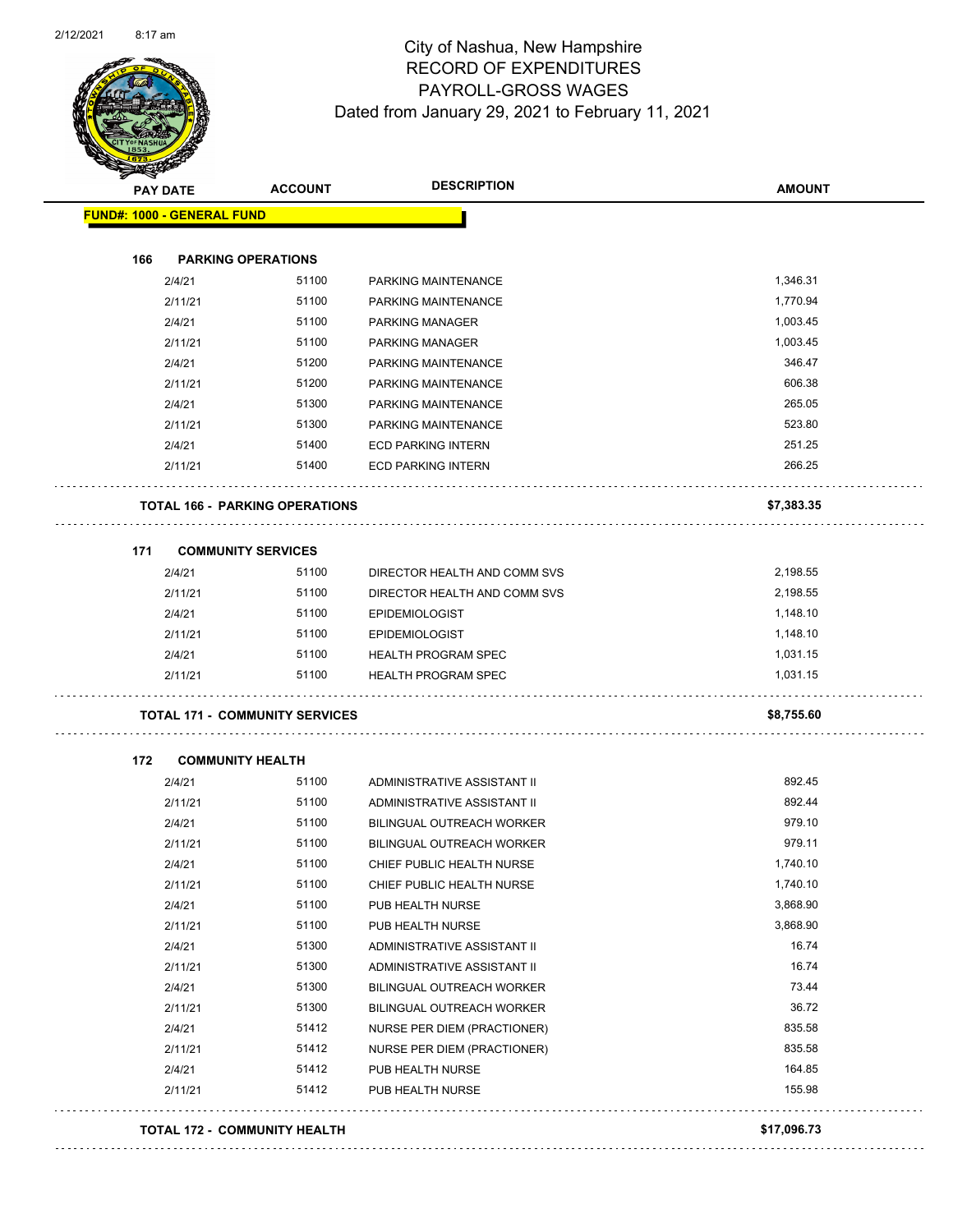

Page 56 of 96

| <b>SACTORISTS</b> |                                           |                | <b>DESCRIPTION</b>               |               |
|-------------------|-------------------------------------------|----------------|----------------------------------|---------------|
| <b>PAY DATE</b>   |                                           | <b>ACCOUNT</b> |                                  | <b>AMOUNT</b> |
|                   | <b>FUND#: 1000 - GENERAL FUND</b>         |                |                                  |               |
|                   |                                           |                |                                  |               |
| 173               | <b>ENVIRONMENTAL HEALTH</b>               |                |                                  |               |
|                   | 2/4/21                                    | 51100          | DEP HEALTH OFFICER/LAB DIRECTOR  | 1,312.10      |
|                   | 2/11/21                                   | 51100          | DEP HEALTH OFFICER/LAB DIRECTOR  | 1,312.10      |
|                   | 2/4/21                                    | 51100          | ENVIRONMENTAL HEALTH SPEC        | 873.85        |
|                   | 2/11/21                                   | 51100          | ENVIRONMENTAL HEALTH SPEC        | 2,813.94      |
|                   | 2/4/21                                    | 51100          | ENVIRONMENTAL TECH OFFICE MGR    | 1,105.99      |
|                   | 2/11/21                                   | 51100          | ENVIRONMENTAL TECH OFFICE MGR    | 1,105.99      |
|                   | 2/4/21                                    | 51100          | MANAGER ENVIRONMENTAL HEALTH     | 1,709.25      |
|                   | 2/11/21                                   | 51100          | MANAGER ENVIRONMENTAL HEALTH     | 1,709.25      |
|                   | 2/4/21                                    | 51300          | ENVIRONMENTAL TECH OFFICE MGR    | 248.84        |
|                   | 2/11/21                                   | 51300          | ENVIRONMENTAL TECH OFFICE MGR    | (103.69)      |
|                   | <b>TOTAL 173 - ENVIRONMENTAL HEALTH</b>   |                |                                  | \$12,087.62   |
| 174               | <b>WELFARE ADMINISTRATION</b>             |                |                                  |               |
|                   | 2/4/21                                    | 51100          | <b>CASE TECHNICIAN WELFARE</b>   | 2,755.70      |
|                   | 2/11/21                                   | 51100          | CASE TECHNICIAN WELFARE          | 2,755.70      |
|                   | 2/4/21                                    | 51100          | <b>INTAKE WORKER</b>             | 899.50        |
|                   | 2/11/21                                   | 51100          | <b>INTAKE WORKER</b>             | 899.50        |
|                   | 2/4/21                                    | 51100          | SENIOR CASE TECHNICIAN           | 1,072.45      |
|                   | 2/11/21                                   | 51100          | SENIOR CASE TECHNICIAN           | 1,072.45      |
|                   | 2/4/21                                    | 51100          | <b>WELFARE OFFICER</b>           | 1,809.80      |
|                   | 2/11/21                                   | 51100          | <b>WELFARE OFFICER</b>           | 1,809.80      |
|                   | <b>TOTAL 174 - WELFARE ADMINISTRATION</b> |                |                                  | \$13,074.90   |
|                   |                                           |                |                                  |               |
| 177               | <b>PARKS &amp; RECREATION</b>             |                |                                  |               |
|                   | 2/4/21                                    | 51100          | ADMINISTRATIVE ASSISTANT II      | 877.35        |
|                   | 2/11/21                                   | 51100          | ADMINISTRATIVE ASSISTANT II      | 1,389.70      |
|                   | 2/4/21                                    | 51100          | EQUIPMENT OPERATOR, PARKS        | 979.60        |
|                   | 2/11/21                                   | 51100          | EQUIPMENT OPERATOR, PARKS        | 979.60        |
|                   | 2/4/21                                    | 51100          | FOREMAN LABOR PARK               | 4,053.30      |
|                   | 2/11/21                                   | 51100          | FOREMAN LABOR PARK               | 7,066.30      |
|                   | 2/4/21                                    | 51100          | GROUNDSKEEPER MAINTENANCE        | 7,114.81      |
|                   | 2/11/21                                   | 51100          | <b>GROUNDSKEEPER MAINTENANCE</b> | 7,181.74      |
|                   | 2/4/21                                    | 51100          | <b>GROUNDSMAN I</b>              | 5,040.00      |
|                   | 2/11/21                                   | 51100          | <b>GROUNDSMAN I</b>              | 4,872.00      |
|                   | 2/4/21                                    | 51100          | <b>GROUNDSMAN II</b>             | 882.00        |
|                   | 2/11/21                                   | 51100          | <b>GROUNDSMAN II</b>             | 882.00        |
|                   | 2/4/21                                    | 51100          | <b>LEAD GROUNDSMAN</b>           | 1,981.60      |

2/11/21 51100 LEAD GROUNDSMAN 1,981.60 2/4/21 51100 PROGRAM COORDINATOR 398.75 2/11/21 51100 PROGRAM COORDINATOR 635.92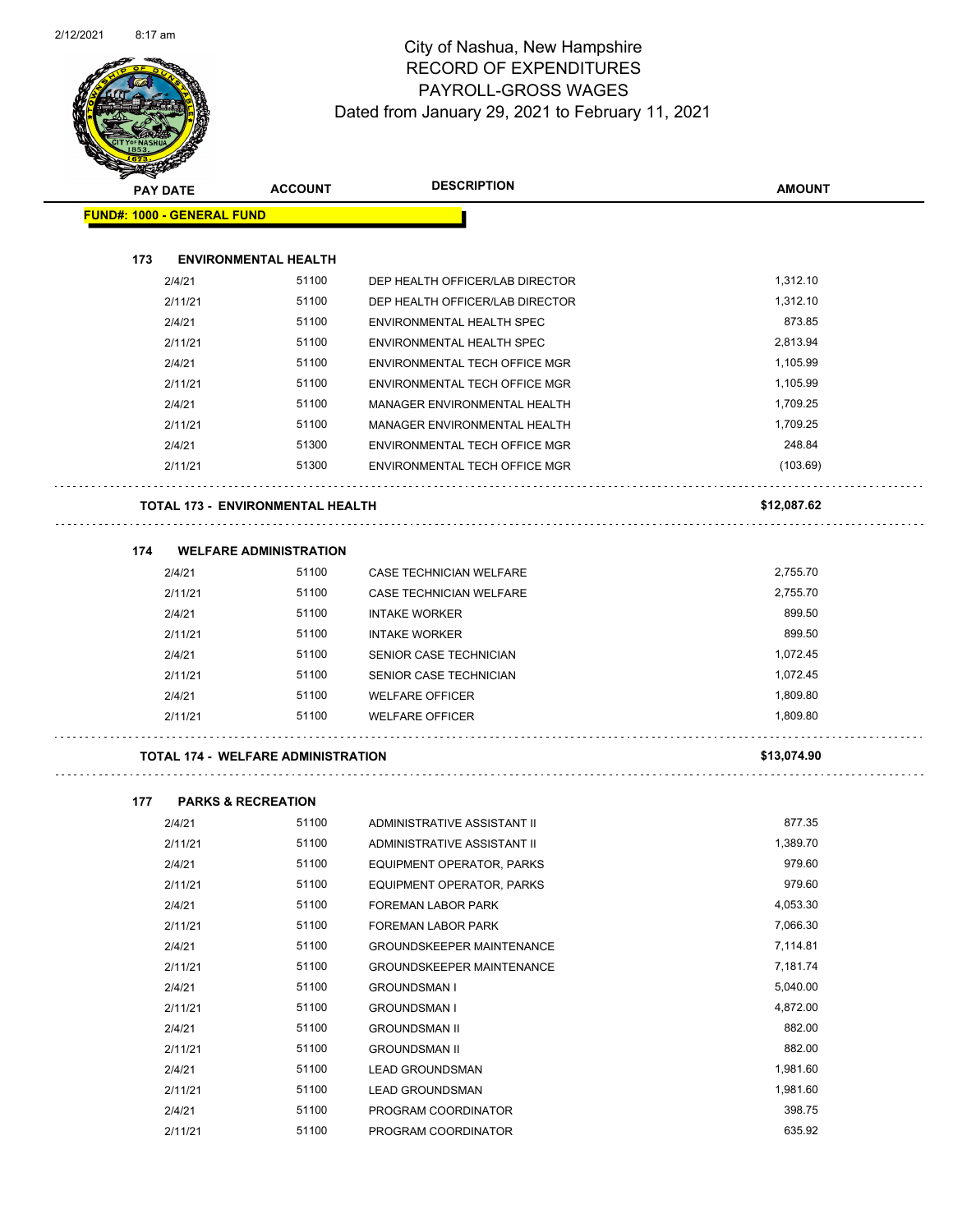

| <b>SANGRAD</b>                    |                               |                                           |                                   |               |
|-----------------------------------|-------------------------------|-------------------------------------------|-----------------------------------|---------------|
| <b>PAY DATE</b>                   |                               | <b>ACCOUNT</b>                            | <b>DESCRIPTION</b>                | <b>AMOUNT</b> |
| <b>FUND#: 1000 - GENERAL FUND</b> |                               |                                           |                                   |               |
|                                   |                               |                                           |                                   |               |
| 177                               | <b>PARKS &amp; RECREATION</b> |                                           |                                   |               |
|                                   | 2/4/21                        | 51100                                     | <b>RECREATION PROGRAM MANAGER</b> | 1,157.25      |
|                                   | 2/11/21                       | 51100                                     | RECREATION PROGRAM MANAGER        | 1,157.25      |
|                                   | 2/4/21                        | 51100                                     | STELLOS STADIUM ATTENDANT         | 979.60        |
|                                   | 2/11/21                       | 51100                                     | STELLOS STADIUM ATTENDANT         | 985.81        |
|                                   | 2/4/21                        | 51100                                     | SUPERINTENDENT OF PARKS RECR      | 2,082.10      |
|                                   | 2/11/21                       | 51100                                     | SUPERINTENDENT OF PARKS RECR      | 2,082.10      |
|                                   | 2/4/21                        | 51300                                     | EQUIPMENT OPERATOR, PARKS         | 159.82        |
|                                   | 2/4/21                        | 51300                                     | FOREMAN LABOR PARK                | 2,609.31      |
|                                   | 2/11/21                       | 51300                                     | FOREMAN LABOR PARK                | 759.99        |
|                                   | 2/4/21                        | 51300                                     | <b>GROUNDSKEEPER MAINTENANCE</b>  | 3,678.06      |
|                                   | 2/11/21                       | 51300                                     | <b>GROUNDSKEEPER MAINTENANCE</b>  | 466.04        |
|                                   | 2/4/21                        | 51300                                     | <b>GROUNDSMAN I</b>               | 2,789.90      |
|                                   | 2/11/21                       | 51300                                     | <b>GROUNDSMAN I</b>               | 1,433.28      |
|                                   | 2/4/21                        | 51300                                     | <b>LEAD GROUNDSMAN</b>            | 66.02         |
|                                   | 2/11/21                       | 51300                                     | <b>LEAD GROUNDSMAN</b>            | 257.31        |
|                                   | 2/4/21                        | 51300                                     | STELLOS STADIUM ATTENDANT         | 56.19         |
|                                   | 2/11/21                       | 51300                                     | STELLOS STADIUM ATTENDANT         | 252.82        |
|                                   |                               |                                           |                                   |               |
|                                   |                               | <b>TOTAL 177 - PARKS &amp; RECREATION</b> |                                   | \$67,289.12   |
|                                   |                               |                                           |                                   |               |
| 179                               | <b>LIBRARY</b>                |                                           |                                   |               |
|                                   | 2/4/21                        | 51100                                     | ASSISTANT DIRECTOR LIBRARY        | 1,709.25      |
|                                   | 2/11/21                       | 51100                                     | ASSISTANT DIRECTOR LIBRARY        | 1,709.25      |
|                                   | 2/4/21                        | 51100                                     | ASSISTANT LIBRARIAN CIRCULATIO    | 1,119.75      |
|                                   | 2/11/21                       | 51100                                     | ASSISTANT LIBRARIAN CIRCULATIO    | 2,179.71      |
|                                   | 2/4/21                        | 51100                                     | ASSISTANT LIBRARIAN TECH SVS      | 534.34        |
|                                   | 2/11/21                       | 51100                                     | ASSISTANT LIBRARIAN TECH SVS      | 1,210.86      |
|                                   | 2/4/21                        | 51100                                     | <b>DIRECTOR LIBRARY</b>           | 2,252.15      |
|                                   | 2/11/21                       | 51100                                     | <b>DIRECTOR LIBRARY</b>           | 2.252.15      |
|                                   | 2/4/21                        | 51100                                     | EXECUTIVE ASST OFFICE MANAGER     | 983.10        |
|                                   | 2/11/21                       | 51100                                     | EXECUTIVE ASST OFFICE MANAGER     | 983.10        |
|                                   | 2/4/21                        | 51100                                     | IT COORDINATOR                    | 1,103.25      |
|                                   | 2/11/21                       | 51100                                     | IT COORDINATOR                    | 5,270.00      |
|                                   | 2/4/21                        | 51100                                     | <b>JANITOR</b>                    | 620.70        |
|                                   | 2/11/21                       | 51100                                     | <b>JANITOR</b>                    | 2,667.19      |
|                                   | 2/4/21                        | 51100                                     | LIBRARIAN ADULT SERVICES          | 1,091.10      |
|                                   | 2/11/21                       | 51100                                     | LIBRARIAN ADULT SERVICES          | 6,020.43      |
|                                   | 2/4/21                        | 51100                                     | <b>LIBRARIAN CIRCULATION</b>      | 1,253.32      |
|                                   | 2/11/21                       | 51100                                     | LIBRARIAN CIRCULATION             | 5,317.54      |
|                                   | 2/4/21                        | 51100                                     | LIBRARIAN OUTREACH SVS            | 1,253.32      |
|                                   | 2/11/21                       | 51100                                     | LIBRARIAN OUTREACH SVS            | 5,407.34      |
|                                   | 2/4/21                        | 51100                                     | <b>LIBRARIAN TECH SERVICES</b>    | 1,253.31      |

2/11/21 51100 LIBRARIAN TECH SERVICES 4,154.95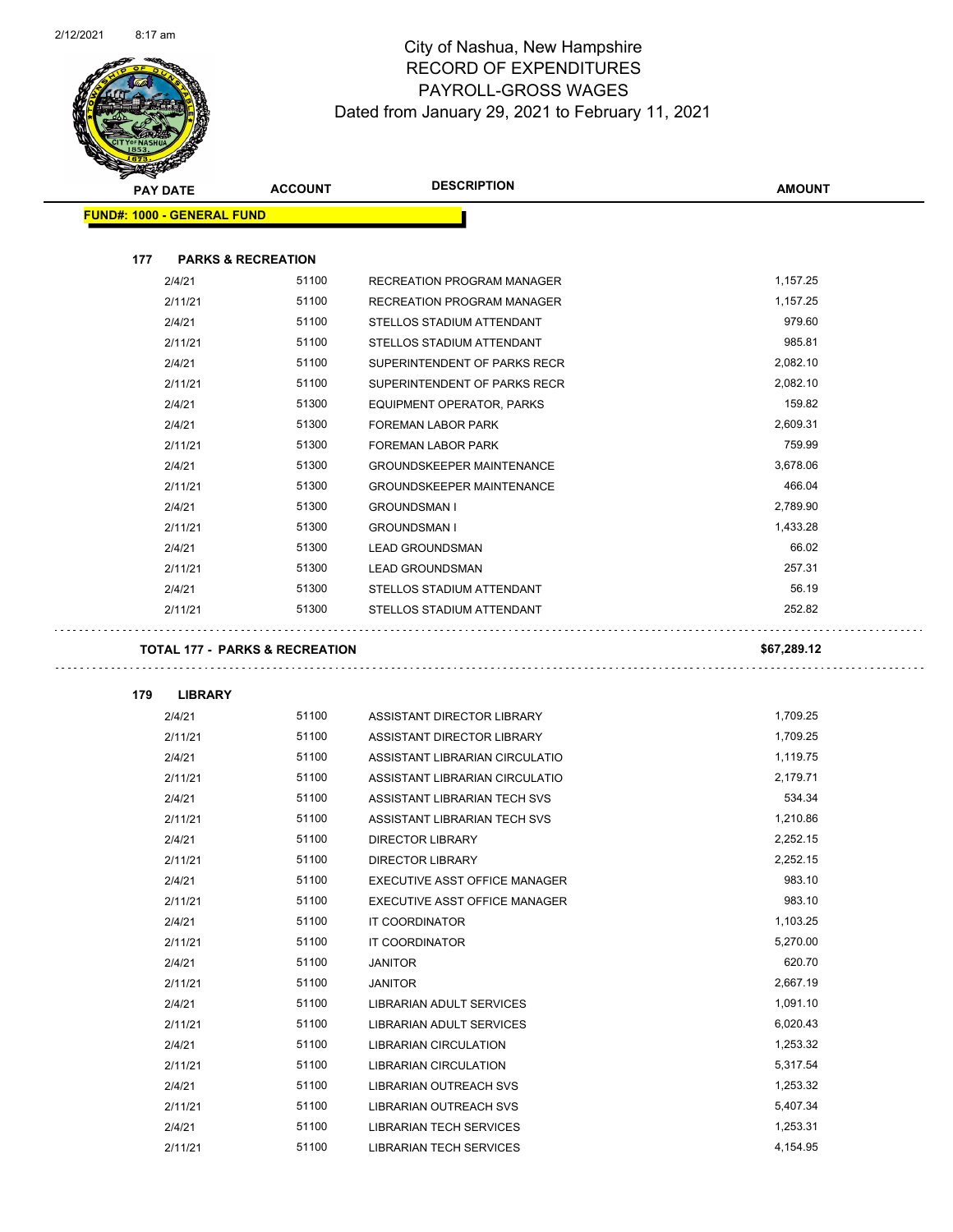

Page 58 of 96

|     | <b>PAY DATE</b>                   | <b>ACCOUNT</b> | <b>DESCRIPTION</b>                    | <b>AMOUNT</b> |
|-----|-----------------------------------|----------------|---------------------------------------|---------------|
|     | <b>FUND#: 1000 - GENERAL FUND</b> |                |                                       |               |
|     |                                   |                |                                       |               |
| 179 | <b>LIBRARY</b>                    |                |                                       |               |
|     | 2/4/21                            | 51100          | <b>LIBRARIAN YOUTH SERVICES</b>       | 1,884.15      |
|     | 2/11/21                           | 51100          | LIBRARIAN YOUTH SERVICES              | 8,597.17      |
|     | 2/4/21                            | 51100          | <b>LIBRARY ASSISTANT CIRCULATION</b>  | 7,057.75      |
|     | 2/11/21                           | 51100          | <b>LIBRARY ASSISTANT CIRCULATION</b>  | 25,846.39     |
|     | 2/4/21                            | 51100          | LIBRARY ASSISTANT MEDIA SERVIC        | 844.71        |
|     | 2/11/21                           | 51100          | <b>LIBRARY ASSISTANT MEDIA SERVIC</b> | 2,541.05      |
|     | 2/4/21                            | 51100          | <b>LIBRARY ASSISTANT TECH SVS</b>     | 922.26        |
|     | 2/11/21                           | 51100          | <b>LIBRARY ASSISTANT TECH SVS</b>     | 4,910.91      |
|     | 2/4/21                            | 51100          | LIBRARY ASSISTANT YOUTH SERVIC        | 2,356.66      |
|     | 2/11/21                           | 51100          | LIBRARY ASSISTANT YOUTH SERVIC        | 9,479.08      |
|     | 2/4/21                            | 51100          | MAINTENANCE SUPV                      | 1,038.90      |
|     | 2/11/21                           | 51100          | <b>MAINTENANCE SUPV</b>               | 3,691.67      |
|     | 2/4/21                            | 51100          | PAGE & COLLECTION COORDINATOR         | 955.40        |
|     | 2/11/21                           | 51100          | PAGE & COLLECTION COORDINATOR         | 1,534.99      |
|     | 2/4/21                            | 51100          | REFERENCE LIBRARIAN ADULT SERV        | 3,886.97      |
|     | 2/11/21                           | 51100          | REFERENCE LIBRARIAN ADULT SERV        | 20,699.51     |
|     | 2/4/21                            | 51100          | REFERENCE LIBRARIAN TECH SVS          | 1,061.11      |
|     | 2/11/21                           | 51100          | REFERENCE LIBRARIAN TECH SVS          | 7,532.26      |
|     | 2/4/21                            | 51100          | <b>SECURITY LIBRARY</b>               | 713.30        |
|     | 2/11/21                           | 51100          | <b>SECURITY LIBRARY</b>               | 2,346.16      |
|     | 2/4/21                            | 51200          | <b>JANITOR</b>                        | 280.28        |
|     | 2/11/21                           | 51200          | <b>JANITOR</b>                        | 517.24        |
|     | 2/4/21                            | 51200          | LIBRARY ASSISTANT TECH SVS            | 527.95        |
|     | 2/11/21                           | 51200          | <b>LIBRARY ASSISTANT TECH SVS</b>     | 2,453.06      |
|     | 2/4/21                            | 51200          | REFERENCE LIBRARIAN ADULT SERV        | 571.46        |
|     | 2/11/21                           | 51200          | REFERENCE LIBRARIAN ADULT SERV        | 3,278.36      |
|     | 2/4/21                            | 51200          | <b>SECURITY LIBRARY</b>               | 386.05        |
|     | 2/11/21                           | 51200          | <b>SECURITY LIBRARY</b>               | 2,149.62      |
|     | 2/4/21                            | 51300          | IT COORDINATOR                        | 10.35         |
|     | 2/11/21                           | 51300          | REFERENCE LIBRARIAN ADULT SERV        | 9.95          |
|     |                                   |                |                                       |               |

#### **TOTAL 179 - LIBRARY \$168,430.83**

 $\bar{z}$  ,  $\bar{z}$ 

| 181 | <b>COMMUNITY DEVELOPMENT</b> |       |                                |          |
|-----|------------------------------|-------|--------------------------------|----------|
|     | 2/4/21                       | 51100 | ADMINISTRATIVE ASSISTANT II    | 806.55   |
|     | 2/11/21                      | 51100 | ADMINISTRATIVE ASSISTANT II    | 1.390.85 |
|     | 2/4/21                       | 51100 | DIRECTOR COMMUNITY DEVELOPMENT | 2.473.35 |
|     | 2/11/21                      | 51100 | DIRECTOR COMMUNITY DEVELOPMENT | 2.473.35 |
|     | 2/4/21                       | 51100 | <b>TRANSPORTATION PLANNER</b>  | 1.339.60 |
|     | 2/11/21                      | 51100 | <b>TRANSPORTATION PLANNER</b>  | 2.117.25 |
|     | 2/4/21                       | 51100 | <b>WATERWAYS MANAGER</b>       | 1.709.25 |
|     | 2/11/21                      | 51100 | <b>WATERWAYS MANAGER</b>       | 1.709.25 |
|     | 2/4/21                       | 51200 | ADMINISTRATIVE ASSISTANT I     | 398.47   |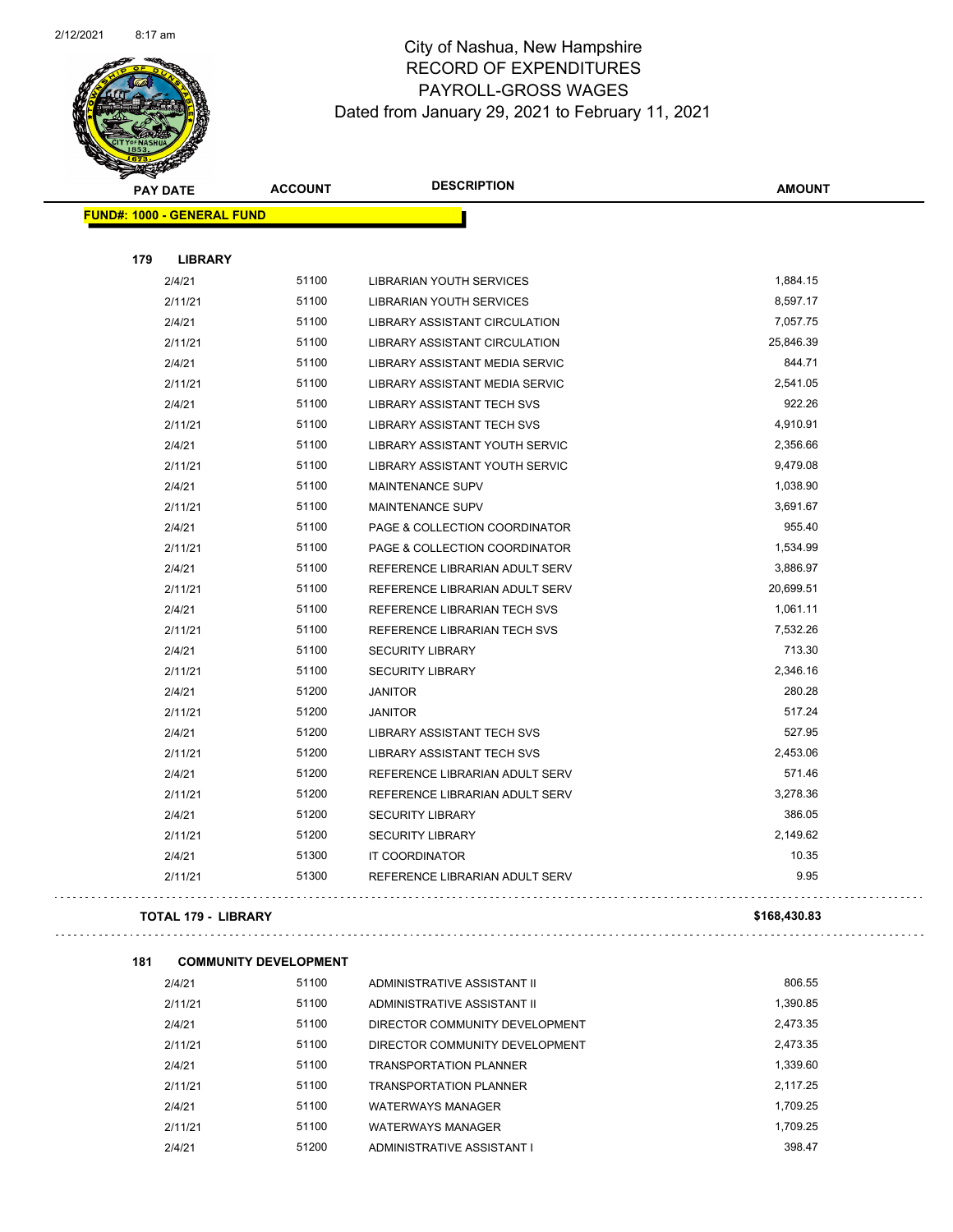

Page 59 of 96

|     | <b>PAY DATE</b>                   | <b>ACCOUNT</b>                           | <b>DESCRIPTION</b>            | <b>AMOUNT</b> |
|-----|-----------------------------------|------------------------------------------|-------------------------------|---------------|
|     | <b>FUND#: 1000 - GENERAL FUND</b> |                                          |                               |               |
| 181 |                                   | <b>COMMUNITY DEVELOPMENT</b>             |                               |               |
|     | 2/11/21                           | 51200                                    | ADMINISTRATIVE ASSISTANT I    | 631.59        |
|     | 2/4/21                            | 51400                                    | <b>INTERN</b>                 | 100.00        |
|     | 2/11/21                           | 51400                                    | <b>INTERN</b>                 | 50.00         |
|     |                                   |                                          |                               |               |
|     |                                   | <b>TOTAL 181 - COMMUNITY DEVELOPMENT</b> |                               | \$15,199.51   |
| 182 | <b>PLANNING AND ZONING</b>        |                                          |                               |               |
|     | 2/4/21                            | 51100                                    | <b>COMMUNICATION SPEC</b>     | 60.40         |
|     | 2/11/21                           | 51100                                    | <b>COMMUNICATION SPEC</b>     | 60.40         |
|     | 2/4/21                            | 51100                                    | DEPARTMENT COORDINATOR        | 1,069.49      |
|     | 2/11/21                           | 51100                                    | DEPARTMENT COORDINATOR        | 1,700.14      |
|     | 2/4/21                            | 51100                                    | DEPUTY PLANNING MANAGER       | 2,918.35      |
|     | 2/11/21                           | 51100                                    | DEPUTY PLANNING MANAGER       | 4,611.58      |
|     | 2/4/21                            | 51100                                    | MANAGER PLANNING DEPT         | 1,850.75      |
|     | 2/11/21                           | 51100                                    | <b>MANAGER PLANNING DEPT</b>  | 1,850.75      |
|     | 2/4/21                            | 51100                                    | <b>PLANNER I</b>              | 1,956.50      |
|     | 2/11/21                           | 51100                                    | <b>PLANNER I</b>              | 2,516.30      |
|     | 2/4/21                            | 51100                                    | ZONING COORDINATOR            | 856.10        |
|     | 2/11/21                           | 51100                                    | ZONING COORDINATOR            | 1,353.26      |
|     | 2/4/21                            | 51300                                    | <b>COMMUNICATION SPEC</b>     | 3.96          |
|     | 2/4/21                            | 53428                                    | STENOGRAPHIC SERVICES         | 625.00        |
|     |                                   | <b>TOTAL 182 - PLANNING AND ZONING</b>   |                               | \$21,432.98   |
| 183 |                                   | <b>ECONOMIC DEVELOPMENT</b>              |                               |               |
|     | 2/4/21                            | 51100                                    | DWNTWN SPCLST & OED PGRM COOR | 976.00        |
|     | 2/11/21                           | 51100                                    | DWNTWN SPCLST & OED PGRM COOR | 976.00        |
|     | 2/4/21                            | 51100                                    | ECONOMIC DEV DIRECTOR         | 2,332.80      |
|     | 2/11/21                           | 51100                                    | ECONOMIC DEV DIRECTOR         | 2,332.80      |
|     | 2/4/21                            | 51100                                    | HUNT MEMORIAL BLDG & ARTS ADM | 417.45        |
|     | 2/11/21                           | 51100                                    | HUNT MEMORIAL BLDG & ARTS ADM | 417.45        |
|     |                                   | <b>TOTAL 183 - ECONOMIC DEVELOPMENT</b>  | did did did did did d         | \$7,452.50    |
| 191 | <b>SCHOOL</b>                     |                                          |                               |               |
|     | 2/11/21                           | 51100                                    | 21 CENTURY COORDINATOR        | 2,415.80      |
|     | 2/4/21                            | 51100                                    | <b>7PAR CTE NHN</b>           | 445.95        |
|     | 2/11/21                           | 51100                                    | <b>7PAR CTE NHN</b>           | 445.95        |
|     | 2/11/21                           | 51100                                    | ASSISTANT DIRECTOR BUSINESS   | 3,201.20      |
|     | 2/11/21                           | 51100                                    | ASSISTANT PRINCIPAL AMH       | 1,605.70      |
|     | 2/11/21                           | 51100                                    | ASSISTANT PRINCIPAL BIC       | 2,923.10      |
|     | 2/11/21                           | 51100                                    | ASSISTANT PRINCIPAL BIR       | 1,533.60      |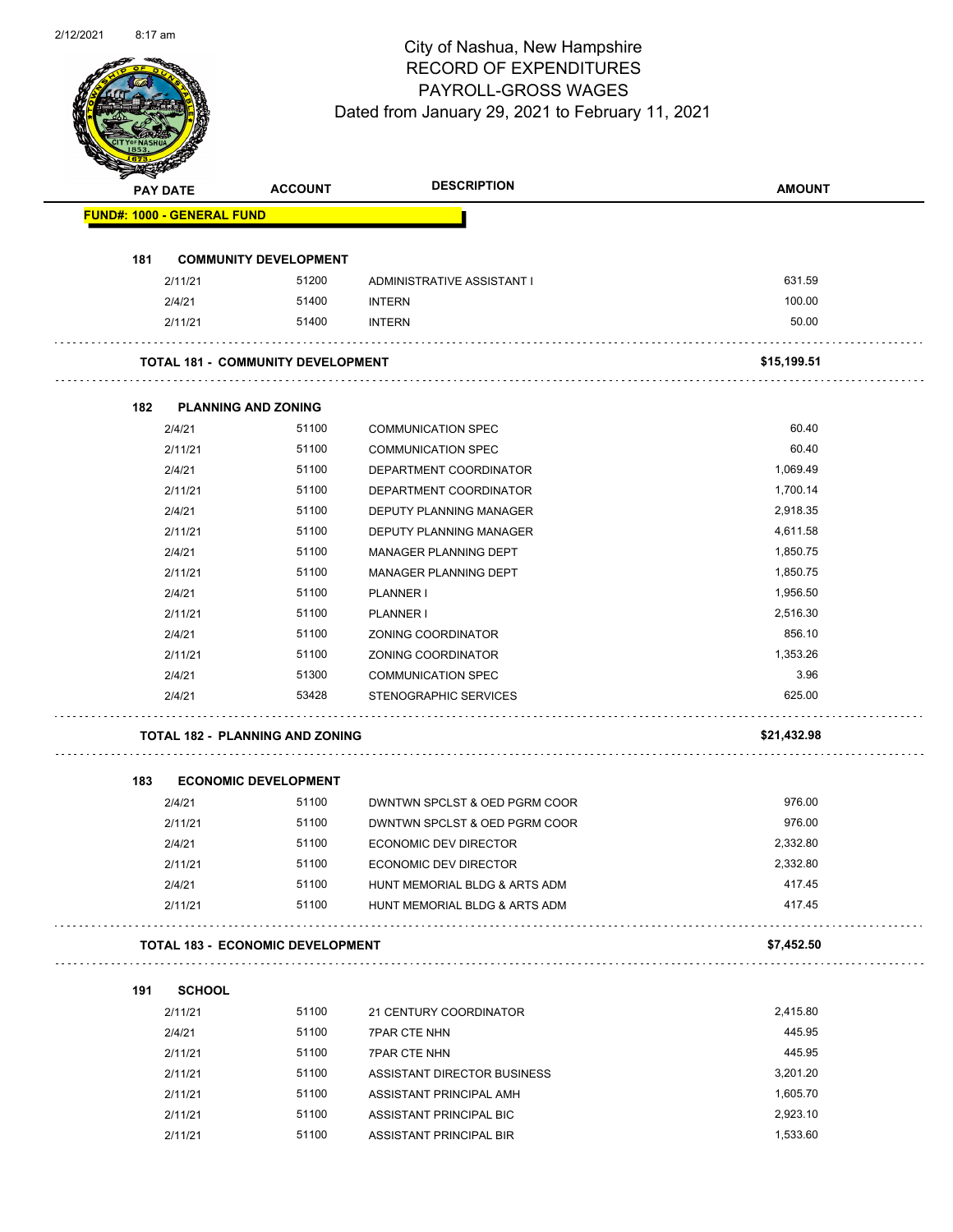

|     | <b>PAY DATE</b>                   | <b>ACCOUNT</b> | <b>DESCRIPTION</b>                                  | <b>AMOUNT</b>        |
|-----|-----------------------------------|----------------|-----------------------------------------------------|----------------------|
|     | <b>FUND#: 1000 - GENERAL FUND</b> |                |                                                     |                      |
|     |                                   |                |                                                     |                      |
| 191 | <b>SCHOOL</b>                     |                |                                                     |                      |
|     | 2/11/21                           | 51100          | ASSISTANT PRINCIPAL BRO                             | 3,195.70             |
|     | 2/11/21                           | 51100          | ASSISTANT PRINCIPAL CHARL                           | 3,357.70             |
|     | 2/11/21                           | 51100          | ASSISTANT PRINCIPAL DR CRSP                         | 1,437.50             |
|     | 2/11/21                           | 51100          | ASSISTANT PRINCIPAL ELM                             | 6,865.40             |
|     | 2/11/21                           | 51100          | ASSISTANT PRINCIPAL FES                             | 2,923.10             |
|     | 2/11/21                           | 51100          | ASSISTANT PRINCIPAL FMS                             | 3,336.50             |
|     | 2/11/21                           | 51100          | ASSISTANT PRINCIPAL LEDGE                           | 3,458.40             |
|     | 2/11/21                           | 51100          | ASSISTANT PRINCIPAL MDE                             | 3,163.50             |
|     | 2/11/21                           | 51100          | ASSISTANT PRINCIPAL MTP                             | 1,461.50             |
|     | 2/11/21                           | 51100          | ASSISTANT PRINCIPAL NHN                             | 14,015.30            |
|     | 2/11/21                           | 51100          | ASSISTANT PRINCIPAL NHS                             | 14,153.80            |
|     | 2/11/21                           | 51100          | <b>ASSISTANT PRINCIPAL NSE</b>                      | 3,115.40             |
|     | 2/11/21                           | 51100          | ASSISTANT PRINCIPAL PMS                             | 3,684.60             |
|     | 2/11/21                           | 51100          | ASSISTANT PRINCIPAL SHE                             | 1,485.60             |
|     | 2/11/21                           | 51100          | ASSISTANT SUPERINTENDENT                            | 10,645.69            |
|     | 2/11/21                           | 51100          | ASST DIRECTOR PLANT OPS                             | 4,987.00             |
|     | 2/11/21                           | 51100          | <b>ASST DIRECTOR SPED</b>                           | 6,611.80             |
|     | 2/11/21                           | 51100          | ASST SYSTEMS ADMIN FULL YEAR                        | 17,681.20            |
|     | 2/11/21                           | 51100          | <b>ATTENDANCE OFFICER</b>                           | 2,582.00             |
|     | 2/11/21                           | 51100          | BRENTWOOD COORDINATOR                               | 2,888.90             |
|     | 2/11/21                           | 51100          | CAREER CENTER COORD NHS                             | 1,596.10             |
|     | 2/11/21                           | 51100          | CHIEF OPERATING OFFICER                             | 4,542.60             |
|     | 2/4/21                            | 51100          | CLERICAL ACADEMY NHN                                | 3,193.15             |
|     | 2/11/21                           | 51100<br>51100 | CLERICAL ACADEMY NHN                                | 3,026.81<br>3,155.30 |
|     | 2/4/21<br>2/11/21                 | 51100          | CLERICAL ACADEMY NHS<br><b>CLERICAL ACADEMY NHS</b> | 3,155.30             |
|     | 2/4/21                            | 51100          | CLERICAL ADULT ED NHN                               | 109.40               |
|     | 2/11/21                           | 51100          | CLERICAL ADULT ED NHN                               | 169.57               |
|     | 2/4/21                            | 51100          | <b>CLERICAL ASST SUPER SUP</b>                      | 1,463.58             |
|     | 2/11/21                           | 51100          | <b>CLERICAL ASST SUPER SUP</b>                      | 1,493.29             |
|     | 2/4/21                            | 51100          | CLERICAL ATHLETIC NHN                               | 831.75               |
|     | 2/11/21                           | 51100          | CLERICAL ATHLETIC NHN                               | 831.75               |
|     | 2/4/21                            | 51100          | CLERICAL ATHLETIC NHS                               | 745.90               |
|     | 2/11/21                           | 51100          | CLERICAL ATHLETIC NHS                               | 745.90               |
|     | 2/4/21                            | 51100          | <b>CLERICAL BUSINESS</b>                            | 3,273.81             |
|     | 2/11/21                           | 51100          | <b>CLERICAL BUSINESS</b>                            | 3,273.81             |
|     | 2/4/21                            | 51100          | CLERICAL CHIEF OP OFFICER SUP                       | 775.60               |
|     | 2/11/21                           | 51100          | CLERICAL CHIEF OP OFFICER SUP                       | 775.60               |
|     | 2/4/21                            | 51100          | <b>CLERICAL CTE NHN</b>                             | 709.15               |
|     | 2/11/21                           | 51100          | <b>CLERICAL CTE NHN</b>                             | 709.15               |
|     | 2/4/21                            | 51100          | CLERICAL GUIDANCE ELM                               | 709.15               |
|     | 2/11/21                           | 51100          | CLERICAL GUIDANCE ELM                               | 709.15               |
|     | 2/4/21                            | 51100          | CLERICAL GUIDANCE NHN                               | 2,147.55             |
|     |                                   |                |                                                     |                      |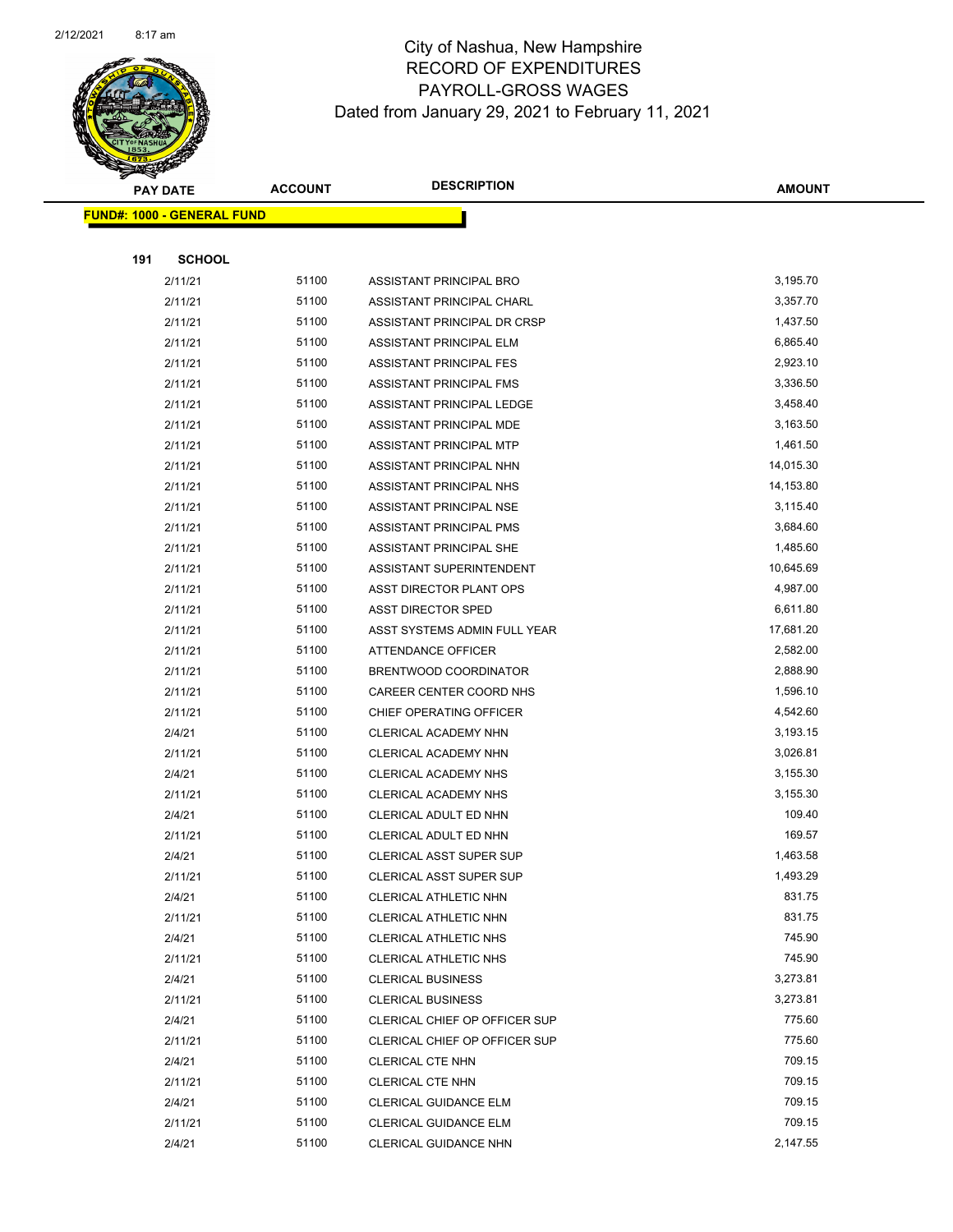

|     | <b>PAY DATE</b>                   | <b>ACCOUNT</b> | <b>DESCRIPTION</b>              | <b>AMOUNT</b> |
|-----|-----------------------------------|----------------|---------------------------------|---------------|
|     | <b>FUND#: 1000 - GENERAL FUND</b> |                |                                 |               |
|     |                                   |                |                                 |               |
| 191 | <b>SCHOOL</b>                     |                |                                 |               |
|     | 2/11/21                           | 51100          | CLERICAL GUIDANCE NHN           | 2,137.60      |
|     | 2/4/21                            | 51100          | <b>CLERICAL GUIDANCE NHS</b>    | 1,455.05      |
|     | 2/11/21                           | 51100          | <b>CLERICAL GUIDANCE NHS</b>    | 1,450.08      |
|     | 1/29/21                           | 51100          | <b>CLERICAL HUMAN RESOURCES</b> | 155.76        |
|     | 2/4/21                            | 51100          | CLERICAL HUMAN RESOURCES        | 2,344.87      |
|     | 2/11/21                           | 51100          | <b>CLERICAL HUMAN RESOURCES</b> | 2,335.42      |
|     | 2/4/21                            | 51100          | <b>CLERICAL PAYROLL SUP</b>     | 1,602.00      |
|     | 2/11/21                           | 51100          | <b>CLERICAL PAYROLL SUP</b>     | 1,602.00      |
|     | 2/4/21                            | 51100          | CLERICAL PLANT OPS              | 781.50        |
|     | 2/11/21                           | 51100          | <b>CLERICAL PLANT OPS</b>       | 781.50        |
|     | 2/4/21                            | 51100          | CLERICAL PRINCIPAL AMH          | 1,527.40      |
|     | 2/11/21                           | 51100          | <b>CLERICAL PRINCIPAL AMH</b>   | 1,527.40      |
|     | 2/4/21                            | 51100          | <b>CLERICAL PRINCIPAL BIC</b>   | 1,613.25      |
|     | 2/11/21                           | 51100          | CLERICAL PRINCIPAL BIC          | 1,613.25      |
|     | 2/4/21                            | 51100          | <b>CLERICAL PRINCIPAL BIR</b>   | 1,663.50      |
|     | 2/11/21                           | 51100          | <b>CLERICAL PRINCIPAL BIR</b>   | 1,663.50      |
|     | 2/4/21                            | 51100          | <b>CLERICAL PRINCIPAL BRO</b>   | 1,540.90      |
|     | 2/11/21                           | 51100          | <b>CLERICAL PRINCIPAL BRO</b>   | 1,540.90      |
|     | 2/4/21                            | 51100          | CLERICAL PRINCIPAL CHA          | 1,563.00      |
|     | 2/11/21                           | 51100          | CLERICAL PRINCIPAL CHA          | 1,563.00      |
|     | 2/4/21                            | 51100          | <b>CLERICAL PRINCIPAL DRC</b>   | 1,524.18      |
|     | 2/11/21                           | 51100          | <b>CLERICAL PRINCIPAL DRC</b>   | 1,524.18      |
|     | 2/4/21                            | 51100          | <b>CLERICAL PRINCIPAL ELM</b>   | 2,778.80      |
|     | 2/11/21                           | 51100          | CLERICAL PRINCIPAL ELM          | 2,788.24      |
|     | 2/4/21                            | 51100          | <b>CLERICAL PRINCIPAL FES</b>   | 1,566.40      |
|     | 2/11/21                           | 51100          | <b>CLERICAL PRINCIPAL FES</b>   | 1,566.40      |
|     | 2/4/21                            | 51100          | <b>CLERICAL PRINCIPAL FMS</b>   | 2,270.82      |
|     | 2/11/21                           | 51100          | <b>CLERICAL PRINCIPAL FMS</b>   | 2,265.84      |
|     | 2/4/21                            | 51100          | CLERICAL PRINCIPAL LDG          | 1,490.65      |
|     | 2/11/21                           | 51100          | <b>CLERICAL PRINCIPAL LDG</b>   | 1,490.65      |
|     | 2/4/21                            | 51100          | CLERICAL PRINCIPAL MDE          | 1,602.00      |
|     | 2/11/21                           | 51100          | CLERICAL PRINCIPAL MDE          | 1,602.00      |
|     | 2/4/21                            | 51100          | <b>CLERICAL PRINCIPAL MTP</b>   | 1,502.30      |
|     | 2/11/21                           | 51100          | CLERICAL PRINCIPAL MTP          | 1,518.71      |
|     | 2/4/21                            | 51100          | CLERICAL PRINCIPAL NHN          | 1,490.65      |
|     | 2/11/21                           | 51100          | CLERICAL PRINCIPAL NHN          | 1,490.65      |
|     | 2/4/21                            | 51100          | <b>CLERICAL PRINCIPAL NHS</b>   | 1,658.30      |
|     | 2/11/21                           | 51100          | CLERICAL PRINCIPAL NHS          | 1,658.30      |
|     | 2/4/21                            | 51100          | CLERICAL PRINCIPAL NSE          | 1,536.17      |
|     | 2/11/21                           | 51100          | <b>CLERICAL PRINCIPAL NSE</b>   | 1,540.90      |
|     | 2/4/21                            | 51100          | CLERICAL PRINCIPAL PMS          | 2,164.19      |
|     | 2/11/21                           | 51100          | <b>CLERICAL PRINCIPAL PMS</b>   | 2,164.20      |
|     | 2/4/21                            | 51100          | <b>CLERICAL PRINCIPAL SHE</b>   | 1,577.65      |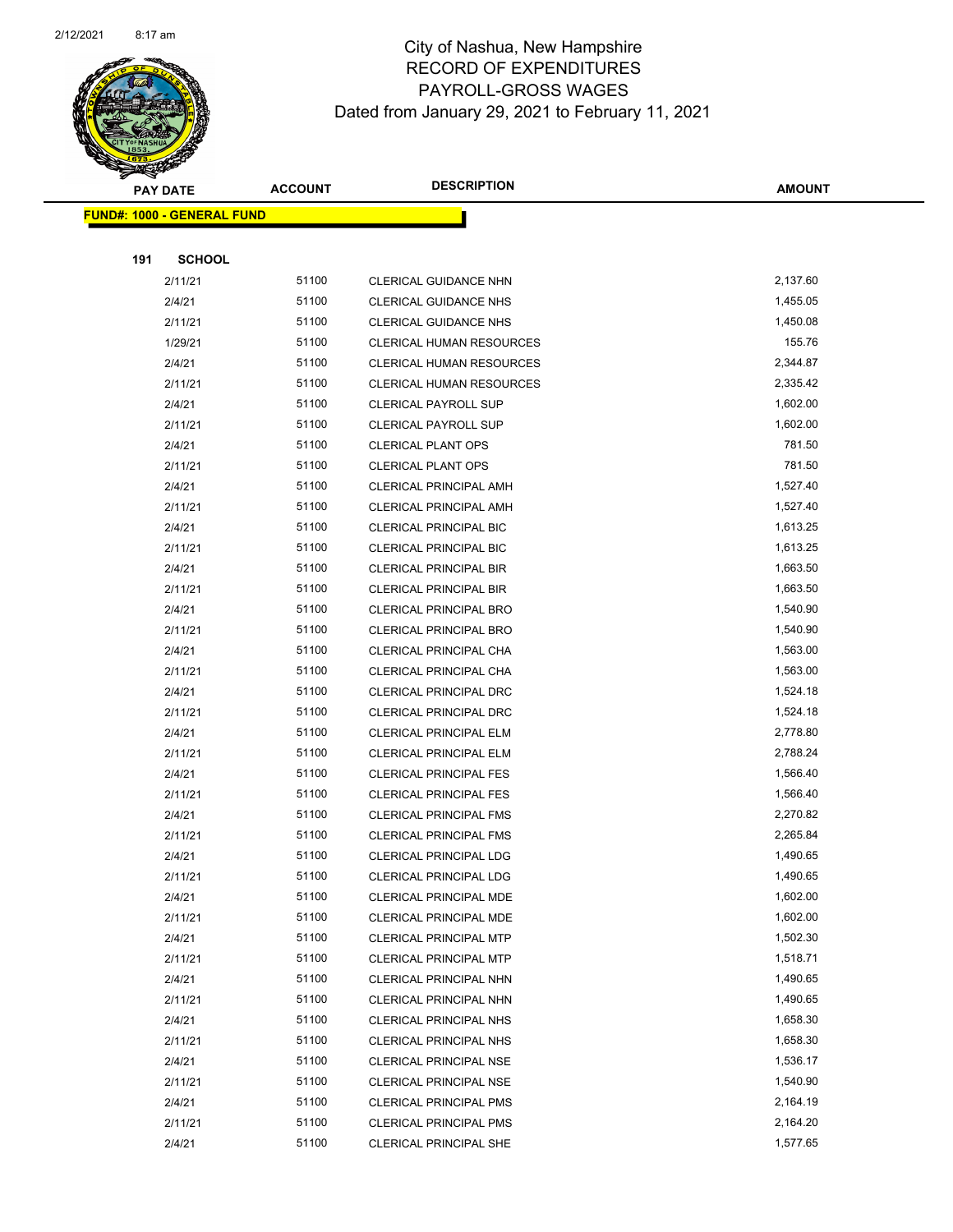

|     | <b>PAY DATE</b>                    | <b>ACCOUNT</b> | <b>DESCRIPTION</b>                                               | <b>AMOUNT</b>        |
|-----|------------------------------------|----------------|------------------------------------------------------------------|----------------------|
|     | <u> FUND#: 1000 - GENERAL FUND</u> |                |                                                                  |                      |
|     |                                    |                |                                                                  |                      |
| 191 | <b>SCHOOL</b>                      |                |                                                                  |                      |
|     | 2/11/21                            | 51100          | CLERICAL PRINCIPAL SHE                                           | 1,577.65             |
|     | 2/4/21                             | 51100          | CLERICAL RECEPTIONIST NHN                                        | 831.75               |
|     | 2/11/21                            | 51100          | CLERICAL RECEPTIONIST NHN                                        | 831.75               |
|     | 2/4/21                             | 51100          | CLERICAL RECEPTIONIST NHS                                        | 709.15               |
|     | 2/11/21                            | 51100          | CLERICAL RECEPTIONIST NHS                                        | 709.15               |
|     | 2/4/21                             | 51100          | CLERICAL REGISTRAR NHN                                           | 709.15               |
|     | 2/11/21                            | 51100          | <b>CLERICAL REGISTRAR NHN</b>                                    | 709.15               |
|     | 2/4/21                             | 51100          | CLERICAL SPECIAL ED NHN                                          | 745.90               |
|     | 2/11/21                            | 51100          | CLERICAL SPECIAL ED NHN                                          | 745.90               |
|     | 2/4/21                             | 51100          | CLERICAL SPECIAL ED NHS                                          | 745.90               |
|     | 2/11/21                            | 51100          | CLERICAL SPECIAL ED NHS                                          | 745.90               |
|     | 2/4/21                             | 51100          | <b>CLERICAL SPECIAL ED SUP</b>                                   | 1,418.30             |
|     | 2/11/21                            | 51100          | CLERICAL SPECIAL ED SUP                                          | 1,418.30             |
|     | 2/4/21                             | 51100          | CLERICAL STUDENT SERV SUP                                        | 864.39               |
|     | 2/11/21                            | 51100          | <b>CLERICAL STUDENT SERV SUP</b>                                 | 864.39               |
|     | 2/4/21                             | 51100          | <b>CLERICAL SUPERINTENDANT HRLY</b>                              | 840.94               |
|     | 2/11/21                            | 51100          | CLERICAL SUPERINTENDANT HRLY                                     | 868.24               |
|     | 2/11/21                            | 51100          | <b>CLERICAL SUPERINTENDANT SUP</b>                               | 1,941.90             |
|     | 2/4/21                             | 51100          | <b>CUSTODIAN AMH</b>                                             | 1,505.60             |
|     | 2/11/21                            | 51100          | <b>CUSTODIAN AMH</b>                                             | 1,505.60             |
|     | 2/4/21                             | 51100          | <b>CUSTODIAN ASST HEAD ELM</b>                                   | 857.20               |
|     | 2/11/21                            | 51100          | <b>CUSTODIAN ASST HEAD ELM</b>                                   | 857.20               |
|     | 2/4/21                             | 51100          | <b>CUSTODIAN ASST HEAD FMS</b>                                   | 348.25               |
|     | 2/11/21                            | 51100          | <b>CUSTODIAN ASST HEAD FMS</b>                                   | 348.25               |
|     | 2/4/21                             | 51100<br>51100 | <b>CUSTODIAN ASST HEAD NHN</b>                                   | 1,792.71<br>1,722.42 |
|     | 2/11/21<br>2/4/21                  | 51100          | <b>CUSTODIAN ASST HEAD NHN</b><br><b>CUSTODIAN ASST HEAD NHS</b> | 1,722.41             |
|     | 2/11/21                            | 51100          | <b>CUSTODIAN ASST HEAD NHS</b>                                   | 1,722.41             |
|     | 2/4/21                             | 51100          | <b>CUSTODIAN ASST HEAD PMS</b>                                   | 857.20               |
|     | 2/11/21                            | 51100          | <b>CUSTODIAN ASST HEAD PMS</b>                                   | 857.20               |
|     | 2/4/21                             | 51100          | <b>CUSTODIAN BIC</b>                                             | 1,119.80             |
|     | 2/11/21                            | 51100          | <b>CUSTODIAN BIC</b>                                             | 1,505.60             |
|     | 2/4/21                             | 51100          | <b>CUSTODIAN BIR</b>                                             | 1,568.24             |
|     | 2/11/21                            | 51100          | <b>CUSTODIAN BIR</b>                                             | 1,505.60             |
|     | 2/4/21                             | 51100          | <b>CUSTODIAN BRO</b>                                             | 1,505.61             |
|     | 2/11/21                            | 51100          | <b>CUSTODIAN BRO</b>                                             | 1,505.60             |
|     | 2/4/21                             | 51100          | <b>CUSTODIAN CHA</b>                                             | 1,468.00             |
|     | 2/11/21                            | 51100          | <b>CUSTODIAN CHA</b>                                             | 1,488.88             |
|     | 2/4/21                             | 51100          | <b>CUSTODIAN DRC</b>                                             | 1,505.60             |
|     | 2/11/21                            | 51100          | <b>CUSTODIAN DRC</b>                                             | 1,505.60             |
|     | 2/4/21                             | 51100          | <b>CUSTODIAN ELM</b>                                             | 5,366.80             |
|     | 2/11/21                            | 51100          | <b>CUSTODIAN ELM</b>                                             | 5,366.80             |
|     | 2/4/21                             | 51100          | <b>CUSTODIAN FES</b>                                             | 1,505.60             |
|     |                                    |                |                                                                  |                      |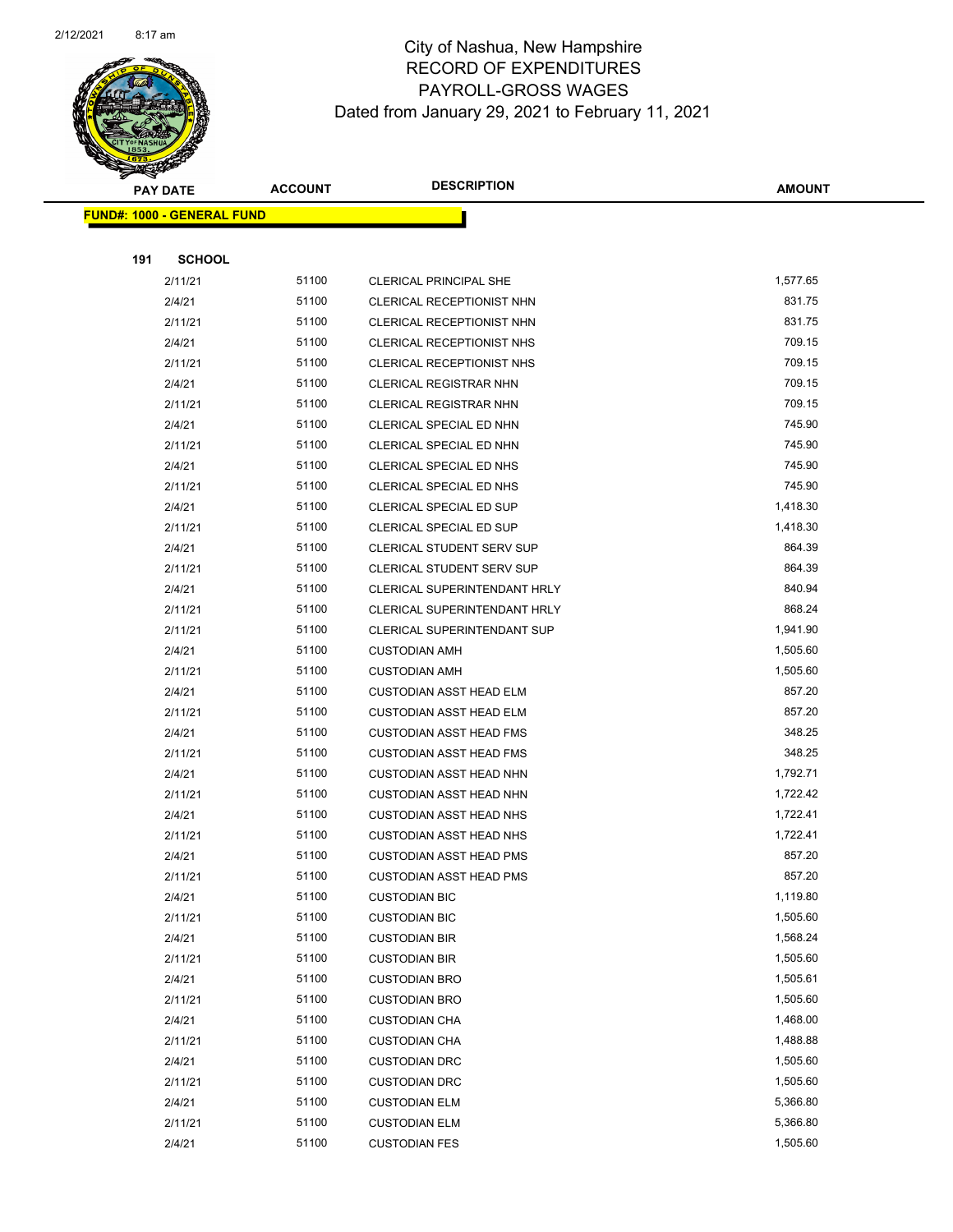

|     | <b>PAY DATE</b>                   | <b>ACCOUNT</b> | <b>DESCRIPTION</b>        | <b>AMOUNT</b> |
|-----|-----------------------------------|----------------|---------------------------|---------------|
|     | <b>FUND#: 1000 - GENERAL FUND</b> |                |                           |               |
|     |                                   |                |                           |               |
| 191 | <b>SCHOOL</b>                     |                |                           |               |
|     | 2/11/21                           | 51100          | <b>CUSTODIAN FES</b>      | 1,505.61      |
|     | 2/4/21                            | 51100          | <b>CUSTODIAN FMS</b>      | 3,011.20      |
|     | 2/11/21                           | 51100          | <b>CUSTODIAN FMS</b>      | 3,011.20      |
|     | 2/4/21                            | 51100          | <b>CUSTODIAN HEAD AMH</b> | 857.20        |
|     | 2/11/21                           | 51100          | <b>CUSTODIAN HEAD AMH</b> | 857.20        |
|     | 2/4/21                            | 51100          | <b>CUSTODIAN HEAD BIC</b> | 702.90        |
|     | 2/11/21                           | 51100          | <b>CUSTODIAN HEAD BIC</b> | 702.90        |
|     | 2/4/21                            | 51100          | <b>CUSTODIAN HEAD BIR</b> | 857.20        |
|     | 2/11/21                           | 51100          | <b>CUSTODIAN HEAD BIR</b> | 857.20        |
|     | 2/4/21                            | 51100          | <b>CUSTODIAN HEAD BRO</b> | 857.20        |
|     | 2/11/21                           | 51100          | <b>CUSTODIAN HEAD BRO</b> | 857.20        |
|     | 2/4/21                            | 51100          | <b>CUSTODIAN HEAD CHA</b> | 857.20        |
|     | 2/11/21                           | 51100          | <b>CUSTODIAN HEAD CHA</b> | 857.20        |
|     | 2/4/21                            | 51100          | <b>CUSTODIAN HEAD DRC</b> | 857.20        |
|     | 2/11/21                           | 51100          | <b>CUSTODIAN HEAD DRC</b> | 857.20        |
|     | 2/4/21                            | 51100          | <b>CUSTODIAN HEAD ELM</b> | 1,016.00      |
|     | 2/11/21                           | 51100          | <b>CUSTODIAN HEAD ELM</b> | 1,016.00      |
|     | 2/4/21                            | 51100          | <b>CUSTODIAN HEAD FES</b> | 857.20        |
|     | 2/11/21                           | 51100          | <b>CUSTODIAN HEAD FES</b> | 857.20        |
|     | 2/4/21                            | 51100          | <b>CUSTODIAN HEAD FMS</b> | 1,016.00      |
|     | 2/11/21                           | 51100          | <b>CUSTODIAN HEAD FMS</b> | 1,016.00      |
|     | 2/4/21                            | 51100          | <b>CUSTODIAN HEAD LDG</b> | 857.20        |
|     | 2/11/21                           | 51100          | <b>CUSTODIAN HEAD LDG</b> | 857.20        |
|     | 2/4/21                            | 51100          | <b>CUSTODIAN HEAD MDE</b> | 857.21        |
|     | 2/11/21                           | 51100          | <b>CUSTODIAN HEAD MDE</b> | 857.20        |
|     | 2/4/21                            | 51100          | <b>CUSTODIAN HEAD MTP</b> | 857.20        |
|     | 2/11/21                           | 51100          | <b>CUSTODIAN HEAD MTP</b> | 857.20        |
|     | 2/4/21                            | 51100          | <b>CUSTODIAN HEAD NHN</b> | 1,022.00      |
|     | 2/11/21                           | 51100          | <b>CUSTODIAN HEAD NHN</b> | 1,022.00      |
|     | 2/4/21                            | 51100          | <b>CUSTODIAN HEAD NHS</b> | 1,022.00      |
|     | 2/11/21                           | 51100          | <b>CUSTODIAN HEAD NHS</b> | 1,022.00      |
|     | 2/4/21                            | 51100          | <b>CUSTODIAN HEAD NSE</b> | 865.20        |
|     | 2/11/21                           | 51100          | <b>CUSTODIAN HEAD NSE</b> | 865.20        |
|     | 2/4/21                            | 51100          | <b>CUSTODIAN HEAD PMS</b> | 1,016.00      |
|     | 2/11/21                           | 51100          | <b>CUSTODIAN HEAD PMS</b> | 1,016.00      |
|     | 2/4/21                            | 51100          | <b>CUSTODIAN HEAD SHE</b> | 857.20        |
|     | 2/11/21                           | 51100          | <b>CUSTODIAN HEAD SHE</b> | 857.20        |
|     | 2/4/21                            | 51100          | <b>CUSTODIAN LDG</b>      | 1,505.60      |
|     | 2/11/21                           | 51100          | <b>CUSTODIAN LDG</b>      | 1,505.60      |
|     | 2/4/21                            | 51100          | <b>CUSTODIAN MDE</b>      | 1,505.61      |
|     | 2/11/21                           | 51100          | <b>CUSTODIAN MDE</b>      | 1,505.60      |
|     | 2/4/21                            | 51100          | <b>CUSTODIAN MTP</b>      | 1,505.60      |
|     | 2/11/21                           | 51100          | <b>CUSTODIAN MTP</b>      | 1,505.60      |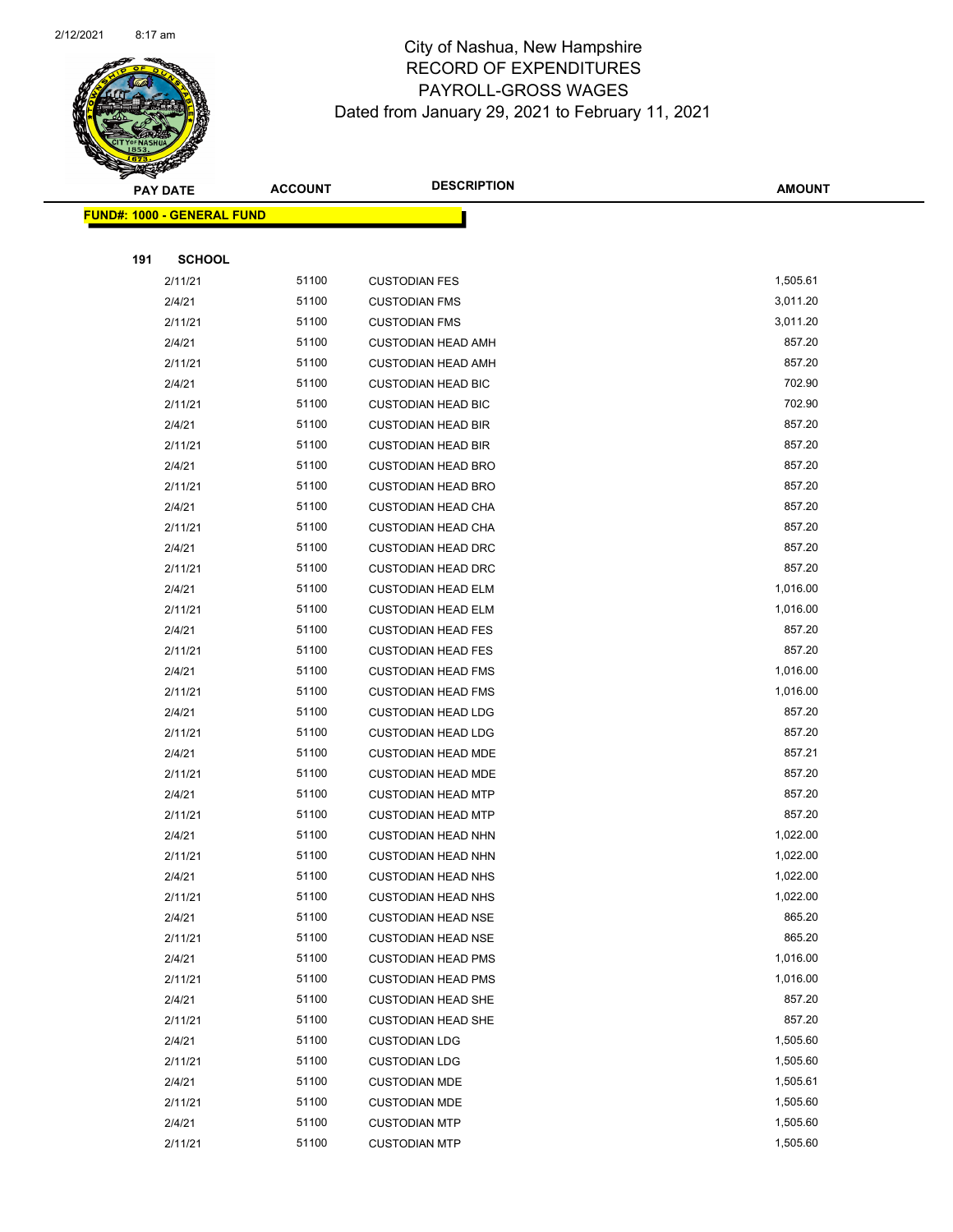

Page 64 of 96

|     | <b>PAY DATE</b>                   | <b>ACCOUNT</b> | <b>DESCRIPTION</b>                            | <b>AMOUNT</b>      |
|-----|-----------------------------------|----------------|-----------------------------------------------|--------------------|
|     | <b>FUND#: 1000 - GENERAL FUND</b> |                |                                               |                    |
|     |                                   |                |                                               |                    |
| 191 | <b>SCHOOL</b>                     |                |                                               |                    |
|     | 2/4/21                            | 51100          | <b>CUSTODIAN NHN</b>                          | 9,826.40           |
|     | 2/11/21                           | 51100          | <b>CUSTODIAN NHN</b>                          | 9,826.40           |
|     | 2/4/21                            | 51100          | <b>CUSTODIAN NHS</b>                          | 10,565.60          |
|     | 2/11/21                           | 51100          | <b>CUSTODIAN NHS</b>                          | 10,565.62          |
|     | 2/4/21                            | 51100          | <b>CUSTODIAN NSE</b>                          | 1,505.60           |
|     | 2/11/21                           | 51100          | <b>CUSTODIAN NSE</b>                          | 1,505.60           |
|     | 2/4/21                            | 51100          | <b>CUSTODIAN PMS</b>                          | 2,258.40           |
|     | 2/11/21                           | 51100          | <b>CUSTODIAN PMS</b>                          | 2,258.40           |
|     | 2/4/21                            | 51100          | <b>CUSTODIAN SHE</b>                          | 1,505.60           |
|     | 2/11/21                           | 51100          | <b>CUSTODIAN SHE</b>                          | 1,505.60           |
|     | 2/11/21                           | 51100          | <b>CUSTODIAN SUPERVISOR WPO</b>               | 4,473.40           |
|     | 2/4/21                            | 51100          | <b>CUSTODIAN WID</b>                          | 1,505.60           |
|     | 2/11/21                           | 51100          | <b>CUSTODIAN WID</b>                          | 1,505.60           |
|     | 2/11/21                           | 51100          | DATA ANALYST                                  | 3,261.20           |
|     | 2/11/21                           | 51100          | <b>DIRECTOR ATHLETICS</b>                     | 3,913.30           |
|     | 2/11/21                           | 51100          | DIRECTOR COM GRANTS                           | 3,422.10           |
|     | 2/11/21                           | 51100          | <b>DIRECTOR GUIDANCE</b>                      | 6,869.40           |
|     | 2/11/21                           | 51100          | DIRECTOR HUMAN RESOURCES                      | 3,595.80           |
|     | 2/11/21                           | 51100          | DIRECTOR PLANT OPS                            | 4,062.20           |
|     | 2/11/21                           | 51100          | DIRECTOR SPECIAL ED                           | 3,801.40           |
|     | 2/11/21                           | 51100          | DIRECTOR STUDENT SERVICES                     | 3,568.10           |
|     | 2/11/21                           | 51100          | DIRECTOR TECHNOLOGY                           | 3,730.30           |
|     | 2/11/21                           | 51100          | DIRECTOR TRANSPORTATION                       | 3,396.70           |
|     | 2/11/21                           | 51100          | DIRECTOR VOCATIONAL                           | 6,250.00           |
|     | 2/11/21                           | 51100          | ELL COMMUNICATIONS COORDINATOR                | 2,088.60           |
|     | 2/11/21                           | 51100<br>51100 | ELL OUTREACH WORKER                           | 1,810.20<br>697.10 |
|     | 2/4/21                            | 51100          | <b>GRANT WRITER</b>                           | 697.10             |
|     | 2/11/21<br>2/11/21                | 51100          | <b>GRANT WRITER</b><br>GUIDANCE COUNSELOR AMH | 2,469.50           |
|     | 2/11/21                           | 51100          | GUIDANCE COUNSELOR BIC                        | 2,168.60           |
|     | 2/11/21                           | 51100          | <b>GUIDANCE COUNSELOR BIR</b>                 | 3,071.60           |
|     | 2/11/21                           | 51100          | GUIDANCE COUNSELOR BRO                        | 2,036.20           |
|     | 2/11/21                           | 51100          | GUIDANCE COUNSELOR CHA                        | 3,071.60           |
|     | 2/11/21                           | 51100          | GUIDANCE COUNSELOR DRC                        | 2,979.50           |
|     | 2/11/21                           | 51100          | <b>GUIDANCE COUNSELOR ELM</b>                 | 13,092.50          |
|     | 2/11/21                           | 51100          | <b>GUIDANCE COUNSELOR FES</b>                 | 2,168.60           |
|     | 2/11/21                           | 51100          | <b>GUIDANCE COUNSELOR FMS</b>                 | 5,651.40           |
|     | 2/11/21                           | 51100          | <b>GUIDANCE COUNSELOR LDG</b>                 | 3,071.60           |
|     | 2/11/21                           | 51100          | <b>GUIDANCE COUNSELOR MDE</b>                 | 2,933.60           |
|     | 2/11/21                           | 51100          | <b>GUIDANCE COUNSELOR MTP</b>                 | 2,979.50           |
|     | 2/11/21                           | 51100          | GUIDANCE COUNSELOR NHN                        | 16,941.30          |
|     | 2/11/21                           | 51100          | GUIDANCE COUNSELOR NHS                        | 18,556.90          |
|     | 2/11/21                           | 51100          | <b>GUIDANCE COUNSELOR NSE</b>                 | 2,979.50           |
|     |                                   |                |                                               |                    |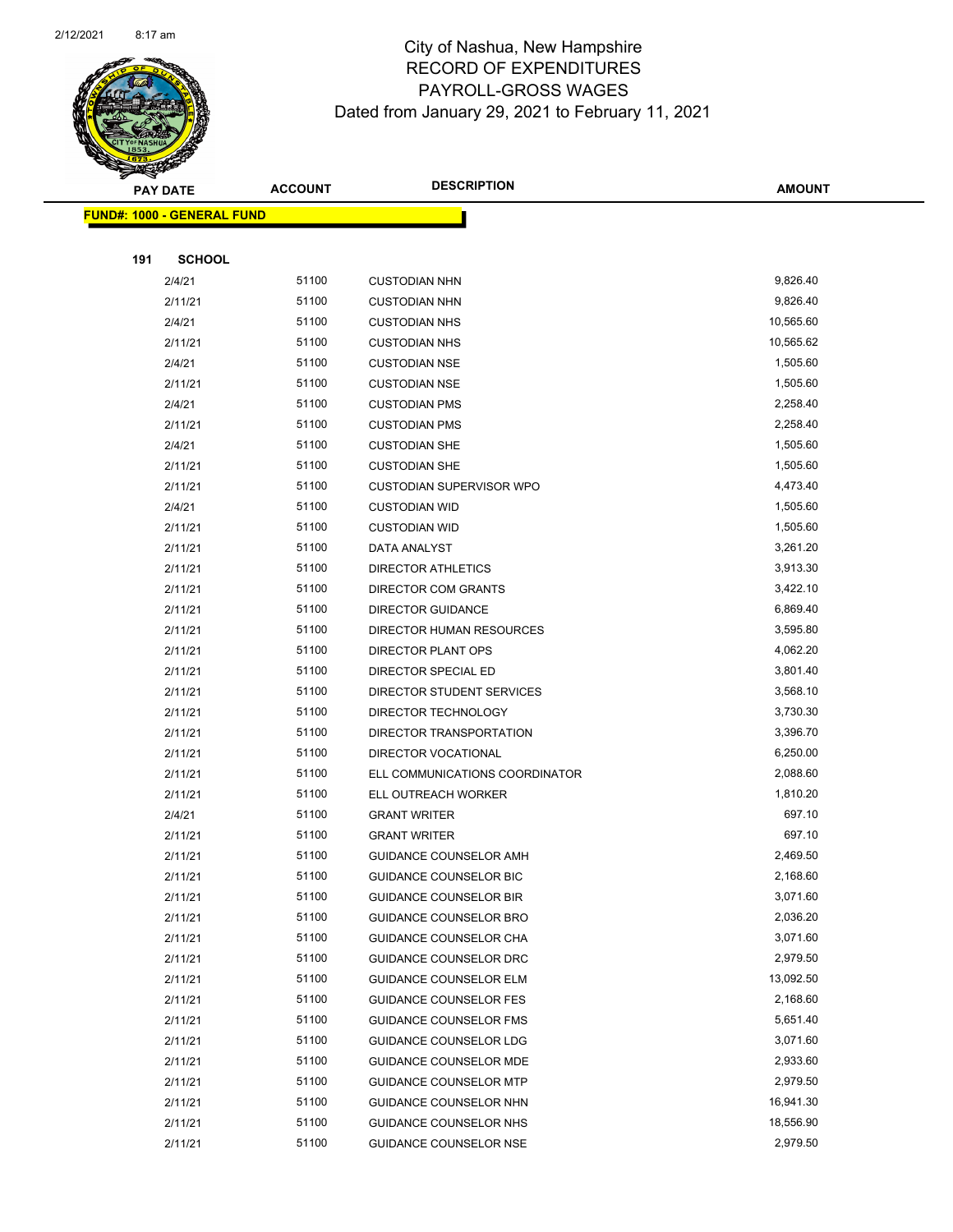

|     | <b>PAY DATE</b>                   | <b>ACCOUNT</b> | <b>DESCRIPTION</b>            | <b>AMOUNT</b> |
|-----|-----------------------------------|----------------|-------------------------------|---------------|
|     | <b>FUND#: 1000 - GENERAL FUND</b> |                |                               |               |
|     |                                   |                |                               |               |
| 191 | <b>SCHOOL</b>                     |                |                               |               |
|     | 2/11/21                           | 51100          | <b>GUIDANCE COUNSELOR PMS</b> | 8,492.40      |
|     | 2/11/21                           | 51100          | <b>GUIDANCE COUNSELOR SHE</b> | 2,979.49      |
|     | 2/11/21                           | 51100          | JOB DEVELOPER SPED NHN        | 3,071.60      |
|     | 2/11/21                           | 51100          | LIBRARIAN AMH                 | 2,045.30      |
|     | 2/11/21                           | 51100          | <b>LIBRARIAN BIC</b>          | 1,960.00      |
|     | 2/11/21                           | 51100          | LIBRARIAN BIR                 | 2,291.00      |
|     | 2/11/21                           | 51100          | LIBRARIAN BRO                 | 2,260.00      |
|     | 2/11/21                           | 51100          | LIBRARIAN CHA                 | 3,071.60      |
|     | 2/11/21                           | 51100          | <b>LIBRARIAN DRC</b>          | 2,316.40      |
|     | 2/11/21                           | 51100          | <b>LIBRARIAN ELM</b>          | 2,162.90      |
|     | 2/11/21                           | 51100          | <b>LIBRARIAN FES</b>          | 2,979.50      |
|     | 2/11/21                           | 51100          | <b>LIBRARIAN FMS</b>          | 3,071.60      |
|     | 2/11/21                           | 51100          | <b>LIBRARIAN LDG</b>          | 1,891.40      |
|     | 2/11/21                           | 51100          | <b>LIBRARIAN MDE</b>          | 2,933.60      |
|     | 2/11/21                           | 51100          | <b>LIBRARIAN MTP</b>          | 1,792.60      |
|     | 2/11/21                           | 51100          | <b>LIBRARIAN NHN</b>          | 4,773.50      |
|     | 2/11/21                           | 51100          | <b>LIBRARIAN NHS</b>          | 6,106.40      |
|     | 2/11/21                           | 51100          | <b>LIBRARIAN NSE</b>          | 2,933.60      |
|     | 2/11/21                           | 51100          | <b>LIBRARIAN PMS</b>          | 2,095.80      |
|     | 2/11/21                           | 51100          | <b>LIBRARIAN SHE</b>          | 2,979.50      |
|     | 2/11/21                           | 51100          | LICENSED PRACTICAL NURSE ELM  | 1,522.40      |
|     | 2/11/21                           | 51100          | LICENSED PRACTICAL NURSE FMS  | 1,601.00      |
|     | 2/11/21                           | 51100          | LICENSED PRACTICAL NURSE NHS  | 1,595.88      |
|     | 2/4/21                            | 51100          | MAINTENANCE ALARM WPO         | 1,048.40      |
|     | 2/11/21                           | 51100          | MAINTENANCE ALARM WPO         | 1,048.40      |
|     | 2/4/21                            | 51100          | MAINTENANCE CARPENTER WPO     | 1,056.40      |
|     | 2/11/21                           | 51100          | MAINTENANCE CARPENTER WPO     | 1,056.40      |
|     | 2/4/21                            | 51100          | MAINTENANCE ELECTRICIAN WPO   | 2,228.00      |
|     | 2/11/21                           | 51100          | MAINTENANCE ELECTRICIAN WPO   | 2,228.00      |
|     | 2/4/21                            | 51100          | MAINTENANCE GRDS FORMEN WPO   | 1,056.40      |
|     | 2/11/21                           | 51100          | MAINTENANCE GRDS FORMEN WPO   | 1,056.40      |
|     | 2/4/21                            | 51100          | MAINTENANCE GROUNDS WPO       | 3,625.60      |
|     | 2/11/21                           | 51100          | MAINTENANCE GROUNDS WPO       | 3,625.60      |
|     | 2/4/21                            | 51100          | MAINTENANCE HVAC WPO          | 6,547.20      |
|     | 2/11/21                           | 51100          | MAINTENANCE HVAC WPO          | 6,547.20      |
|     | 2/4/21                            | 51100          | MAINTENANCE MESSENGER WPO     | 1,016.00      |
|     | 2/11/21                           | 51100          | MAINTENANCE MESSENGER WPO     | 1,016.00      |
|     | 2/4/21                            | 51100          | MAINTENANCE PLUMBER WPO       | 1,118.00      |
|     | 2/11/21                           | 51100          | MAINTENANCE PLUMBER WPO       | 1,118.00      |
|     | 2/4/21                            | 51100          | MAINTENANCE TRADES WPO        | 3,222.80      |
|     | 2/11/21                           | 51100          | MAINTENANCE TRADES WPO        | 3,222.80      |
|     | 2/11/21                           | 51100          | MARKETING TEACHER NHS         | 2,876.80      |
|     | 2/11/21                           | 51100          | <b>NURSE AMH</b>              | 2,795.40      |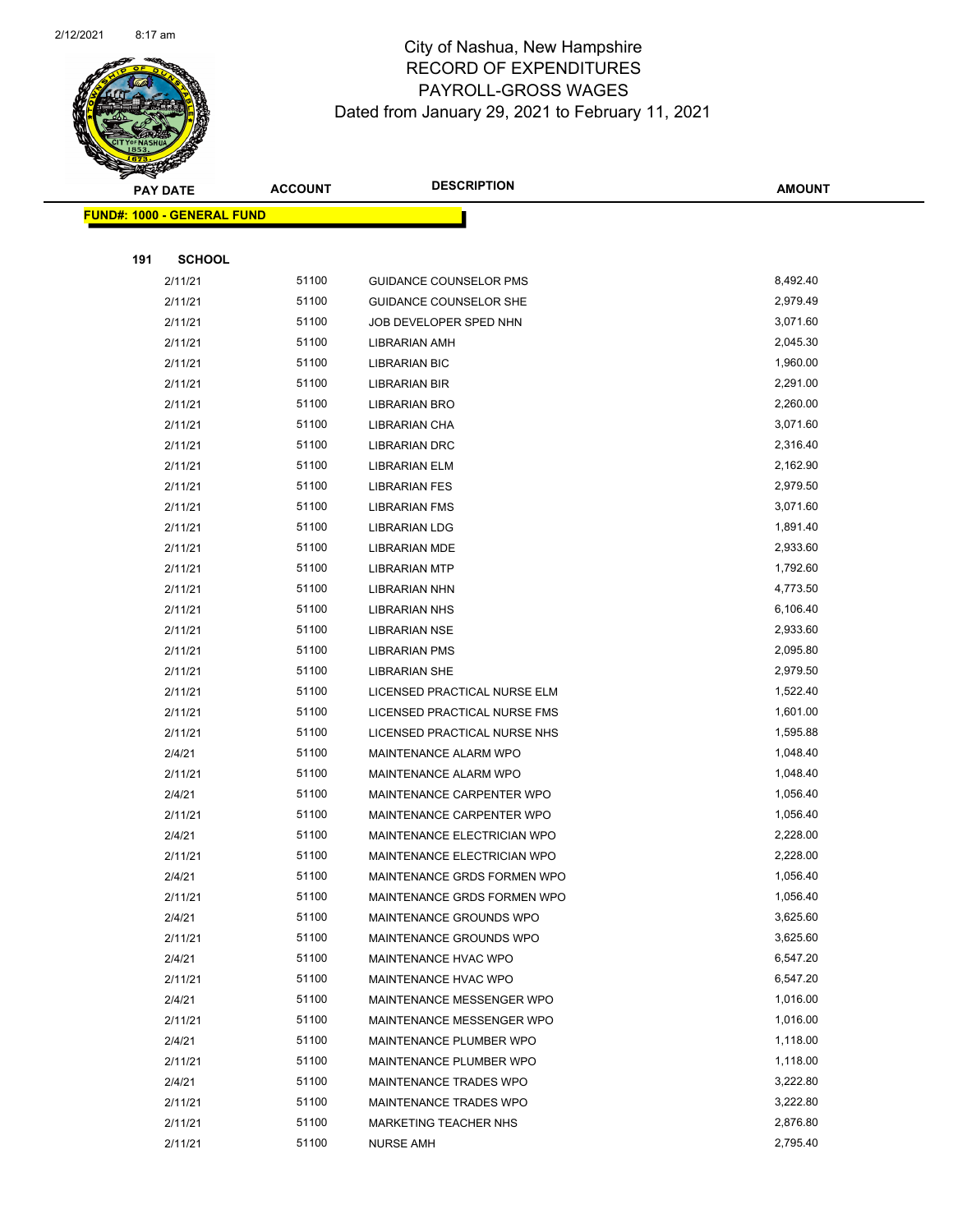

|     | <b>PAY DATE</b>                   | <b>ACCOUNT</b> | <b>DESCRIPTION</b>                                     | <b>AMOUNT</b>        |
|-----|-----------------------------------|----------------|--------------------------------------------------------|----------------------|
|     | <b>FUND#: 1000 - GENERAL FUND</b> |                |                                                        |                      |
|     |                                   |                |                                                        |                      |
| 191 | <b>SCHOOL</b>                     |                |                                                        |                      |
|     | 2/11/21                           | 51100          | <b>NURSE BIC</b>                                       | 2,795.40             |
|     | 2/11/21                           | 51100          | NURSE BIR                                              | 2,751.30             |
|     | 2/11/21                           | 51100          | <b>NURSE BRO</b>                                       | 2,795.40             |
|     | 2/11/21                           | 51100          | <b>NURSE CHA</b>                                       | 1,832.00             |
|     | 2/11/21                           | 51100          | <b>NURSE DRC</b>                                       | 2,795.40             |
|     | 2/11/21                           | 51100          | <b>NURSE ELM</b>                                       | 3,303.60             |
|     | 2/11/21                           | 51100          | <b>NURSE FES</b>                                       | 1,962.50             |
|     | 2/11/21                           | 51100          | <b>NURSE FMS</b>                                       | 3,432.70             |
|     | 2/11/21                           | 51100          | NURSE LDG                                              | 2,632.70             |
|     | 2/11/21                           | 51100          | <b>NURSE MDE</b>                                       | 2,319.40             |
|     | 2/11/21                           | 51100          | <b>NURSE MTP</b>                                       | 1,913.90             |
|     | 2/11/21                           | 51100          | <b>NURSE NHN</b>                                       | 3,728.50             |
|     | 2/11/21                           | 51100          | <b>NURSE NHS</b>                                       | 4,397.20             |
|     | 2/11/21                           | 51100          | <b>NURSE NSE</b>                                       | 2,795.40             |
|     | 2/11/21                           | 51100          | <b>NURSE PMS</b>                                       | 4,522.80             |
|     | 2/11/21                           | 51100          | <b>NURSE SHE</b>                                       | 1,888.80             |
|     | 2/11/21<br>2/11/21                | 51100<br>51100 | OFFICE MANAGER SPED<br><b>OUT DISTRICT COORDINATOR</b> | 2,082.90<br>2,996.20 |
|     | 2/4/21                            | 51100          | PARA ALT AMH                                           | 617.40               |
|     | 2/11/21                           | 51100          | PARA ALT AMH                                           | 591.68               |
|     | 2/4/21                            | 51100          | PARA ALT FMS                                           | 643.89               |
|     | 2/11/21                           | 51100          | PARA ALT FMS                                           | 643.89               |
|     | 2/4/21                            | 51100          | PARA ALT PMS                                           | 445.95               |
|     | 2/11/21                           | 51100          | PARA ALT PMS                                           | 445.95               |
|     | 2/4/21                            | 51100          | PARA DW SPEC ED AMH                                    | 8,589.40             |
|     | 2/11/21                           | 51100          | PARA DW SPEC ED AMH                                    | 8,648.09             |
|     | 2/4/21                            | 51100          | PARA DW SPEC ED BIR                                    | 2,958.40             |
|     | 2/11/21                           | 51100          | PARA DW SPEC ED BIR                                    | 2,872.65             |
|     | 2/4/21                            | 51100          | PARA DW SPEC ED BRO                                    | 5,560.35             |
|     | 2/11/21                           | 51100          | PARA DW SPEC ED BRO                                    | 5,675.34             |
|     | 2/4/21                            | 51100          | PARA DW SPEC ED CHA                                    | 9,745.73             |
|     | 2/11/21                           | 51100          | PARA DW SPEC ED CHA                                    | 9,716.34             |
|     | 2/4/21                            | 51100          | PARA DW SPEC ED FMS                                    | 6,667.04             |
|     | 2/11/21                           | 51100          | PARA DW SPEC ED FMS                                    | 6,660.61             |
|     | 2/4/21                            | 51100          | PARA DW SPEC ED LDG                                    | 504.00               |
|     | 2/11/21                           | 51100          | PARA DW SPEC ED LDG                                    | 504.00               |
|     | 2/4/21                            | 51100          | PARA DW SPEC ED MDE                                    | 7,498.44             |
|     | 2/11/21                           | 51100          | PARA DW SPEC ED MDE                                    | 7,624.47             |
|     | 2/4/21                            | 51100          | PARA DW SPEC ED MTP                                    | 1,400.96             |
|     | 2/11/21                           | 51100          | PARA DW SPEC ED MTP                                    | 1,400.96             |
|     | 2/4/21                            | 51100<br>51100 | PARA DW SPEC ED NHN                                    | 5,082.38<br>4,914.32 |
|     | 2/11/21                           |                | PARA DW SPEC ED NHN                                    |                      |
|     | 2/4/21                            | 51100          | PARA DW SPEC ED NHS                                    | 7,234.33             |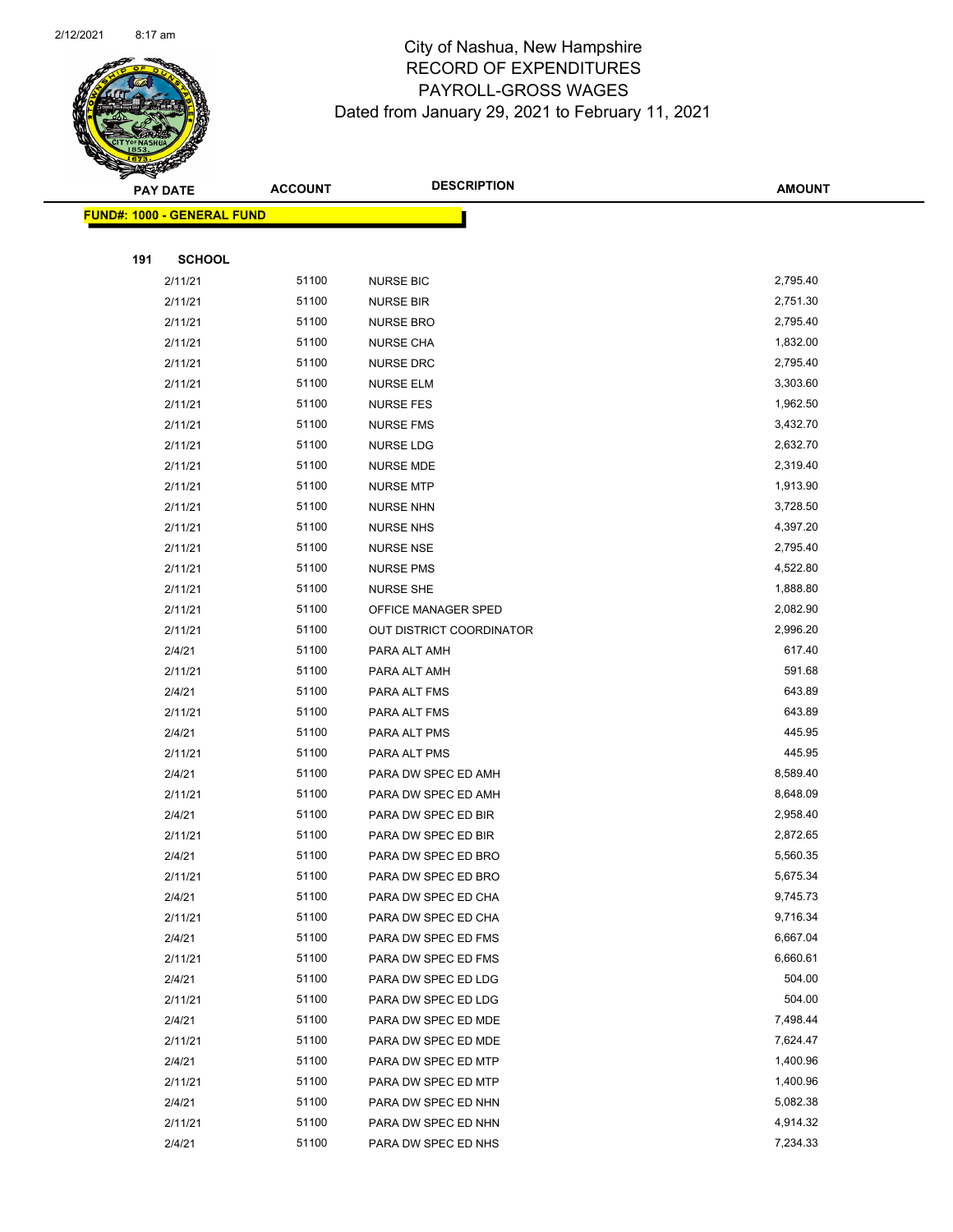

|     | <b>PAY DATE</b>                   | <b>ACCOUNT</b> | <b>DESCRIPTION</b>             | <b>AMOUNT</b>        |
|-----|-----------------------------------|----------------|--------------------------------|----------------------|
|     | <b>FUND#: 1000 - GENERAL FUND</b> |                |                                |                      |
|     |                                   |                |                                |                      |
| 191 | <b>SCHOOL</b>                     |                |                                |                      |
|     | 2/11/21                           | 51100          | PARA DW SPEC ED NHS            | 7,246.50             |
|     | 2/4/21                            | 51100          | PARA DW SPEC ED NSE            | 5,528.67             |
|     | 2/11/21                           | 51100          | PARA DW SPEC ED NSE            | 5,538.76             |
|     | 2/4/21                            | 51100          | PARA DW SPEC ED PMS            | 620.69               |
|     | 2/11/21                           | 51100          | PARA DW SPEC ED PMS            | 646.55               |
|     | 2/4/21                            | 51100          | PARA DW SPEC ED SHE            | 8,929.53             |
|     | 2/11/21                           | 51100          | PARA DW SPEC ED SHE            | 9,353.63             |
|     | 2/4/21                            | 51100          | PARA DW SPEC ED WID            | 549.00               |
|     | 2/11/21                           | 51100          | PARA DW SPEC ED WID            | 549.00               |
|     | 2/4/21                            | 51100          | PARA DW SPEC ELM               | 8,585.12             |
|     | 2/11/21                           | 51100          | PARA DW SPEC ELM               | 8,395.05             |
|     | 2/4/21                            | 51100          | PARA ELL BIR                   | 535.43               |
|     | 2/11/21                           | 51100          | PARA ELL BIR                   | 535.43               |
|     | 2/4/21                            | 51100          | PARA ELL DRC                   | 594.90               |
|     | 2/11/21                           | 51100          | PARA ELL DRC                   | 594.90               |
|     | 2/4/21                            | 51100          | PARA ELL ELM                   | 415.50               |
|     | 2/11/21                           | 51100          | PARA ELL ELM                   | 401.65               |
|     | 2/4/21                            | 51100          | PARA ELL FES                   | 578.10               |
|     | 2/11/21                           | 51100          | PARA ELL FES                   | 578.10               |
|     | 2/4/21                            | 51100          | PARA ELL FMS                   | 439.74               |
|     | 2/4/21                            | 51100          | PARA ELL LDG                   | 594.90               |
|     | 2/11/21                           | 51100          | PARA ELL LDG                   | 594.90               |
|     | 2/4/21                            | 51100          | PARA ELL SHE                   | 644.50               |
|     | 2/11/21                           | 51100          | PARA ELL SHE                   | 644.50               |
|     | 2/4/21                            | 51100          | PARA INST AMH                  | 3,076.83             |
|     | 2/11/21                           | 51100          | PARA INST AMH                  | 3,048.10             |
|     | 2/4/21                            | 51100          | PARA INST BIC                  | 5,609.61             |
|     | 2/11/21                           | 51100          | PARA INST BIC                  | 5,609.61             |
|     | 2/4/21                            | 51100          | PARA INST BIR                  | 3,639.60             |
|     | 2/11/21                           | 51100          | PARA INST BIR                  | 3,639.60             |
|     | 2/4/21                            | 51100          | PARA INST BRO                  | 2,902.09             |
|     | 2/11/21                           | 51100          | PARA INST BRO                  | 2,907.12             |
|     | 2/4/21<br>2/11/21                 | 51100<br>51100 | PARA INST CHA                  | 3,818.41<br>3,819.07 |
|     | 2/4/21                            | 51100          | PARA INST CHA<br>PARA INST DRC | 3,585.00             |
|     | 2/11/21                           | 51100          | PARA INST DRC                  | 3,588.46             |
|     | 2/4/21                            | 51100          |                                | 4,973.90             |
|     | 2/11/21                           | 51100          | PARA INST ELM<br>PARA INST ELM | 4,909.15             |
|     | 2/4/21                            | 51100          | PARA INST FES                  | 5,523.00             |
|     | 2/11/21                           | 51100          | PARA INST FES                  | 5,513.08             |
|     | 2/4/21                            | 51100          | PARA INST FMS                  | 4,479.85             |
|     | 2/11/21                           | 51100          |                                | 4,456.55             |
|     | 2/4/21                            | 51100          | PARA INST FMS<br>PARA INST LDG | 4,169.10             |
|     |                                   |                |                                |                      |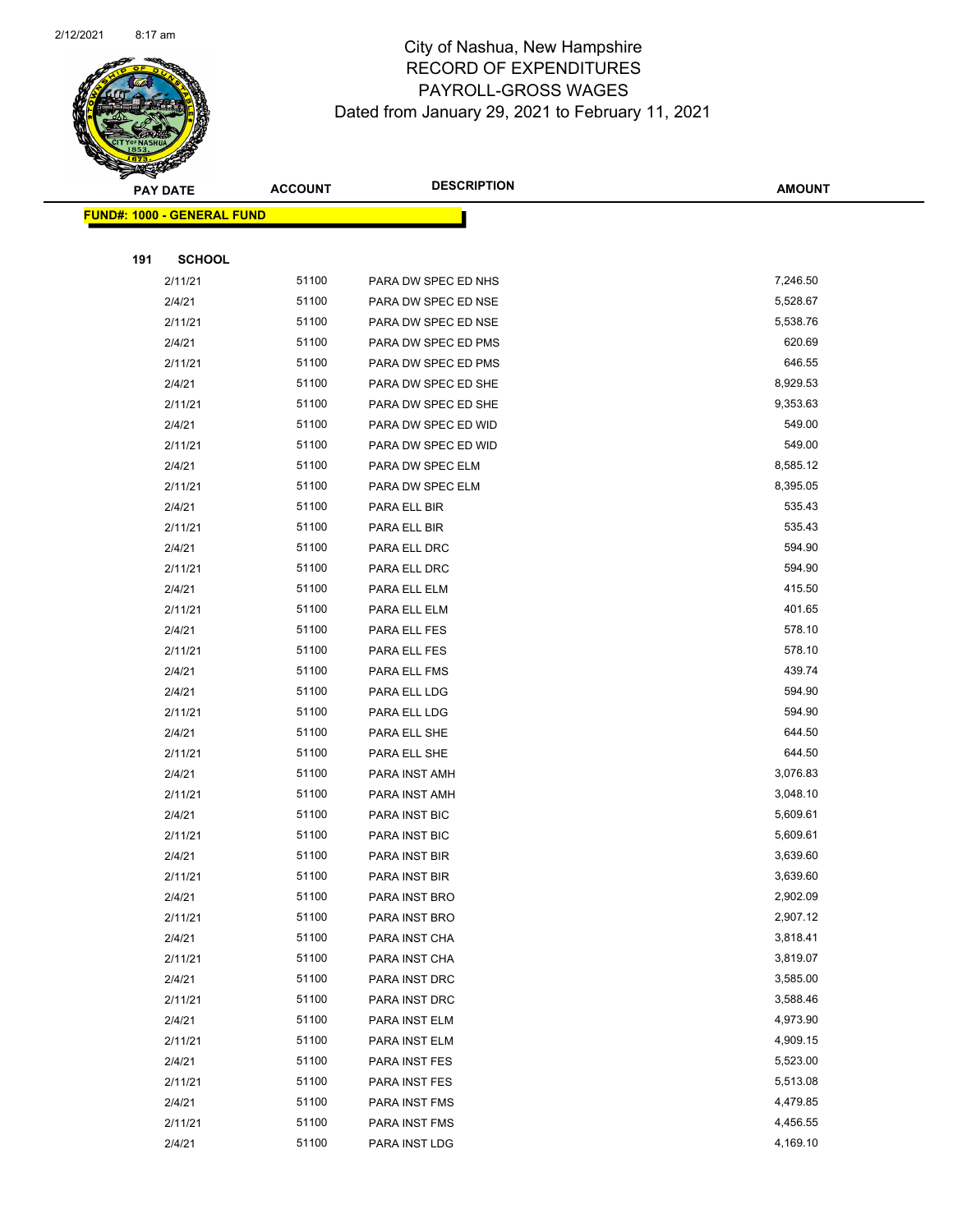

Page 68 of 96

|     | <b>PAY DATE</b>                   | <b>ACCOUNT</b> | <b>DESCRIPTION</b>             | <b>AMOUNT</b>        |
|-----|-----------------------------------|----------------|--------------------------------|----------------------|
|     | <b>FUND#: 1000 - GENERAL FUND</b> |                |                                |                      |
|     |                                   |                |                                |                      |
| 191 | <b>SCHOOL</b>                     |                |                                |                      |
|     | 2/11/21                           | 51100          | PARA INST LDG                  | 4,169.11             |
|     | 2/4/21                            | 51100          | PARA INST MDE                  | 3,850.78             |
|     | 2/11/21                           | 51100          | PARA INST MDE                  | 3,850.78             |
|     | 2/4/21                            | 51100          | PARA INST MTP                  | 2,758.85             |
|     | 2/11/21                           | 51100          | PARA INST MTP                  | 2,758.85             |
|     | 2/4/21                            | 51100          | PARA INST NHN                  | 1,258.10             |
|     | 2/11/21                           | 51100          | PARA INST NHN                  | 1,258.10             |
|     | 2/4/21                            | 51100          | PARA INST NHS                  | 1,858.65             |
|     | 2/11/21                           | 51100          | PARA INST NHS                  | 1,979.09             |
|     | 2/4/21                            | 51100          | PARA INST NSE                  | 4,497.60             |
|     | 2/11/21                           | 51100          | PARA INST NSE                  | 4,497.60             |
|     | 2/4/21                            | 51100          | PARA INST PMS                  | 4,017.92             |
|     | 2/11/21                           | 51100          | PARA INST PMS                  | 3,745.29             |
|     | 2/4/21                            | 51100          | PARA INST SHE                  | 3,784.33             |
|     | 2/11/21                           | 51100          | PARA INST SHE                  | 3,779.28             |
|     | 2/4/21                            | 51100          | PARA JOB COACH                 | 540.00               |
|     | 2/11/21                           | 51100          | PARA JOB COACH                 | 540.00               |
|     | 2/4/21                            | 51100          | PARA KIND AMH                  | 604.82               |
|     | 2/11/21                           | 51100          | PARA KIND AMH                  | 604.82               |
|     | 2/4/21                            | 51100          | PARA KIND BIC                  | 844.86               |
|     | 2/11/21                           | 51100          | PARA KIND BIC                  | 844.86               |
|     | 2/4/21                            | 51100          | PARA KIND BIR                  | 415.50               |
|     | 2/11/21                           | 51100          | PARA KIND BIR                  | 415.50               |
|     | 2/4/21                            | 51100          | PARA KIND BRO                  | 594.90               |
|     | 2/11/21                           | 51100          | PARA KIND BRO                  | 594.90               |
|     | 2/4/21                            | 51100          | PARA KIND CHA                  | 928.53               |
|     | 2/11/21                           | 51100          | PARA KIND CHA                  | 921.60               |
|     | 2/4/21                            | 51100          | PARA KIND DRC                  | 590.70               |
|     | 2/11/21                           | 51100          | PARA KIND DRC                  | 590.70               |
|     | 2/4/21                            | 51100<br>51100 | PARA KIND FES                  | 1,147.43<br>1,147.43 |
|     | 2/11/21<br>2/4/21                 | 51100          | PARA KIND FES<br>PARA KIND LDG | 1,189.80             |
|     | 2/11/21                           | 51100          | PARA KIND LDG                  | 1,189.80             |
|     | 2/4/21                            | 51100          | PARA KIND MDE                  | 1,182.01             |
|     | 2/11/21                           | 51100          | PARA KIND MDE                  | 1,182.00             |
|     | 2/4/21                            | 51100          | PARA KIND MTP                  | 587.74               |
|     | 2/11/21                           | 51100          | PARA KIND MTP                  | 587.74               |
|     | 2/4/21                            | 51100          | PARA KIND NSE                  | 1,010.40             |
|     | 2/11/21                           | 51100          | PARA KIND NSE                  | 1,010.40             |
|     | 2/4/21                            | 51100          | PARA KIND SHE                  | 1,298.30             |
|     | 2/11/21                           | 51100          | PARA KIND SHE                  | 1,298.30             |
|     | 2/4/21                            | 51100          | PARA LIB NHN                   | 125.81               |
|     | 2/4/21                            | 51100          | PARA LIB NHS                   | 211.23               |
|     |                                   |                |                                |                      |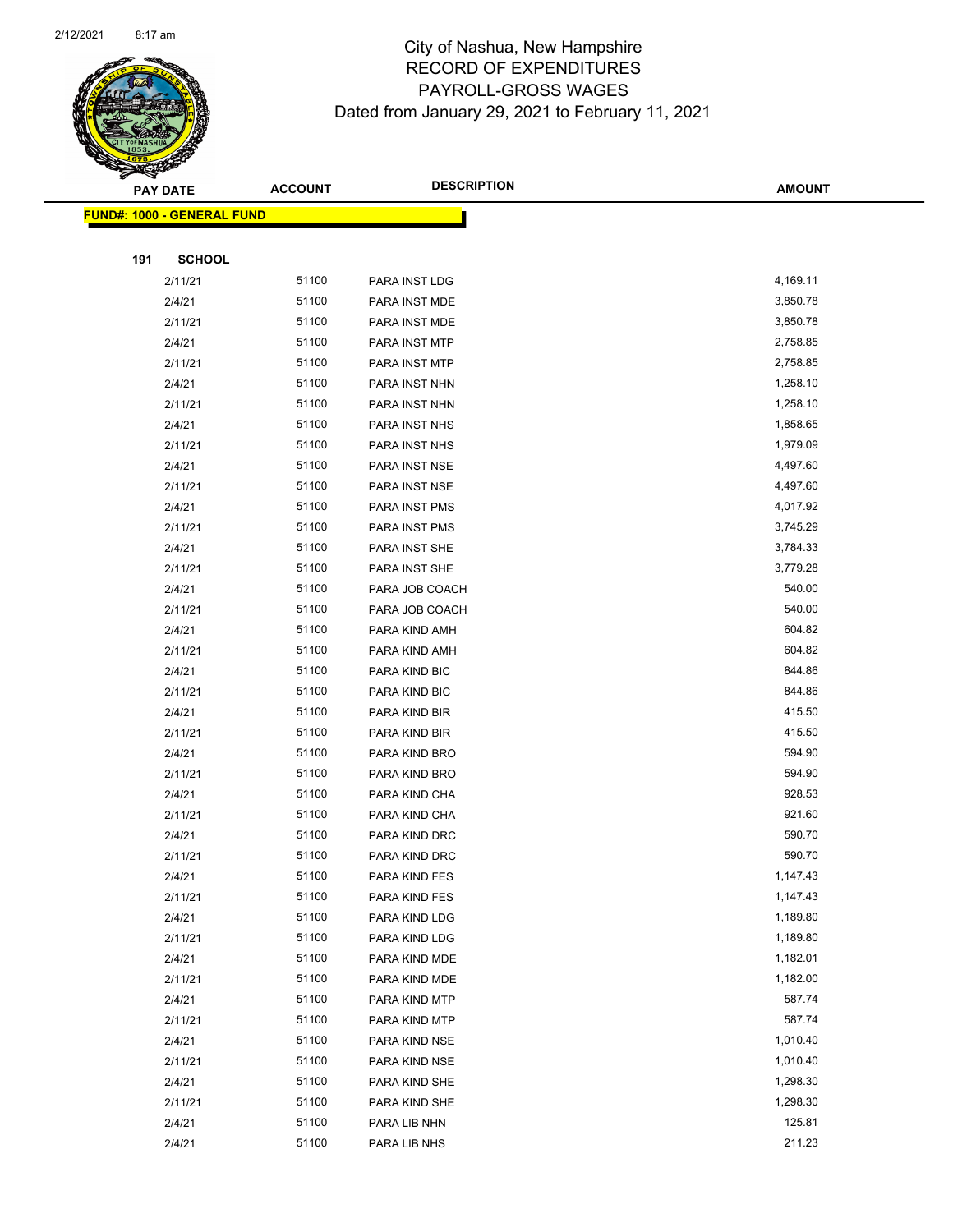

Page 69 of 96

|     | <b>PAY DATE</b>                   | <b>ACCOUNT</b> | <b>DESCRIPTION</b>           | <b>AMOUNT</b>    |  |
|-----|-----------------------------------|----------------|------------------------------|------------------|--|
|     | <b>FUND#: 1000 - GENERAL FUND</b> |                |                              |                  |  |
|     |                                   |                |                              |                  |  |
| 191 | <b>SCHOOL</b>                     |                |                              |                  |  |
|     | 2/11/21                           | 51100          | PARA LIB NHS                 | 207.77           |  |
|     | 2/4/21                            | 51100          | PARA MEDIA NHN               | 684.45           |  |
|     | 2/11/21                           | 51100          | PARA MEDIA NHN               | 684.45           |  |
|     | 2/4/21                            | 51100          | PARA MEDIA NHS               | 1,108.70         |  |
|     | 2/11/21                           | 51100          | PARA MEDIA NHS               | 1,108.70         |  |
|     | 2/4/21                            | 51100          | PARA PRE SCH BIC             | 413.14           |  |
|     | 2/11/21                           | 51100          | PARA PRE SCH BIC             | 381.96           |  |
|     | 2/4/21                            | 51100          | PARA PRE SCH BRO             | 5,006.57         |  |
|     | 2/11/21                           | 51100          | PARA PRE SCH BRO             | 4,994.10         |  |
|     | 2/4/21                            | 51100          | PARA PRE SCH MTP             | 758.66           |  |
|     | 2/11/21                           | 51100          | PARA PRE SCH MTP             | 729.34           |  |
|     | 2/4/21                            | 51100          | PARA PRE SCH NSE             | 412.60           |  |
|     | 2/11/21                           | 51100          | PARA PRE SCH NSE             | 737.76           |  |
|     | 2/4/21                            | 51100          | PARA READ ELM                | 619.70           |  |
|     | 2/11/21                           | 51100          | PARA READ ELM                | 619.70           |  |
|     | 2/4/21                            | 51100          | PARA SCI NHN                 | 613.47           |  |
|     | 2/11/21                           | 51100          | PARA SCI NHN                 | 628.68           |  |
|     | 2/4/21<br>2/11/21                 | 51100<br>51100 | PARA SCI NHS<br>PARA SCI NHS | 633.75<br>633.75 |  |
|     | 2/4/21                            | 51100          | PARA VOC NHS                 | 457.20           |  |
|     | 2/11/21                           | 51100          | PARA VOC NHS                 | 457.20           |  |
|     | 2/11/21                           | 51100          | PEER COACH                   | 8,073.20         |  |
|     | 2/11/21                           | 51100          | PRESCHOOL COORDINATOR        | 2,600.90         |  |
|     | 2/11/21                           | 51100          | PRINCIPAL AMH                | 4,076.90         |  |
|     | 2/11/21                           | 51100          | PRINCIPAL BIC                | 3,903.80         |  |
|     | 2/11/21                           | 51100          | PRINCIPAL BIR                | 4,076.90         |  |
|     | 2/11/21                           | 51100          | PRINCIPAL BRO                | 4,076.90         |  |
|     | 2/11/21                           | 51100          | PRINCIPAL CHA                | 4,023.10         |  |
|     | 2/11/21                           | 51100          | PRINCIPAL DRC                | 3,851.00         |  |
|     | 2/11/21                           | 51100          | PRINCIPAL ELM                | 4,510.10         |  |
|     | 2/11/21                           | 51100          | PRINCIPAL FES                | 3,942.30         |  |
|     | 2/11/21                           | 51100          | PRINCIPAL FMS                | 4,169.20         |  |
|     | 2/11/21                           | 51100          | PRINCIPAL LDG                | 4,076.90         |  |
|     | 2/11/21                           | 51100          | PRINCIPAL MDE                | 3,942.30         |  |
|     | 2/11/21                           | 51100          | PRINCIPAL MTP                | 3,942.30         |  |
|     | 2/11/21                           | 51100          | PRINCIPAL NHN                | 4,115.40         |  |
|     | 2/11/21                           | 51100          | PRINCIPAL NHS                | 4,326.90         |  |
|     | 2/11/21                           | 51100          | PRINCIPAL NSE                | 3,903.80         |  |
|     | 2/11/21                           | 51100          | PRINCIPAL PMS                | 3,865.40         |  |
|     | 2/11/21                           | 51100          | PRINCIPAL SHE                | 3,745.20         |  |
|     | 2/11/21                           | 51100          | SCHOOL PSYCHOLOGIST WID      | 41,088.19        |  |
|     | 2/11/21                           | 51100          | SCHOOL PSYCHOLOGY INTERN     | 1,909.20         |  |
|     | 2/4/21                            | 51100          | SECURITY MONITOR NHN         | 1,510.31         |  |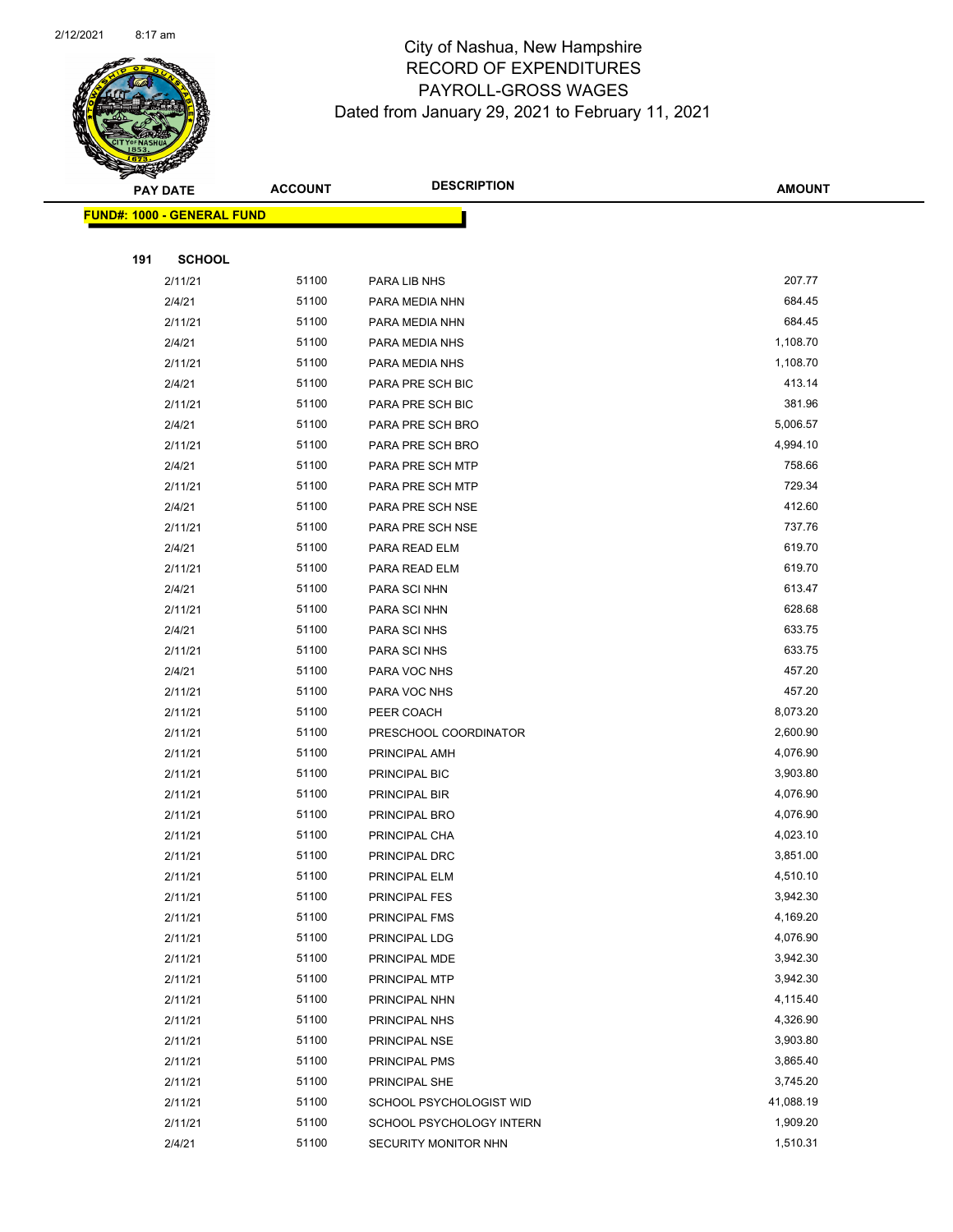

Page 70 of 96

| <b>PAY DATE</b> |                                   | <b>DESCRIPTION</b><br><b>ACCOUNT</b> |                                                 | <b>AMOUNT</b>        |
|-----------------|-----------------------------------|--------------------------------------|-------------------------------------------------|----------------------|
|                 | <b>FUND#: 1000 - GENERAL FUND</b> |                                      |                                                 |                      |
|                 |                                   |                                      |                                                 |                      |
| 191             | <b>SCHOOL</b>                     |                                      |                                                 |                      |
|                 | 2/11/21                           | 51100                                | SECURITY MONITOR NHN                            | 1,204.49             |
|                 | 2/4/21                            | 51100                                | <b>SECURITY MONITOR NHS</b>                     | 3,011.20             |
|                 | 2/11/21                           | 51100                                | SECURITY MONITOR NHS                            | 2,710.08             |
|                 | 2/4/21                            | 51100                                | SIGN LANGUAGE INTERPRETER                       | 9,040.78             |
|                 | 2/11/21                           | 51100                                | SIGN LANGUAGE INTERPRETER                       | 9,049.11             |
|                 | 2/11/21                           | 51100                                | SOCIAL WORKER                                   | 5,961.19             |
|                 | 2/11/21                           | 51100                                | SOCIAL WORKER FMS                               | 2,979.50             |
|                 | 2/11/21                           | 51100                                | SPEECH LANG PATHOLOGIST WID                     | 61,195.97            |
|                 | 2/4/21                            | 51100                                | SPEECH LANGUAGE ASST                            | 752.40               |
|                 | 2/11/21                           | 51100                                | SPEECH LANGUAGE ASST                            | 740.82               |
|                 | 2/11/21                           | 51100                                | STUDENT ACTIVITY COORD NHN                      | 1,148.40             |
|                 | 2/11/21                           | 51100                                | <b>SUPERINTENDENT</b>                           | 12,186.49            |
|                 | 2/11/21                           | 51100                                | SYSTEMS ADMIN FULL YEAR                         | 11,386.40            |
|                 | 2/11/21                           | 51100                                | <b>TEACHER ART AMH</b>                          | 2,795.40             |
|                 | 2/11/21                           | 51100                                | <b>TEACHER ART BIC</b>                          | 2,291.00             |
|                 | 2/11/21                           | 51100                                | <b>TEACHER ART BIR</b>                          | 2,979.50             |
|                 | 2/11/21                           | 51100                                | <b>TEACHER ART CHA</b>                          | 2,227.30             |
|                 | 2/11/21                           | 51100                                | <b>TEACHER ART DRC</b>                          | 2,168.60             |
|                 | 2/11/21                           | 51100                                | <b>TEACHER ART ELM</b>                          | 5,015.70             |
|                 | 2/11/21                           | 51100                                | <b>TEACHER ART FES</b>                          | 1,764.50             |
|                 | 2/11/21                           | 51100                                | <b>TEACHER ART FMS</b>                          | 827.80               |
|                 | 2/11/21                           | 51100                                | <b>TEACHER ART LDG</b>                          | 2,795.40             |
|                 | 2/11/21                           | 51100                                | <b>TEACHER ART MDE</b>                          | 2,168.60             |
|                 | 2/11/21                           | 51100                                | <b>TEACHER ART MTP</b>                          | 2,979.50             |
|                 | 2/11/21                           | 51100                                | <b>TEACHER ART NHN</b>                          | 11,091.40            |
|                 | 2/11/21                           | 51100                                | <b>TEACHER ART NHS</b>                          | 10,930.50            |
|                 | 2/11/21                           | 51100                                | <b>TEACHER ART NSE</b>                          | 3,071.60             |
|                 | 2/11/21                           | 51100                                | <b>TEACHER ART PMS</b>                          | 4,270.10             |
|                 | 2/11/21                           | 51100                                | TEACHER ART SHE                                 | 2,632.70             |
|                 | 2/11/21                           | 51100                                | TEACHER AUTO NHN                                | 2,795.40             |
|                 | 2/11/21                           | 51100                                | TEACHER BEHAVIOR SPEC WID                       | 19,139.10            |
|                 | 2/11/21                           | 51100                                | TEACHER BIO TEC NHN                             | 2,564.70             |
|                 | 2/11/21                           | 51100                                | TEACHER BUILD CONST NHS                         | 2,795.40<br>5,375.50 |
|                 | 2/11/21                           | 51100                                | TEACHER BUSINESS NHN                            | 11,712.40            |
|                 | 2/11/21                           | 51100                                | <b>TEACHER BUSINESS NHS</b>                     |                      |
|                 | 2/11/21                           | 51100                                | TEACHER COMPUTER ELM                            | 1,655.60<br>2,979.50 |
|                 | 2/11/21<br>2/11/21                | 51100<br>51100                       | TEACHER COMPUTER FMS                            | 5,584.30             |
|                 | 2/11/21                           | 51100                                | TEACHER COMPUTER NHN<br>TEACHER COMPUTER NHS    | 1,655.60             |
|                 |                                   |                                      |                                                 | 4,879.60             |
|                 | 2/11/21                           | 51100<br>51100                       | <b>TEACHER COMPUTER PMS</b>                     | 4,684.20             |
|                 | 2/11/21                           | 51100                                | TEACHER COSMETOLOGY NHN                         | 5,637.90             |
|                 | 2/11/21<br>2/11/21                | 51100                                | TEACHER CULINARY NHN<br><b>TEACHER DEAF NSE</b> | 4,879.40             |
|                 |                                   |                                      |                                                 |                      |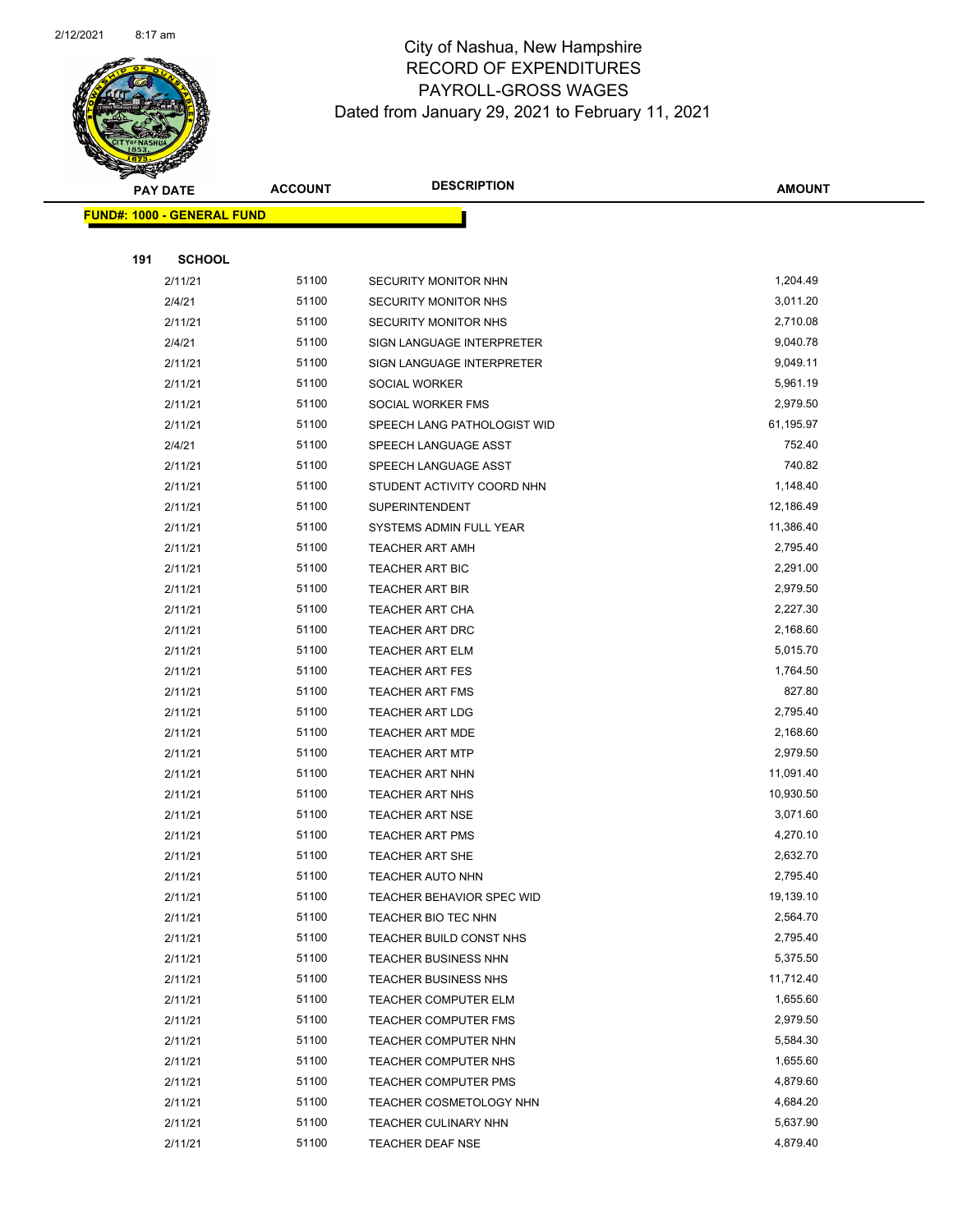

|     | <b>PAY DATE</b>                   | <b>ACCOUNT</b> | <b>DESCRIPTION</b>         | <b>AMOUNT</b> |
|-----|-----------------------------------|----------------|----------------------------|---------------|
|     | <b>FUND#: 1000 - GENERAL FUND</b> |                |                            |               |
|     |                                   |                |                            |               |
| 191 | <b>SCHOOL</b>                     |                |                            |               |
|     | 2/11/21                           | 51100          | TEACHER DEAF WID           | 7,703.90      |
|     | 2/11/21                           | 51100          | <b>TEACHER DWSE AMH</b>    | 2,979.50      |
|     | 2/11/21                           | 51100          | <b>TEACHER DWSE BIR</b>    | 4,964.00      |
|     | 2/11/21                           | 51100          | <b>TEACHER DWSE BRO</b>    | 3,071.60      |
|     | 2/11/21                           | 51100          | TEACHER DWSE CHA           | 1,641.50      |
|     | 2/11/21                           | 51100          | <b>TEACHER DWSE ELM</b>    | 15,542.00     |
|     | 2/11/21                           | 51100          | <b>TEACHER DWSE FMS</b>    | 2,168.60      |
|     | 2/11/21                           | 51100          | <b>TEACHER DWSE MDE</b>    | 1,963.10      |
|     | 2/11/21                           | 51100          | <b>TEACHER DWSE NHS</b>    | 2,963.30      |
|     | 2/11/21                           | 51100          | TEACHER DWSE SHE           | 5,908.31      |
|     | 2/11/21                           | 51100          | TEACHER ECE NHS            | 5,959.00      |
|     | 2/11/21                           | 51100          | TEACHER ELECTRICAL NHS     | 2,795.40      |
|     | 2/11/21                           | 51100          | <b>TEACHER ELL AMH</b>     | 1,549.90      |
|     | 2/11/21                           | 51100          | TEACHER ELL BIC            | 3,982.10      |
|     | 2/11/21                           | 51100          | <b>TEACHER ELL BIR</b>     | 2,979.50      |
|     | 2/11/21                           | 51100          | TEACHER ELL CHA            | 2,359.10      |
|     | 2/11/21                           | 51100          | TEACHER ELL DRC            | 4,702.70      |
|     | 2/11/21                           | 51100          | TEACHER ELL ELM            | 6,595.80      |
|     | 2/11/21                           | 51100          | <b>TEACHER ELL FES</b>     | 7,850.40      |
|     | 2/11/21                           | 51100          | TEACHER ELL FMS            | 4,319.10      |
|     | 2/11/21                           | 51100          | TEACHER ELL LDG            | 8,148.70      |
|     | 2/11/21                           | 51100          | <b>TEACHER ELL MTP</b>     | 2,979.50      |
|     | 2/11/21                           | 51100          | TEACHER ELL NHN            | 9,648.80      |
|     | 2/11/21                           | 51100          | TEACHER ELL NHS            | 12,710.70     |
|     | 2/11/21                           | 51100          | <b>TEACHER ELL PMS</b>     | 4,711.30      |
|     | 2/11/21                           | 51100          | TEACHER ELL SHE            | 4,971.70      |
|     | 2/11/21                           | 51100          | <b>TEACHER ENGLISH ELM</b> | 27,808.30     |
|     | 2/11/21                           | 51100          | <b>TEACHER ENGLISH FMS</b> | 17,079.30     |
|     | 2/11/21                           | 51100          | TEACHER ENGLISH NHN        | 48,395.80     |
|     | 2/11/21                           | 51100          | <b>TEACHER ENGLISH NHS</b> | 47,963.60     |
|     | 2/11/21                           | 51100          | <b>TEACHER ENGLISH PMS</b> | 16,137.50     |
|     | 2/11/21                           | 51100          | <b>TEACHER FACS ELM</b>    | 2,260.00      |
|     | 2/11/21                           | 51100          | <b>TEACHER FACS FMS</b>    | 4,868.30      |
|     | 2/11/21                           | 51100          | TEACHER FACS NHN           | 8,003.70      |
|     | 2/11/21                           | 51100          | <b>TEACHER FACS NHS</b>    | 7,737.80      |
|     | 2/11/21                           | 51100          | <b>TEACHER FACS PMS</b>    | 3,654.50      |
|     | 2/11/21                           | 51100          | TEACHER FOREIGN LANG ELM   | 6,143.20      |
|     | 2/11/21                           | 51100          | TEACHER FOREIGN LANG FMS   | 4,176.90      |
|     | 2/11/21                           | 51100          | TEACHER FOREIGN LANG NHN   | 13,949.60     |
|     | 2/11/21                           | 51100          | TEACHER FOREIGN LANG NHS   | 19,013.60     |
|     | 2/11/21                           | 51100          | TEACHER FOREIGN LANG PMS   | 5,571.60      |
|     | 2/11/21                           | 51100          | <b>TEACHER GR1 AMH</b>     | 6,598.10      |
|     | 2/11/21                           | 51100          | <b>TEACHER GR1 BIC</b>     | 10,119.10     |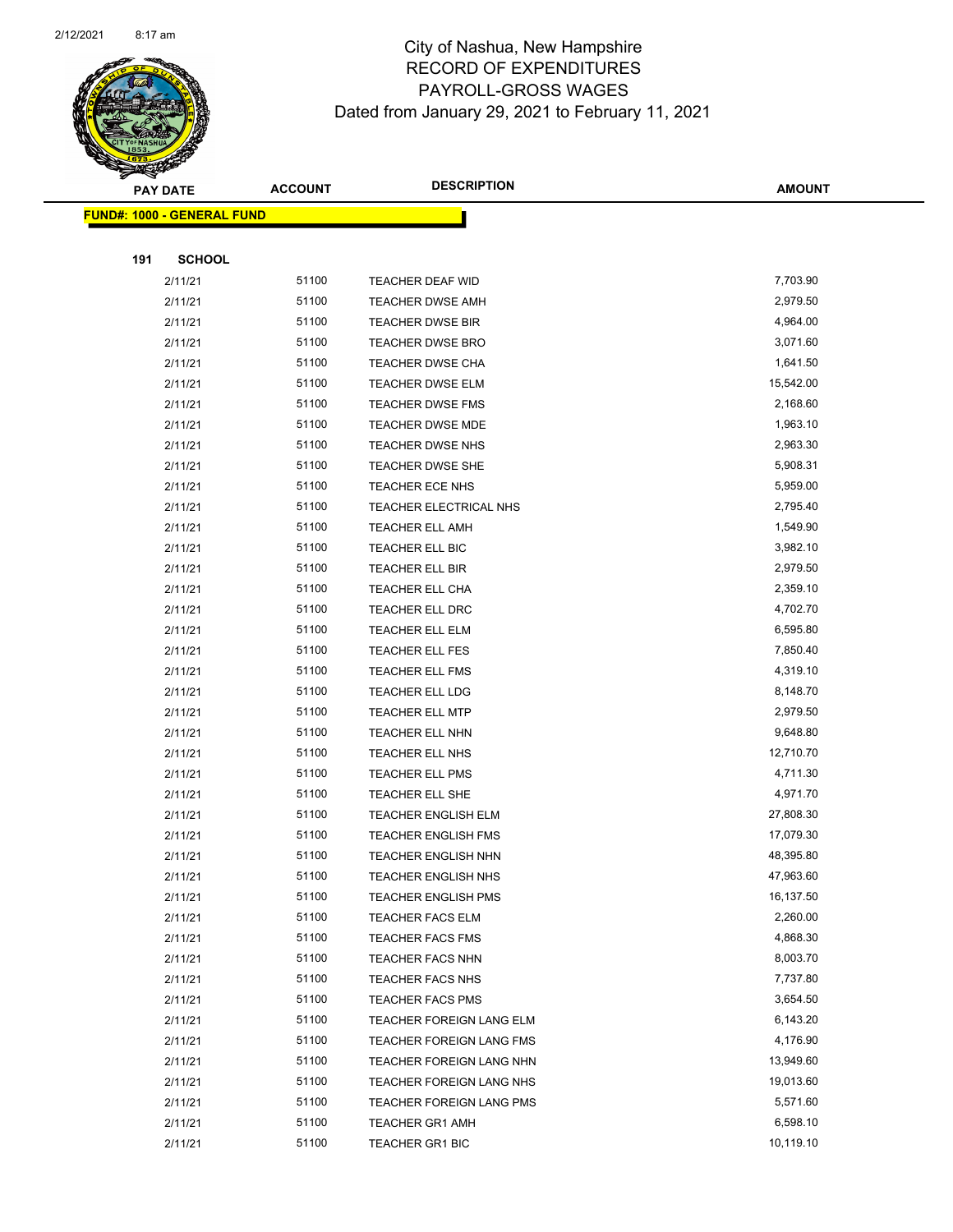

|     | <b>PAY DATE</b>                   | <b>ACCOUNT</b> | <b>DESCRIPTION</b>     | <b>AMOUNT</b> |
|-----|-----------------------------------|----------------|------------------------|---------------|
|     | <b>FUND#: 1000 - GENERAL FUND</b> |                |                        |               |
|     |                                   |                |                        |               |
| 191 | <b>SCHOOL</b>                     |                |                        |               |
|     | 2/11/21                           | 51100          | <b>TEACHER GR1 BIR</b> | 9,705.50      |
|     | 2/11/21                           | 51100          | <b>TEACHER GR1 BRO</b> | 5,730.80      |
|     | 2/11/21                           | 51100          | <b>TEACHER GR1 CHA</b> | 9,325.10      |
|     | 2/11/21                           | 51100          | <b>TEACHER GR1 DRC</b> | 3,828.80      |
|     | 2/11/21                           | 51100          | <b>TEACHER GR1 FES</b> | 9,508.80      |
|     | 2/11/21                           | 51100          | <b>TEACHER GR1 LDG</b> | 7,652.20      |
|     | 2/11/21                           | 51100          | <b>TEACHER GR1 MDE</b> | 8,153.90      |
|     | 2/11/21                           | 51100          | <b>TEACHER GR1 MTP</b> | 6,826.30      |
|     | 2/11/21                           | 51100          | <b>TEACHER GR1 NSE</b> | 7,801.90      |
|     | 2/11/21                           | 51100          | TEACHER GR1 SHE        | 8,938.80      |
|     | 2/11/21                           | 51100          | TEACHER GR2 AMH        | 6,186.60      |
|     | 2/11/21                           | 51100          | TEACHER GR2 BIC        | 10,797.80     |
|     | 2/11/21                           | 51100          | <b>TEACHER GR2 BIR</b> | 10,983.80     |
|     | 2/11/21                           | 51100          | TEACHER GR2 BRO        | 5,913.10      |
|     | 2/11/21                           | 51100          | TEACHER GR2 CHA        | 7,598.40      |
|     | 2/11/21                           | 51100          | TEACHER GR2 DRC        | 5,817.10      |
|     | 2/11/21                           | 51100          | <b>TEACHER GR2 FES</b> | 11,548.80     |
|     | 2/11/21                           | 51100          | TEACHER GR2 LDG        | 9,187.10      |
|     | 2/11/21                           | 51100          | TEACHER GR2 MDE        | 10,332.40     |
|     | 2/11/21                           | 51100          | <b>TEACHER GR2 MTP</b> | 7,439.10      |
|     | 2/11/21                           | 51100          | <b>TEACHER GR2 NSE</b> | 5,590.80      |
|     | 2/11/21                           | 51100          | <b>TEACHER GR2 SHE</b> | 7,000.20      |
|     | 2/11/21                           | 51100          | <b>TEACHER GR3 AMH</b> | 4,886.90      |
|     | 2/11/21                           | 51100          | TEACHER GR3 BIC        | 8,614.80      |
|     | 2/11/21                           | 51100          | <b>TEACHER GR3 BIR</b> | 8,479.60      |
|     | 2/11/21                           | 51100          | <b>TEACHER GR3 BRO</b> | 7,539.40      |
|     | 2/11/21                           | 51100          | <b>TEACHER GR3 CHA</b> | 9,821.50      |
|     | 2/11/21                           | 51100          | <b>TEACHER GR3 DRC</b> | 9,478.30      |
|     | 2/11/21                           | 51100          | <b>TEACHER GR3 FES</b> | 9,790.90      |
|     | 2/11/21                           | 51100          | TEACHER GR3 LDG        | 9,580.40      |
|     | 2/11/21                           | 51100          | <b>TEACHER GR3 MDE</b> | 10,382.20     |
|     | 2/11/21                           | 51100          | <b>TEACHER GR3 MTP</b> | 7,009.30      |
|     | 2/11/21                           | 51100          | <b>TEACHER GR3 NSE</b> | 7,928.90      |
|     | 2/11/21                           | 51100          | TEACHER GR3 SHE        | 8,183.40      |
|     | 2/11/21                           | 51100          | <b>TEACHER GR4 AMH</b> | 3,848.10      |
|     | 2/11/21                           | 51100          | <b>TEACHER GR4 BIC</b> | 8,825.90      |
|     | 2/11/21                           | 51100          | <b>TEACHER GR4 BIR</b> | 6,696.84      |
|     | 2/11/21                           | 51100          | <b>TEACHER GR4 BRO</b> | 5,774.90      |
|     | 2/11/21                           | 51100          | <b>TEACHER GR4 CHA</b> | 11,061.20     |
|     | 2/11/21                           | 51100          | TEACHER GR4 DRC        | 7,292.00      |
|     | 2/11/21                           | 51100          | <b>TEACHER GR4 FES</b> | 8,880.00      |
|     | 2/11/21                           | 51100          | <b>TEACHER GR4 LDG</b> | 8,812.80      |
|     | 2/11/21                           | 51100          | <b>TEACHER GR4 MDE</b> | 9,387.30      |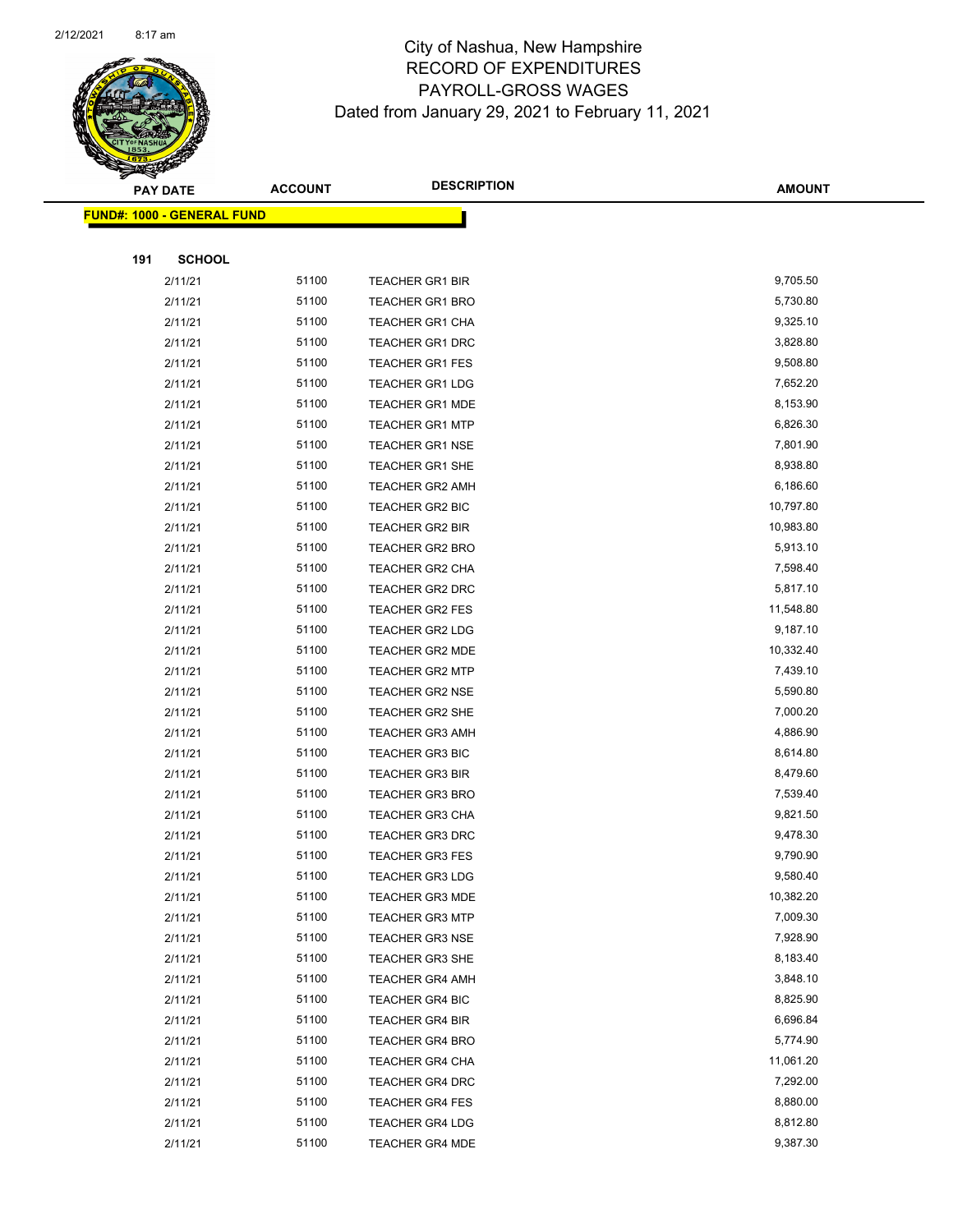

| <b>PAY DATE</b> |                                   | <b>ACCOUNT</b> | <b>DESCRIPTION</b>            | <b>AMOUNT</b>          |
|-----------------|-----------------------------------|----------------|-------------------------------|------------------------|
|                 | <b>FUND#: 1000 - GENERAL FUND</b> |                |                               |                        |
|                 |                                   |                |                               |                        |
| 191             | <b>SCHOOL</b>                     |                |                               |                        |
|                 | 2/11/21                           | 51100          | <b>TEACHER GR4 MTP</b>        | 7,208.40               |
|                 | 2/11/21                           | 51100          | <b>TEACHER GR4 NSE</b>        | 5,014.70               |
|                 | 2/11/21                           | 51100          | <b>TEACHER GR4 SHE</b>        | 4,691.69               |
|                 | 2/11/21                           | 51100          | <b>TEACHER GR5 AMH</b>        | 5,774.90               |
|                 | 2/11/21                           | 51100          | <b>TEACHER GR5 BIC</b>        | 11,128.70              |
|                 | 2/11/21                           | 51100          | <b>TEACHER GR5 BIR</b>        | 7,257.00               |
|                 | 2/11/21                           | 51100          | <b>TEACHER GR5 BRO</b>        | 5,671.90               |
|                 | 2/11/21                           | 51100          | <b>TEACHER GR5 CHA</b>        | 11,374.48              |
|                 | 2/11/21                           | 51100          | <b>TEACHER GR5 DRC</b>        | 5,224.30               |
|                 | 2/11/21                           | 51100          | <b>TEACHER GR5 FES</b>        | 9,232.70               |
|                 | 2/11/21                           | 51100          | <b>TEACHER GR5 LDG</b>        | 10,090.00              |
|                 | 2/11/21                           | 51100          | <b>TEACHER GR5 MDE</b>        | 9,598.60               |
|                 | 2/11/21                           | 51100          | <b>TEACHER GR5 MTP</b>        | 6,882.10               |
|                 | 2/11/21                           | 51100          | <b>TEACHER GR5 NSE</b>        | 8,846.40               |
|                 | 2/11/21                           | 51100          | TEACHER GR5 SHE               | 7,746.60               |
|                 | 2/11/21                           | 51100          | <b>TEACHER GR6 ELM</b>        | 29,724.10              |
|                 | 2/11/21                           | 51100          | <b>TEACHER GR6 FMS</b>        | 26,215.37              |
|                 | 2/11/21                           | 51100          | <b>TEACHER GR6 PMS</b>        | 16,098.40              |
|                 | 2/11/21                           | 51100          | <b>TEACHER GRAPH NHS</b>      | 3,599.80               |
|                 | 2/11/21                           | 51100          | <b>TEACHER GRAPHICS NHN</b>   | 6,316.60               |
|                 | 2/11/21                           | 51100          | TEACHER HEALTH NHN            | 5,422.60               |
|                 | 2/11/21                           | 51100          | TEACHER HEALTH NHS            | 2,795.40               |
|                 | 2/11/21                           | 51100          | <b>TEACHER HEALTHOC NHS</b>   | 5,246.90               |
|                 | 2/11/21                           | 51100          | TEACHER HVAC NHS              | 2,045.30               |
|                 | 2/11/21                           | 51100          | TEACHER IN SCH SUSPENSION ELM | 1,899.90               |
|                 | 2/11/21                           | 51100          | TEACHER IN SCH SUSPENSION NHN | 2,979.50               |
|                 | 2/11/21                           | 51100          | TEACHER IN SCH SUSPENSION NHS | 1,900.10               |
|                 | 2/11/21                           | 51100          | TEACHER INST SPED WID         | 2,692.40               |
|                 | 2/11/21                           | 51100          | <b>TEACHER KIND AMH</b>       | 7,531.50               |
|                 | 2/11/21                           | 51100          | TEACHER KIND BIC              | 10,714.40              |
|                 | 2/11/21                           | 51100          | <b>TEACHER KIND BIR</b>       | 7,034.50               |
|                 | 2/11/21                           | 51100          | <b>TEACHER KIND BRO</b>       | 5,867.00               |
|                 | 2/11/21                           | 51100          | <b>TEACHER KIND CHA</b>       | 7,046.90               |
|                 | 2/11/21                           | 51100          | TEACHER KIND DRC              | 10,255.20              |
|                 | 2/11/21                           | 51100          | <b>TEACHER KIND FES</b>       | 11,944.10              |
|                 | 2/11/21                           | 51100          | <b>TEACHER KIND LDG</b>       | 12,027.40<br>10,729.60 |
|                 | 2/11/21                           | 51100          | TEACHER KIND MDE              |                        |
|                 | 2/11/21                           | 51100          | <b>TEACHER KIND MTP</b>       | 6,377.20               |
|                 | 2/11/21                           | 51100          | <b>TEACHER KIND NSE</b>       | 2,394.80               |
|                 | 2/11/21                           | 51100          | <b>TEACHER KIND SHE</b>       | 6,270.80               |
|                 | 2/11/21                           | 51100          | <b>TEACHER MATH ELM</b>       | 23,580.30<br>14,008.40 |
|                 | 2/11/21                           | 51100          | <b>TEACHER MATH FMS</b>       |                        |
|                 | 2/11/21                           | 51100          | <b>TEACHER MATH NHN</b>       | 37,608.50              |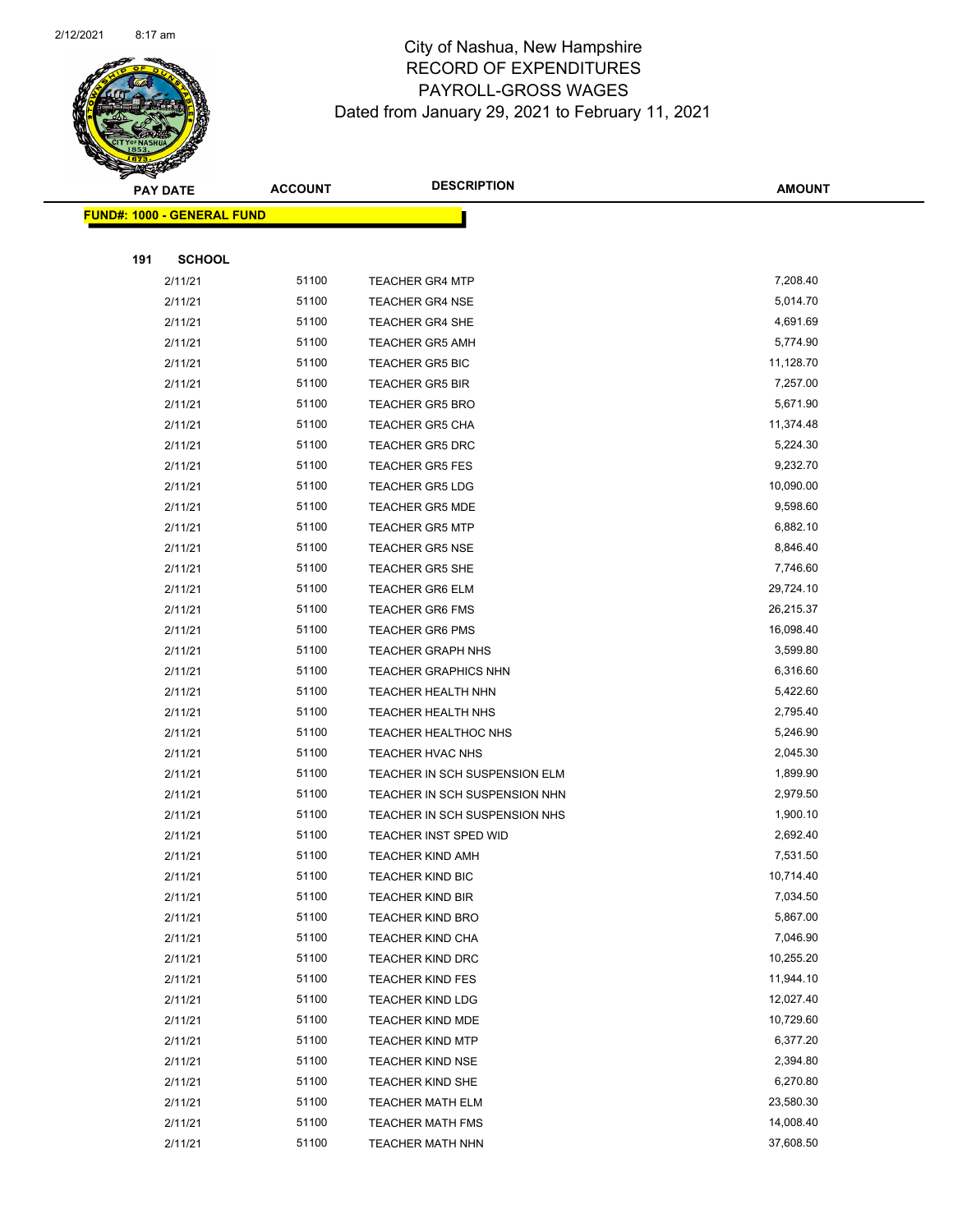

| <b>PAY DATE</b> |                                   | <b>ACCOUNT</b> | <b>DESCRIPTION</b>           | <b>AMOUNT</b> |
|-----------------|-----------------------------------|----------------|------------------------------|---------------|
|                 | <b>FUND#: 1000 - GENERAL FUND</b> |                |                              |               |
|                 |                                   |                |                              |               |
| 191             | <b>SCHOOL</b>                     |                |                              |               |
|                 | 2/11/21                           | 51100          | <b>TEACHER MATH NHS</b>      | 46,087.60     |
|                 | 2/11/21                           | 51100          | <b>TEACHER MATH PMS</b>      | 16,273.70     |
|                 | 2/11/21                           | 51100          | <b>TEACHER MUSIC AMH</b>     | 1,913.90      |
|                 | 2/11/21                           | 51100          | <b>TEACHER MUSIC BIC</b>     | 2,795.40      |
|                 | 2/11/21                           | 51100          | <b>TEACHER MUSIC BIR</b>     | 1,824.70      |
|                 | 2/11/21                           | 51100          | <b>TEACHER MUSIC BRO</b>     | 1,831.80      |
|                 | 2/11/21                           | 51100          | TEACHER MUSIC CHA            | 2,979.50      |
|                 | 2/11/21                           | 51100          | <b>TEACHER MUSIC DRC</b>     | 2,887.40      |
|                 | 2/11/21                           | 51100          | <b>TEACHER MUSIC ELM</b>     | 7,744.90      |
|                 | 2/11/21                           | 51100          | <b>TEACHER MUSIC FES</b>     | 1,764.50      |
|                 | 2/11/21                           | 51100          | <b>TEACHER MUSIC FMS</b>     | 5,959.00      |
|                 | 2/11/21                           | 51100          | <b>TEACHER MUSIC LDG</b>     | 1,643.60      |
|                 | 2/11/21                           | 51100          | <b>TEACHER MUSIC MDE</b>     | 2,359.10      |
|                 | 2/11/21                           | 51100          | <b>TEACHER MUSIC MTP</b>     | 2,703.70      |
|                 | 2/11/21                           | 51100          | <b>TEACHER MUSIC NHN</b>     | 4,879.40      |
|                 | 2/11/21                           | 51100          | TEACHER MUSIC NHS            | 4,817.50      |
|                 | 2/11/21                           | 51100          | <b>TEACHER MUSIC NSE</b>     | 943.49        |
|                 | 2/11/21                           | 51100          | <b>TEACHER MUSIC PMS</b>     | 4,439.00      |
|                 | 2/11/21                           | 51100          | <b>TEACHER MUSIC SHE</b>     | 1,744.90      |
|                 | 2/11/21                           | 51100          | TEACHER PE BIC               | 2,585.20      |
|                 | 2/11/21                           | 51100          | TEACHER PE BIR               | 3,071.60      |
|                 | 2/11/21                           | 51100          | TEACHER PE BRO               | 2,887.40      |
|                 | 2/11/21                           | 51100          | TEACHER PE CHA               | 2,751.30      |
|                 | 2/11/21                           | 51100          | TEACHER PE DRC               | 2,979.50      |
|                 | 2/11/21                           | 51100          | TEACHER PE ELM               | 9,944.70      |
|                 | 2/11/21                           | 51100          | TEACHER PE FES               | 1,824.70      |
|                 | 2/11/21                           | 51100          | TEACHER PE FMS               | 5,590.80      |
|                 | 2/11/21                           | 51100          | TEACHER PE LDG               | 2,155.00      |
|                 | 2/11/21                           | 51100          | <b>TEACHER PE MDE</b>        | 3,071.60      |
|                 | 2/11/21                           | 51100          | <b>TEACHER PE MTP</b>        | 2,089.60      |
|                 | 2/11/21                           | 51100          | TEACHER PE NHN               | 9,187.30      |
|                 | 2/11/21                           | 51100          | TEACHER PE NHS               | 7,381.68      |
|                 | 2/11/21                           | 51100          | TEACHER PE NSE               | 3,055.20      |
|                 | 2/11/21                           | 51100          | TEACHER PE PMS               | 5,239.50      |
|                 | 2/11/21                           | 51100          | TEACHER PE SHE               | 2,812.50      |
|                 | 2/11/21                           | 51100          | TEACHER PRE SCHOOL BIR       | 4,758.50      |
|                 | 2/11/21                           | 51100          | <b>TEACHER PRESCHOOL BIC</b> | 5,866.90      |
|                 | 2/11/21                           | 51100          | <b>TEACHER PRESCHOOL BRO</b> | 14,469.11     |
|                 | 2/11/21                           | 51100          | <b>TEACHER PRESCHOOL MTP</b> | 1,824.70      |
|                 | 2/11/21                           | 51100          | TEACHER PRESCHOOL NHS        | 467.70        |
|                 | 2/11/21                           | 51100          | <b>TEACHER PRESCHOOL NSE</b> | 6,332.00      |
|                 | 2/11/21                           | 51100          | <b>TEACHER READ AMH</b>      | 3,071.60      |
|                 | 2/11/21                           | 51100          | TEACHER READ BIC             | 2,979.50      |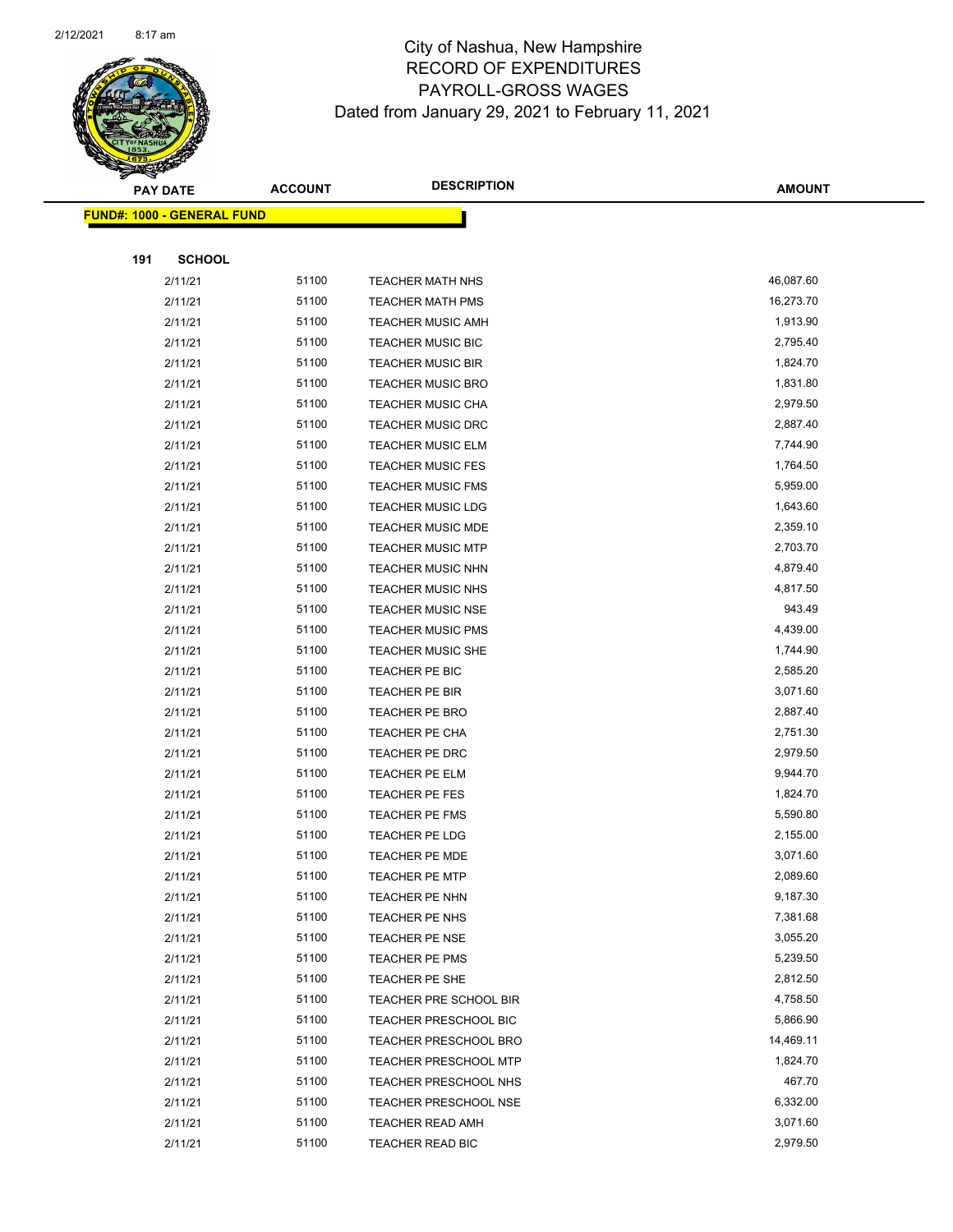

Page 75 of 96

| <b>PAY DATE</b>                   | <b>ACCOUNT</b> | <b>DESCRIPTION</b>                                    | <b>AMOUNT</b>          |
|-----------------------------------|----------------|-------------------------------------------------------|------------------------|
| <b>FUND#: 1000 - GENERAL FUND</b> |                |                                                       |                        |
|                                   |                |                                                       |                        |
| <b>SCHOOL</b><br>191              |                |                                                       |                        |
| 2/11/21                           | 51100          | TEACHER READ BIR                                      | 2,979.50               |
| 2/11/21                           | 51100          | <b>TEACHER READ BRO</b>                               | 2,979.50               |
| 2/11/21                           | 51100          | TEACHER READ CHA                                      | 2,632.70               |
| 2/11/21                           | 51100          | <b>TEACHER READ DRC</b>                               | 3,071.60               |
| 2/11/21                           | 51100          | TEACHER READ ELM                                      | 6,051.10               |
| 2/11/21                           | 51100          | <b>TEACHER READ FES</b>                               | 2,979.50               |
| 2/11/21                           | 51100          | <b>TEACHER READ FMS</b>                               | 2,979.50               |
| 2/11/21                           | 51100          | <b>TEACHER READ LDG</b>                               | 3,630.00               |
| 2/11/21                           | 51100          | TEACHER READ MDE                                      | 2,979.50               |
| 2/11/21                           | 51100          | <b>TEACHER READ MTP</b>                               | 2,482.50               |
| 2/11/21                           | 51100          | <b>TEACHER READ NHN</b>                               | 2,045.30               |
| 2/11/21                           | 51100          | <b>TEACHER READ NHS</b>                               | 2,979.50               |
| 2/11/21                           | 51100          | <b>TEACHER READ NSE</b>                               | 2,692.40               |
| 2/11/21                           | 51100          | TEACHER READ PMS                                      | 5,338.60               |
| 2/11/21                           | 51100          | <b>TEACHER READ SHE</b>                               | 2,979.50               |
| 2/11/21                           | 51100          | TEACHER ROTC NHN                                      | 2,260.00               |
| 2/11/21                           | 51100          | <b>TEACHER SCIENCE ELM</b>                            | 24,318.70              |
| 2/11/21                           | 51100          | <b>TEACHER SCIENCE FMS</b>                            | 9,896.30               |
| 2/11/21                           | 51100          | <b>TEACHER SCIENCE NHN</b>                            | 32,189.10              |
| 2/11/21                           | 51100          | TEACHER SCIENCE NHS                                   | 50,739.68              |
| 2/11/21                           | 51100          | <b>TEACHER SCIENCE PMS</b>                            | 9,474.00               |
| 2/11/21                           | 51100          | TEACHER SOCIAL STUDIES ELM                            | 19,649.30              |
| 2/11/21                           | 51100          | TEACHER SOCIAL STUDIES FMS                            | 12,937.90              |
| 2/11/21                           | 51100          | TEACHER SOCIAL STUDIES NHN                            | 34,899.50              |
| 2/11/21                           | 51100<br>51100 | TEACHER SOCIAL STUDIES NHS                            | 43,551.60<br>13,099.10 |
| 2/11/21<br>2/11/21                | 51100          | TEACHER SOCIAL STUDIES PMS<br><b>TEACHER SPED AMH</b> | 8,524.90               |
| 2/11/21                           | 51100          | <b>TEACHER SPED BIC</b>                               | 5,637.30               |
| 2/11/21                           | 51100          | <b>TEACHER SPED BIR</b>                               | 5,774.90               |
| 2/11/21                           | 51100          | TEACHER SPED BRO                                      | 6,866.50               |
| 2/11/21                           | 51100          | TEACHER SPED CHA                                      | 7,163.30               |
| 2/11/21                           | 51100          | <b>TEACHER SPED DRC</b>                               | 5,671.90               |
| 2/11/21                           | 51100          | TEACHER SPED ELM                                      | 14,488.90              |
| 2/11/21                           | 51100          | <b>TEACHER SPED FES</b>                               | 3,800.00               |
| 2/11/21                           | 51100          | <b>TEACHER SPED FMS</b>                               | 13,406.50              |
| 2/11/21                           | 51100          | <b>TEACHER SPED LDG</b>                               | 6,591.60               |
| 2/11/21                           | 51100          | <b>TEACHER SPED MDE</b>                               | 6,661.00               |
| 2/11/21                           | 51100          | TEACHER SPED MTP                                      | 4,058.90               |
| 2/11/21                           | 51100          | TEACHER SPED NHN                                      | 25,325.90              |
| 2/11/21                           | 51100          | <b>TEACHER SPED NHS</b>                               | 35,682.40              |
| 2/11/21                           | 51100          | <b>TEACHER SPED NSE</b>                               | 1,697.00               |
| 2/11/21                           | 51100          | <b>TEACHER SPED PMS</b>                               | 9,860.90               |
| 2/11/21                           | 51100          | <b>TEACHER SPED SHE</b>                               | 7,567.50               |
|                                   |                |                                                       |                        |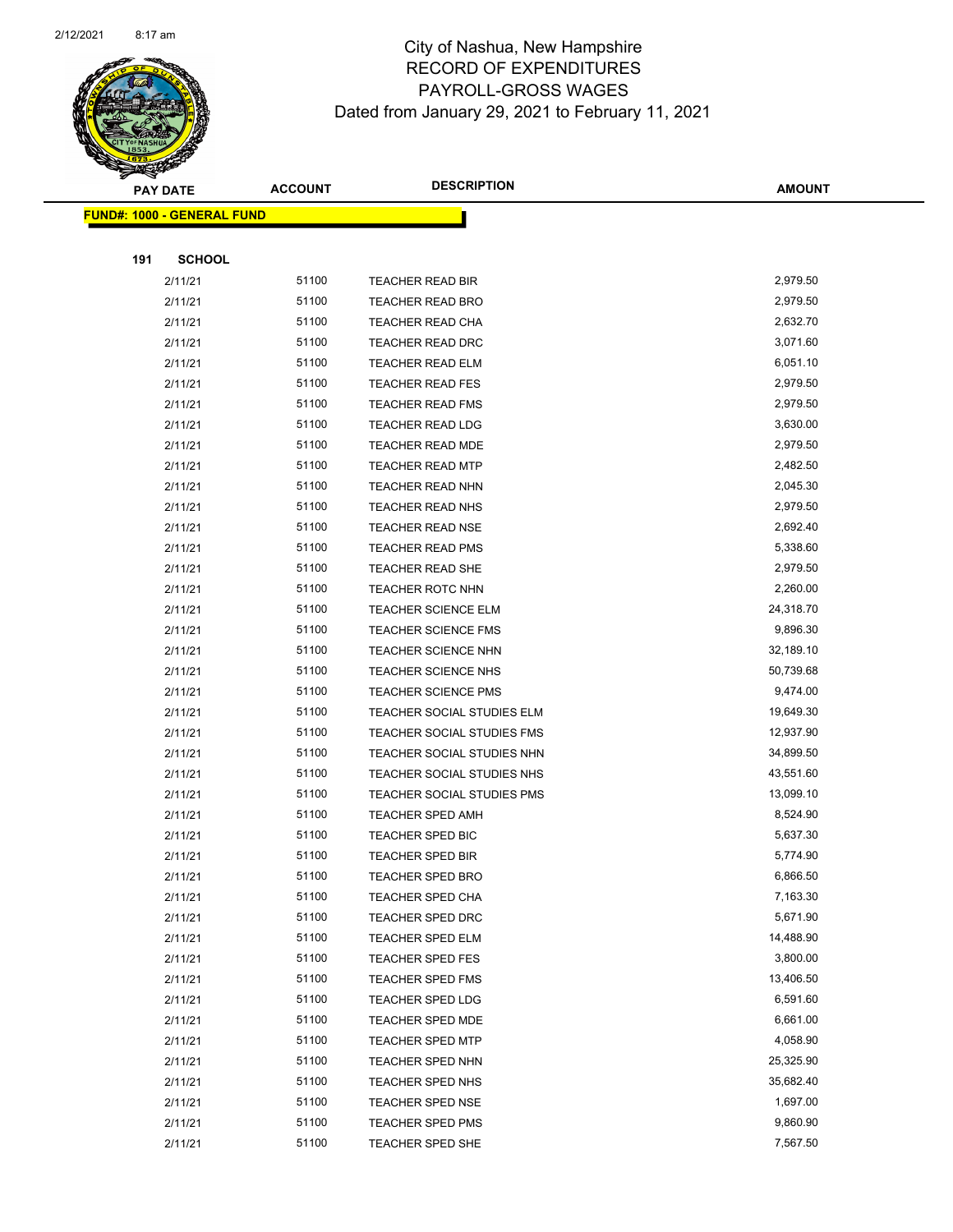

|     | <b>PAY DATE</b>                    | <b>ACCOUNT</b> | <b>DESCRIPTION</b>                                               | <b>AMOUNT</b>        |
|-----|------------------------------------|----------------|------------------------------------------------------------------|----------------------|
|     | <u> FUND#: 1000 - GENERAL FUND</u> |                |                                                                  |                      |
|     |                                    |                |                                                                  |                      |
| 191 | <b>SCHOOL</b>                      |                |                                                                  |                      |
|     | 2/11/21                            | 51100          | <b>TEACHER TECHED ELM</b>                                        | 8,649.10             |
|     | 2/11/21                            | 51100          | <b>TEACHER TECHED FMS</b>                                        | 3,547.73             |
|     | 2/11/21                            | 51100          | <b>TEACHER TECHED NHN</b>                                        | 6,391.90             |
|     | 2/11/21                            | 51100          | <b>TEACHER TECHED NHS</b>                                        | 18,960.80            |
|     | 2/11/21                            | 51100          | <b>TEACHER TECHED PMS</b>                                        | 5,959.00             |
|     | 2/11/21                            | 51100          | <b>TEACHER TTI LDG</b>                                           | (9,320.30)           |
|     | 2/11/21                            | 51100          | <b>TEACHER TTI MTP</b>                                           | (7,703.52)           |
|     | 2/11/21                            | 51100          | <b>TEACHER TV PROD NHS</b>                                       | 2,979.50             |
|     | 2/11/21                            | 51100          | <b>TEACHER VISION WID</b>                                        | 5,529.90             |
|     | 2/4/21                             | 51100          | TECH INTERGRATION ASST AMH                                       | 581.18               |
|     | 2/11/21                            | 51100          | TECH INTERGRATION ASST AMH                                       | 553.50               |
|     | 2/4/21                             | 51100          | <b>TECH INTERGRATION ASST BIC</b>                                | 675.09               |
|     | 2/11/21                            | 51100          | TECH INTERGRATION ASST BIC                                       | 665.31               |
|     | 2/4/21                             | 51100          | TECH INTERGRATION ASST CHA                                       | 605.17               |
|     | 2/11/21                            | 51100          | TECH INTERGRATION ASST CHA                                       | 605.17               |
|     | 2/4/21                             | 51100          | TECH INTERGRATION ASST FES                                       | 717.31               |
|     | 2/11/21                            | 51100          | TECH INTERGRATION ASST FES                                       | 717.31               |
|     | 2/4/21                             | 51100          | TECH INTERGRATION ASST LDG                                       | 604.32               |
|     | 2/11/21                            | 51100          | TECH INTERGRATION ASST LDG                                       | 609.11               |
|     | 2/4/21                             | 51100          | TECH INTERGRATION ASST MDE                                       | 595.71               |
|     | 2/11/21                            | 51100          | TECH INTERGRATION ASST MDE                                       | 595.71               |
|     | 2/4/21                             | 51100          | TECH INTERGRATION ASST MTP                                       | 577.50               |
|     | 2/11/21                            | 51100          | TECH INTERGRATION ASST MTP                                       | 606.38               |
|     | 2/4/21                             | 51100          | TECH INTERGRATION ASST SHE                                       | 628.16               |
|     | 2/11/21                            | 51100          | TECH INTERGRATION ASST SHE                                       | 628.16               |
|     | 2/4/21                             | 51100          | TITLE ONE PARA FES                                               | 415.50               |
|     | 2/11/21                            | 51100<br>51200 | TITLE ONE PARA FES                                               | (5,866.55)<br>115.00 |
|     | 2/4/21<br>2/11/21                  | 51200          | ATHLETIC EQUIPMENT MANAGER NHN<br>ATHLETIC EQUIPMENT MANAGER NHN | 130.00               |
|     | 2/11/21                            | 51200          | <b>CLERICAL ACADEMY NHS</b>                                      | 351.00               |
|     | 2/4/21                             | 51200          | CLERICAL BOARD OF ED SUP                                         | 750.75               |
|     | 2/11/21                            | 51200          | CLERICAL BOARD OF ED SUP                                         | 750.75               |
|     | 2/4/21                             | 51200          | CLERICAL GUIDANCE NHN                                            | 250.00               |
|     | 2/11/21                            | 51200          | CLERICAL GUIDANCE NHN                                            | 200.00               |
|     | 2/4/21                             | 51200          | <b>CLERICAL GUIDANCE NHS</b>                                     | 50.00                |
|     | 2/11/21                            | 51200          | DIRECTOR ADULT ED                                                | 2,765.69             |
|     | 2/4/21                             | 51200          | <b>GAME OFFICIALS</b>                                            | 68.00                |
|     | 2/11/21                            | 51200          | <b>GUIDANCE COUNSELOR ELM</b>                                    | 351.00               |
|     | 2/11/21                            | 51200          | GUIDANCE COUNSELOR NHS                                           | 2,134.85             |
|     | 2/11/21                            | 51200          | GUIDANCE COUNSELOR PMS                                           | 500.00               |
|     | 2/4/21                             | 51200          | <b>INSTRUMENTAL MUSIC</b>                                        | 587.50               |
|     | 2/11/21                            | 51200          | <b>INSTRUMENTAL MUSIC</b>                                        | 600.00               |
|     | 2/11/21                            | 51200          | LIBRARIAN ELM                                                    | 748.50               |
|     |                                    |                |                                                                  |                      |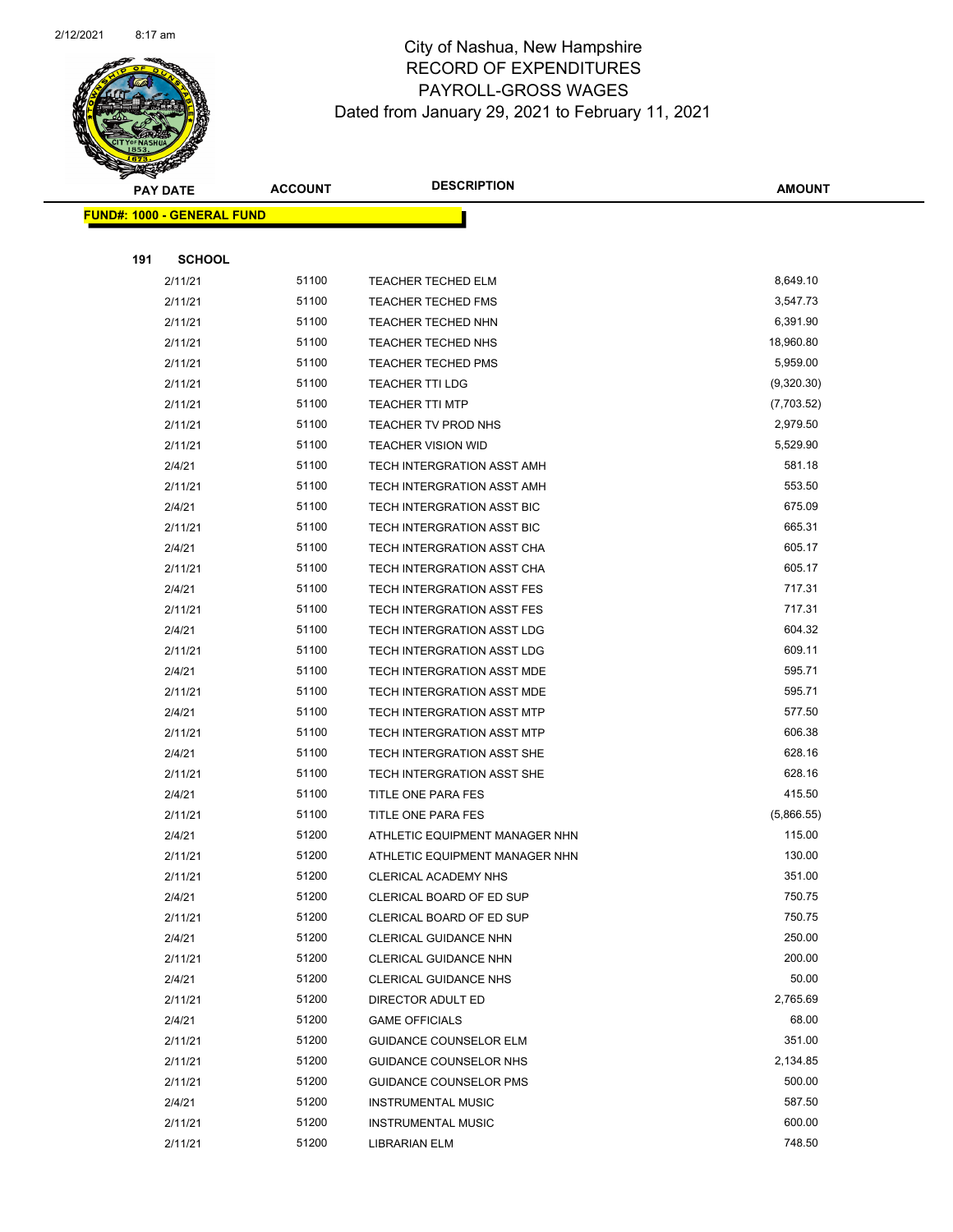

| <b>PAY DATE</b> |                                   | <b>DESCRIPTION</b><br><b>ACCOUNT</b> |                                                        | <b>AMOUNT</b>   |
|-----------------|-----------------------------------|--------------------------------------|--------------------------------------------------------|-----------------|
|                 | <b>FUND#: 1000 - GENERAL FUND</b> |                                      |                                                        |                 |
|                 |                                   |                                      |                                                        |                 |
| 191             | <b>SCHOOL</b>                     |                                      |                                                        |                 |
|                 | 2/11/21                           | 51200                                | <b>LIBRARIAN FMS</b>                                   | 538.25          |
|                 | 2/11/21                           | 51200                                | <b>LIBRARIAN NHS</b>                                   | 374.25          |
|                 | 2/4/21                            | 51200                                | LUNCH MONITOR BIR                                      | 165.76          |
|                 | 2/11/21                           | 51200                                | LUNCH MONITOR BIR                                      | 106.56          |
|                 | 2/4/21                            | 51200                                | LUNCH MONITOR CHA                                      | 331.52          |
|                 | 2/11/21                           | 51200                                | LUNCH MONITOR CHA                                      | 213.12          |
|                 | 2/4/21                            | 51200                                | LUNCH MONITOR MDE                                      | 630.48          |
|                 | 2/11/21                           | 51200                                | LUNCH MONITOR MDE                                      | 381.84          |
|                 | 2/4/21                            | 51200                                | LUNCH MONITOR MTP                                      | 94.72           |
|                 | 2/4/21                            | 51200                                | LUNCH MONITOR SHE                                      | 23.68           |
|                 | 2/4/21                            | 51200                                | PARA PRE SCHOOL BIR                                    | 228.20          |
|                 | 2/11/21                           | 51200                                | PARA PRE SCHOOL BIR                                    | 391.20          |
|                 | 2/11/21                           | 51200                                | PARA ALT FMS                                           | 351.00          |
|                 | 2/4/21                            | 51200                                | PARA DW SPEC ED BIR                                    | 928.42          |
|                 | 2/11/21                           | 51200                                | PARA DW SPEC ED BIR                                    | 951.81          |
|                 | 2/4/21                            | 51200                                | PARA INST AMH                                          | 897.31          |
|                 | 2/11/21                           | 51200                                | PARA INST AMH                                          | 877.48          |
|                 | 2/4/21                            | 51200                                | PARA INST BIC                                          | 713.89          |
|                 | 2/11/21                           | 51200                                | PARA INST BIC                                          | 674.23          |
|                 | 2/4/21                            | 51200                                | PARA INST NHN                                          | 315.04          |
|                 | 2/11/21                           | 51200                                | PARA INST NHN                                          | 315.04          |
|                 | 2/4/21                            | 51200                                | PARA INST SHE                                          | 166.20          |
|                 | 2/11/21                           | 51200                                | PARA INST SHE                                          | 166.20          |
|                 | 2/4/21                            | 51200                                | PARA PRE SCH BIC                                       | 1,415.64        |
|                 | 2/11/21                           | 51200                                | PARA PRE SCH BIC                                       | 1,308.80        |
|                 | 2/4/21                            | 51200                                | PARA PRE SCH BRO                                       | 1,519.44        |
|                 | 2/11/21                           | 51200                                | PARA PRE SCH BRO                                       | 1,296.19        |
|                 | 2/4/21                            | 51200                                | PARA PRE SCH NSE                                       | 2,319.63        |
|                 | 2/11/21                           | 51200                                | PARA PRE SCH NSE                                       | 2,167.71        |
|                 | 2/4/21                            | 51200<br>51200                       | PARA SCI NHS                                           | 130.00<br>90.00 |
|                 | 2/11/21                           | 51200                                | PARA SCI NHS                                           | 2,530.90        |
|                 | 2/11/21<br>2/11/21                | 51200                                | SCHOOL PSYCHOLOGIST WID<br>SPEECH LANG PATHOLOGIST WID | 6,689.18        |
|                 | 2/11/21                           | 51200                                | STUDENT ACTIVITY COORD NHN                             | 351.00          |
|                 | 2/11/21                           | 51200                                | STUDENT ACTIVITY COORD NHS                             | 1,120.30        |
|                 | 2/4/21                            | 51200                                | SUB CLERICAL                                           | 1,160.50        |
|                 | 2/11/21                           | 51200                                | SUB CLERICAL                                           | 994.50          |
|                 | 2/4/21                            | 51200                                | <b>SUB TEACHER</b>                                     | 884.00          |
|                 | 2/11/21                           | 51200                                | SUB TEACHER                                            | 1,885.00        |
|                 | 2/11/21                           | 51200                                | <b>TEACHER ART FMS</b>                                 | 2,095.80        |
|                 | 2/11/21                           | 51200                                | <b>TEACHER ART NHS</b>                                 | 1,492.20        |
|                 | 2/11/21                           | 51200                                | TEACHER BIO TEC NHN                                    | 579.10          |
|                 | 2/11/21                           | 51200                                | <b>TEACHER BUSINESS NHS</b>                            | 748.50          |
|                 |                                   |                                      |                                                        |                 |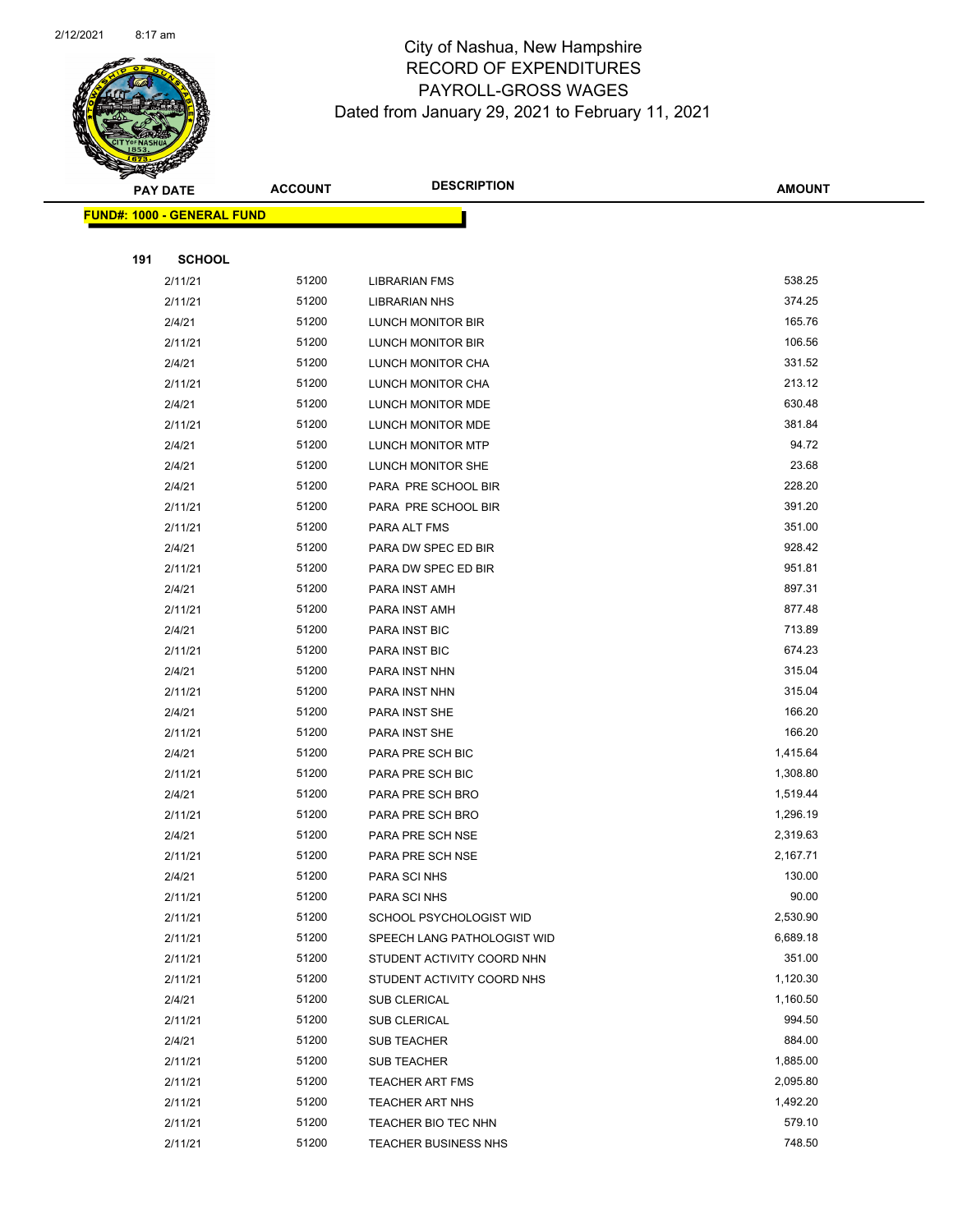

|     | <b>PAY DATE</b>                   | <b>ACCOUNT</b> | <b>DESCRIPTION</b>                                       | <b>AMOUNT</b>    |
|-----|-----------------------------------|----------------|----------------------------------------------------------|------------------|
|     | <b>FUND#: 1000 - GENERAL FUND</b> |                |                                                          |                  |
|     |                                   |                |                                                          |                  |
| 191 | <b>SCHOOL</b>                     |                |                                                          |                  |
|     | 2/11/21                           | 51200          | <b>TEACHER COMPUTER FMS</b>                              | 187.25           |
|     | 2/11/21                           | 51200          | <b>TEACHER ENGLISH ELM</b>                               | 351.00           |
|     | 2/11/21                           | 51200          | <b>TEACHER ENGLISH FMS</b>                               | 351.00           |
|     | 2/11/21                           | 51200          | <b>TEACHER ENGLISH NHN</b>                               | 2,265.75         |
|     | 2/11/21                           | 51200          | <b>TEACHER ENGLISH NHS</b>                               | 2,497.95         |
|     | 2/11/21                           | 51200          | <b>TEACHER ENGLISH PMS</b>                               | 351.00           |
|     | 2/11/21                           | 51200          | <b>TEACHER FACS FMS</b>                                  | 175.50           |
|     | 2/11/21                           | 51200          | <b>TEACHER FOREIGN LANG PMS</b>                          | 351.00           |
|     | 2/11/21                           | 51200          | <b>TEACHER GR6 ELM</b>                                   | 115.00           |
|     | 2/11/21                           | 51200          | <b>TEACHER HEALTH NHN</b>                                | 150.00           |
|     | 2/11/21                           | 51200          | <b>TEACHER MATH FMS</b>                                  | 313.00           |
|     | 2/11/21                           | 51200          | <b>TEACHER MATH NHN</b>                                  | 2,061.75         |
|     | 2/11/21                           | 51200          | <b>TEACHER MATH NHS</b>                                  | 434.75           |
|     | 2/11/21                           | 51200          | <b>TEACHER MATH PMS</b>                                  | 250.50           |
|     | 2/11/21                           | 51200          | <b>TEACHER MUSIC AMH</b>                                 | 12.50            |
|     | 2/11/21                           | 51200          | <b>TEACHER MUSIC DRC</b>                                 | 150.00           |
|     | 2/11/21                           | 51200          | <b>TEACHER MUSIC ELM</b>                                 | 250.00           |
|     | 2/11/21                           | 51200          | <b>TEACHER MUSIC FMS</b>                                 | 500.00           |
|     | 2/11/21                           | 51200          | <b>TEACHER MUSIC NHN</b>                                 | 2,136.00         |
|     | 2/11/21                           | 51200          | <b>TEACHER MUSIC NHS</b>                                 | 2,036.00         |
|     | 2/11/21                           | 51200          | <b>TEACHER MUSIC PMS</b>                                 | 500.00           |
|     | 2/11/21                           | 51200          | <b>TEACHER PE FMS</b>                                    | 50.00            |
|     | 2/11/21                           | 51200          | <b>TEACHER READ ELM</b>                                  | 1,760.60         |
|     | 2/11/21                           | 51200          | <b>TEACHER READ FMS</b>                                  | 40.00            |
|     | 2/11/21                           | 51200          | <b>TEACHER SCIENCE NHS</b>                               | 571.50           |
|     | 2/11/21                           | 51200<br>51200 | <b>TEACHER SCIENCE PMS</b>                               | 175.50<br>351.00 |
|     | 2/11/21<br>2/11/21                | 51200          | TEACHER SOCIAL STUDIES ELM<br>TEACHER SOCIAL STUDIES NHN | 1,533.50         |
|     | 2/11/21                           | 51200          | TEACHER SOCIAL STUDIES NHS                               | 1,661.75         |
|     | 2/11/21                           | 51200          | TEACHER SPED NHN                                         | 694.50           |
|     | 2/11/21                           | 51200          | <b>TEACHER SPED NHS</b>                                  | 336.75           |
|     | 2/11/21                           | 51200          | <b>TEACHER VISION WID</b>                                | 842.81           |
|     | 2/4/21                            | 51200          | <b>TICKETSELLER</b>                                      | 150.00           |
|     | 2/11/21                           | 51200          | <b>TICKETSELLER</b>                                      | 275.00           |
|     | 2/11/21                           | 51200          | TITLE ONE PARA FES                                       | (2,526.54)       |
|     | 2/4/21                            | 51300          | <b>CLERICAL BUSINESS</b>                                 | 8.32             |
|     | 2/4/21                            | 51300          | <b>CLERICAL HUMAN RESOURCES</b>                          | 347.01           |
|     | 2/11/21                           | 51300          | <b>CLERICAL HUMAN RESOURCES</b>                          | 274.66           |
|     | 2/4/21                            | 51300          | <b>CLERICAL PAYROLL SUP</b>                              | 32.83            |
|     | 2/11/21                           | 51300          | <b>CLERICAL PAYROLL SUP</b>                              | 64.88            |
|     | 2/4/21                            | 51300          | <b>CLERICAL PLANT OPS</b>                                | 54.72            |
|     | 2/11/21                           | 51300          | <b>CLERICAL PLANT OPS</b>                                | 70.34            |
|     | 2/4/21                            | 51300          | <b>CLERICAL PRINCIPAL AMH</b>                            | 22.38            |
|     |                                   |                |                                                          |                  |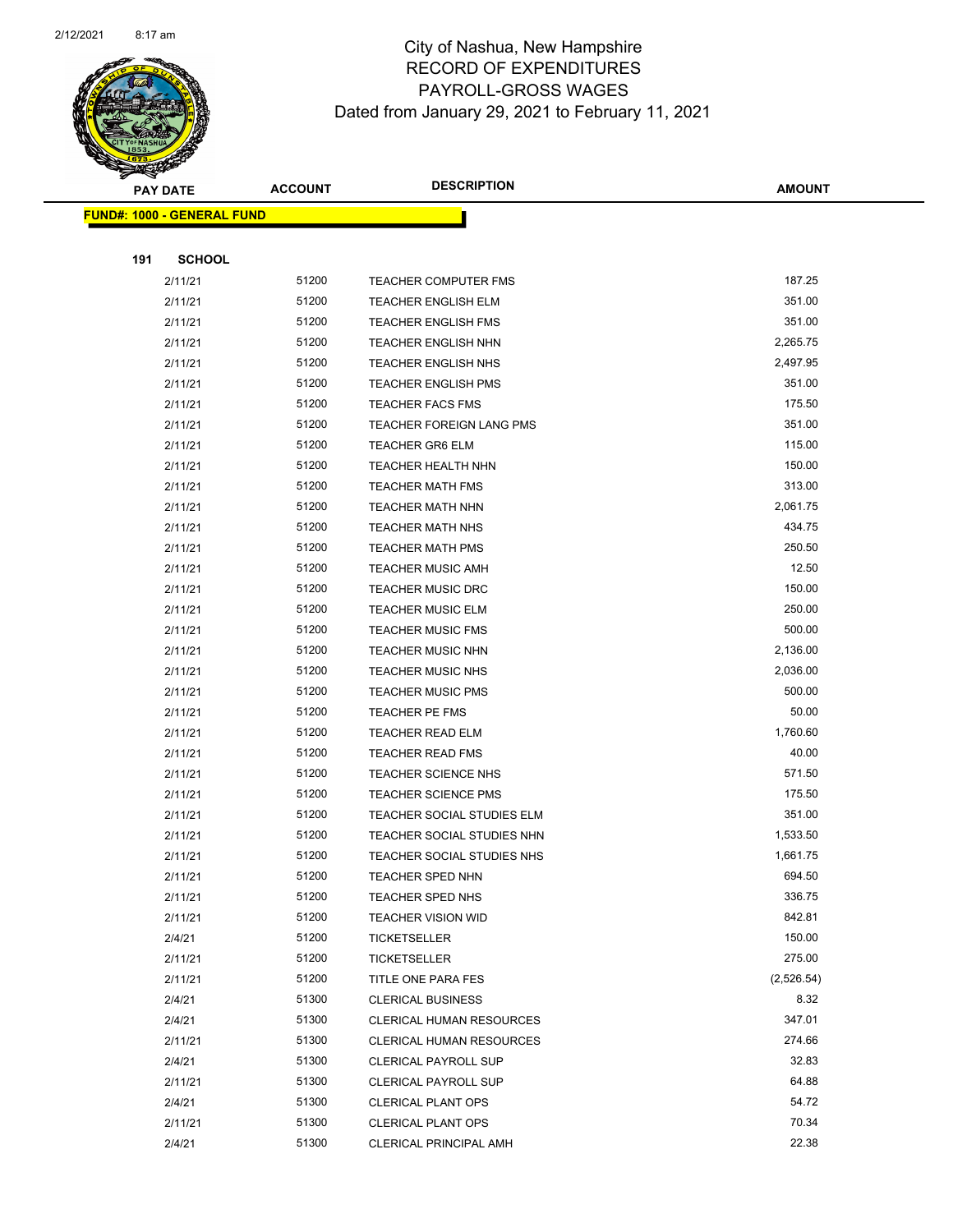

| <b>PAY DATE</b> |                                   | <b>DESCRIPTION</b><br><b>ACCOUNT</b> |                                | <b>AMOUNT</b> |
|-----------------|-----------------------------------|--------------------------------------|--------------------------------|---------------|
|                 | <b>FUND#: 1000 - GENERAL FUND</b> |                                      |                                |               |
|                 |                                   |                                      |                                |               |
| 191             | <b>SCHOOL</b>                     |                                      |                                |               |
|                 | 2/4/21                            | 51300                                | CLERICAL PRINCIPAL BRO         | 7.09          |
|                 | 2/11/21                           | 51300                                | <b>CLERICAL PRINCIPAL BRO</b>  | 7.09          |
|                 | 2/4/21                            | 51300                                | CLERICAL PRINCIPAL CHA         | 31.27         |
|                 | 2/4/21                            | 51300                                | <b>CLERICAL PRINCIPAL DRC</b>  | 8.21          |
|                 | 2/11/21                           | 51300                                | <b>CLERICAL PRINCIPAL DRC</b>  | 15.30         |
|                 | 2/4/21                            | 51300                                | CLERICAL PRINCIPAL FES         | 16.42         |
|                 | 2/4/21                            | 51300                                | <b>CLERICAL PRINCIPAL FMS</b>  | (0.01)        |
|                 | 2/11/21                           | 51300                                | <b>CLERICAL PRINCIPAL FMS</b>  | (0.01)        |
|                 | 2/4/21                            | 51300                                | <b>CLERICAL PRINCIPAL MDE</b>  | 16.42         |
|                 | 2/4/21                            | 51300                                | <b>CLERICAL PRINCIPAL MTP</b>  | 24.62         |
|                 | 2/11/21                           | 51300                                | CLERICAL PRINCIPAL MTP         | 16.41         |
|                 | 2/4/21                            | 51300                                | <b>CLERICAL PRINCIPAL NSE</b>  | 15.41         |
|                 | 2/11/21                           | 51300                                | <b>CLERICAL PRINCIPAL NSE</b>  | 7.09          |
|                 | 2/11/21                           | 51300                                | <b>CLERICAL PRINCIPAL PMS</b>  | (0.01)        |
|                 | 2/11/21                           | 51300                                | <b>CLERICAL PRINCIPAL SHE</b>  | 7.46          |
|                 | 2/11/21                           | 51300                                | <b>CUSTODIAN ASST HEAD NHN</b> | 241.09        |
|                 | 2/4/21                            | 51300                                | <b>CUSTODIAN ASST HEAD NHS</b> | 96.44         |
|                 | 2/11/21                           | 51300                                | <b>CUSTODIAN ASST HEAD NHS</b> | 112.51        |
|                 | 2/4/21                            | 51300                                | <b>CUSTODIAN HEAD BIR</b>      | 48.22         |
|                 | 2/11/21                           | 51300                                | <b>CUSTODIAN HEAD BIR</b>      | 72.33         |
|                 | 2/4/21                            | 51300                                | <b>CUSTODIAN HEAD BRO</b>      | 32.15         |
|                 | 2/4/21                            | 51300                                | <b>CUSTODIAN HEAD MDE</b>      | 96.44         |
|                 | 2/11/21                           | 51300                                | <b>CUSTODIAN HEAD NHS</b>      | 364.09        |
|                 | 2/11/21                           | 51300                                | <b>CUSTODIAN NHN</b>           | 85.59         |
|                 | 2/4/21                            | 51300                                | <b>CUSTODIAN NHS</b>           | 313.83        |
|                 | 2/11/21                           | 51300                                | <b>CUSTODIAN NHS</b>           | 204.67        |
|                 | 2/4/21                            | 51300                                | <b>MAINTENANCE ALARM WPO</b>   | 117.95        |
|                 | 2/11/21                           | 51300                                | <b>MAINTENANCE ALARM WPO</b>   | 29.49         |
|                 | 2/4/21                            | 51300                                | MAINTENANCE GRDS FORMEN WPO    | 118.85        |
|                 | 2/11/21                           | 51300                                | MAINTENANCE GRDS FORMEN WPO    | 485.30        |
|                 | 2/4/21                            | 51300                                | MAINTENANCE GROUNDS WPO        | 407.90        |
|                 | 2/11/21                           | 51300                                | MAINTENANCE GROUNDS WPO        | 924.70        |
|                 | 2/11/21                           | 51300                                | MAINTENANCE HVAC WPO           | 51.15         |
|                 | 2/11/21                           | 51300                                | MAINTENANCE TRADES WPO         | 79.23         |
|                 | 2/4/21                            | 51412                                | PARA DW SPEC ED AMH            | 59.00         |
|                 | 2/11/21                           | 51412                                | PARA DW SPEC ED CHA            | 38.00         |
|                 | 2/4/21                            | 51412                                | PARA DW SPEC ED FMS            | 989.00        |
|                 | 2/11/21                           | 51412                                | PARA DW SPEC ED FMS            | 525.00        |
|                 | 2/11/21                           | 51412                                | PARA DW SPEC ED MDE            | 76.00         |
|                 | 2/4/21                            | 51412                                | PARA DW SPEC ED NSE            | 351.84        |
|                 | 2/11/21                           | 51412                                | PARA DW SPEC ED NSE            | 351.84        |
|                 | 2/4/21                            | 51412                                | PARA DW SPEC ED SHE            | 9.00          |
|                 | 2/4/21                            | 51412                                | PARA INST BIC                  | 23.00         |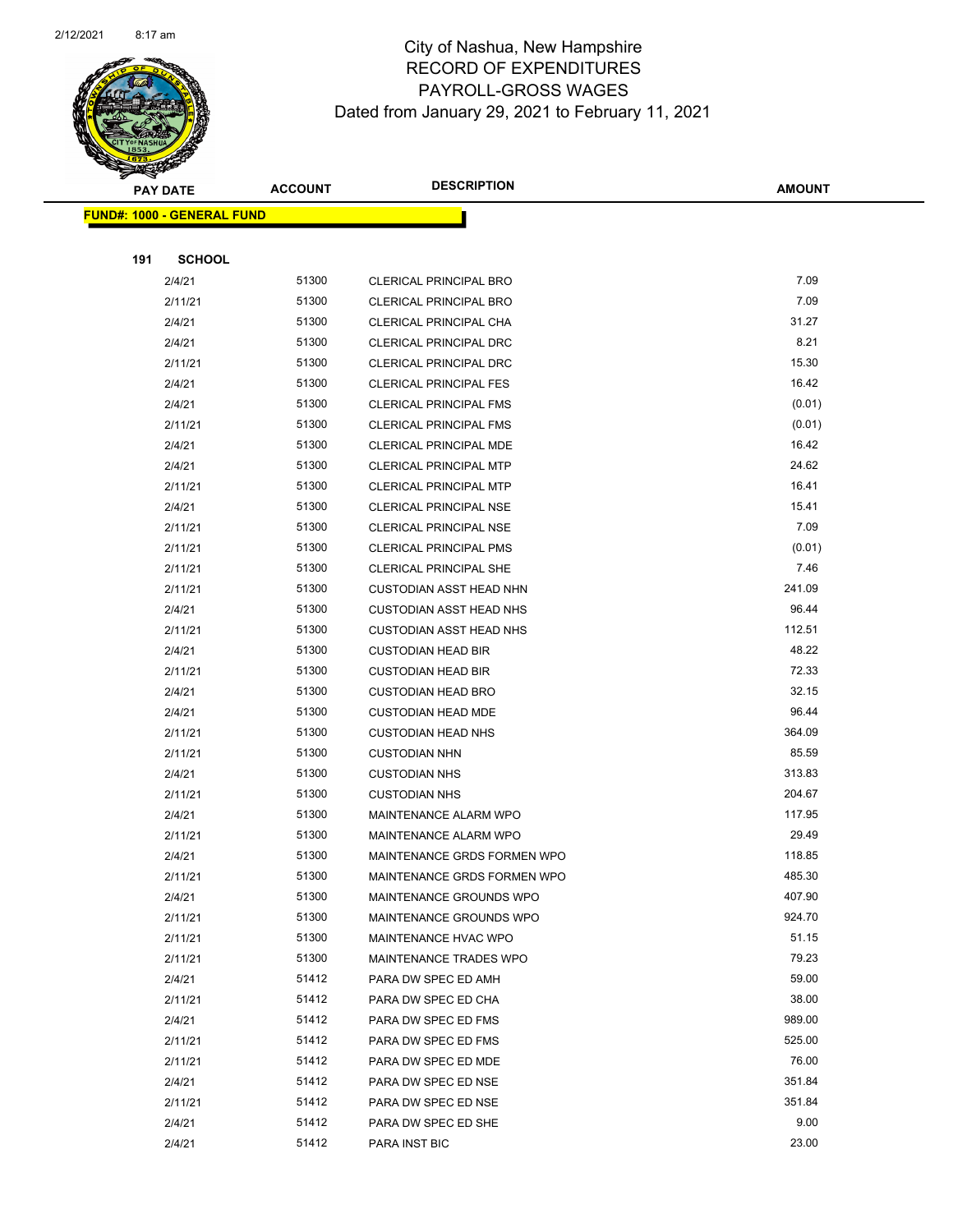

|     | <b>PAY DATE</b>                   | <b>ACCOUNT</b> | <b>DESCRIPTION</b>            | <b>AMOUNT</b> |
|-----|-----------------------------------|----------------|-------------------------------|---------------|
|     | <b>FUND#: 1000 - GENERAL FUND</b> |                |                               |               |
|     |                                   |                |                               |               |
| 191 | <b>SCHOOL</b>                     |                |                               |               |
|     | 2/11/21                           | 51412          | PARA INST LDG                 | 52.00         |
|     | 2/4/21                            | 51412          | PARA INST NHN                 | 99.00         |
|     | 2/11/21                           | 51412          | PARA INST NHN                 | 71.00         |
|     | 2/4/21                            | 51412          | <b>SUB CLERICAL</b>           | 201.50        |
|     | 2/11/21                           | 51412          | <b>SUB CLERICAL</b>           | 110.50        |
|     | 2/4/21                            | 51412          | SUB PARA PROFESSIONAL         | 398.06        |
|     | 2/11/21                           | 51412          | <b>SUB PARA PROFESSIONAL</b>  | 362.31        |
|     | 2/4/21                            | 51412          | SUB TEACHER                   | 7,747.26      |
|     | 2/11/21                           | 51412          | <b>SUB TEACHER</b>            | 8,294.62      |
|     | 2/4/21                            | 51412          | SUB TEACHER LONG TERM         | 5,925.00      |
|     | 2/11/21                           | 51412          | SUB TEACHER LONG TERM         | 5,925.00      |
|     | 2/11/21                           | 51412          | <b>TEACHER TTI MTP</b>        | (1,225.00)    |
|     | 2/4/21                            | 51650          | HOME SCHOOL CORD TTI          | 31.25         |
|     | 2/11/21                           | 51650          | HOME SCHOOL CORD TTI          | 100.00        |
|     | 2/4/21                            | 51650          | <b>INTERPRETER</b>            | 625.00        |
|     | 2/4/21                            | 51650          | LUNCH MONITOR NHN             | 506.25        |
|     | 2/11/21                           | 51650          | LUNCH MONITOR NHN             | 87.50         |
|     | 2/4/21                            | 51650          | PARA DW SPEC ED NHN           | 220.80        |
|     | 2/4/21                            | 51650          | SIGN LANGUAGE INTERPRETER     | 119.74        |
|     | 2/4/21                            | 51650          | <b>SUB TEACHER</b>            | 575.00        |
|     | 2/11/21                           | 51650          | <b>SUB TEACHER</b>            | 575.00        |
|     | 2/11/21                           | 51650          | TEACHER SPED NHS              | 231.00        |
|     | 2/11/21                           | 51700          | <b>BASKETBALL BOYS FMS</b>    | 1,697.00      |
|     | 2/11/21                           | 51700          | <b>BASKETBALL GIRLS PMS</b>   | 1,697.00      |
|     | 2/11/21                           | 51700          | <b>CHEERLEADER FMS</b>        | 788.00        |
|     | 2/11/21                           | 51700          | <b>CHEERLEADER PMS</b>        | 867.00        |
|     | 2/11/21                           | 51700          | <b>GUIDANCE COUNSELOR BIR</b> | 69.23         |
|     | 2/11/21                           | 51700          | <b>GUIDANCE COUNSELOR ELM</b> | 69.23         |
|     | 2/11/21                           | 51700          | <b>GUIDANCE COUNSELOR FMS</b> | 1,152.00      |
|     | 2/11/21                           | 51700          | <b>GUIDANCE COUNSELOR NHN</b> | 950.00        |
|     | 2/11/21                           | 51700          | LIBRARIAN NHS                 | 81.82         |
|     | 2/11/21                           | 51700          | MAINTENANCE GRDS FORMEN WPO   | 1,799.00      |
|     | 2/11/21                           | 51700          | NURSE ELM                     | 81.82         |
|     | 2/11/21                           | 51700          | SCHOOL PSYCHOLOGIST WID       | 69.23         |
|     | 2/11/21                           | 51700          | SPEECH LANG PATHOLOGIST WID   | 69.23         |
|     | 2/11/21                           | 51700          | TEACHER ART CHA               | 34.62         |
|     | 2/11/21                           | 51700          | <b>TEACHER ART NHS</b>        | 34.62         |
|     | 2/11/21                           | 51700          | <b>TEACHER BUSINESS NHS</b>   | 69.23         |
|     | 2/11/21                           | 51700          | TEACHER DWSE ELM              | 69.23         |
|     | 2/11/21                           | 51700          | <b>TEACHER ELL NHN</b>        | 200.00        |
|     | 2/11/21                           | 51700          | <b>TEACHER ENGLISH ELM</b>    | 804.00        |
|     | 2/11/21                           | 51700          | <b>TEACHER ENGLISH NHN</b>    | 69.23         |
|     | 2/11/21                           | 51700          | <b>TEACHER ENGLISH NHS</b>    | 691.61        |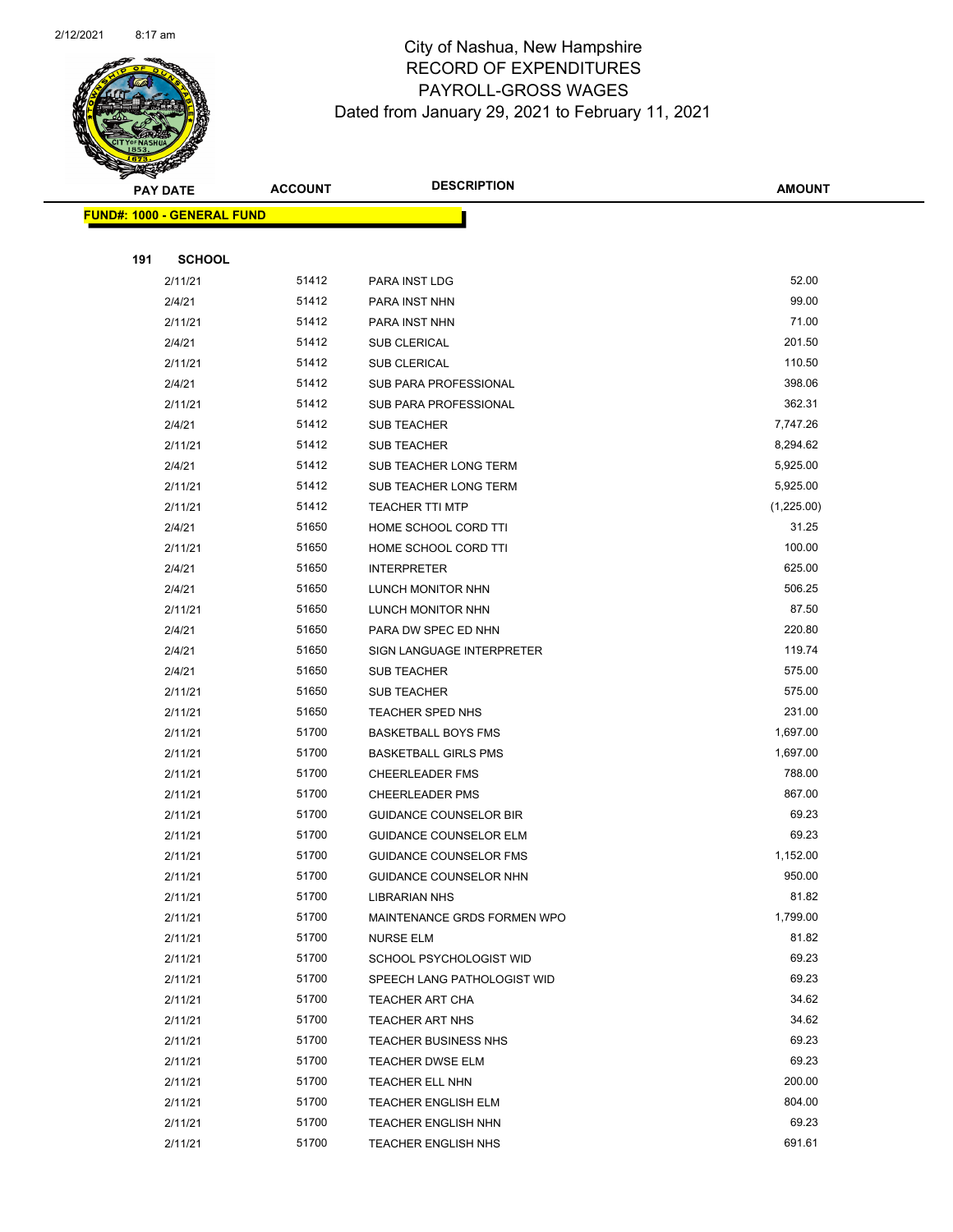

| <b>PAY DATE</b>                   | <b>DESCRIPTION</b><br><b>ACCOUNT</b> |                                   | <b>AMOUNT</b>  |  |
|-----------------------------------|--------------------------------------|-----------------------------------|----------------|--|
| <b>FUND#: 1000 - GENERAL FUND</b> |                                      |                                   |                |  |
| <b>SCHOOL</b><br>191              |                                      |                                   |                |  |
| 2/11/21                           | 51700                                | TEACHER FOREIGN LANG NHN          | 69.23          |  |
| 2/11/21                           | 51700                                | TEACHER FOREIGN LANG NHS          | 69.23          |  |
| 2/11/21                           | 51700                                | <b>TEACHER GR6 ELM</b>            | 1,306.56       |  |
| 2/11/21                           | 51700                                | <b>TEACHER GR6 FMS</b>            | 69.23          |  |
| 2/11/21                           | 51700                                | <b>TEACHER GR6 PMS</b>            | 69.23          |  |
| 2/11/21                           | 51700                                | <b>TEACHER MATH ELM</b>           | 81.82          |  |
| 2/11/21                           | 51700                                | <b>TEACHER MATH FMS</b>           | 69.23          |  |
| 2/11/21                           | 51700                                | <b>TEACHER MATH NHN</b>           | 569.23         |  |
| 2/11/21                           | 51700                                | <b>TEACHER MATH NHS</b>           | 69.23          |  |
| 2/11/21                           | 51700                                | <b>TEACHER MATH PMS</b>           | 69.23          |  |
| 2/11/21                           | 51700                                | <b>TEACHER MUSIC FMS</b>          | 69.23          |  |
| 2/11/21                           | 51700                                | TEACHER PE MDE                    | 34.62          |  |
| 2/11/21                           | 51700                                | TEACHER PE NHN                    | 34.62          |  |
| 2/11/21                           | 51700                                | TEACHER PE PMS                    | 1,109.33       |  |
| 2/11/21                           | 51700                                | TEACHER READ ELM                  | 34.62          |  |
| 2/11/21                           | 51700                                | <b>TEACHER READ FMS</b>           | 34.62          |  |
| 2/11/21                           | 51700                                | TEACHER SCIENCE ELM               | 69.23          |  |
| 2/11/21                           | 51700                                | TEACHER SCIENCE FMS               | 69.23          |  |
| 2/11/21                           | 51700                                | <b>TEACHER SCIENCE NHN</b>        | 69.23          |  |
| 2/11/21                           | 51700                                | TEACHER SCIENCE NHS               | 69.23          |  |
| 2/11/21                           | 51700                                | <b>TEACHER SCIENCE PMS</b>        | 69.23          |  |
| 2/11/21                           | 51700                                | TEACHER SOCIAL STUDIES ELM        | 2,275.23       |  |
| 2/11/21                           | 51700                                | TEACHER SOCIAL STUDIES FMS        | 69.23          |  |
| 2/11/21                           | 51700                                | TEACHER SOCIAL STUDIES NHN        | 69.23          |  |
| 2/11/21                           | 51700                                | TEACHER SOCIAL STUDIES NHS        | 69.23          |  |
| 2/11/21                           | 51700                                | <b>TEACHER SOCIAL STUDIES PMS</b> | 2,038.23       |  |
| 2/11/21                           | 51700                                | TEACHER SPED NHN                  | 269.23         |  |
| 2/11/21                           | 51700                                | TEACHER SPED NHS                  | 69.23          |  |
| 2/11/21                           | 51700                                | TEACHER TECHED NHN                | 269.23         |  |
| 2/11/21                           | 51700                                | <b>VOLLEYBALLY FMS</b>            | 1,799.00       |  |
| 1/29/21                           | 52800                                | EDUCATIONAL ASSISTANCE            | 1,113.60       |  |
| 2/11/21                           | 52800                                | EDUCATIONAL ASSISTANCE            | 540.00         |  |
| <b>TOTAL 191 - SCHOOL</b>         |                                      |                                   | \$3,416,169.87 |  |

## **TOTAL FUND 1000 - GENERAL FUND \$5,712,881.85**

. . . . . . . . . . . . .

### **FUND#: 1010 - GF-PRIOR YEAR ENC & ESCROWS**

2/11/21 52800 EDUCATIONAL ASSISTANCE 2,614.00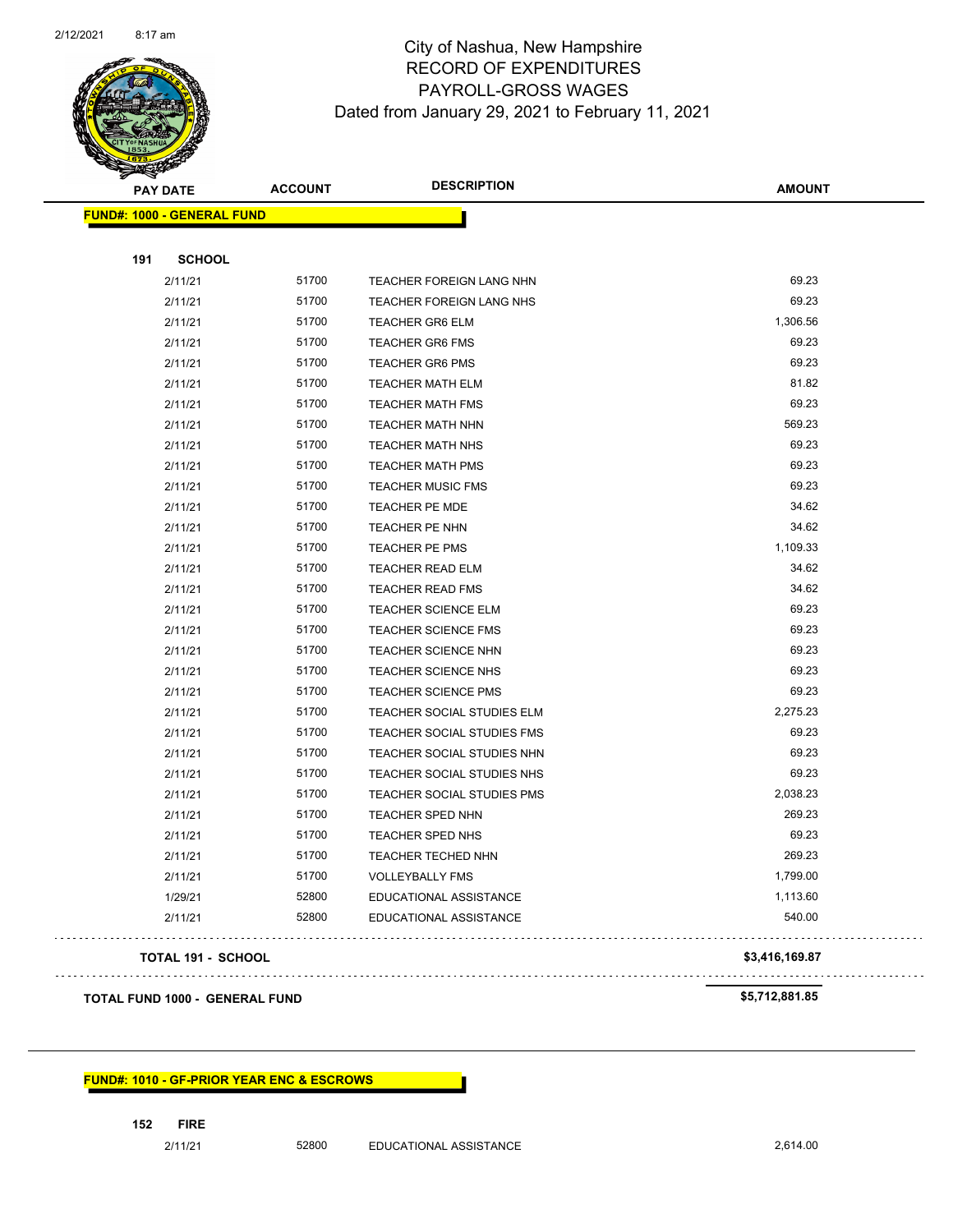| 2/12/2021 | $8:17$ am                                                |                | City of Nashua, New Hampshire<br><b>RECORD OF EXPENDITURES</b><br><b>PAYROLL-GROSS WAGES</b><br>Dated from January 29, 2021 to February 11, 2021 | Page 82 of 96 |
|-----------|----------------------------------------------------------|----------------|--------------------------------------------------------------------------------------------------------------------------------------------------|---------------|
|           | <b>PAY DATE</b>                                          | <b>ACCOUNT</b> | <b>DESCRIPTION</b>                                                                                                                               | <b>AMOUNT</b> |
|           | <b>FUND#: 1010 - GF-PRIOR YEAR ENC &amp; ESCROWS</b>     |                |                                                                                                                                                  |               |
|           | <b>TOTAL 152 - FIRE</b>                                  |                |                                                                                                                                                  | \$2,614.00    |
|           | <b>TOTAL FUND 1010 - GF-PRIOR YEAR ENC &amp; ESCROWS</b> |                |                                                                                                                                                  | \$2,614.00    |

## **FUND#: 2100 - FOOD SERVICES FUND**

| 2/4/21  | 51100 | CLERICAL FOOD SERVICE NHS            | 820.50    |
|---------|-------|--------------------------------------|-----------|
| 2/11/21 | 51100 | CLERICAL FOOD SERVICE NHS            | 820.50    |
| 2/4/21  | 51100 | DELIVERY DRIVER FOOD SERVICE         | 771.59    |
| 2/11/21 | 51100 | DELIVERY DRIVER FOOD SERVICE         | 704.07    |
| 2/11/21 | 51100 | DIRECTOR FOOD SERVICE                | 3,001.10  |
| 2/11/21 | 51100 | <b>FOOD SERVICE BUSINESS MANAGER</b> | 2,309.30  |
| 2/4/21  | 51100 | FOOD SERVICE COOK AMH                | 531.30    |
| 2/11/21 | 51100 | <b>FOOD SERVICE COOK AMH</b>         | 531.30    |
| 2/4/21  | 51100 | FOOD SERVICE COOK BIC                | 543.55    |
| 2/11/21 | 51100 | FOOD SERVICE COOK BIC                | 543.55    |
| 2/4/21  | 51100 | FOOD SERVICE COOK BRO                | 543.55    |
| 2/11/21 | 51100 | FOOD SERVICE COOK BRO                | 543.55    |
| 2/4/21  | 51100 | FOOD SERVICE COOK CHA                | 548.80    |
| 2/11/21 | 51100 | FOOD SERVICE COOK CHA                | 548.80    |
| 2/4/21  | 51100 | FOOD SERVICE COOK ELM                | 1,051.75  |
| 2/11/21 | 51100 | FOOD SERVICE COOK ELM                | 1,051.75  |
| 2/4/21  | 51100 | FOOD SERVICE COOK FES                | 548.80    |
| 2/11/21 | 51100 | FOOD SERVICE COOK FES                | 548.80    |
| 2/4/21  | 51100 | FOOD SERVICE COOK FMS                | 542.85    |
| 2/11/21 | 51100 | <b>FOOD SERVICE COOK FMS</b>         | 542.85    |
| 2/4/21  | 51100 | FOOD SERVICE COOK LDG                | 526.06    |
| 2/11/21 | 51100 | <b>FOOD SERVICE COOK LDG</b>         | 526.05    |
| 2/4/21  | 51100 | FOOD SERVICE COOK MDE                | 527.51    |
| 2/11/21 | 51100 | FOOD SERVICE COOK MDE                | 531.30    |
| 2/4/21  | 51100 | FOOD SERVICE COOK NHN                | 1,139.95  |
| 2/11/21 | 51100 | FOOD SERVICE COOK NHN                | 1,152.73  |
| 2/4/21  | 51100 | FOOD SERVICE COOK NHS                | 1,146.26  |
| 2/11/21 | 51100 | FOOD SERVICE COOK NHS                | 1,146.25  |
| 2/4/21  | 51100 | FOOD SERVICE COOK NSE                | 539.67    |
| 2/11/21 | 51100 | FOOD SERVICE COOK NSE                | 531.91    |
| 2/4/21  | 51100 | FOOD SERVICE COOK PMS                | 582.05    |
| 2/11/21 | 51100 | FOOD SERVICE COOK PMS                | 582.05    |
| 2/4/21  | 51100 | FOOD SERVICE COOK SHE                | 531.30    |
| 2/11/21 | 51100 | FOOD SERVICE COOK SHE                | 531.30    |
| 2/11/21 | 51100 | FOOD SERVICE SITE CORD               | 12,373.80 |
| 2/4/21  | 51100 | FOOD SERVICECOOK MTP                 | 526.05    |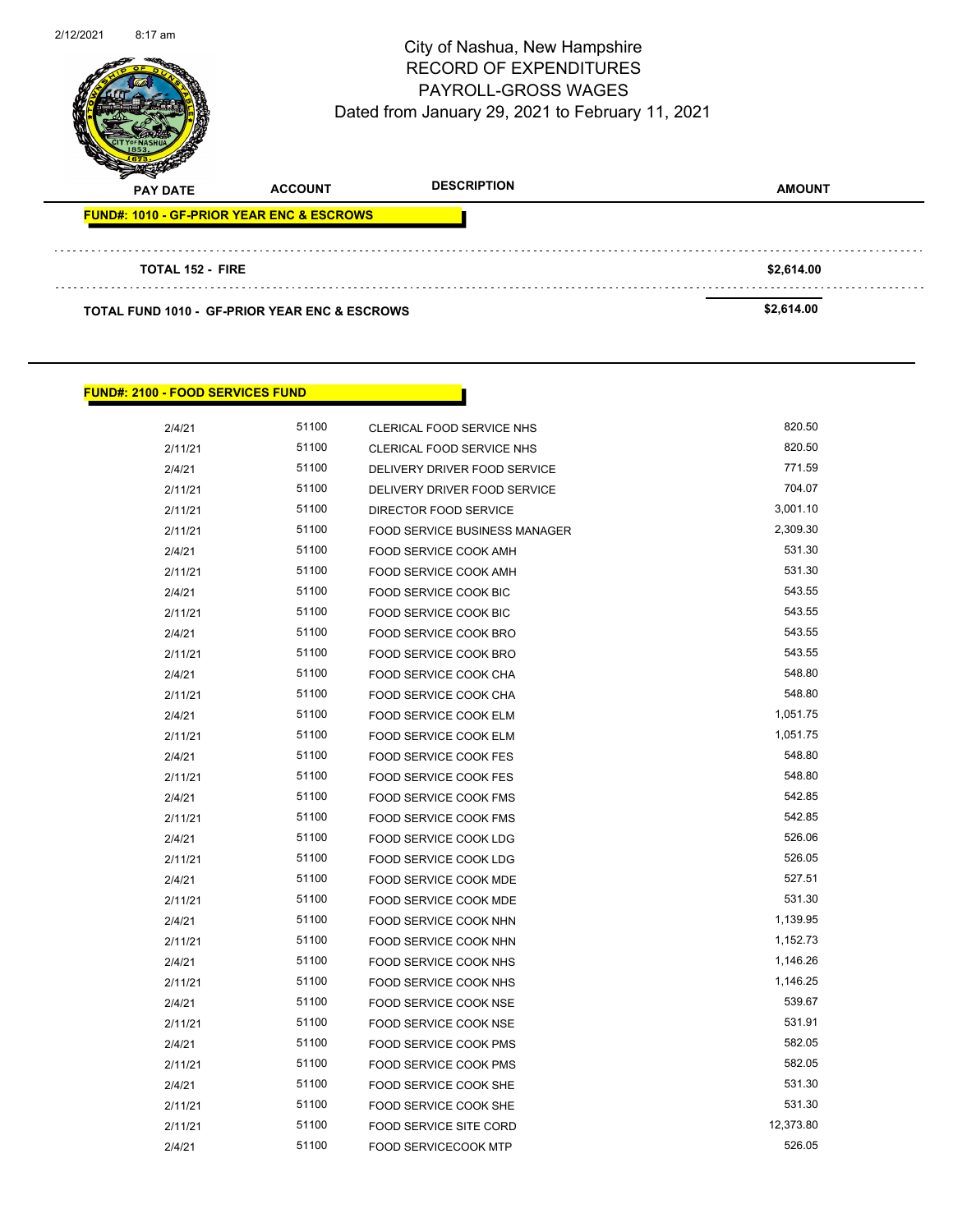

| <b>PAY DATE</b>                             | <b>ACCOUNT</b> | <b>DESCRIPTION</b>              | <b>AMOUNT</b> |
|---------------------------------------------|----------------|---------------------------------|---------------|
| <b>FUND#: 2100 - FOOD SERVICES FUND</b>     |                |                                 |               |
| 2/11/21                                     | 51100          | <b>FOOD SERVICECOOK MTP</b>     | 526.05        |
| 2/4/21                                      | 51200          | FOOD SERVICE ASST PT AMH        | 401.40        |
| 2/11/21                                     | 51200          | FOOD SERVICE ASST PT AMH        | 412.62        |
| 2/4/21                                      | 51200          | FOOD SERVICE ASST PT BIR        | 432.69        |
| 2/11/21                                     | 51200          | FOOD SERVICE ASST PT BIR        | 447.63        |
| 2/4/21                                      | 51200          | FOOD SERVICE ASST PT BRO        | 371.28        |
| 2/11/21                                     | 51200          | <b>FOOD SERVICE ASST PT BRO</b> | 371.28        |
| 2/4/21                                      | 51200          | FOOD SERVICE ASST PT CHA        | 529.75        |
| 2/11/21                                     | 51200          | FOOD SERVICE ASST PT CHA        | 512.71        |
| 2/4/21                                      | 51200          | FOOD SERVICE ASST PT DRC        | 548.94        |
| 2/11/21                                     | 51200          | FOOD SERVICE ASST PT DRC        | 548.87        |
| 2/4/21                                      | 51200          | FOOD SERVICE ASST PT ELM        | 563.85        |
| 2/11/21                                     | 51200          | FOOD SERVICE ASST PT ELM        | 570.15        |
| 2/4/21                                      | 51200          | FOOD SERVICE ASST PT FES        | 425.25        |
| 2/11/21                                     | 51200          | FOOD SERVICE ASST PT FES        | 440.79        |
| 2/4/21                                      | 51200          | FOOD SERVICE ASST PT FMS        | 861.87        |
| 2/11/21                                     | 51200          | FOOD SERVICE ASST PT FMS        | 749.09        |
| 2/4/21                                      | 51200          | FOOD SERVICE ASST PT LDG        | 361.10        |
| 2/11/21                                     | 51200          | FOOD SERVICE ASST PT LDG        | 361.10        |
| 2/4/21                                      | 51200          | FOOD SERVICE ASST PT MDE        | 231.12        |
| 2/11/21                                     | 51200          | FOOD SERVICE ASST PT MDE        | 234.33        |
| 2/4/21                                      | 51200          | FOOD SERVICE ASST PT MTP        | 447.30        |
| 2/11/21                                     | 51200          | FOOD SERVICE ASST PT MTP        | 374.85        |
| 2/4/21                                      | 51200          | FOOD SERVICE ASST PT NHN        | 2,807.59      |
| 2/11/21                                     | 51200          | FOOD SERVICE ASST PT NHN        | 2,649.55      |
| 2/4/21                                      | 51200          | FOOD SERVICE ASST PT NHS        | 2,339.70      |
| 2/11/21                                     | 51200          | <b>FOOD SERVICE ASST PT NHS</b> | 2,260.29      |
| 2/4/21                                      | 51200          | FOOD SERVICE ASST PT NSE        | 232.05        |
| 2/11/21                                     | 51200          | FOOD SERVICE ASST PT NSE        | 232.05        |
| 2/4/21                                      | 51200          | FOOD SERVICE ASST PT PMS        | 1,419.24      |
| 2/11/21                                     | 51200          | FOOD SERVICE ASST PT PMS        | 1,781.98      |
| 2/4/21                                      | 51200          | FOOD SERVICE ASST PT SHE        | 279.00        |
| 2/11/21                                     | 51200          | FOOD SERVICE ASST PT SHE        | 288.85        |
| 2/11/21                                     | 51300          | CLERICAL FOOD SERVICE NHS       | 8.21          |
| 2/11/21                                     | 51300          | FOOD SERVICE COOK MDE           | 5.70          |
| 2/4/21                                      | 51300          | FOOD SERVICE COOK PMS           | 6.24          |
| 2/11/21                                     | 51300          | FOOD SERVICE COOK PMS           | 12.48         |
| 2/4/21                                      | 51300          | FOOD SERVICE COOK SHE           | 5.70          |
| <b>TOTAL FUND 2100 - FOOD SERVICES FUND</b> |                |                                 | \$64,995.15   |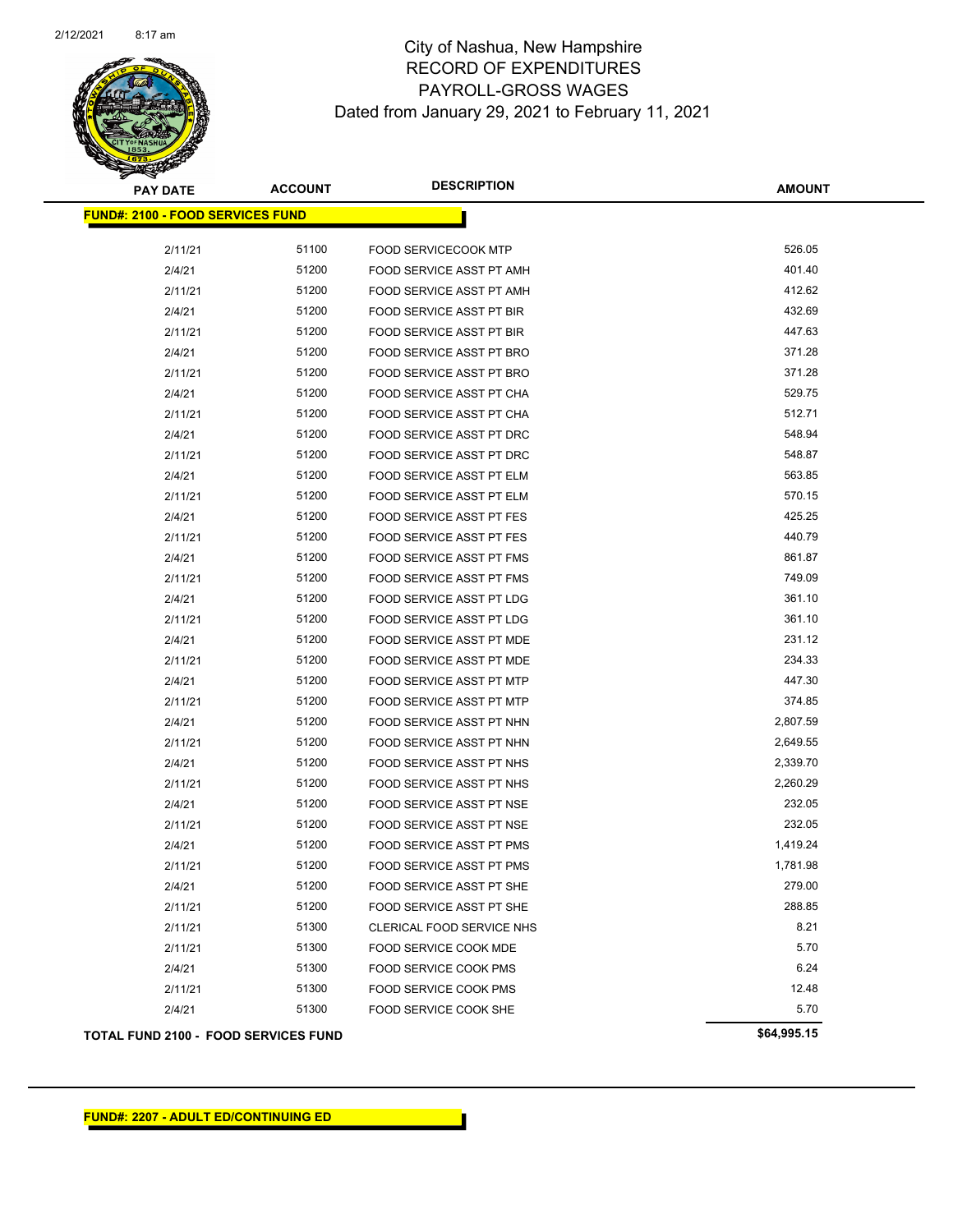

Page 84 of 96

| <b>PAY DATE</b>                                    | <b>ACCOUNT</b> | <b>DESCRIPTION</b>            | <b>AMOUNT</b> |
|----------------------------------------------------|----------------|-------------------------------|---------------|
| <b>FUND#: 2207 - ADULT ED/CONTINUING ED</b>        |                |                               |               |
| 2/4/21                                             | 51100          | CLERICAL ADULT ED NHN         | 678.28        |
| 2/11/21                                            | 51100          | CLERICAL ADULT ED NHN         | 639.99        |
| TOTAL FUND 2207 - ADULT ED/CONTINUING ED           |                |                               | \$1,318.27    |
|                                                    |                |                               |               |
| <b>FUND#: 2252 - DAY CARE</b>                      |                |                               |               |
| 2/11/21                                            | 51100          | PANTHER PRESCHOOL DIRECTOR    | 1,151.60      |
| <b>TOTAL FUND 2252 - DAY CARE</b>                  |                |                               | \$1,151.60    |
|                                                    |                |                               |               |
| <b>FUND#: 2257 - SPECIAL ED LOCAL</b>              |                |                               |               |
| 2/4/21                                             | 51100          | PARA DW SPEC ED NHS           | 1,099.43      |
| 2/11/21                                            | 51100          | PARA DW SPEC ED NHS           | 641.28        |
| 2/4/21                                             | 51100          | PARA DW SPEC ED WID           | 480.13        |
| 2/11/21                                            | 51100          | PARA DW SPEC ED WID           | 487.46        |
| TOTAL FUND 2257 - SPECIAL ED LOCAL                 |                |                               | \$2,708.30    |
| <b>FUND#: 2503 - PARKS &amp; REC PROGRAMS FUND</b> |                |                               |               |
| 2/4/21                                             | 51100          | PROGRAM COORDINATOR           | 398.75        |
| 2/11/21                                            | 51100          | PROGRAM COORDINATOR           | 635.93        |
| 12/31/20                                           | 51400          | <b>CAMP COUNSELORS</b>        | (7.69)        |
| 12/31/20                                           | 51400          | PATROLMAN ALL RANKS           | (0.48)        |
| TOTAL FUND 2503 - PARKS & REC PROGRAMS FUND        |                |                               | \$1,026.51    |
| <b>FUND#: 2505 - PEG ACCESS CHANNELS FUND</b>      |                |                               |               |
| 2/4/21                                             | 51100          | ECHANNEL ACCESS ADMINISTRATOR | 1,206.50      |
| 2/11/21                                            | 51100          | ECHANNEL ACCESS ADMINISTRATOR | 1,206.50      |
| 2/4/21                                             | 51100          | PEG PROGRAM MANAGER           | 1,307.05      |
| 2/11/21                                            | 51100          | PEG PROGRAM MANAGER           | 1,307.05      |
|                                                    |                |                               |               |
| 2/4/21                                             | 51200          | <b>VIDEOGRAPHER</b>           | 446.25        |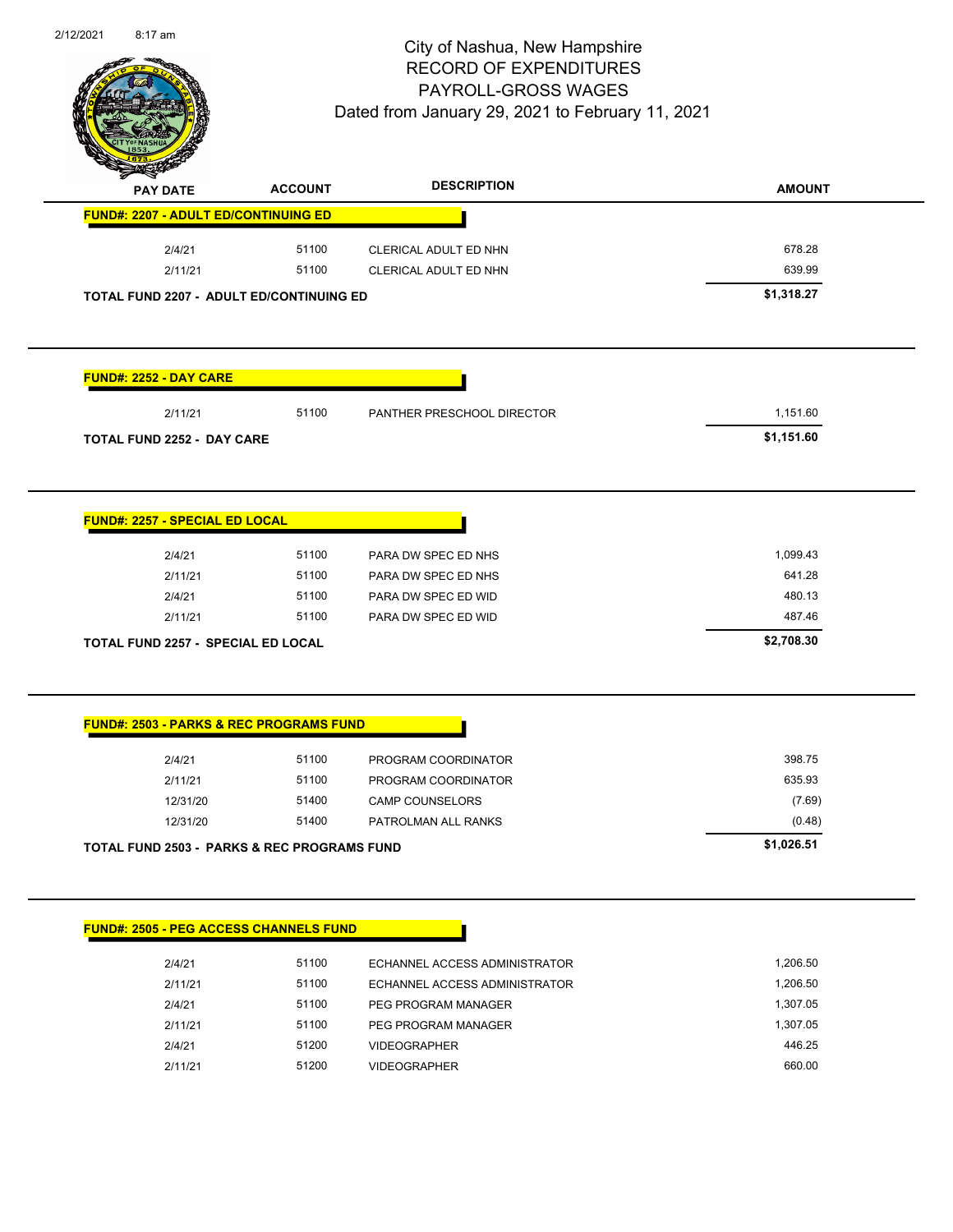|                                                    |                | City of Nashua, New Hampshire<br><b>RECORD OF EXPENDITURES</b><br>PAYROLL-GROSS WAGES<br>Dated from January 29, 2021 to February 11, 2021 | Page 85 of 96      |
|----------------------------------------------------|----------------|-------------------------------------------------------------------------------------------------------------------------------------------|--------------------|
| PAY DATE                                           | <b>ACCOUNT</b> | <b>DESCRIPTION</b>                                                                                                                        | <b>AMOUNT</b>      |
| TOTAL FUND 2505 - PEG ACCESS CHANNELS FUND         |                |                                                                                                                                           | \$6,133.35         |
| FUND#: 3010 - GENERAL GOV'T GRANTS FUND            |                |                                                                                                                                           |                    |
| 2/4/21                                             | 51400          | <b>CITY CLERK TEMP</b>                                                                                                                    | 480.00             |
| <b>TOTAL FUND 3010 - GENERAL GOV'T GRANTS FUND</b> |                |                                                                                                                                           | \$480.00           |
| <b>FUND#: 3035 - FEMA DISASTER ASSIST GRANTS</b>   |                |                                                                                                                                           |                    |
| 2/4/21                                             | 51300          | ASST SUPERINTENDENT PREVENTION                                                                                                            | 1,108.70           |
| 2/11/21                                            | 51300          | ASST SUPERINTENDENT PREVENTION                                                                                                            | 2,236.37<br>548.02 |
| 2/4/21<br>2/11/21                                  | 51300<br>51300 | <b>CAPTAIN</b><br><b>CAPTAIN</b>                                                                                                          | 1,599.30           |
| 2/4/21                                             | 51300          | FIRE LIEUTENANT                                                                                                                           | 3,087.26           |
| 2/11/21                                            | 51300          | FIRE LIEUTENANT                                                                                                                           | 902.11             |
|                                                    | 51300          | FIRE TRAINING OFFICER                                                                                                                     | 520.71             |
| 2/4/21                                             |                |                                                                                                                                           |                    |
| 2/11/21                                            | 51300          | FIRE TRAINING OFFICER                                                                                                                     | 520.71             |
| 2/4/21                                             | 51300          | FIREFIGHTERS ALL RANKS                                                                                                                    | 4,221.20           |
| 2/11/21                                            | 51300          | FIREFIGHTERS ALL RANKS                                                                                                                    | 4,291.68           |
| TOTAL FUND 3035 - FEMA DISASTER ASSIST GRANTS      |                |                                                                                                                                           | \$19,036.06        |
| <b>FUND#: 3050 - POLICE GRANTS FUND</b>            |                |                                                                                                                                           |                    |
| 2/4/21                                             | 51100          | DOMESTIC VIOLENCE ADVOCATE                                                                                                                | 957.00             |
| 2/11/21                                            | 51100          | DOMESTIC VIOLENCE ADVOCATE                                                                                                                | 957.00             |
| 2/4/21                                             | 51100          | PATROLMAN ALL RANKS                                                                                                                       | 1,477.00           |
| 2/11/21                                            | 51100          | PATROLMAN ALL RANKS                                                                                                                       | 1,477.00           |
| 2/11/21                                            | 51300          | LIEUTENANT                                                                                                                                | 241.89             |
| 2/4/21                                             | 51300          | PATROLMAN ALL RANKS                                                                                                                       | 183.08             |
| 2/11/21                                            | 51300          | PATROLMAN ALL RANKS                                                                                                                       | 527.45             |

## **FUND#: 3068 - COMMUNITY SERVICES GRANTS FUND**

| 2/4/21  | 51100 | BILINGUAL BICULTURAL COMMUNITY HEALTH WORKER | 2.478.75 |
|---------|-------|----------------------------------------------|----------|
| 2/11/21 | 51100 | BILINGUAL BICULTURAL COMMUNITY HEALTH WORKER | 2.478.75 |
| 2/4/21  | 51100 | BILINGUAL COMM HEALTH WORKER                 | 82.64    |
| 2/11/21 | 51100 | BILINGUAL COMM HEALTH WORKER                 | 82.65    |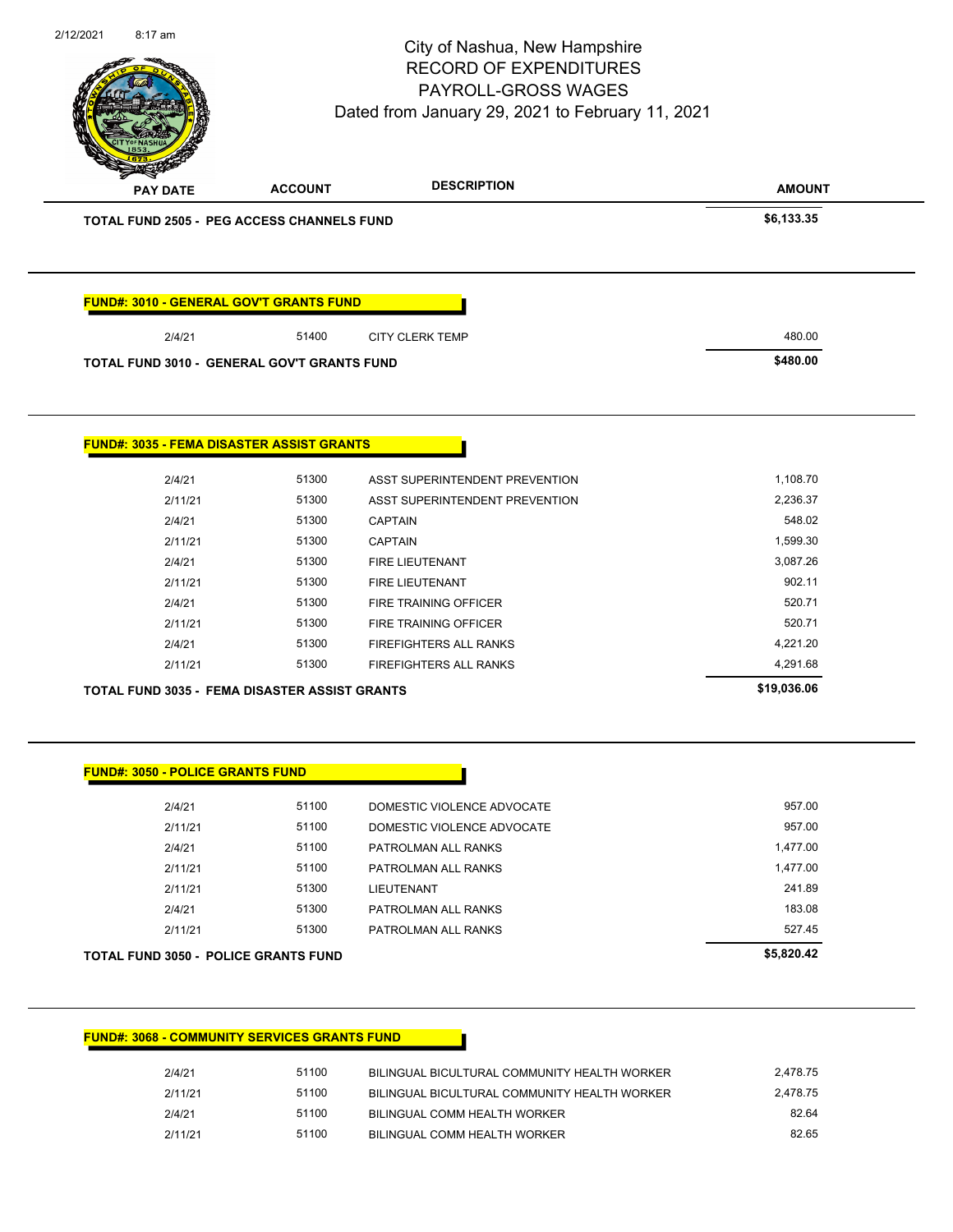

| <b>PAY DATE</b> | <b>ACCOUNT</b>                                      | <b>DESCRIPTION</b>                              | <b>AMOUNT</b>     |
|-----------------|-----------------------------------------------------|-------------------------------------------------|-------------------|
|                 | <b>FUND#: 3068 - COMMUNITY SERVICES GRANTS FUND</b> |                                                 |                   |
| 2/4/21          | 51100                                               | COMMUNITY SERVICES PROGRAM ADMINISTRATIVE ASSIS | 840.20            |
| 2/11/21         | 51100                                               | COMMUNITY SERVICES PROGRAM ADMINISTRATIVE ASSIS | 840.20            |
| 2/4/21          | 51100                                               | <b>EPIDEMIOLOGIST</b>                           | 164.00            |
| 2/11/21         | 51100                                               | <b>EPIDEMIOLOGIST</b>                           | 164.00            |
| 2/4/21          | 51100                                               | PROGRAM ASSISTANT COMMUNITY HEALTH              | 121.47            |
| 2/11/21         | 51100                                               | PROGRAM ASSISTANT COMMUNITY HEALTH              | 118.50            |
| 2/4/21          | 51100                                               | PUB HEALTH NET SVS COORD                        | 1,418.95          |
| 2/11/21         | 51100                                               | PUB HEALTH NET SVS COORD                        | 1,418.95          |
| 2/4/21          | 51100                                               | PUB HEALTH PREPAREDNESS COORD                   | 1,145.75          |
| 2/11/21         | 51100                                               | PUB HEALTH PREPAREDNESS COORD                   | 1,145.75          |
| 2/4/21          | 51100                                               | PUBLIC HEALTH STRATEGIST                        | 1,208.35          |
| 2/11/21         | 51100                                               | PUBLIC HEALTH STRATEGIST                        | 1,208.35          |
| 2/4/21          | 51100                                               | <b>SMP PROGRAM COORDINATOR</b>                  | 1,091.80          |
| 2/11/21         | 51100                                               | <b>SMP PROGRAM COORDINATOR</b>                  | 1,091.80          |
| 2/11/21         | 51300                                               | COMMUNITY SERVICES PROGRAM ADMINISTRATIVE ASSIS | 7.88              |
| 2/4/21          | 51412                                               | COMMUNITY SERVICES ELC COVID-19 RESPONSE SUPPOR | 733.68            |
| 2/11/21         | 51412                                               | COMMUNITY SERVICES ELC COVID-19 RESPONSE SUPPOR | 366.84            |
| 2/4/21          | 51412                                               | PUB HEALTH NURSE                                | 189.15            |
| 2/11/21         | 51412                                               | PUB HEALTH NURSE                                | 282.70            |
|                 |                                                     |                                                 | <b>AIR 884 44</b> |

**TOTAL FUND 3068 - COMMUNITY SERVICES GRANTS FUND \$18,681.11** 

## **FUND#: 3070 - COMMUNITY HEALTH GRANTS FUND**

| TOTAL FUND 3070 -  COMMUNITY HEALTH GRANTS FUND |       |                                    | \$5,750.69 |
|-------------------------------------------------|-------|------------------------------------|------------|
| 2/4/21                                          | 51412 | NURSE PER DIEM (PRACTIONER)        | 104.45     |
| 2/11/21                                         | 51100 | PUB HEALTH NURSE                   | 1.239.35   |
| 2/4/21                                          | 51100 | PUB HEALTH NURSE                   | 1,239.35   |
| 2/11/21                                         | 51100 | PROGRAM ASSISTANT COMMUNITY HEALTH | 829.80     |
| 2/4/21                                          | 51100 | PROGRAM ASSISTANT COMMUNITY HEALTH | 850.54     |
| 2/11/21                                         | 51100 | BILINGUAL COMM HEALTH WORKER       | 743.60     |
| 2/4/21                                          | 51100 | BILINGUAL COMM HEALTH WORKER       | 743.60     |
|                                                 |       |                                    |            |

### **FUND#: 3090 - URBAN PROGRAM GRANTS FUND**

| 2/4/21  | 51100 | CODE ENFORCEMENT OFFICER II  | 498.20   |
|---------|-------|------------------------------|----------|
| 2/11/21 | 51100 | CODE ENFORCEMENT OFFICER II  | 785.85   |
| 2/4/21  | 51100 | <b>GRANT MGMT SPECIALIST</b> | 1.125.70 |
| 2/11/21 | 51100 | <b>GRANT MGMT SPECIALIST</b> | 1.779.03 |
| 2/4/21  | 51100 | MANAGER URBAN PROGRAMS       | 1.709.25 |
| 2/11/21 | 51100 | MANAGER URBAN PROGRAMS       | 1.709.25 |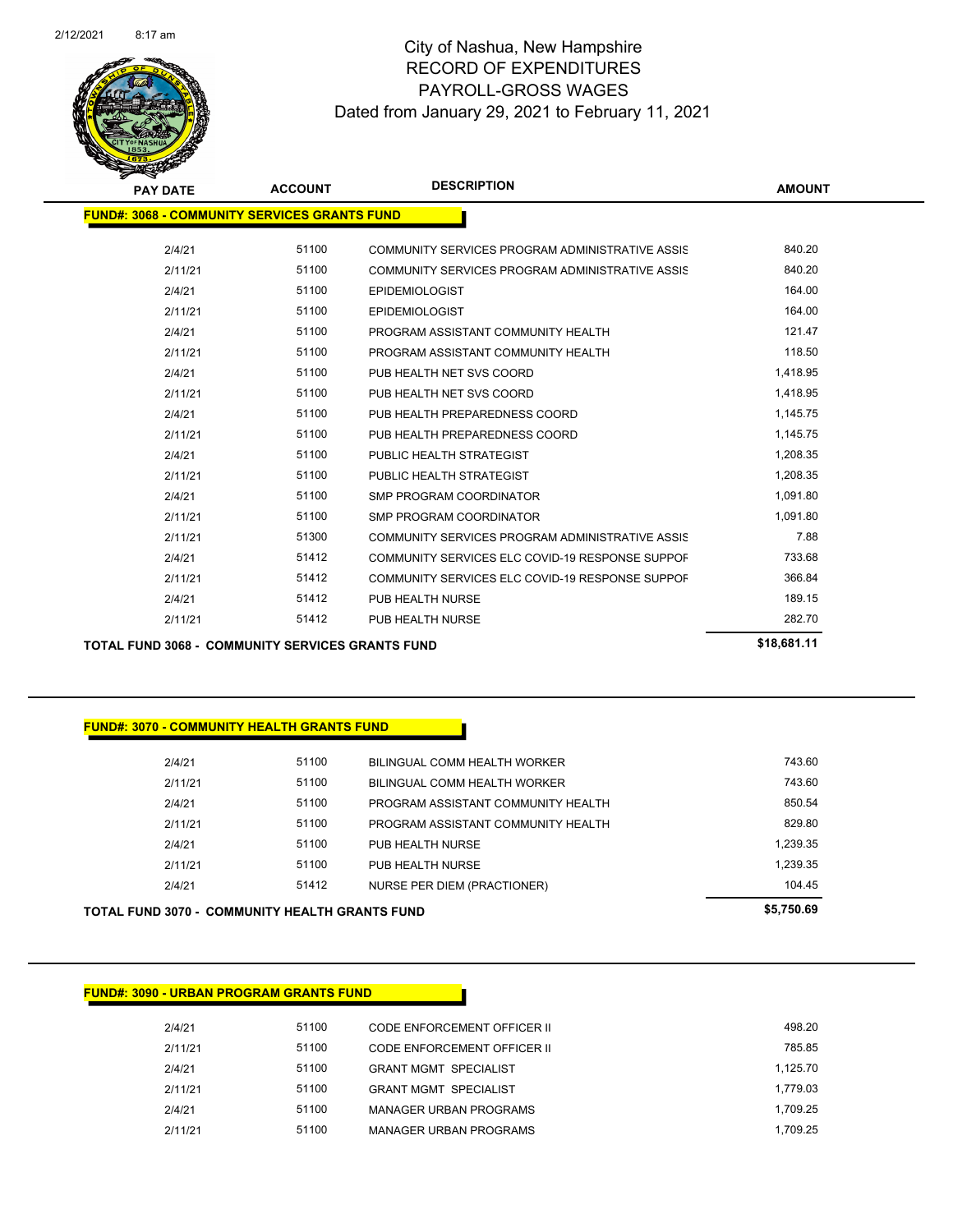

| <b>PAY DATE</b>                                    | <b>ACCOUNT</b> | <b>DESCRIPTION</b>             | <b>AMOUNT</b> |
|----------------------------------------------------|----------------|--------------------------------|---------------|
| <b>FUND#: 3090 - URBAN PROGRAM GRANTS FUND</b>     |                |                                |               |
| 2/4/21                                             | 51100          | PROGRAM COORDINATOR LP&HH      | 1,308.00      |
| 2/11/21                                            | 51100          | PROGRAM COORDINATOR LP&HH      | 2,067.18      |
| 2/4/21                                             | 51100          | PROJECT ADMINISTRATOR          | 1,360.80      |
| 2/11/21                                            | 51100          | PROJECT ADMINISTRATOR          | 2,150.64      |
| 2/4/21                                             | 51100          | PROJECT ADMINISTRATOR LP&HH    | 1,282.35      |
| 2/11/21                                            | 51100          | PROJECT ADMINISTRATOR LP&HH    | 2.026.37      |
| 2/4/21                                             | 51100          | PROJECT SPECIALIST URBAN PROGR | 1.220.25      |
| 2/11/21                                            | 51100          | PROJECT SPECIALIST URBAN PROGR | 1,928.63      |
| <b>TOTAL FUND 3090 - URBAN PROGRAM GRANTS FUND</b> |                |                                | \$20,951.50   |

| <b>TOTAL FUND 3120 - TRANSIT GRANTS FUND</b> |       |                                       | \$27,273.35 |
|----------------------------------------------|-------|---------------------------------------|-------------|
| 2/11/21                                      | 51300 | TRANSIT UTILITY SERVICE WORKER        | 78.36       |
| 2/4/21                                       | 51300 | <b>TRANSIT UTILITY SERVICE WORKER</b> | 71.25       |
| 2/11/21                                      | 51300 | <b>TRANSIT MECHANICS</b>              | 446.68      |
| 2/4/21                                       | 51300 | <b>TRANSIT MECHANICS</b>              | 347.94      |
| 2/4/21                                       | 51300 | <b>COMMUNICATION SPEC</b>             | 75.34       |
| 2/11/21                                      | 51100 | <b>TRANSIT UTILITY SERVICE WORKER</b> | 2,471.90    |
| 2/4/21                                       | 51100 | <b>TRANSIT UTILITY SERVICE WORKER</b> | 1,503.10    |
| 2/11/21                                      | 51100 | <b>TRANSIT OPERATIONS COORDINATOR</b> | 1,615.56    |
| 2/4/21                                       | 51100 | <b>TRANSIT OPERATIONS COORDINATOR</b> | 1,010.75    |
| 2/11/21                                      | 51100 | <b>TRANSIT MOBILITY MANAGER</b>       | 1,032.75    |
| 2/4/21                                       | 51100 | <b>TRANSIT MOBILITY MANAGER</b>       | 1,032.75    |
| 2/11/21                                      | 51100 | <b>TRANSIT MECHANICS</b>              | 3,282.55    |
| 2/4/21                                       | 51100 | <b>TRANSIT MECHANICS</b>              | 2,041.70    |
| 2/11/21                                      | 51100 | <b>TRANSIT FLEET FACILITIES SUPV</b>  | 1,779.03    |
| 2/4/21                                       | 51100 | <b>TRANSIT FLEET FACILITIES SUPV</b>  | 1,125.70    |
| 2/11/21                                      | 51100 | <b>TRANSIT FINANCE COORDINATOR</b>    | 2,108.35    |
| 2/4/21                                       | 51100 | <b>TRANSIT FINANCE COORDINATOR</b>    | 1,334.15    |
| 2/11/21                                      | 51100 | <b>TRANSIT ADMINISTRATOR</b>          | 1,809.79    |
| 2/4/21                                       | 51100 | <b>TRANSIT ADMINISTRATOR</b>          | 1,809.80    |
| 2/11/21                                      | 51100 | <b>COMMUNICATION SPEC</b>             | 1,147.95    |
| 2/4/21                                       | 51100 | <b>COMMUNICATION SPEC</b>             | 1,147.95    |

Г

**FUND#: 3120 - TRANSIT GRANTS FUND**

| <b>FUND#: 3800 - SCHOOL GRANTS FUND</b> |       |                                |          |  |
|-----------------------------------------|-------|--------------------------------|----------|--|
| 2/11/21                                 | 51100 | 21 CENTURY ELEM MFAM RES COORD | 9.821.46 |  |
| 2/11/21                                 | 51100 | ASSISTANT PRINCIPAL AMH        | 1.605.80 |  |
| 2/11/21                                 | 51100 | ASSISTANT PRINCIPAL BIR        | 1.533.70 |  |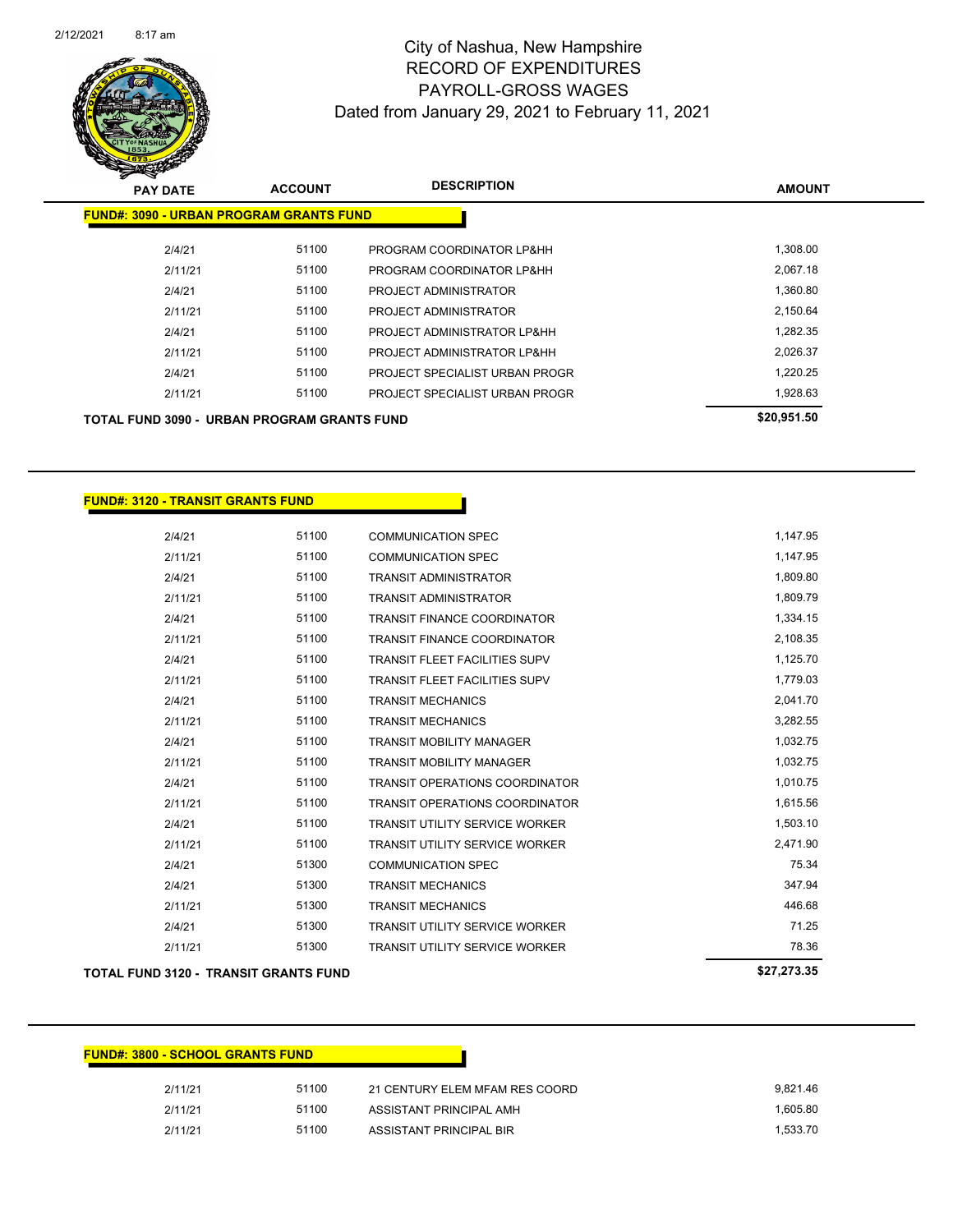

| <b>PAY DATE</b>                  | <b>ACCOUNT</b> | <b>DESCRIPTION</b>          | <b>AMOUNT</b> |
|----------------------------------|----------------|-----------------------------|---------------|
| FUND#: 3800 - SCHOOL GRANTS FUND |                |                             |               |
| 2/11/21                          | 51100          | ASSISTANT PRINCIPAL DR CRSP | 1,437.50      |
| 2/11/21                          | 51100          | ASSISTANT PRINCIPAL MTP     | 1,461.60      |
| 2/11/21                          | 51100          | ASSISTANT PRINCIPAL SHE     | 1,485.60      |
| 2/4/21                           | 51100          | CLERICAL 21 CENTURY         | 820.50        |
| 2/11/21                          | 51100          | CLERICAL 21 CENTURY         | 820.50        |
| 2/11/21                          | 51100          | <b>DIRECTOR TITLE 1</b>     | 3,379.30      |
| 2/4/21                           | 51100          | <b>HOMELESS LIASION</b>     | 1,482.55      |
| 2/11/21                          | 51100          | <b>HOMELESS LIASION</b>     | 1,482.54      |
| 2/11/21                          | 51100          | OFFICE MANAGER TITLE 1      | 1,607.60      |
| 2/4/21                           | 51100          | PARA INST LDG               | 578.10        |
| 2/11/21                          | 51100          | PARA INST LDG               | 578.10        |
| 2/4/21                           | 51100          | PARA INST SHE               | 473.20        |
| 2/11/21                          | 51100          | PARA INST SHE               | 473.20        |
| 2/4/21                           | 51100          | PARA TTI AMH                | 858.90        |
| 2/11/21                          | 51100          | PARA TTI AMH                | 858.90        |
| 2/4/21                           | 51100          | PARA TTI LDG                | 3,596.40      |
| 2/11/21                          | 51100          | PARA TTI LDG                | 3,596.40      |
| 2/4/21                           | 51100          | PARA TTI MTP                | 2,951.41      |
| 2/11/21                          | 51100          | PARA TTI MTP                | 2,965.26      |
| 2/4/21                           | 51100          | PARA TTI NURSERY            | 363.57        |
| 2/11/21                          | 51100          | PARA TTI NURSERY            | 328.95        |
| 2/11/21                          | 51100          | PEER COACH                  | 15,969.78     |
| 2/4/21                           | 51100          | SIGN LANGUAGE INTERPRETER   | 1,148.00      |
| 2/11/21                          | 51100          | SIGN LANGUAGE INTERPRETER   | 1,148.00      |
| 2/11/21                          | 51100          | SOCIAL WORKER               | 7,434.10      |
| 2/11/21                          | 51100          | TEACHER BEHAVIOR SPEC WID   | 2,979.50      |
| 2/11/21                          | 51100          | <b>TEACHER DWSE BRO</b>     | 1,888.80      |
| 2/11/21                          | 51100          | <b>TEACHER DWSE CHA</b>     | 3,932.50      |
| 2/11/21                          | 51100          | TEACHER DWSE ELM            | 1,971.59      |
| 2/11/21                          | 51100          | <b>TEACHER DWSE MDE</b>     | 2,022.10      |
| 2/11/21                          | 51100          | <b>TEACHER DWSE NHS</b>     | 5,110.40      |
| 2/11/21                          | 51100          | TEACHER ELL LDG             | 3,586.70      |
| 2/11/21                          | 51100          | TEACHER PRESCHOOL NHS       | 2,283.60      |
| 2/11/21                          | 51100          | <b>TEACHER SPED AMH</b>     | 1,744.90      |
| 2/11/21                          | 51100          | TEACHER SPED BIC            | 2,168.60      |
| 2/11/21                          | 51100          | <b>TEACHER SPED BRO</b>     | 1,792.60      |
| 2/11/21                          | 51100          | TEACHER SPED DRC            | 1,899.90      |
| 2/11/21                          | 51100          | TEACHER SPED ELM            | 3,622.90      |
| 2/11/21                          | 51100          | TEACHER SPED FES            | 3,420.20      |
| 2/11/21                          | 51100          | <b>TEACHER SPED FMS</b>     | 1,605.20      |
| 2/11/21                          | 51100          | TEACHER SPED LDG            | 1,605.20      |
| 2/11/21                          | 51100          | <b>TEACHER SPED MDE</b>     | 2,168.60      |
| 2/11/21                          | 51100          | TEACHER SPED NHN            | 9,767.30      |
| 2/11/21                          | 51100          | <b>TEACHER SPED NHS</b>     | 6,601.00      |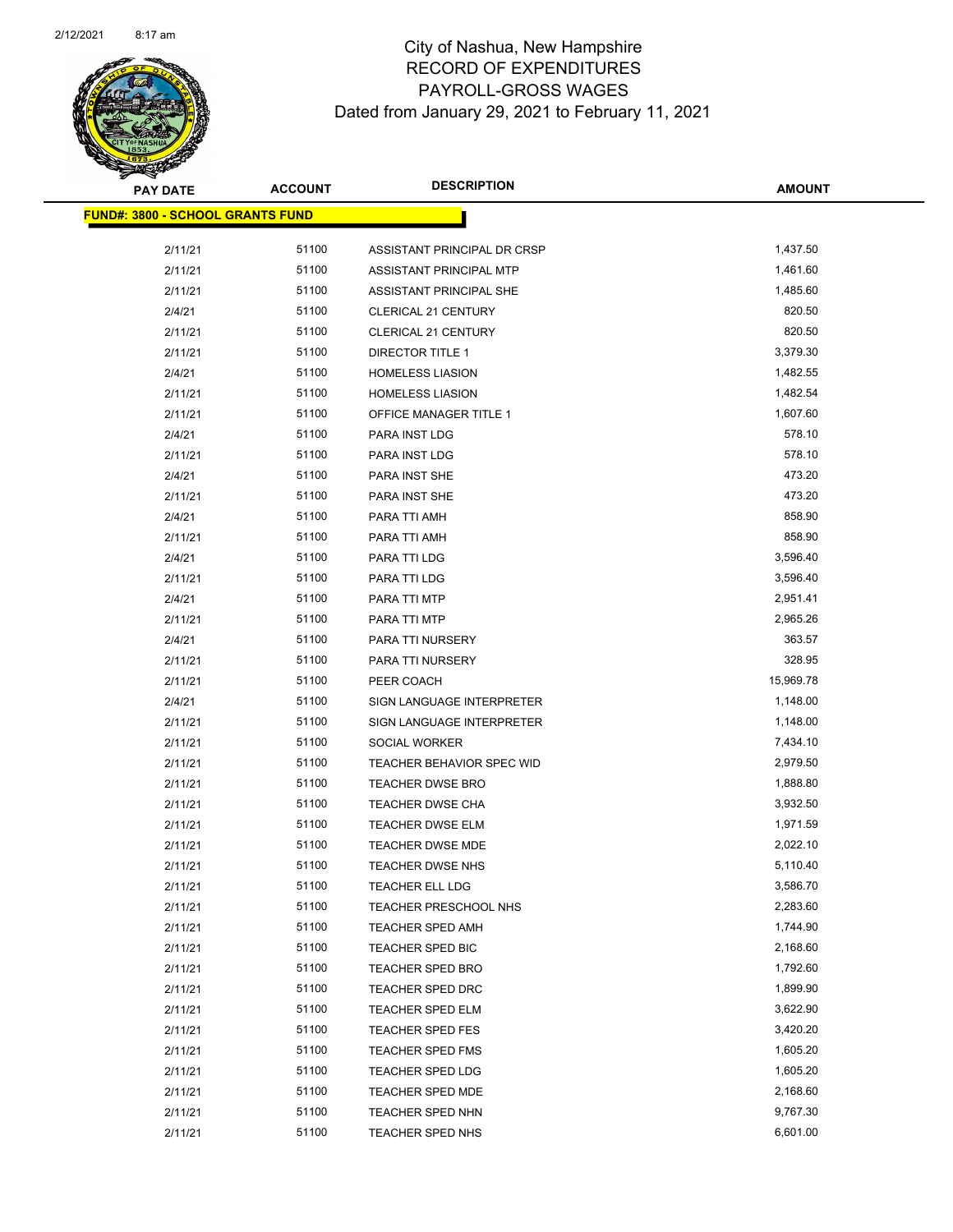

| <b>PAY DATE</b>                             | <b>ACCOUNT</b> | <b>DESCRIPTION</b>         | <b>AMOUNT</b> |
|---------------------------------------------|----------------|----------------------------|---------------|
| <b>FUND#: 3800 - SCHOOL GRANTS FUND</b>     |                |                            |               |
| 2/11/21                                     | 51100          | TEACHER SPED NSE           | 6,624.70      |
| 2/11/21                                     | 51100          | <b>TEACHER SPED PMS</b>    | 3,662.20      |
| 2/11/21                                     | 51100          | <b>TEACHER TTI LDG</b>     | 1,712.60      |
| 2/4/21                                      | 51100          | TITLE ONE PARA FES         | 1,554.96      |
| 2/11/21                                     | 51100          | TITLE ONE PARA FES         | 10,452.36     |
| 2/4/21                                      | 51200          | ELL OUTREACH WORKER HOURLY | 1,143.75      |
| 2/11/21                                     | 51200          | ELL OUTREACH WORKER HOURLY | 1,137.50      |
| 2/11/21                                     | 51200          | GUIDANCE COUNSELOR AMH     | 105.00        |
| 2/4/21                                      | 51200          | HOME SCHOOL CORD TTI       | 5,192.97      |
| 2/11/21                                     | 51200          | HOME SCHOOL CORD TTI       | 5,073.11      |
| 2/4/21                                      | 51200          | SUMMER SCHOOL PARA EYP     | 450.00        |
| 2/11/21                                     | 51200          | SUMMER SCHOOL PARA EYP     | 450.00        |
| 2/11/21                                     | 51200          | <b>TEACHER ENGLISH NHN</b> | 450.00        |
| 2/11/21                                     | 51200          | TEACHER SCIENCE ELM        | 150.00        |
| 2/11/21                                     | 51200          | TEACHER SOCIAL STUDIES NHN | 243.75        |
| 2/11/21                                     | 51200          | TEACHER TTI AMH            | 8,889.81      |
| 2/11/21                                     | 51200          | TEACHER TTI BIR            | 2,457.30      |
| 2/11/21                                     | 51200          | TEACHER TTI FES            | 1,452.30      |
| 2/11/21                                     | 51200          | TEACHER TTI LDG            | 18,307.00     |
| 2/11/21                                     | 51200          | <b>TEACHER TTI MTP</b>     | 17,357.62     |
| 2/11/21                                     | 51200          | <b>TEACHER TTI NURSERY</b> | 6,340.30      |
| 2/11/21                                     | 51200          | TEACHER TTI SHE            | 2,383.59      |
| 2/11/21                                     | 51200          | <b>TEACHER TTIDRC</b>      | 4,902.90      |
| 2/4/21                                      | 51200          | TECHNOLOGY SUMMER HELP     | 225.00        |
| 2/4/21                                      | 51200          | TITLE ONE TUTOR            | 287.50        |
| 2/4/21                                      | 51650          | ADULT ED DIPOLMA TEACHER   | 100.00        |
| 2/11/21                                     | 51650          | ADULT ED INSTRUCTOR        | 200.00        |
| 2/11/21                                     | 51650          | ASSISTANT PRINCIPAL NHS    | 225.00        |
| 2/11/21                                     | 51650          | GUIDANCE COUNSELOR NHS     | 125.00        |
| 2/11/21                                     | 51650          | TEACHER COMPUTER NHN       | 200.00        |
| 2/11/21                                     | 51650          | <b>TEACHER ELL NHS</b>     | 162.50        |
| 2/11/21                                     | 51650          | <b>TEACHER ENGLISH NHS</b> | 400.00        |
| 2/11/21                                     | 51650          | <b>TEACHER MATH NHN</b>    | 200.00        |
| 2/11/21                                     | 51650          | <b>TEACHER MATH NHS</b>    | 525.00        |
| 2/11/21                                     | 51650          | <b>TEACHER SCIENCE NHN</b> | 200.00        |
| 2/11/21                                     | 51650          | TEACHER SOCIAL STUDIES NHS | 450.00        |
| 2/4/21                                      | 51650          | TEACHER SPED NHS           | 600.00        |
| 2/11/21                                     | 51650          | TEACHER SPED NHS           | 540.00        |
| 2/11/21                                     | 51650          | <b>TEACHER SPED PMS</b>    | 150.00        |
| <b>TOTAL FUND 3800 - SCHOOL GRANTS FUND</b> |                |                            | \$235,516.23  |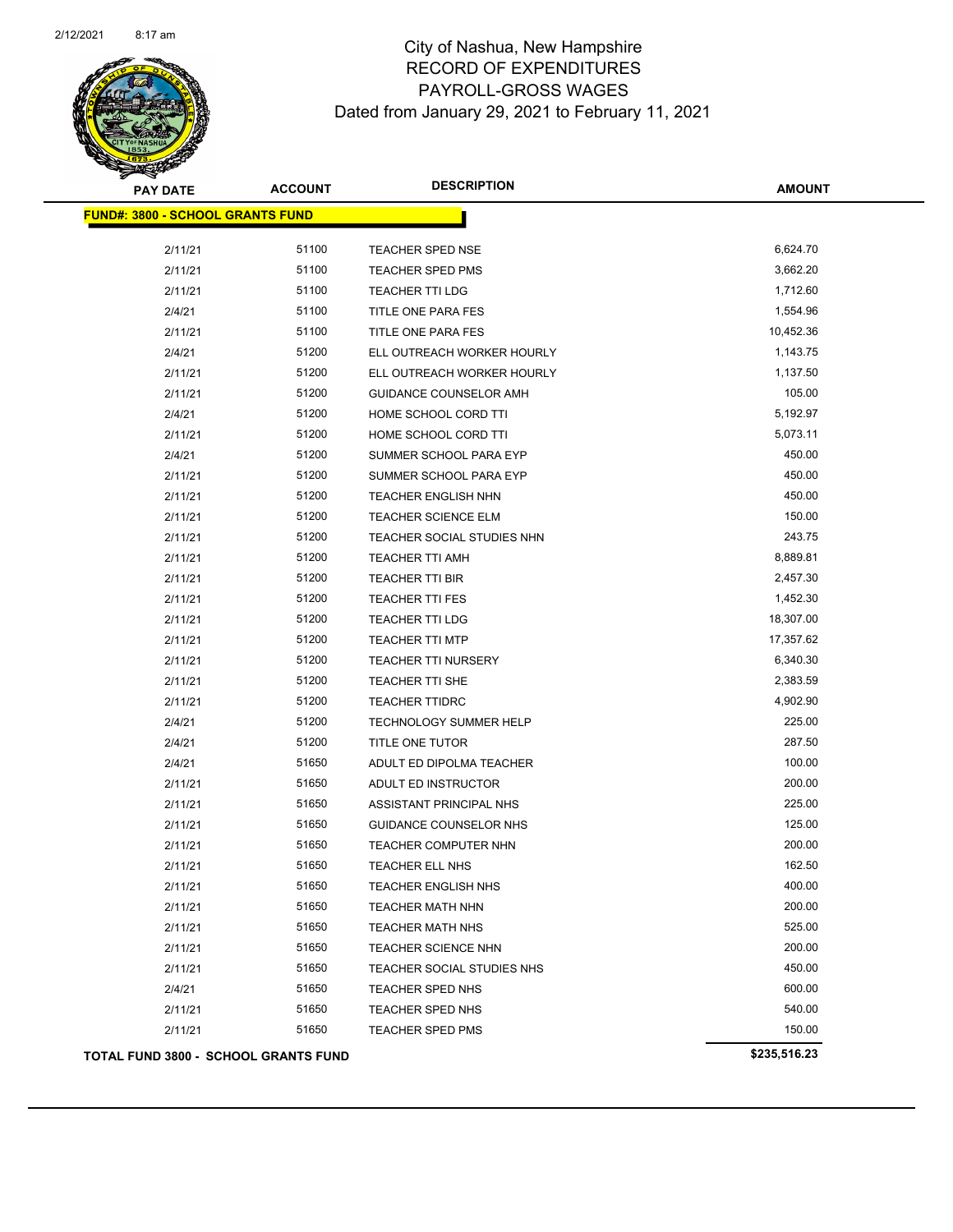|         | <b>FUND#: 4035 - POLICE OVERTIME BILLING FUND</b> |  |  |
|---------|---------------------------------------------------|--|--|
| 2/4/21  | 51300<br>PATROLMAN ALL RANKS                      |  |  |
| 2/11/21 | 51300<br>PATROLMAN ALL RANKS                      |  |  |

| <b>FUND#: 4030 - POLICE SPECIAL DETAILS FUND</b> |       |                                     |          |
|--------------------------------------------------|-------|-------------------------------------|----------|
|                                                  |       |                                     |          |
| 2/4/21                                           | 51710 | <b>1ST YEAR OFFICERS</b>            | 753.49   |
| 2/4/21                                           | 51710 | 1st YR SPECIAL OFFICER CERTIFIED II | 1,515.99 |
| 2/4/21                                           | 51710 | PATROLMAN ALL RANKS                 | 5,383.36 |
| 2/11/21                                          | 51710 | PATROLMAN ALL RANKS                 | 2,197.66 |
| 2/11/21                                          | 51712 | <b>LIEUTENANT</b>                   | 311.34   |
| 2/11/21                                          | 51712 | PATROLMAN ALL RANKS                 | 611.13   |
| 2/4/21                                           | 51712 | <b>SERGEANT</b>                     | 953.36   |
| 2/11/21                                          | 51712 | <b>SERGEANT</b>                     | 1,252.47 |

| <b>FUND#: 4010 - MOTOR VEHICLE ADMIN FUND</b> |       |                    |
|-----------------------------------------------|-------|--------------------|
| 2/4/21                                        | 51100 | <b>MVR CLERK I</b> |
| 2/11/21                                       | 51100 | <b>MVR CLERK I</b> |

| <b>PAY DATE</b>                                   | <b>ACCOUNT</b> | <b>DESCRIPTION</b>              | <b>AMOUNT</b> |
|---------------------------------------------------|----------------|---------------------------------|---------------|
| <b>FUND#: 3810 - FOOD SERVICE GRANTS FUND</b>     |                |                                 |               |
|                                                   |                |                                 |               |
| 2/4/21                                            | 51650          | FOOD SERVICE ASST PT AMH        | 102.23        |
| 2/11/21                                           | 51650          | FOOD SERVICE ASST PT AMH        | 81.78         |
| 2/4/21                                            | 51650          | <b>FOOD SERVICE ASST PT BIR</b> | 12.60         |
| 2/11/21                                           | 51650          | <b>FOOD SERVICE ASST PT BIR</b> | 13.10         |
| 2/4/21                                            | 51650          | FOOD SERVICE ASST PT BRO        | 26.52         |
| 2/11/21                                           | 51650          | FOOD SERVICE ASST PT BRO        | 19.89         |
| 2/4/21                                            | 51650          | <b>FOOD SERVICE ASST PT FMS</b> | 18.90         |
| 2/4/21                                            | 51650          | FOOD SERVICE ASST PT LDG        | 26.26         |
| 2/11/21                                           | 51650          | FOOD SERVICE ASST PT LDG        | 26.26         |
| 2/4/21                                            | 51650          | FOOD SERVICE ASST PT NHN        | 85.20         |
| 2/11/21                                           | 51650          | FOOD SERVICE ASST PT NHN        | 103.44        |
| 2/4/21                                            | 51650          | FOOD SERVICE ASST PT NHS        | 49.24         |
| 2/11/21                                           | 51650          | FOOD SERVICE ASST PT NHS        | 39.39         |
| 2/4/21                                            | 51650          | FOOD SERVICE ASST PT SHE        | 49.24         |
| 2/11/21                                           | 51650          | FOOD SERVICE ASST PT SHE        | 39.39         |
| <b>TOTAL FUND 3810 - FOOD SERVICE GRANTS FUND</b> |                |                                 | \$693.44      |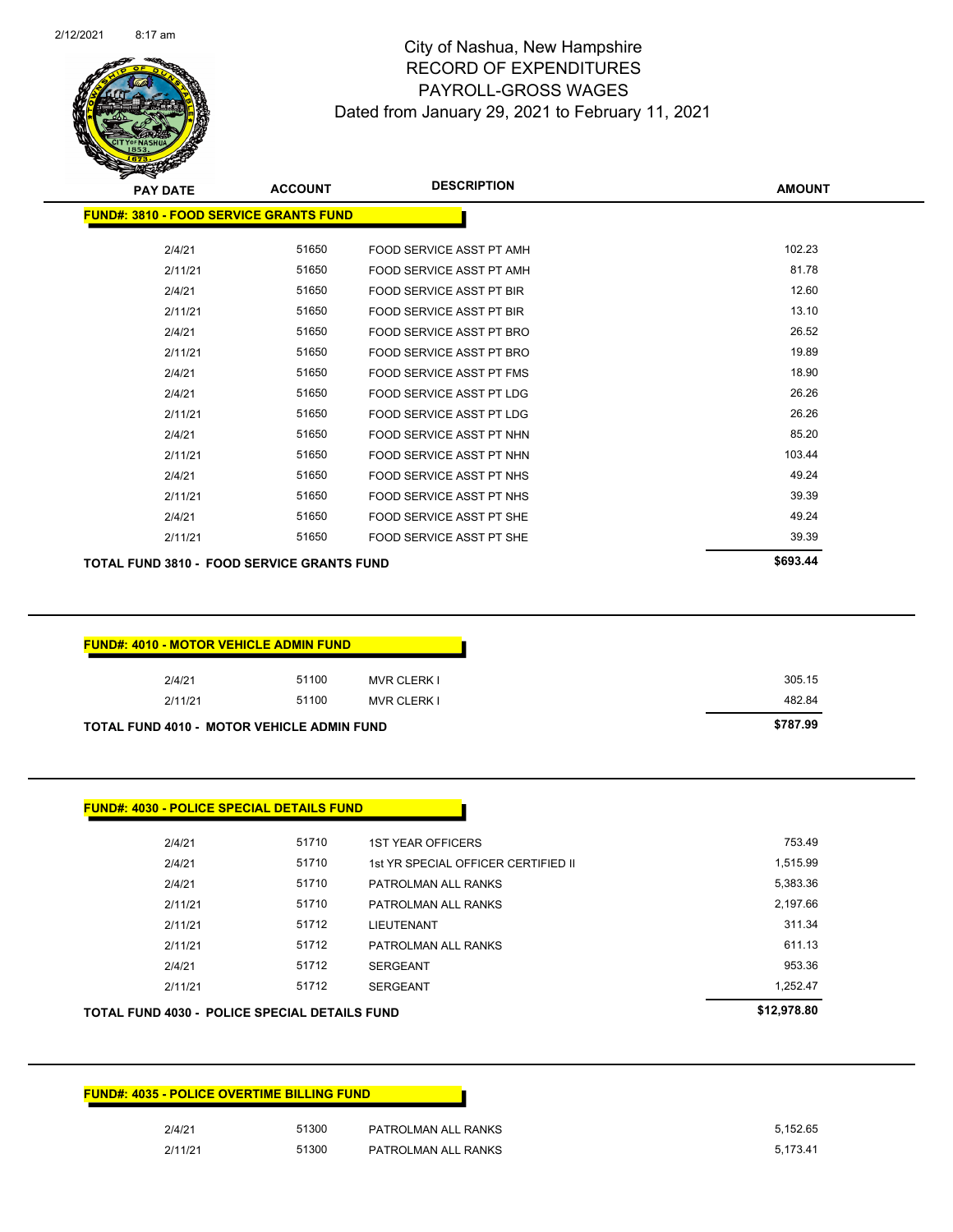| 2/12/2021 | 8:17 am                                    |                                                    | City of Nashua, New Hampshire<br><b>RECORD OF EXPENDITURES</b><br><b>PAYROLL-GROSS WAGES</b><br>Dated from January 29, 2021 to February 11, 2021 | Page 91 of 96 |
|-----------|--------------------------------------------|----------------------------------------------------|--------------------------------------------------------------------------------------------------------------------------------------------------|---------------|
|           | <b>PAY DATE</b>                            | <b>ACCOUNT</b>                                     | <b>DESCRIPTION</b>                                                                                                                               | <b>AMOUNT</b> |
|           |                                            | TOTAL FUND 4035 - POLICE OVERTIME BILLING FUND     |                                                                                                                                                  | \$10,326.06   |
|           | <b>FUND#: 4065 - FIRE WATCHGUARDS FUND</b> |                                                    |                                                                                                                                                  |               |
|           | 2/4/21                                     | 51712                                              | FIREFIGHTERS ALL RANKS                                                                                                                           | 1,542.25      |
|           | 2/11/21                                    | 51712                                              | FIREFIGHTERS ALL RANKS                                                                                                                           | 1,076.13      |
|           |                                            | <b>TOTAL FUND 4065 - FIRE WATCHGUARDS FUND</b>     |                                                                                                                                                  | \$2,618.38    |
|           |                                            | <b>FUND#: 4068 - ENGINEERING SERVICES FUND</b>     |                                                                                                                                                  |               |
|           | 2/4/21                                     | 51300                                              | <b>ENGINEERING INSPECTOR</b>                                                                                                                     | 121.30        |
|           |                                            | TOTAL FUND 4068 - ENGINEERING SERVICES FUND        |                                                                                                                                                  | \$121.30      |
|           | 2/4/21                                     | FUND#: 4600 - ECON DEV-GREATER NASHUA RLF<br>51100 | DWNTWN SPCLST & OED PGRM COOR                                                                                                                    | 209.15        |
|           | 2/11/21                                    | 51100                                              | DWNTWN SPCLST & OED PGRM COOR                                                                                                                    | 209.15        |
|           |                                            | TOTAL FUND 4600 - ECON DEV-GREATER NASHUA RLF      |                                                                                                                                                  | \$418.30      |
|           |                                            | <b>FUND#: 4610 - ECON DEV-BROWNFIELDS RLF</b>      |                                                                                                                                                  |               |
|           | 2/4/21                                     | 51100                                              | DWNTWN SPCLST & OED PGRM COOR                                                                                                                    | 209.10        |
|           | 2/11/21                                    | 51100                                              | DWNTWN SPCLST & OED PGRM COOR                                                                                                                    | 209.10        |
|           |                                            | <b>TOTAL FUND 4610 - ECON DEV-BROWNFIELDS RLF</b>  |                                                                                                                                                  | \$418.20      |
|           | <b>FUND#: 6000 - SOLID WASTE FUND</b>      |                                                    |                                                                                                                                                  |               |
|           | 2/4/21                                     | 51100                                              | ADMINISTRATIVE ASSISTANT II                                                                                                                      | 1,670.30      |
|           | 2/11/21                                    | 51100                                              | ADMINISTRATIVE ASSISTANT II                                                                                                                      | 2,653.91      |
|           | 2/4/21                                     | 51100                                              | ASSISTANT DIRECTOR OF PUBLIC WORKS                                                                                                               | 225.20        |
|           | 2/11/21                                    | 51100                                              | ASSISTANT DIRECTOR OF PUBLIC WORKS                                                                                                               | 225.20        |
|           | 2/4/21                                     | 51100                                              | AUTOMATED TRASH COLLECTION OPR                                                                                                                   | 4,898.00      |
|           | 2/11/21                                    | 51100                                              | AUTOMATED TRASH COLLECTION OPR                                                                                                                   | 4,218.40      |
|           | 2/4/21                                     | 51100                                              | <b>CITY ENGINEER</b>                                                                                                                             | 371.20        |
|           | 2/11/21                                    | 51100                                              | <b>CITY ENGINEER</b>                                                                                                                             | 371.20        |
|           | 2/4/21                                     | 51100                                              | <b>COLLECTION EQUIP OPR</b>                                                                                                                      | 8,358.88      |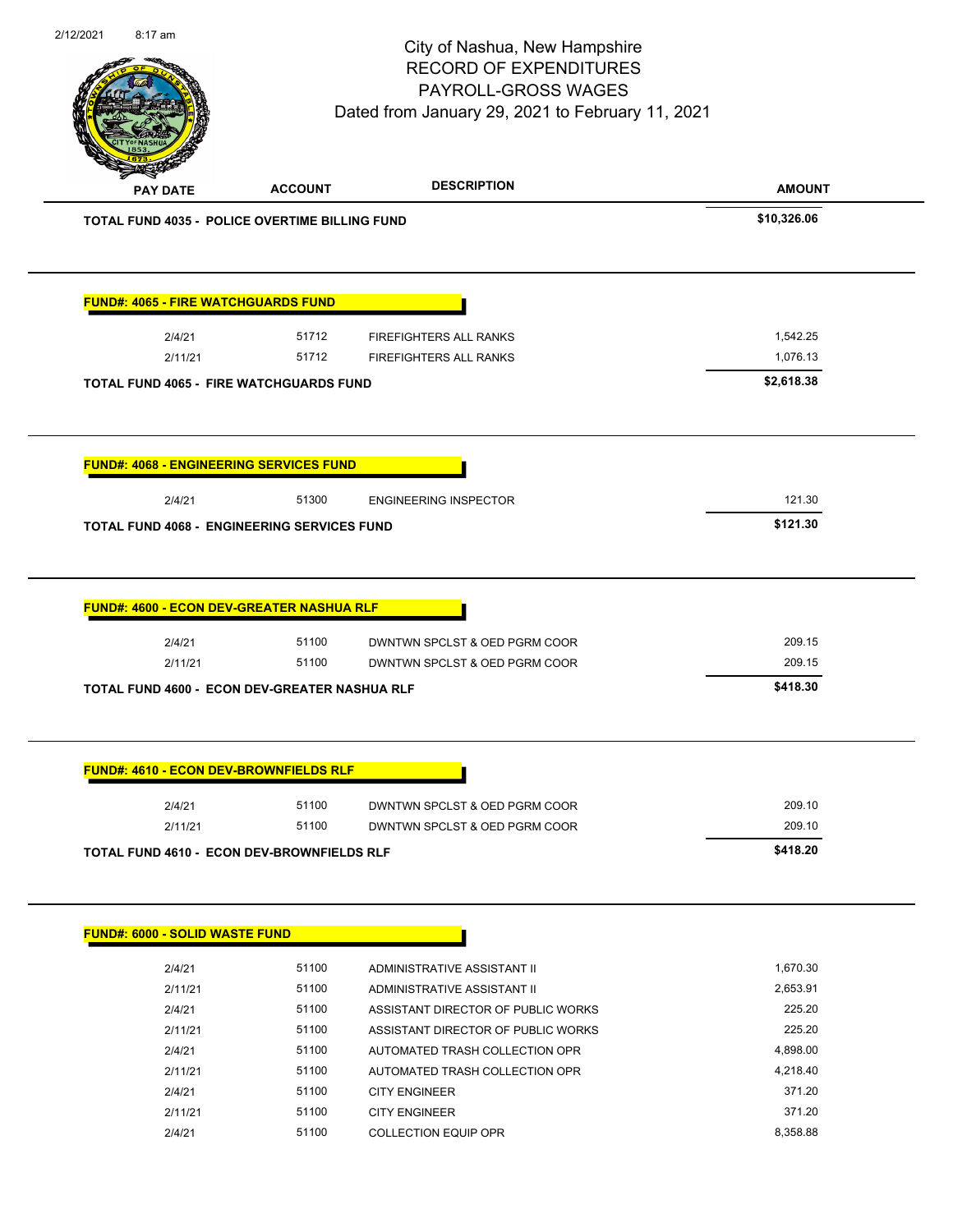

| <b>PAY DATE</b>                       | <b>ACCOUNT</b> | <b>DESCRIPTION</b>                   | <b>AMOUNT</b> |
|---------------------------------------|----------------|--------------------------------------|---------------|
| <b>FUND#: 6000 - SOLID WASTE FUND</b> |                |                                      |               |
|                                       |                |                                      |               |
| 2/11/21                               | 51100          | <b>COLLECTION EQUIP OPR</b>          | 7,671.75      |
| 2/4/21                                | 51100          | <b>COLLECTION EQUIP OPR LANDFILL</b> | 1,940.82      |
| 2/11/21                               | 51100          | <b>COLLECTION EQUIP OPR LANDFILL</b> | 1,734.60      |
| 2/4/21                                | 51100          | DEP TREASURER TAX COLLECTOR          | 271.45        |
| 2/11/21                               | 51100          | DEP TREASURER TAX COLLECTOR          | 271.45        |
| 2/4/21                                | 51100          | <b>DEPUTY CITY ENGINEER</b>          | 90.50         |
| 2/11/21                               | 51100          | <b>DEPUTY CITY ENGINEER</b>          | 90.50         |
| 2/4/21                                | 51100          | <b>DIRECTOR PUBLIC WORKS</b>         | 281.53        |
| 2/11/21                               | 51100          | DIRECTOR PUBLIC WORKS                | 281.55        |
| 2/4/21                                | 51100          | DPW BILLING ACCOUNTANT               | 520.00        |
| 2/11/21                               | 51100          | DPW BILLING ACCOUNTANT               | 822.22        |
| 2/4/21                                | 51100          | DPW COLLECTIONS SPEC III             | 423.10        |
| 2/11/21                               | 51100          | DPW COLLECTIONS SPEC III             | 683.06        |
| 2/4/21                                | 51100          | DPW CONTRACT ADMINISTRATOR           | 126.80        |
| 2/11/21                               | 51100          | DPW CONTRACT ADMINISTRATOR           | 200.37        |
| 2/4/21                                | 51100          | <b>ENVIRONMENTAL ENGINEER</b>        | 1,608.70      |
| 2/11/21                               | 51100          | <b>ENVIRONMENTAL ENGINEER</b>        | 1,608.70      |
| 2/4/21                                | 51100          | <b>EQUIPMENT OPR LANDFILL</b>        | 5,916.00      |
| 2/11/21                               | 51100          | <b>EQUIPMENT OPR LANDFILL</b>        | 4,667.36      |
| 2/4/21                                | 51100          | <b>EXECUTIVE ASSISTANT</b>           | 177.06        |
| 2/11/21                               | 51100          | <b>EXECUTIVE ASSISTANT</b>           | 177.04        |
| 2/4/21                                | 51100          | FINANCE AND ADMIN MANAGER            | 452.45        |
| 2/11/21                               | 51100          | FINANCE AND ADMIN MANAGER            | 452.45        |
| 2/4/21                                | 51100          | FLEET MANAGER STREET DEPT            | 358.95        |
| 2/11/21                               | 51100          | FLEET MANAGER STREET DEPT            | 358.95        |
| 2/4/21                                | 51100          | LICENSED SCALE OPERATOR              | 1,795.96      |
| 2/11/21                               | 51100          | LICENSED SCALE OPERATOR              | 3,076.92      |
| 2/4/21                                | 51100          | PUBLIC RELATIONS ADMINISTRATOR       | 181.00        |
| 2/11/21                               | 51100          | PUBLIC RELATIONS ADMINISTRATOR       | 181.00        |
| 2/4/21                                | 51100          | RECYCLING COORDINATOR                | 1,242.85      |
| 2/11/21                               | 51100          | <b>RECYCLING COORDINATOR</b>         | 1,963.90      |
| 2/4/21                                | 51100          | SENIOR STAFF ENGINEER                | 160.85        |
| 2/11/21                               | 51100          | <b>SENIOR STAFF ENGINEER</b>         | 160.85        |
| 2/4/21                                | 51100          | <b>SOLID WASTE FOREMAN</b>           | 2,702.18      |
| 2/11/21                               | 51100          | SOLID WASTE FOREMAN                  | 4,700.36      |
| 2/4/21                                | 51100          | SOLID WASTE TECHNICIAN               | 1,206.50      |
| 2/11/21                               | 51100          | SOLID WASTE TECHNICIAN               | 1,206.50      |
| 2/4/21                                | 51100          | SR MGR ACCT FIN REPORTING            | 201.07        |
| 2/11/21                               | 51100          | SR MGR ACCT FIN REPORTING            | 201.05        |
| 2/4/21                                | 51100          | SUPERINTENDENT OF SOLID WASTE        | 2,010.85      |
| 2/11/21                               | 51100          | SUPERINTENDENT OF SOLID WASTE        | 2,010.85      |
| 2/4/21                                | 51300          | ADMINISTRATIVE ASSISTANT II          | 33.56         |
| 2/11/21                               | 51300          | AUTO MECH 1ST CLASS NIGHTS           | 326.52        |
| 2/11/21                               | 51300          | AUTO MECH 2ND CLASS                  | 300.84        |
|                                       |                |                                      |               |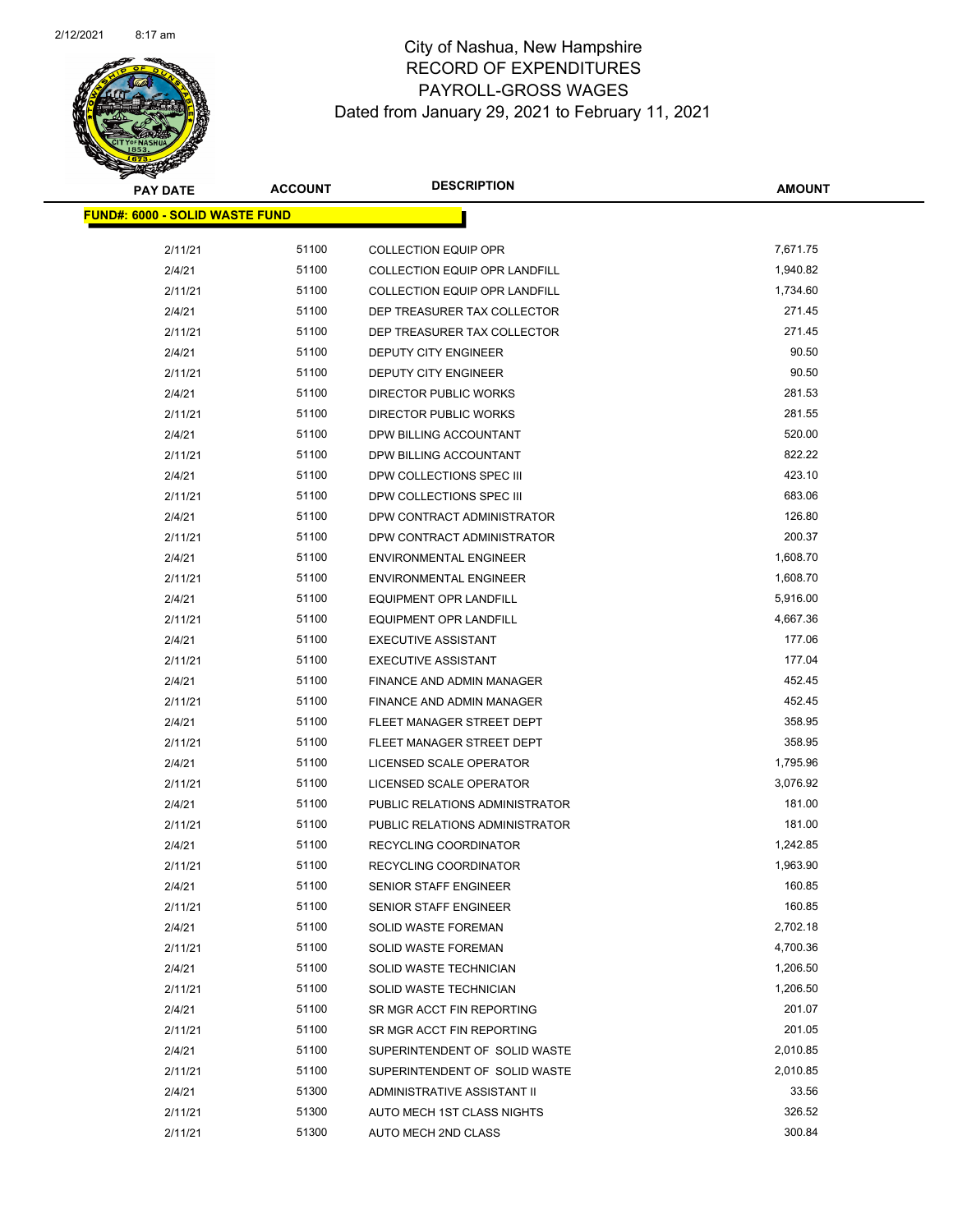

| <b>PAY DATE</b>                           | <b>ACCOUNT</b> | <b>DESCRIPTION</b>                   | <b>AMOUNT</b> |
|-------------------------------------------|----------------|--------------------------------------|---------------|
| <b>FUND#: 6000 - SOLID WASTE FUND</b>     |                |                                      |               |
| 2/11/21                                   | 51300          | AUTO MECH 2ND CLASS NIGHTS           | 297.37        |
| 2/4/21                                    | 51300          | AUTOMATED TRASH COLLECTION OPR       | 385.03        |
| 2/11/21                                   | 51300          | AUTOMATED TRASH COLLECTION OPR       | 168.80        |
| 2/4/21                                    | 51300          | <b>COLLECTION EQUIP OPR</b>          | 568.01        |
| 2/11/21                                   | 51300          | <b>COLLECTION EQUIP OPR</b>          | 311.66        |
| 2/4/21                                    | 51300          | <b>COLLECTION EQUIP OPR LANDFILL</b> | 186.30        |
| 2/4/21                                    | 51300          | DPW COLLECTIONS SPEC III             | 3.96          |
| 2/4/21                                    | 51300          | <b>EQUIPMENT OPR LANDFILL</b>        | 458.54        |
| 2/11/21                                   | 51300          | <b>EQUIPMENT OPR LANDFILL</b>        | 168.82        |
| 2/4/21                                    | 51300          | LICENSED SCALE OPERATOR              | 285.74        |
| 2/11/21                                   | 51300          | <b>LICENSED SCALE OPERATOR</b>       | 666.16        |
| 2/11/21                                   | 51300          | <b>SIGN MAINTENANCE</b>              | 565.20        |
| 2/4/21                                    | 51300          | <b>SOLID WASTE FOREMAN</b>           | 316.66        |
| 2/11/21                                   | 51300          | <b>TRUCK DRIVER STREET REPAIR</b>    | 277.92        |
| 2/4/21                                    | 51600          | <b>COLLECTION EQUIP OPR LANDFILL</b> | 800.00        |
| <b>TOTAL FUND 6000 - SOLID WASTE FUND</b> |                |                                      | \$83,303.43   |

### **FUND#: 6200 - WASTEWATER FUND**

2/4/21 51100 ADMINISTRATIVE ASSISTANT II 775.40 2/11/21 51100 ADMINISTRATIVE ASSISTANT II 1,230.01 2/4/21 51100 ANALYTICAL CHEMIST 863.25 2/11/21 51100 ANALYTICAL CHEMIST 863.25 2/4/21 51100 ASSISTANT DIRECTOR OF PUBLIC WORKS 225.25 2/11/21 51100 ASSISTANT DIRECTOR OF PUBLIC WORKS 225.25 2/4/21 51100 CITY ENGINEER 866.20 2/11/21 51100 CITY ENGINEER 866.20 2/4/21 51100 COLLECTION SYSTEMS OPERATOR 3,918.42 2/11/21 51100 COLLECTION SYSTEMS OPERATOR 3,591.90 2/4/21 51100 COLLECTION SYSTEMS TECHNICIAN 3,154.80 2/11/21 51100 COLLECTION SYSTEMS TECHNICIAN 3,154.80 2/4/21 51100 COLLECTIONS SPEC II 839.35 2/11/21 51100 COLLECTIONS SPEC II 1,241.80 2/4/21 51100 DEP TREASURER TAX COLLECTOR 271.45 2/11/21 51100 DEP TREASURER TAX COLLECTOR 271.45 2/4/21 51100 DEPUTY CITY ENGINEER 904.90 2/11/21 51100 DEPUTY CITY ENGINEER 904.90 2/4/21 51100 DIRECTOR PUBLIC WORKS 563.02 2/11/21 51100 DIRECTOR PUBLIC WORKS 563.00 2/4/21 51100 DPW BILLING ACCOUNTANT 520.00 2/11/21 51100 DPW BILLING ACCOUNTANT 822.21 2/4/21 51100 DPW COLLECTIONS SPEC III 423.15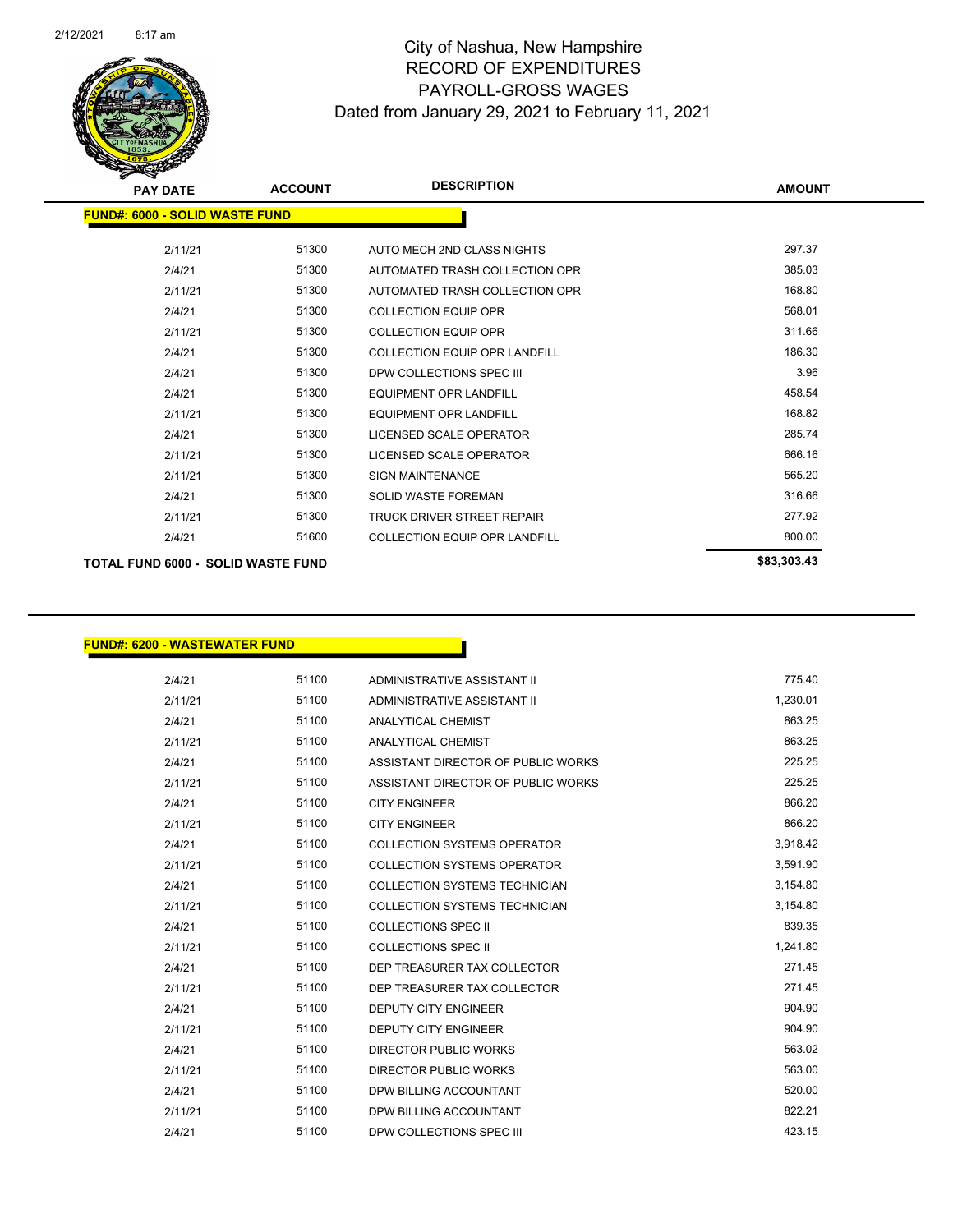

| <b>PAY DATE</b>                       | <b>ACCOUNT</b> | <b>DESCRIPTION</b>                          | <b>AMOUNT</b> |  |
|---------------------------------------|----------------|---------------------------------------------|---------------|--|
| <u> FUND#: 6200 - WASTEWATER FUND</u> |                |                                             |               |  |
| 2/11/21                               | 51100          | DPW COLLECTIONS SPEC III                    | 683.07        |  |
| 2/4/21                                | 51100          | DPW CONTRACT ADMINISTRATOR                  | 760.60        |  |
| 2/11/21                               | 51100          | DPW CONTRACT ADMINISTRATOR                  | 1,201.96      |  |
| 2/4/21                                | 51100          | ELECTRICAL DIAGNOSTIC TECH I                | 1,120.00      |  |
| 2/11/21                               | 51100          | ELECTRICAL DIAGNOSTIC TECH I                | 1,120.00      |  |
| 2/4/21                                | 51100          | ENVIRONMENTAL PERMIT & PROGRAMS COORDINATOR | 1,388.01      |  |
| 2/11/21                               | 51100          | ENVIRONMENTAL PERMIT & PROGRAMS COORDINATOR | 2,193.83      |  |
| 2/4/21                                | 51100          | <b>EXECUTIVE ASSISTANT</b>                  | 177.04        |  |
| 2/11/21                               | 51100          | <b>EXECUTIVE ASSISTANT</b>                  | 177.06        |  |
| 2/4/21                                | 51100          | FINANCE AND ADMIN MANAGER                   | 452.45        |  |
| 2/11/21                               | 51100          | FINANCE AND ADMIN MANAGER                   | 452.45        |  |
| 2/4/21                                | 51100          | FLEET MANAGER STREET DEPT                   | 119.65        |  |
| 2/11/21                               | 51100          | FLEET MANAGER STREET DEPT                   | 119.65        |  |
| 2/4/21                                | 51100          | <b>GIS SPECIALIST</b>                       | 762.65        |  |
| 2/11/21                               | 51100          | <b>GIS SPECIALIST</b>                       | 762.65        |  |
| 2/4/21                                | 51100          | MECHANIC WWTP 1ST CLASS                     | 4,587.50      |  |
| 2/11/21                               | 51100          | <b>MECHANIC WWTP 1ST CLASS</b>              | 4,587.50      |  |
| 2/4/21                                | 51100          | OPERATOR II WWTP 1st                        | 4,293.61      |  |
| 2/11/21                               | 51100          | OPERATOR II WWTP 1st                        | 4,293.60      |  |
| 2/4/21                                | 51100          | OPERATOR II WWTP 2nd                        | 1,086.40      |  |
| 2/11/21                               | 51100          | OPERATOR II WWTP 2nd                        | 1,086.40      |  |
| 2/4/21                                | 51100          | OPERATOR II WWTP 3rd                        | 2,180.83      |  |
| 2/11/21                               | 51100          | OPERATOR II WWTP 3rd                        | 2,180.82      |  |
| 2/4/21                                | 51100          | OPERATOR III WWTP 1st                       | 2,265.60      |  |
| 2/11/21                               | 51100          | OPERATOR III WWTP 1st                       | 2,265.60      |  |
| 2/4/21                                | 51100          | PLANT OPERATIONS SUPERVISOR                 | 1,554.70      |  |
| 2/11/21                               | 51100          | PLANT OPERATIONS SUPERVISOR                 | 2,486.38      |  |
| 2/4/21                                | 51100          | PROCESS CHEMIST                             | 1,022.55      |  |
| 2/11/21                               | 51100          | PROCESS CHEMIST                             | 1,677.99      |  |
| 2/4/21                                | 51100          | PUBLIC RELATIONS ADMINISTRATOR              | 241.25        |  |
| 2/11/21                               | 51100          | PUBLIC RELATIONS ADMINISTRATOR              | 241.25        |  |
| 2/4/21                                | 51100          | SENIOR STAFF ENGINEER                       | 2,521.95      |  |
| 2/11/21                               | 51100          | SENIOR STAFF ENGINEER                       | 2,521.95      |  |
| 2/4/21                                | 51100          | SR MGR ACCT FIN REPORTING                   | 402.20        |  |
| 2/11/21                               | 51100          | SR MGR ACCT FIN REPORTING                   | 402.20        |  |
| 2/4/21                                | 51100          | <b>STAFF ENGINEER</b>                       | 1,190.91      |  |
| 2/11/21                               | 51100          | <b>STAFF ENGINEER</b>                       | 1,190.90      |  |
| 2/4/21                                | 51100          | SUPERINTENDENT OF WASTEWATER                | 2,115.95      |  |
| 2/11/21                               | 51100          | SUPERINTENDENT OF WASTEWATER                | 2,115.96      |  |
| 2/4/21                                | 51100          | <b>SUPV LABORATORY</b>                      | 1,262.35      |  |
| 2/11/21                               | 51100          | <b>SUPV LABORATORY</b>                      | 2,076.25      |  |
| 2/4/21                                | 51100          | TRUCK DRIVER STREET REPAIR                  | 896.40        |  |
| 2/11/21                               | 51100          | TRUCK DRIVER STREET REPAIR                  | 896.40        |  |
| 2/4/21                                | 51100          | WASTEWATER ASSISTANT                        | 1,792.80      |  |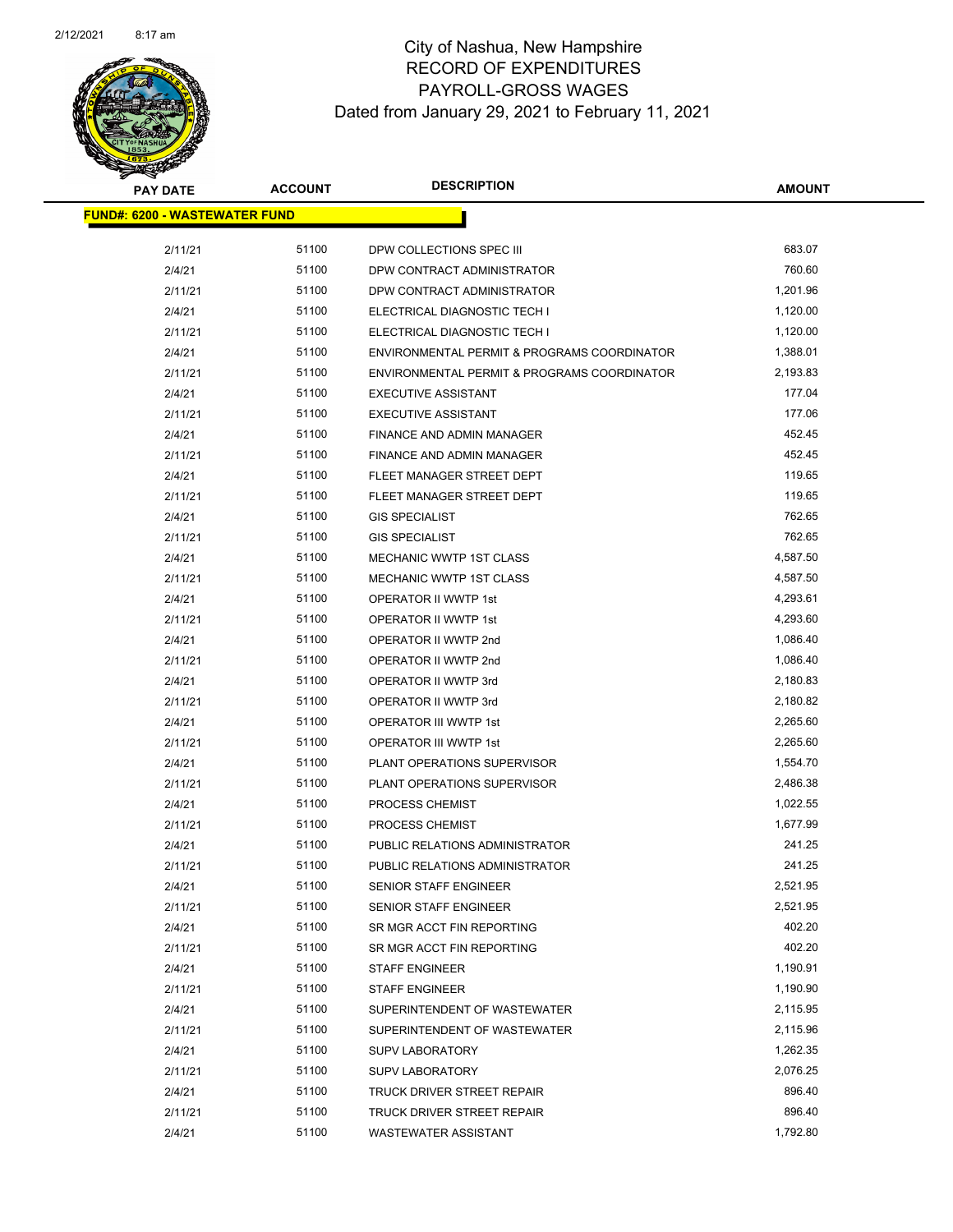

| <b>PAY DATE</b>                      | <b>ACCOUNT</b> | <b>DESCRIPTION</b>                   | <b>AMOUNT</b> |
|--------------------------------------|----------------|--------------------------------------|---------------|
| <b>FUND#: 6200 - WASTEWATER FUND</b> |                |                                      |               |
| 2/11/21                              | 51100          | <b>WASTEWATER ASSISTANT</b>          | 1,792.80      |
| 2/4/21                               | 51100          | <b>WASTEWATER FOREMAN</b>            | 2,702.19      |
| 2/11/21                              | 51100          | <b>WASTEWATER FOREMAN</b>            | 4,503.95      |
| 2/4/21                               | 51100          | <b>WASTEWATER PROJECT ENGINEER</b>   | 1,608.70      |
| 2/11/21                              | 51100          | <b>WASTEWATER PROJECT ENGINEER</b>   | 1,608.70      |
| 2/4/21                               | 51300          | <b>COLLECTION SYSTEMS OPERATOR</b>   | 1,217.69      |
| 2/11/21                              | 51300          | <b>COLLECTION SYSTEMS OPERATOR</b>   | 883.92        |
| 2/4/21                               | 51300          | <b>COLLECTION SYSTEMS TECHNICIAN</b> | 436.92        |
| 2/11/21                              | 51300          | <b>COLLECTION SYSTEMS TECHNICIAN</b> | 585.87        |
| 2/4/21                               | 51300          | COLLECTIONS SPEC II                  | 7.87          |
| 2/11/21                              | 51300          | <b>COLLECTIONS SPEC II</b>           | 31.47         |
| 2/4/21                               | 51300          | DPW COLLECTIONS SPEC III             | 3.97          |
| 2/4/21                               | 51300          | ELECTRICAL DIAGNOSTIC TECH I         | 412.28        |
| 2/11/21                              | 51300          | ELECTRICAL DIAGNOSTIC TECH I         | 676.56        |
| 2/4/21                               | 51300          | MECHANIC WWTP 1ST CLASS              | 751.20        |
| 2/11/21                              | 51300          | <b>MECHANIC WWTP 1ST CLASS</b>       | 1,456.38      |
| 2/4/21                               | 51300          | <b>OPERATOR II WWTP 1st</b>          | 322.33        |
| 2/11/21                              | 51300          | <b>OPERATOR II WWTP 1st</b>          | 322.32        |
| 2/4/21                               | 51300          | OPERATOR II WWTP 3rd                 | 658.80        |
| 2/11/21                              | 51300          | OPERATOR II WWTP 3rd                 | 656.52        |
| 2/11/21                              | 51300          | <b>OPERATOR III WWTP 1st</b>         | 21.54         |
| 2/11/21                              | 51300          | <b>WASTEWATER ASSISTANT</b>          | 268.92        |
| 2/4/21                               | 51300          | <b>WASTEWATER FOREMAN</b>            | 430.66        |
| 2/11/21                              | 51300          | <b>WASTEWATER FOREMAN</b>            | 392.64        |
| 2/4/21                               | 51600          | <b>COLLECTION SYSTEMS TECHNICIAN</b> | 800.00        |
|                                      |                |                                      |               |

## **TOTAL FUND 6200 - WASTEWATER FUND \$116,543.43**

## **FUND#: 6500 - PROPERTY & CASUALTY FUND**

| 2/4/21  | 51100 | <b>DEPUTY RISK MANAGER</b>     | 1,519.30 |
|---------|-------|--------------------------------|----------|
| 2/11/21 | 51100 | DEPUTY RISK MANAGER            | 1,519.30 |
| 2/4/21  | 51100 | LOSS & ADA SPECIALIST          | 1,400.05 |
| 2/11/21 | 51100 | LOSS & ADA SPECIALIST          | 1.400.16 |
| 2/4/21  | 51100 | <b>PROGRAM SUPV</b>            | 1,508.15 |
| 2/11/21 | 51100 | <b>PROGRAM SUPV</b>            | 1.508.15 |
| 2/4/21  | 51100 | PROPERTY AND CASUALTY ADJUSTER | 1.307.05 |
| 2/11/21 | 51100 | PROPERTY AND CASUALTY ADJUSTER | 1,307.05 |
| 2/4/21  | 51100 | <b>RISK MANAGER</b>            | 2,010.85 |
| 2/11/21 | 51100 | <b>RISK MANAGER</b>            | 2.010.85 |
| 2/4/21  | 59207 | WORKERS COMPENSATION CLAIMS    | 7,978.58 |
| 2/11/21 | 59207 | WORKERS COMPENSATION CLAIMS    | 7,669.58 |
| 2/11/21 | 59290 | LONG TERM DISABILITY CLAIMS    | 890.10   |